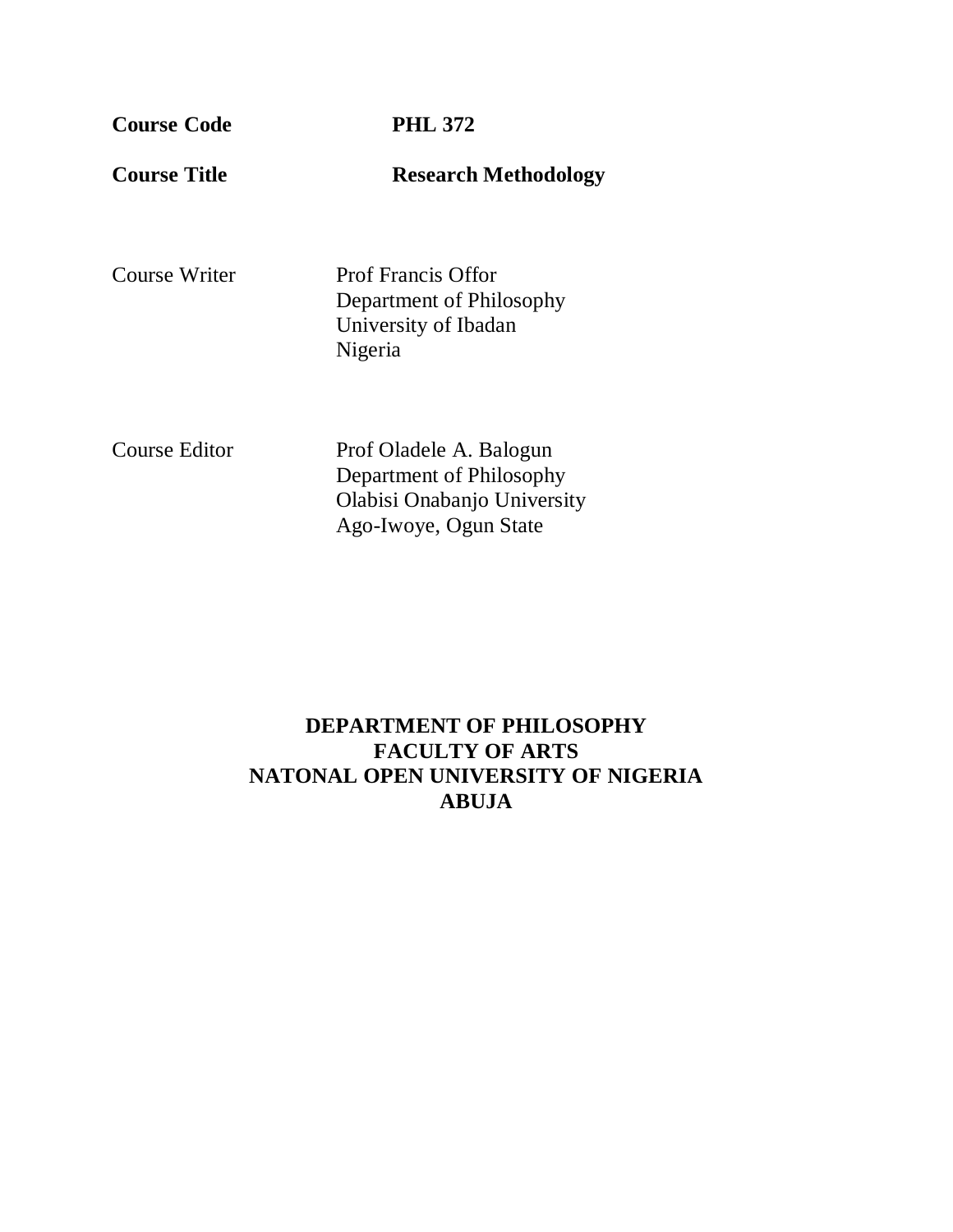## **Course Guide for PHL 372: Research Method in Philosophy**

**Course Developer: Prof. Francis Offor** 

#### **Introduction**

Welcome to **PHL 372: Research Method in Philosophy**. PHL 372 is a three-credit unit course that has a minimum duration of one semester. The course is compulsory for all B.A. philosophy degree students in the university. The course is meant to provide an indepth study of the purpose, method, style, features and tools of research in philosophy. By tools of research in philosophy, we mean the techniques of language, logic and arguments employed in inquiries in philosophy. Features expected of research in philosophy include rigour, coherence, clarity, concision, critical analysis, conceptual analysis and criticism. Philosophical research admits of various style sheets, notably among which are the MLA (Modern Language Association) and the APA (American Psychological Association) research and reference methods as well as the Chicago Manual of Style. What makes a research uniquely philosophical depends much on the methods employed in the research. Such methods may be Expository, Dialectical, Appraisive, Phenomenological, Socratic, Hermeneutical, Comparative or Contrastive. In employing any of these methods, certain steps are very cardinal to research and writing in Philosophy. The first is to identify an area of interest, read a good number of texts in the area, locate within this area, a subject you are interested in, after which you identify a research problem. An area of interest is however different from area of competence and area of specialisation in the sense that the area of interest creates a base for building an area of competence, for the ultimate realisation of the area of specialisation. This is followed by clarification and interpretation of concepts and ideas. Next, you develop your thesis, followed by your research findings and contributions to knowledge. These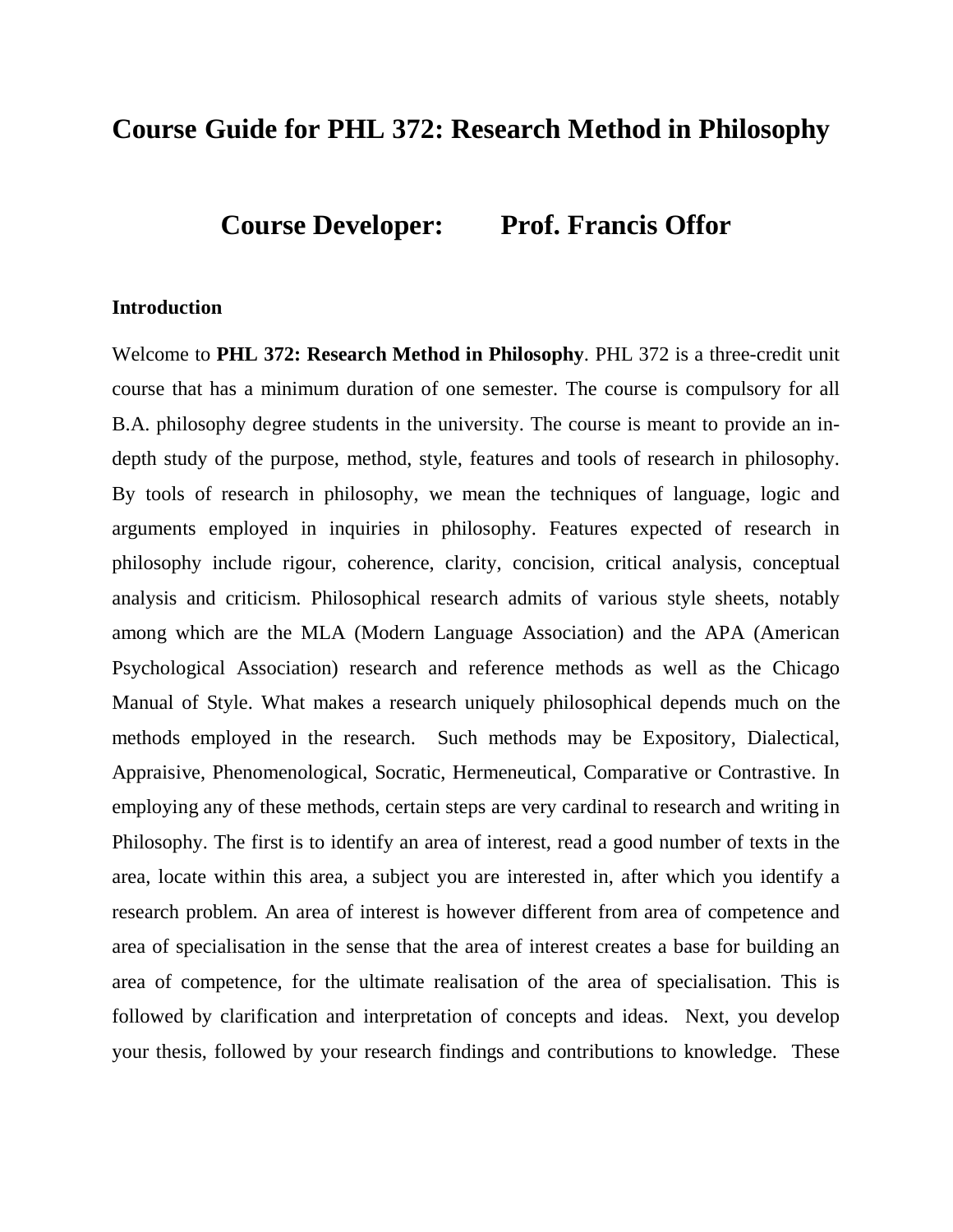steps are meant to show the extent to which a researcher has mastered the techniques of the discipline of philosophy.

## **Course Objectives**

By the end of this course, students should be able to:

- Understand the purpose of philosophical research, which includes the search for truth; the pursuit for the ideal and the desire to improve the human condition.
- Have a good knowledge of basic methods of research in philosophy like the dialectical method and the phenomenological method.
- Understand and be acquainted with relevant research and reference methods like the MLA (Modern Language Association), the APA (American Psychological Association) and the Chicago Manual of Style.
- Master the basic features and tools of research in philosophy.
- Have a good knowledge of the forms, approaches, and steps of research and writing in philosophy and
- Understand the structure of a research or writing in philosophy.

## **Working through this Course**

To successfully complete this course, read the study units, do all assessments, participate in discussion forums, read the recommended books/texts and other materials provided and participate in online facilitation.

Each study unit has an introduction, intended learning outcomes, the main content, conclusion, summary, self-assessment exercise and references/further readings. The introduction will give an insight into what you should expect in the study unit. The intended learning outcomes pose questions that will prepare you for what you should be able to do at the completion of each study unit. The main content provides a deeper analysis of issues discussed in each unit, while the summary is a recap of the issues discussed in the unit. The self-assessment exercises contain questions meant to test your understanding of topics taught in each unit. These questions will assist you to evaluate your learning at the end of each unit and to establish the extent to which you have achieved the intended learning outcomes. To meet the intended learning outcomes, knowledge is presented in text, arranged into modules and units. Click on the links as may be directed, but where you are reading the text offline, you will have to copy and paste the link address into a browser. You can also print and download the texts and save on your computer or external drive. Do not also forget to consult the texts recommended for further reading.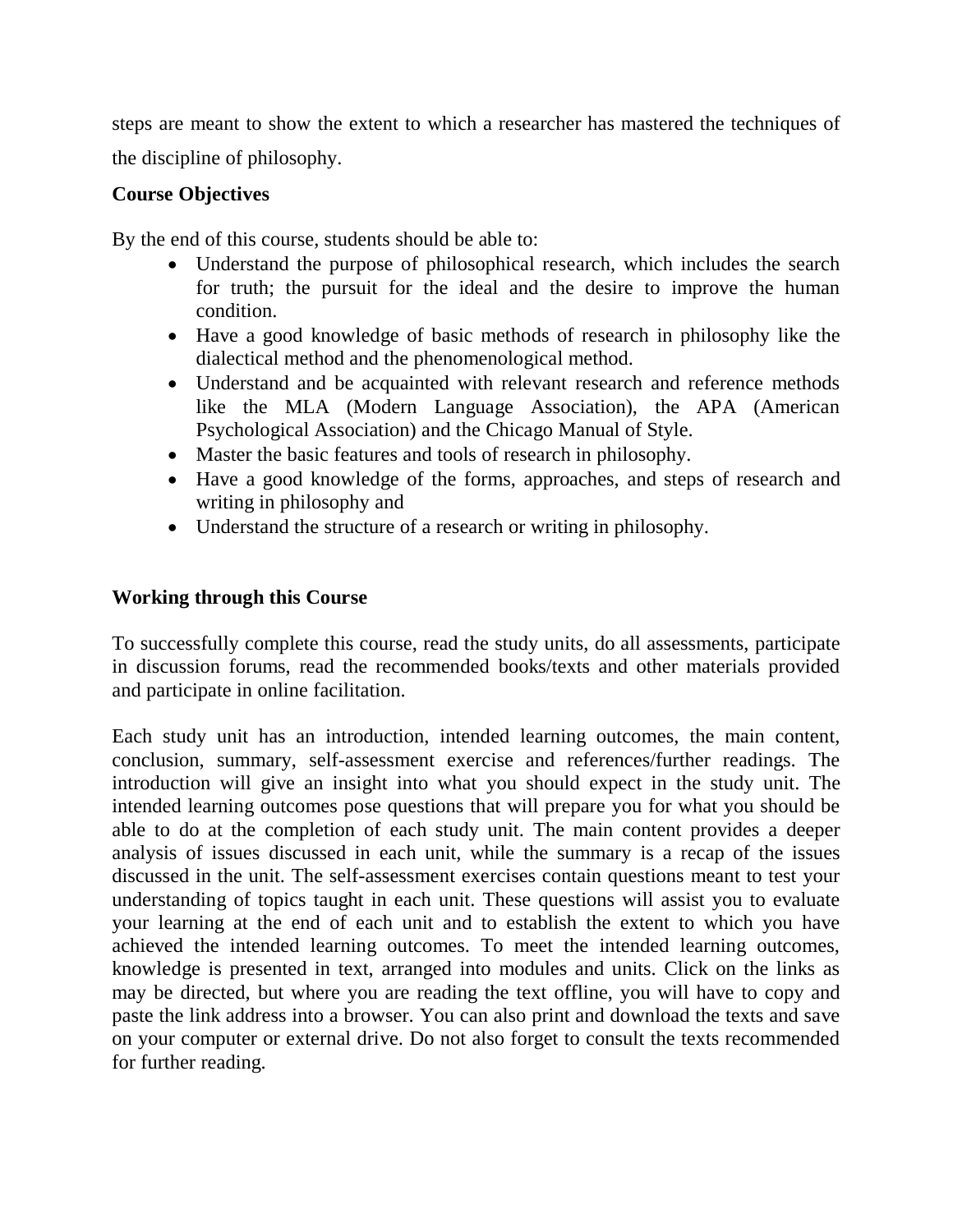## **Study Modules and Units**

## **Module 1: Modern Style Sheets and Reference Methods**

- Unit 1: History and purpose of style sheets
- Unit 2: The MLA (Modern Language Association) style sheet
- Unit 3: The APA (American Psychological Association) style sheet
- Unit 4: The Chicago Manual of Style

## **Module 2: Methods of Research in Philosophy**

- Unit 1: The Phenomenological method
- Unit 2: The Hermeneutical method
- Unit 3: The Dialectical method
- Unit 4: The Analytical method

## **Module 3: Features and Tools of Research in Philosophy**

- Unit 1: Features: Rigour and coherence
- Unit 2: Features: Clarity and concision
- Unit 3: Tools: Language
- Unit 4: Tools: Logic

## **Module 4: Forms, Approaches and Steps of Research and Writing in Philosophy**

Unit 1: Forms of Research

Research paper, Summary paper and Review essay.

- Unit 2: Approaches to research and writing in philosophy Comparative and Contrastive approaches Appraissive and Expository approaches Reconstructive approach
- Unit 3: Steps in research and writing in philosophy Sourcing materials Identifying an area of research interest Identifying a research problem Identifying a research thesis

## **Module 5: Structure of Research and Writing in Philosophy**

- Unit 1: Structure of summary paper and review essay
- Unit 2: Structure of Long Essay and Project
- Unit 3: Structure of Dissertation and Thesis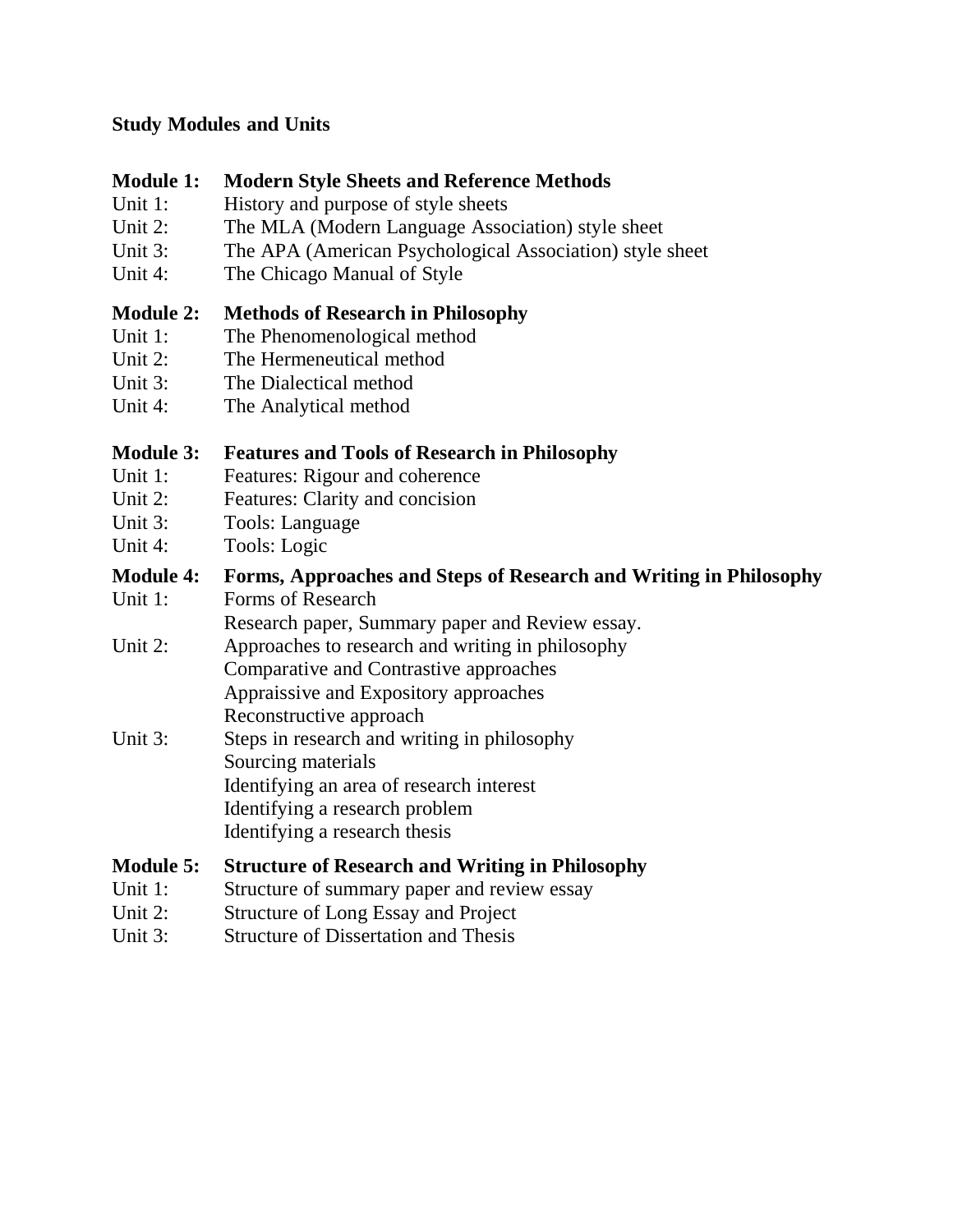## **References for Further Readings**

Chatalian, G. 1983. *Philosophy, the world and man: a global conception*. Ile-Ife: University of Ife Press.

Hospers, J. 1973. *An Introduction to Philosophical Analysis.* London: Routledge and Kegan Paul.

Isaac E. Ukpokolo, 2015. *Methodology of Research and Writing in Philosophy: A Guide,* Ibadan: Kairos Publishing.

Isaiah Berlin, 1978. "The Purpose of Philosophy," in his *Concepts and Categories*. London: The Hogarth Press.

Joseph Margolis, 1968. *An Introduction to Philosophical Inquiry*. New York: Alfred A. Knopf.

Martinich, A. P. 2005, *Philosophical Writing: An Introduction*, 3rd Edition, Malden, MA: Blackwell Publishing.

Massecar, A. 2010. *How to write a philosophy paper.* The Learning: Commons.

Noam Chomsky, 1979. *Language and Responsibility*, trans. by John Viertel. New York: Pantheon Books.

Offor, F. 2012, *Essentials of Logic, Ibadan:* Book Wright Publishers.

Olusegun Oladipo, 2008. *Thinking About Philosophy, A General Guide*. Ibadan: Hope Publications.

Rippon, S. 2008. *A Brief Guide to Writing the Philosophy Paper,* Harvard: Harvard College Writing Centre Brief Guide Series.

Seech, Z. 2009. *Writing philosophy papers.* Belmont, CA: Wadsworth Centage Learning.

Wagaman, J. 2014. How to write a critical review essay. Retrieved Mar. 10, 2014, from www.classroorn.synonym.com.

The following links can be used to access materials online:

- https://www.ajol.info
- https://www.jstor.org
- https://www.intechopen.com
- https://www.iosrjournals.org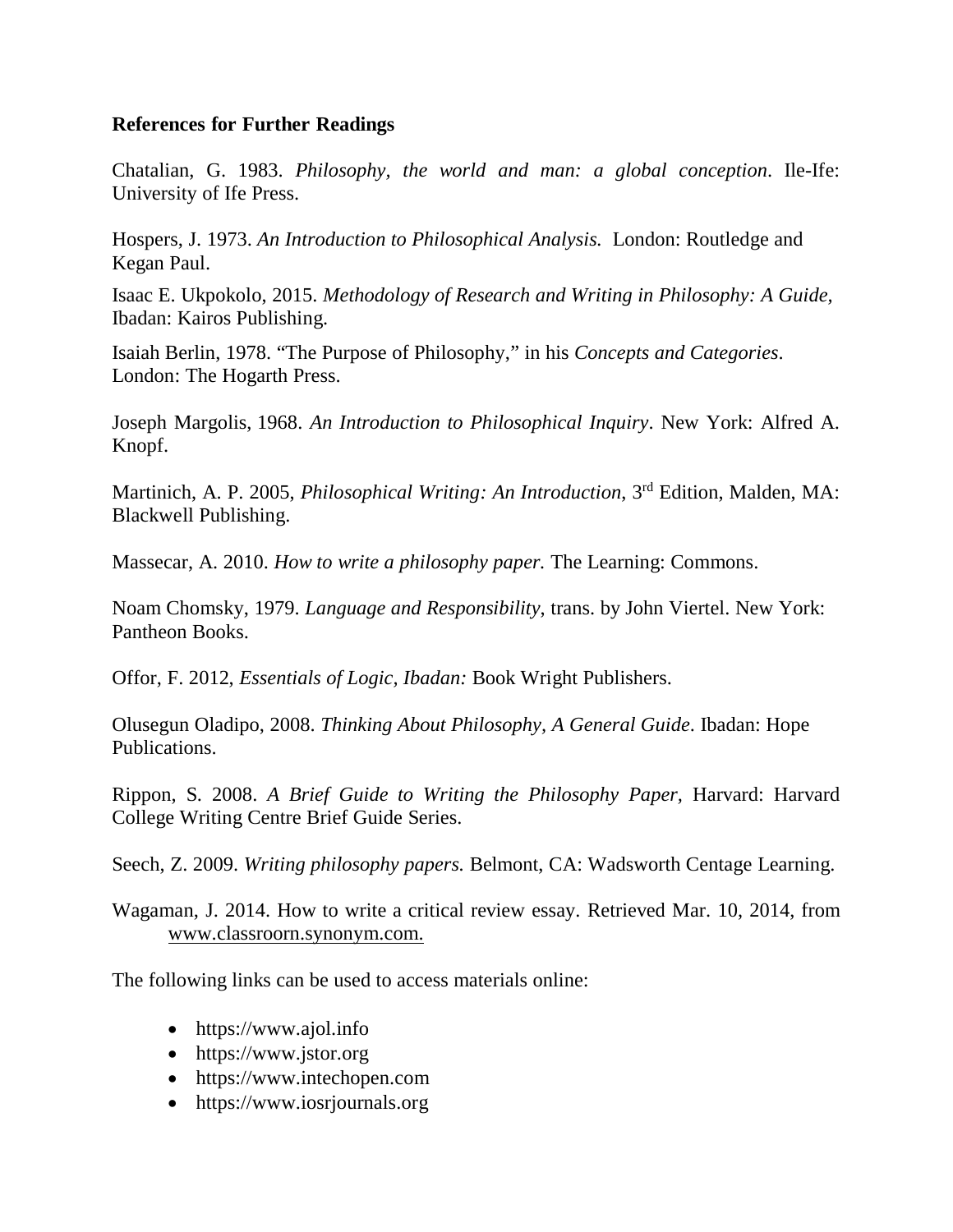- https://www.dohainstitute.edu.qa
- https://www.researchgate.net
- https://www.fikpani.wordpress.com
- https://www.goodfellowpublishers.com
- https://ecommons.iuc.edu
- https://www.edugyan.in
- https://www.ukessays.com
- https://www.oxfordhandbooks.com

## **Presentation Schedule and Assessment**

Candidates taking this course must make a presentation on an approved topic and write two term papers. The presentation comes up at the middle of the semester and is received during forum discussions where the presenter is allotted 15 minutes (10 minutes for presentation and 5 minutes for questions and answers), while the term papers are submitted via the recommended medium towards the end of the semester. Topics for presentation and term papers are usually assigned by the course facilitator at the beginning of the semester. The term papers should be between 6 and 8 pages (including references) and should be typewritten in 12 fonts, double line spacing on Times New Roman. The preferred reference is the MLA (Modern Language Association) 9<sup>th</sup> edition. A copy of this edition can be downloaded online at https://libguides.csudh.edu. The presentation carries 10 marks while the term papers carry 10 marks each, making a total of 30 marks.

To avoid plagiarism, students should use the following links to test run their papers before final submission:

- http://plagiarism.org
- http://www.library.arizona.edu/help/tutorials/plagiarism/index.html

The final part of the course is the examination which every student must take. The examination attracts 70% of the total marks.

## **Getting the Most Out of the Course**

For students to get the most out of this course, he/she must fulfil the following conditions:

- Have 75% attendance through active participation in both forum discussion and facilitation.
- Read each topic in the course manual before it is being discussed in the class.
- Submit every assignment as at when due.
- Discuss and share ideas with peers.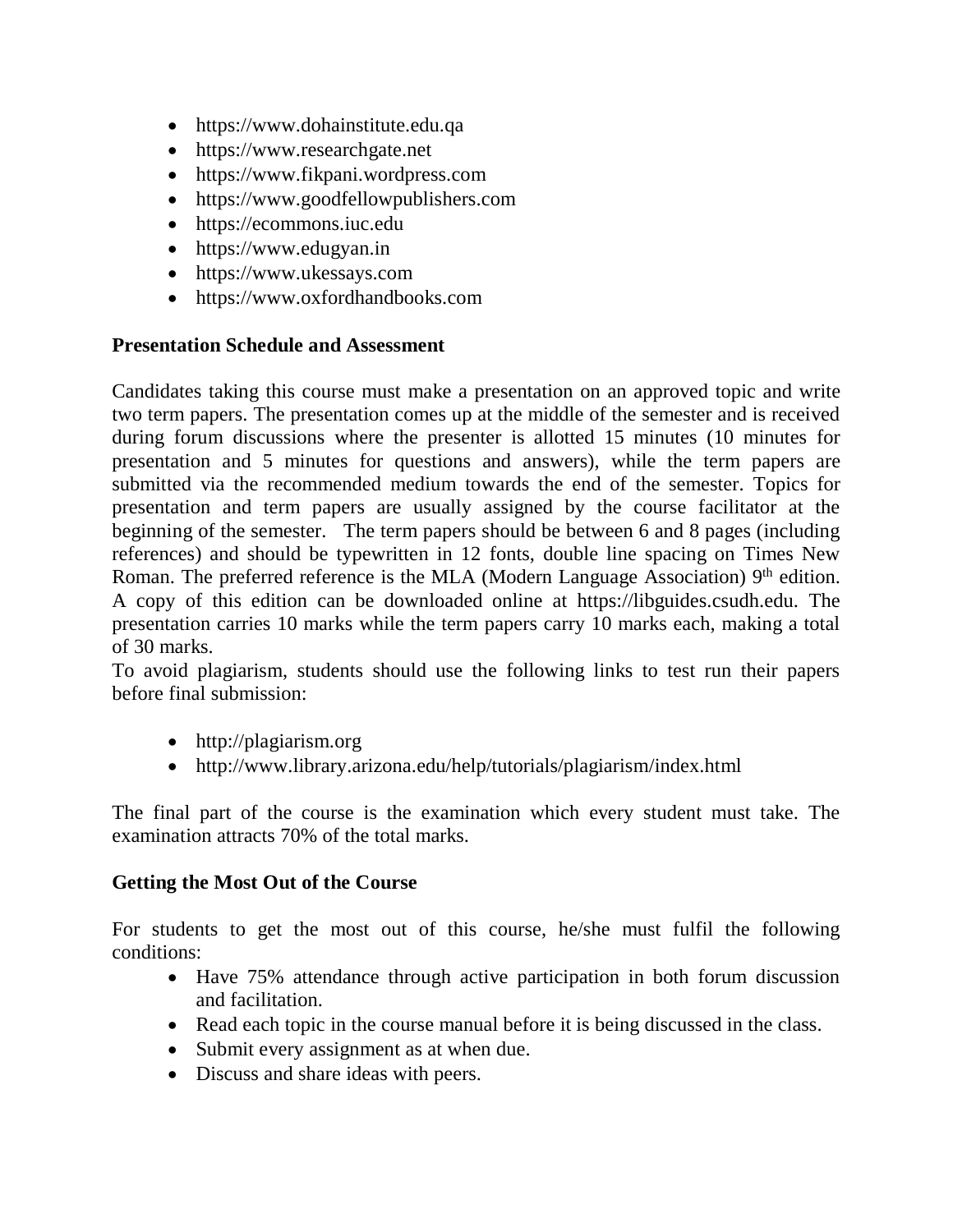- Download, where necessary, videos, podcasts and summary of group discussions for personal consumption.
- Attempt each self-assessment exercises in the main course material.
- Approach the course facilitator when having any challenge with the course.
- Take the final examination.

## **Facilitation**

The course operates a friendly learner-centred online facilitation. To support the student's learning process, the course facilitator will amongst other things:

- Introduce each topic under discussion and open the floor for discussion. Each student is expected to read the course manual as well as related literatures and identify critical issues which can be brought up for further interrogation during forum discussion.
- Summarise forum discussion and upload videos, podcasts and summary of group discussions to the forum, and
- Disseminate other relevant information to students via email, WhatsApp and SMS where necessary.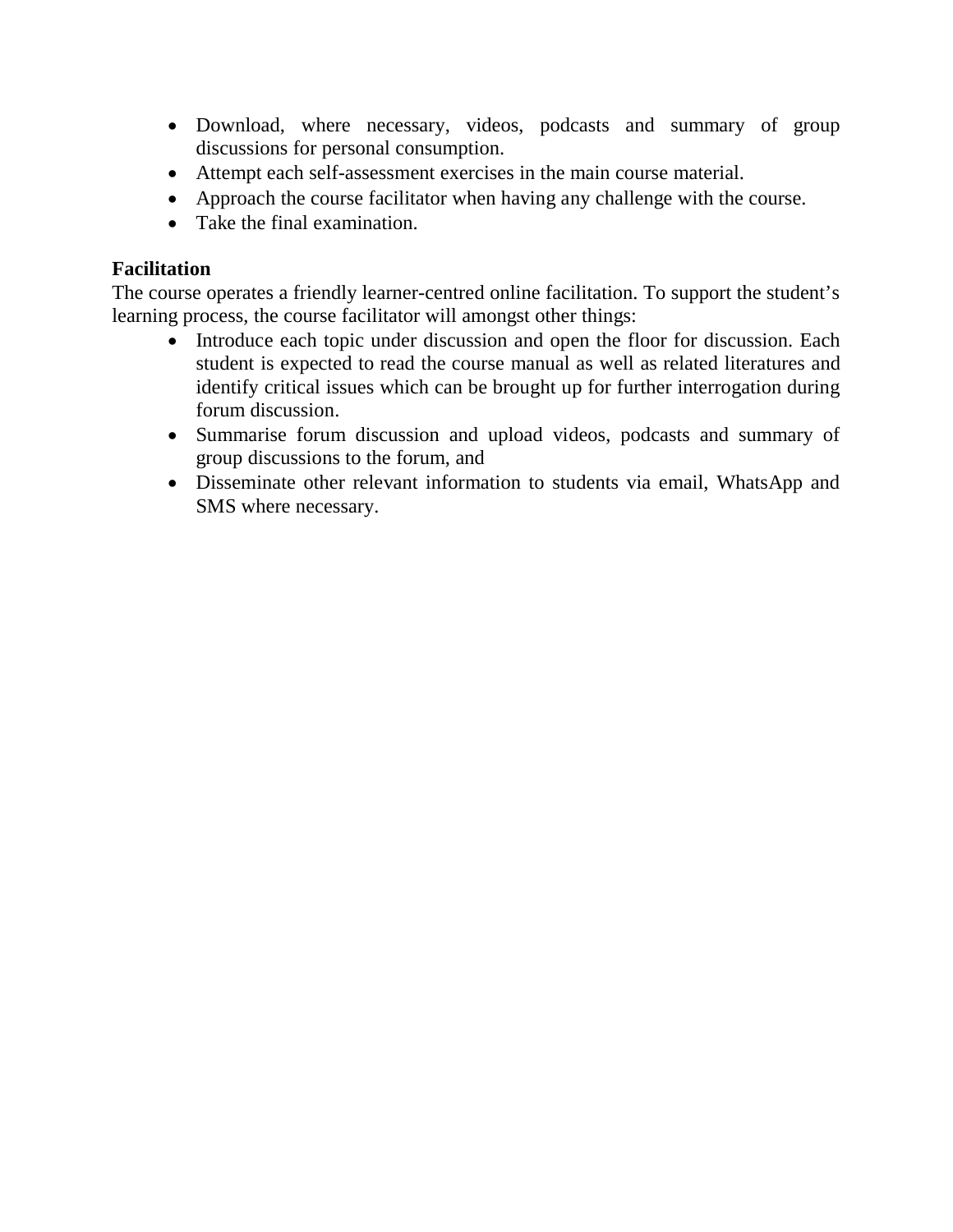# **Course Code: PHL 372 Course Title: Research Method in Philosophy Course Unit: 3**

# **Course Developer: Prof. Francis Offor**

## **MODULE 1: MODERN STYLE SHEETS AND REFERENCE METHODS**

## **Unit 1: History and Purpose of Style Sheets**

## **Contents**

- 1.0 Introduction
- 2.0 Intended Learning Outcomes (ILOs)
- 3.0 Main Content
	- 3.1 A Brief History of Referencing
	- 3.2 The Different Purposes of Referencing
	- 3.3 Information that Require References
- 4.0 Conclusion
- 5.0 Summary
- 6.0 Self-Assessment Exercise
- 7.0 References/Further Reading

## **1.0 Introduction**

Welcome to this unit, where we discuss the history and purpose of style sheets and reference methods. Style sheets and reference methods are ways writers and researchers communicate to their readers that certain material in their work came from another source. References also give readers the information necessary to trace and locate sources of any information on the materials they consult such as;

- i. The author the work
- ii. The date the work was published
- iii. The title of the work
- iv. The name and location of the publisher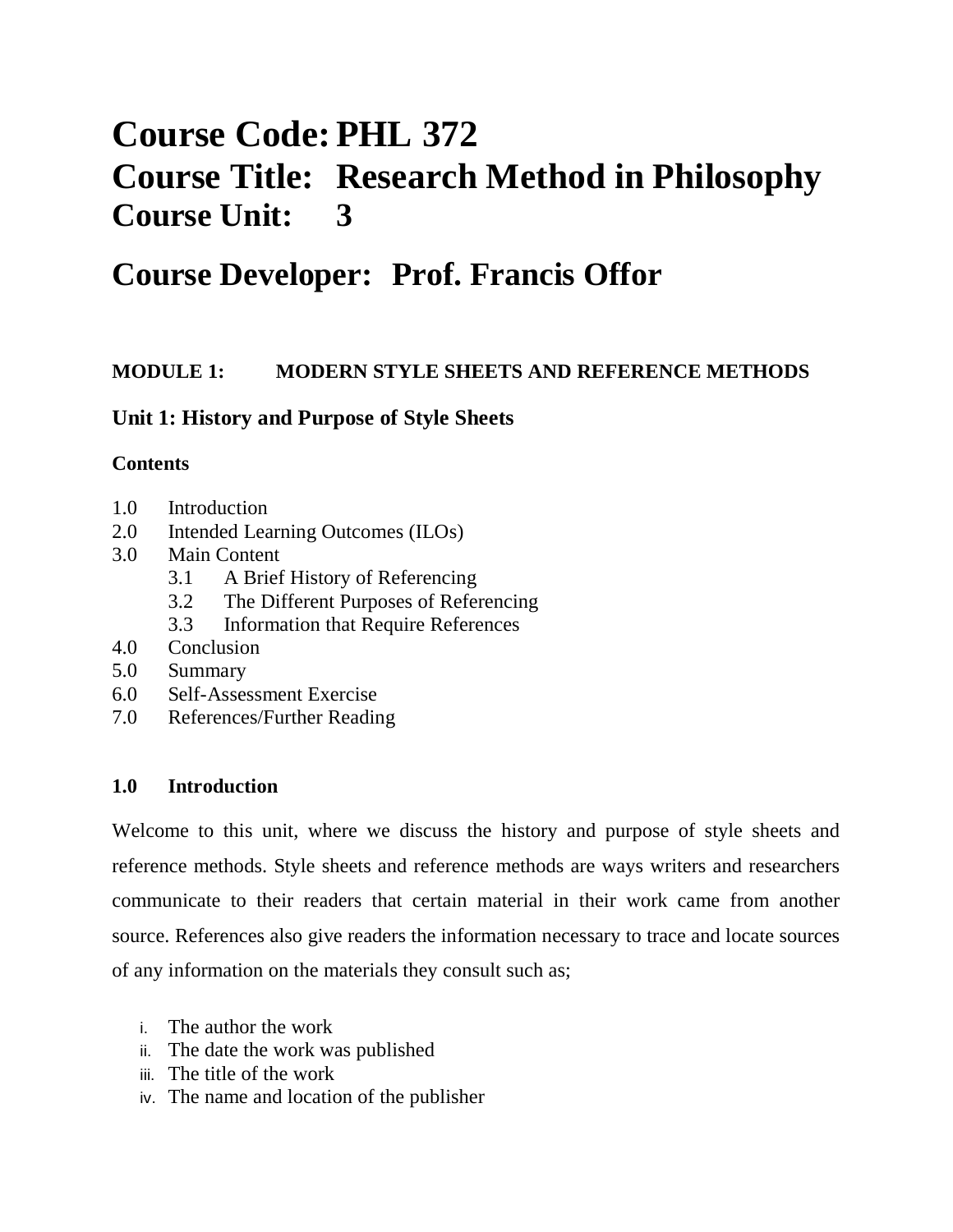- v. The page numbers of the aspect of the work you are interested in
- vi. The web address where you downloaded it from if online

Academics are united on the fact that there is the need to reference borrowed information properly rather than dishonestly take information, knowledge and ideas from sources without acknowledgement. The word "research" originated from the old French word *recerchier*, which means to search and search again. It literally means repeating an experiment or a search for something and implicitly assumes that the earlier experiment or search was not exhaustive and complete in the sense that there is still room for improvement. Research in common parlance refers to a search for knowledge, and since knowledge is always about something, research, therefore, is always a search about knowledge of something. According to Syed & Kabir (2018), research may be defined as "a scientific and systematic search for pertinent information on a specific topic or area". The Advanced Learner's Dictionary of Current English lays down the meaning of research as "a careful investigation or inquiry especially through search for new facts in any branch of knowledge". It is also described as, a movement from known to unknown.

#### **2.0 Intended Learning Outcomes (ILOs)**

By the end of this unit, you would be able to;

- explain what reference is all about
- give a brief history of referencing
- state the different purposes of referencing
- mention the types of information that require references

#### **3.0 Main Content**

This unit will give a brief history of style sheets and reference methods, explain the different purposes of referencing and list those information and items that require referencing. References give the list of consulted sources by a researcher and this enable the reader to identify with the original source of information. Referencing gives validation, support and strength to the ideas used in the research, it shows the scope and depth of a research work as well as acknowledges the works of original contributors as a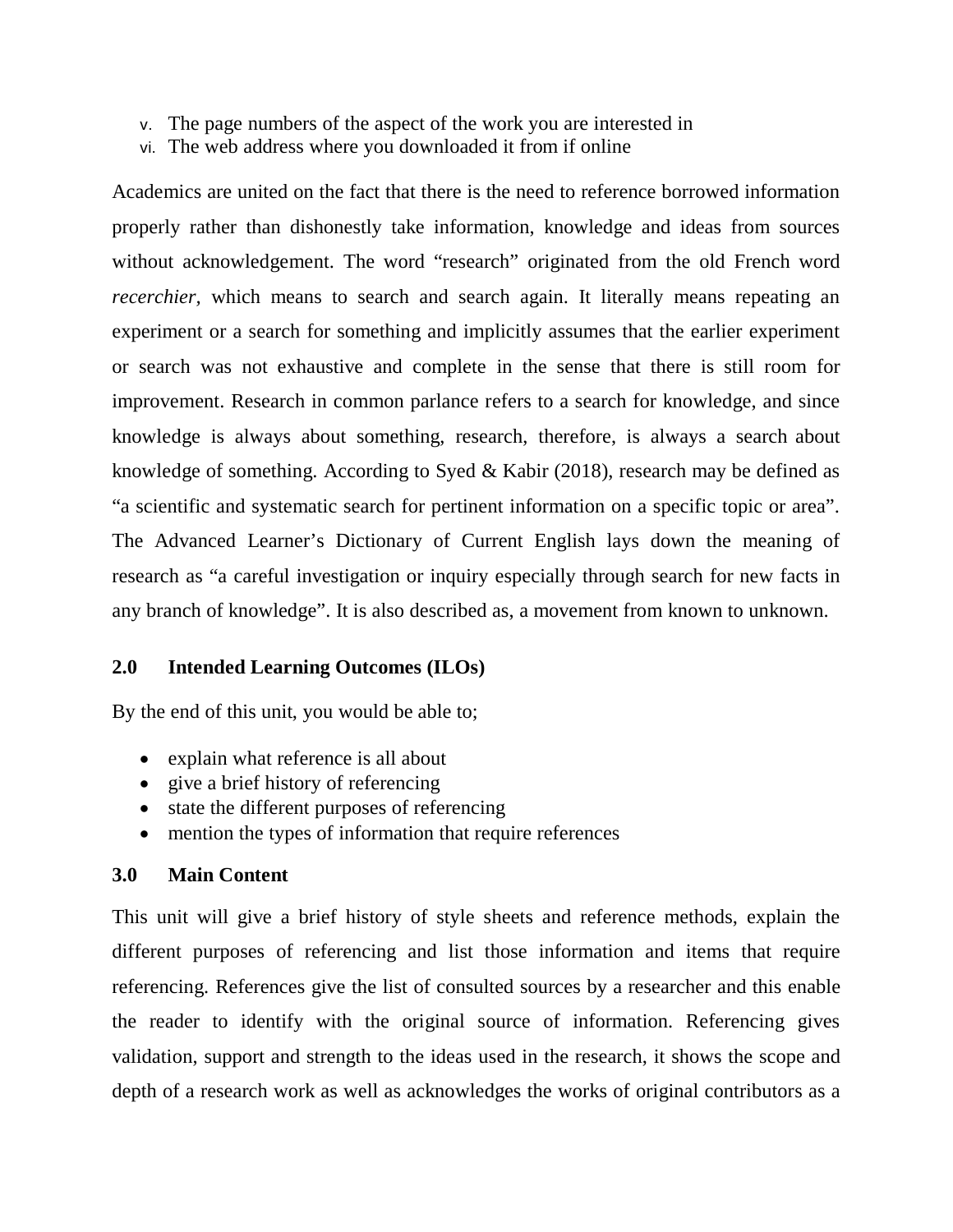way of avoiding plagiarism. In a properly researched essay, all borrowed ideas from published and unpublished sources should be acknowledged and referenced properly.

#### **3.1: A Brief History of Referencing**

When an author cites an earlier work, he or she usually gives a detailed bibliographic description of the work according to accepted conventions or style of the periodical. This may include the author or authors of the cited work, the title, journal or book title, volume, page and year. These can be grouped at the end of the document, or interspersed as footnotes at the bottom of each page. But because references are embedded in an author's text, references also characterise or comment on the prior text. Thus, references usually convey who authored the text, the source or where we can find it, and what it signifies to the citing author.

Anthony Grafton is considered the first person to have carried out a history of academic footnoting as used in history. He sees footnotes as the rough equivalent of the scientist's report on data. He is of the opinion that footnotes offer the empirical support for stories told and without them, there will be no way of verifying the arguments being presented. He however stressed that the practise did not originate from science but from the ancient Christian tradition of documenting church history, as well as dating back to the ancient Greeks too. Grafton also noted that during the Enlightenment, also known as the Age of Reason, the footnote was particularly popular amongst writers of fiction as well as historians (Grafton, 1997: 168).

Eli Chernin noted that the first parenthetical reference occurred in an 1881 paper about slugs written by Harvard zoologist Edward Laurens Mark. Mark, he said, was recognised for this innovation during a 1903 festschrift book and/or event which honours the work of an academic while they are still alive. Although Mark's use of the system was new, it appears to have been an adaptation of a cataloguing system at Harvard's Ernst Mayr Library of the Museum of Comparative Zoology, founded in 1861 by Louis Agassiz (Chernin, 1988).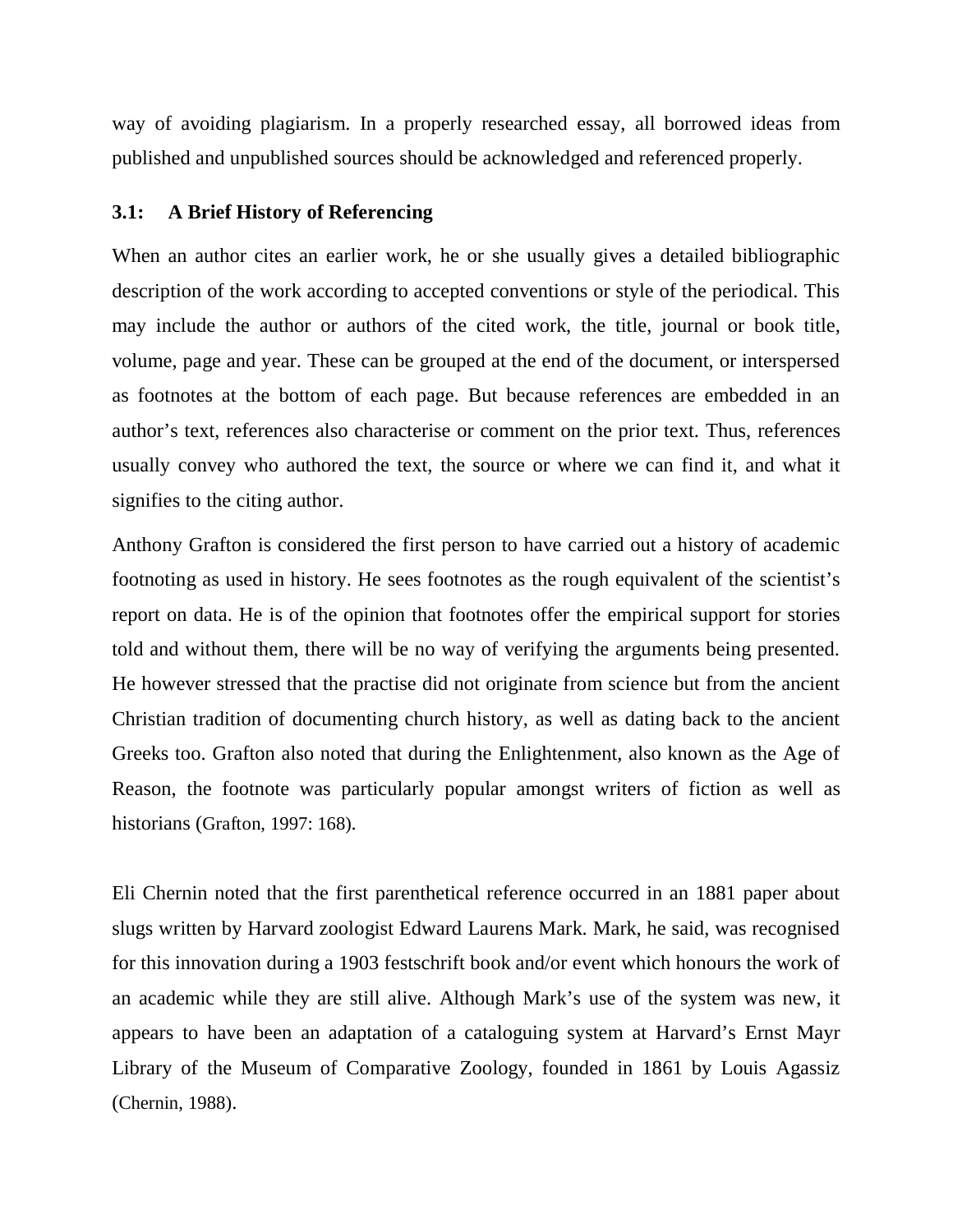Henry Small noted that the collected works of Aristotle comprise some 40 or so books covering over 2,000 pages. He acknowledged that, although there is no way of knowing for certain all the books or treatises he wrote, however, the study of these texts provides insights into what might be considered early reference practice. He stated that Aristotle's writings were influential in the subsequent centuries and were critical for the development of science in Europe. A tally of the indexing entries in the revised Oxford translation of Aristotle's works in 1985 shows that numerous authors are mentioned in the texts and the frequency of entries follow the familiar skewed distribution. In the work, it was noted that there was the predominance of what we now refer to as self-citations, or in this case more properly self-mentions. Only his mentor Plato receives a comparable number. Usually, these self-references are simply pointers to other places in his writings where some issue is discussed in greater detail, as in: 'this has been done with great precision elsewhere (Small, 2010).

Henry Small also noted that by the 17th century and what has been called the scientific revolution, we find the beginnings of the modern scientific ethos, with the formation of scientific societies, the invention of scholarly journals, priority disputes, and claims of intellectual ownership. During this period, Isaac Newton was the main figure and was someone who had an extremely strict sense of ownership of ideas as he was becoming entangled in several bitter priority disputes. But, by the time of Charles Darwin, referencing had been transformed from having authors names mentioned and occasional sources embedded in the text, to footnotes at the bottom of the page with complete source information and pagination. However, we do not find a single footnote in Darwin's magnum opus *The Origin of Species* published in 1859. In fact, *Origin* is his only publication that did not contain footnotes (Small, 2010).

#### **3.2 The Different Purposes of Referencing**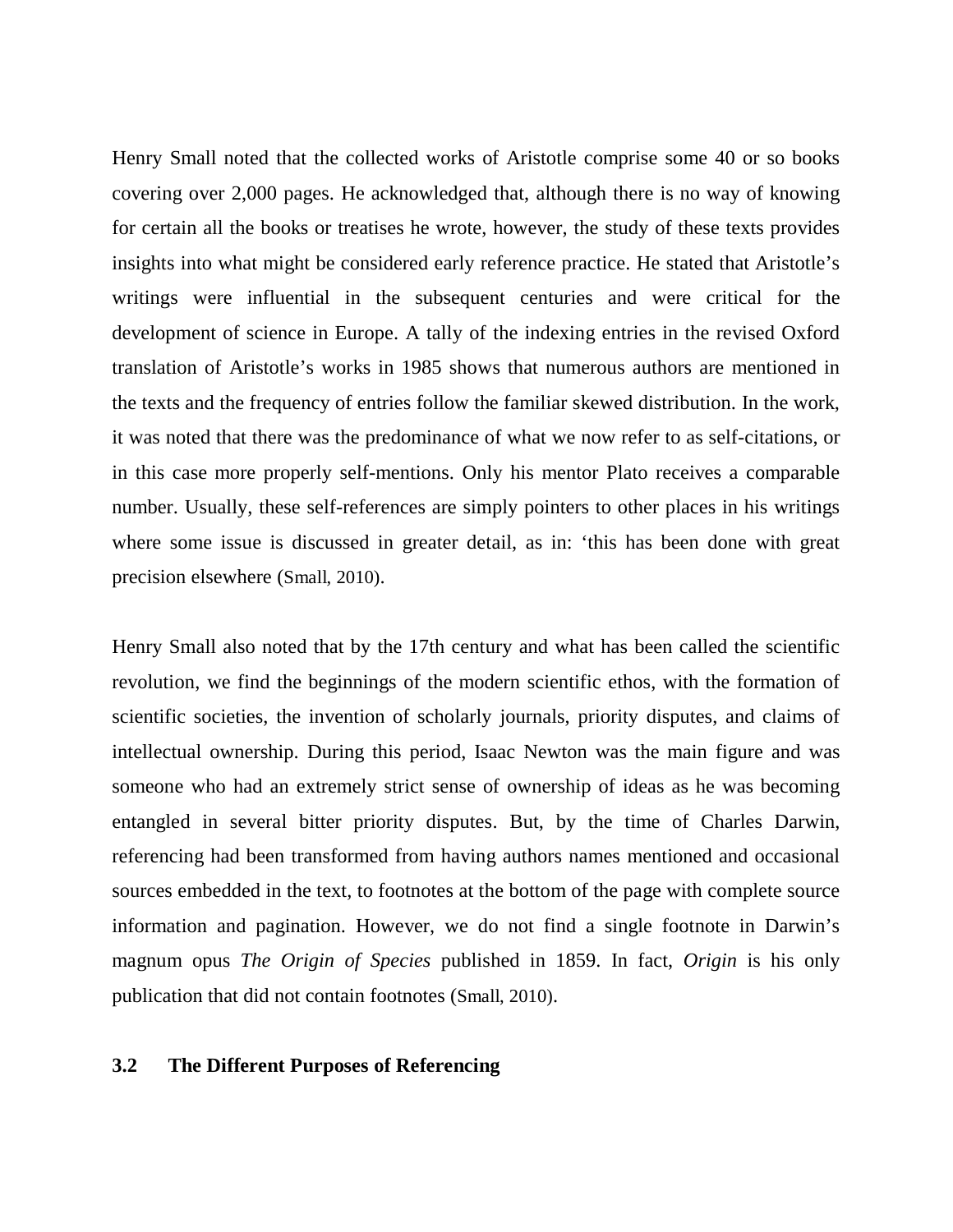A research without references or with inadequate ones, falls below the required standard for scholarship and will not be taken seriously. So, references are meant to serve different purposes such as;

- i. Persuading the reader that sufficient work has been done by the writer to make their case.
- ii. Giving credit where credit is due, that is, acknowledging where ideas and information have come from. This is necessary because, new ideas, theories, and discourses do not emerge from nowhere but, from somewhere.
- iii. Providing roadmaps to the relevant literature.

Referencing a research work is an indication that the researcher is not the first person to engage in that project or subject matter, and that he or she is using other people's ideas to build a new one. Therefore, people could track those references to learn more about a particular point you have made.

Murali Prasad is of the view that references clearly distinguish a researcher's ideas and arguments from existing research. References give the list of consulted sources by a researcher and enable the reader to refer to the original source of information. They give validation, support and strength to the ideas of present research and show the scope and depth of a research work as well as acknowledge the works of original contributors as a way of avoiding plagiarism (Prasad, 2017).

Other purposes of references include;

- i. Being seen within particular scholarly communities for the purposes of networking.
- ii. Establishing the validity of research claims
- iii. Providing a methodology for working with data,
- iv. Providing sources and ways of working with data
- v. Building credibility and reputation for the author,
- vi. Providing support and rebuttal,
- vii. Establishing proprietary claims on ideas and discoveries,
- viii. Building coalitions and oppositions among colleagues
- ix. Securing institutional and political support of their opponents
- x. Accurate references enable the reader to go back and check the exact sources and the evidence that led you to your conclusions.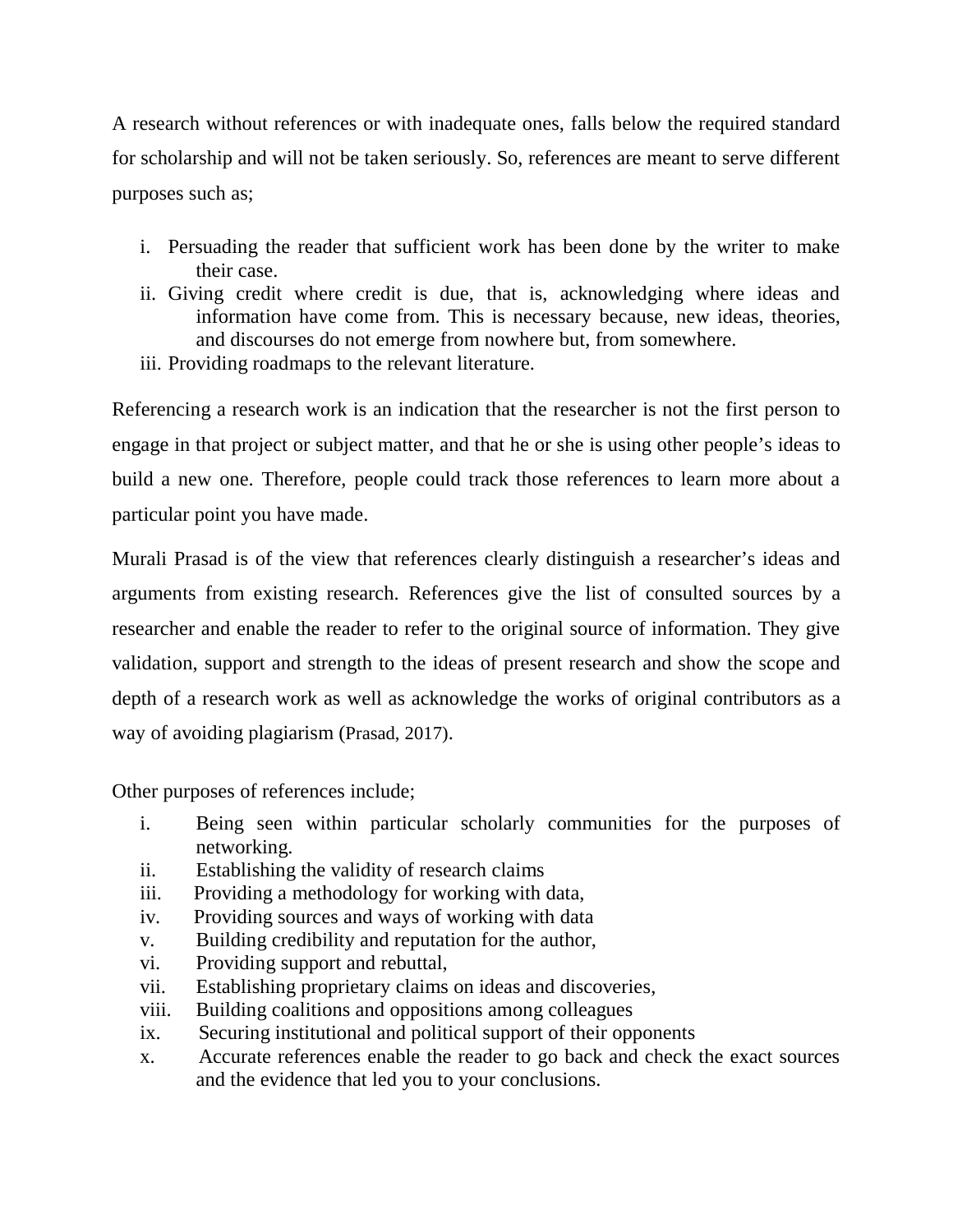Giving credit to the original author by citing sources is the only way to use other peoples' work without plagiarizing. But there are a number of other reasons to cite sources such as:

- i. They are helpful to anyone who wants to find out more about your ideas
- ii. Proper citation saves a person from taking the blame for someone else's bad ideas
- iii. It shows the amount of research that have gone into the work
- iv. It strengthens your work by lending outside support to your ideas

## **3.3 Information that Require References**

Sometimes, people get confused about the kind of information they need to reference. As have been said earlier in this unit, any idea that is not yours must be acknowledged by way of referencing. These ideas are not only found in printed books, they are documented in several other means such as;

- i. Books and journal articles
- ii. Newspapers and magazines
- iii. Pamphlets or brochures
- iv. Films, documentaries, television programs or advertisements
- v. Websites or electronic resources
- vi. Letters, emails, online discussion forums
- vii. Personal interviews
- viii. Lecture Notes in some cases
- ix. Reports
- x. Government publications
- xi. Gazetteers
- xii. web pages
- xiii. e-publications

It should be noted as well that reference is required for unpublished information sources

like;

- i. Thesis
- ii. Dissertations
- iii. Monographs
- iv. project reports
- v. Copied or quoted exact words or phrases of others
- vi. Figures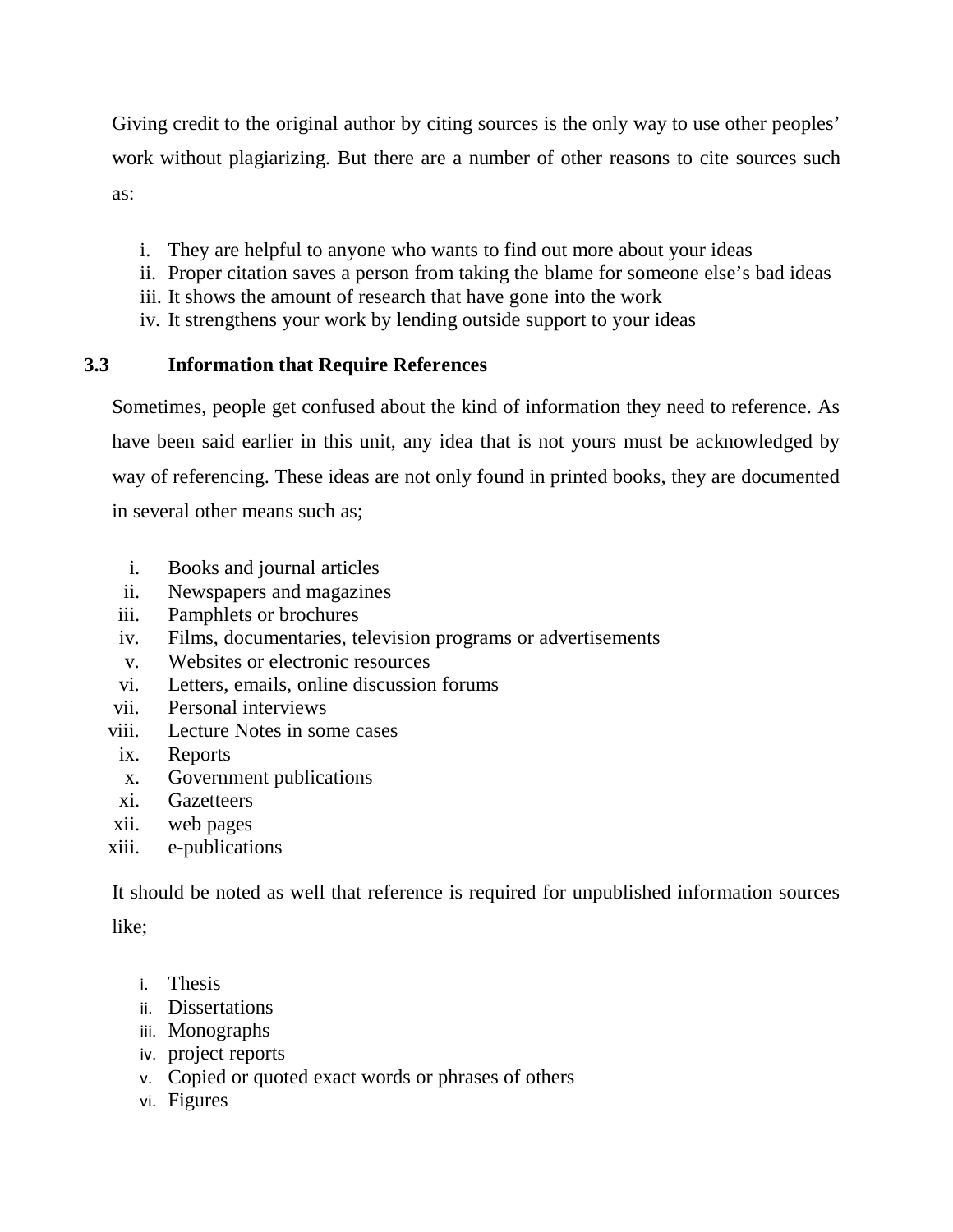- vii. Tables
- viii. Diagrams
- ix. Pictures
- x. Paraphrased or summarized ideas, facts or works of others (Prasad, 2017).

It should be noted as well that there are instances where referencing may not be required.

Examples of such include;

- i. When writing your own observations or experiment results
- ii. When writing about your own experiences
- iii. When writing your own thoughts, comments or conclusions
- iv. When evaluating or offering your own analysis
- v. When using common knowledge, that is, facts that can be found in numerous places and are likely to be known by a lot of people
- **vi.** When using generally accepted facts or information.

## **4.0 Conclusion**

Since information gathering and use have become very complex as a result of the enormous growth of information, a researcher requires complete information whenever they want to fulfil their research objectives. For this, the researcher requires different types of information management tools to preserve, organize and access information needed to carry out their research tasks. A reference is information that is helpful to the reader in identifying and finding used sources. The basic rule when listing the sources used is that references must be accurate, complete and should be consistently applied. A quotation could either be written verbatim or it could be a verbal repetition of parts of the text or words written by others that can be checked in their original texts. Referencing as we stated earlier is very important because authors of every new research article need to explain how their study or research fits with previous ones in the same or similar fields.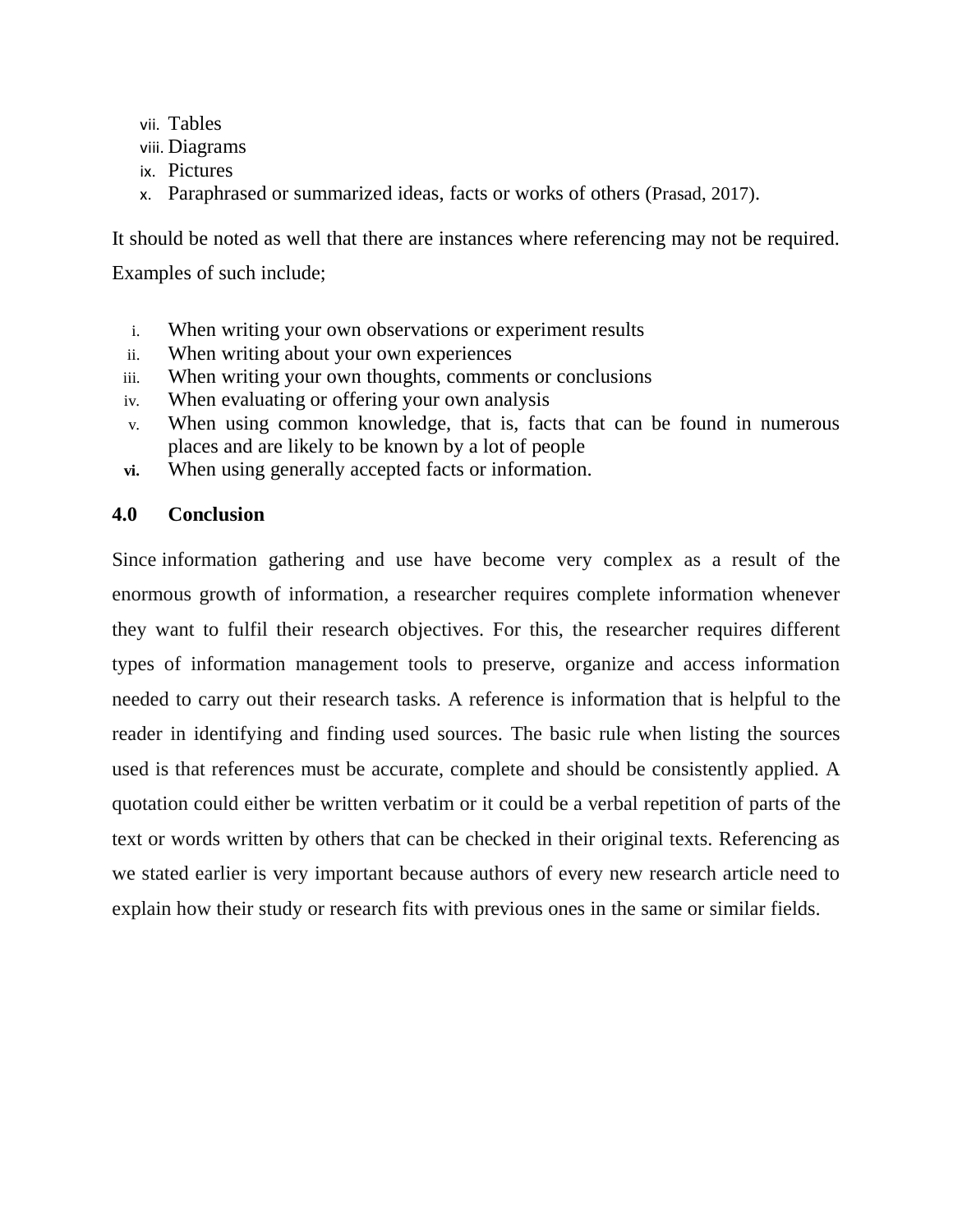#### **5.0 Summary**

So far in this unit, we have been able to show that style sheets and reference methods are ways writers and researchers communicate to their readers that certain material in their work comes from another source. We mentioned that research in common parlance refers to a search for knowledge and that it is never done in isolation because to search is to search for something and knowledge is always the knowledge of something. For this reason, we defined research as a scientific and systematic search for pertinent information on a specific topic or area. References give the list of consulted sources by a researcher and this enables the reader to identify with the original source of information. Referencing gives validation, support and strength to the ideas used in the research, it shows the scope and depth of research work as well as acknowledges the works of original contributors as a way of avoiding plagiarism. We examined the different purposes of referencing and listed some information and items that may or may not require referencing. Ultimately, however, all borrowed ideas from published and unpublished sources should be acknowledged and referenced properly.

## **6.0 Self-Assessment Exercise**

- 1. What do you understand by the term reference?
- 2. Give a brief summary of the history of referencing
- 3. What are the different purposes of referencing?
- 4. Mention some information that require referencing

## **7.0 References/Further Reading**

Anthony Grafton.1997. *The Footnote: A Curious History*. Cambridge, Massachusetts: Harvard University Press.

Eli Chernin. 1988. *The 'Harvard system: a mystery dispelled. BMJ* 297.

Henry Small. 2010. Referencing through history: how the analysis of landmark scholarly texts can inform citation theory. *Research Evaluation.* Beech Tree Publishing. Retrieved from http://www.ingentaconnect.com/content/beech/rev.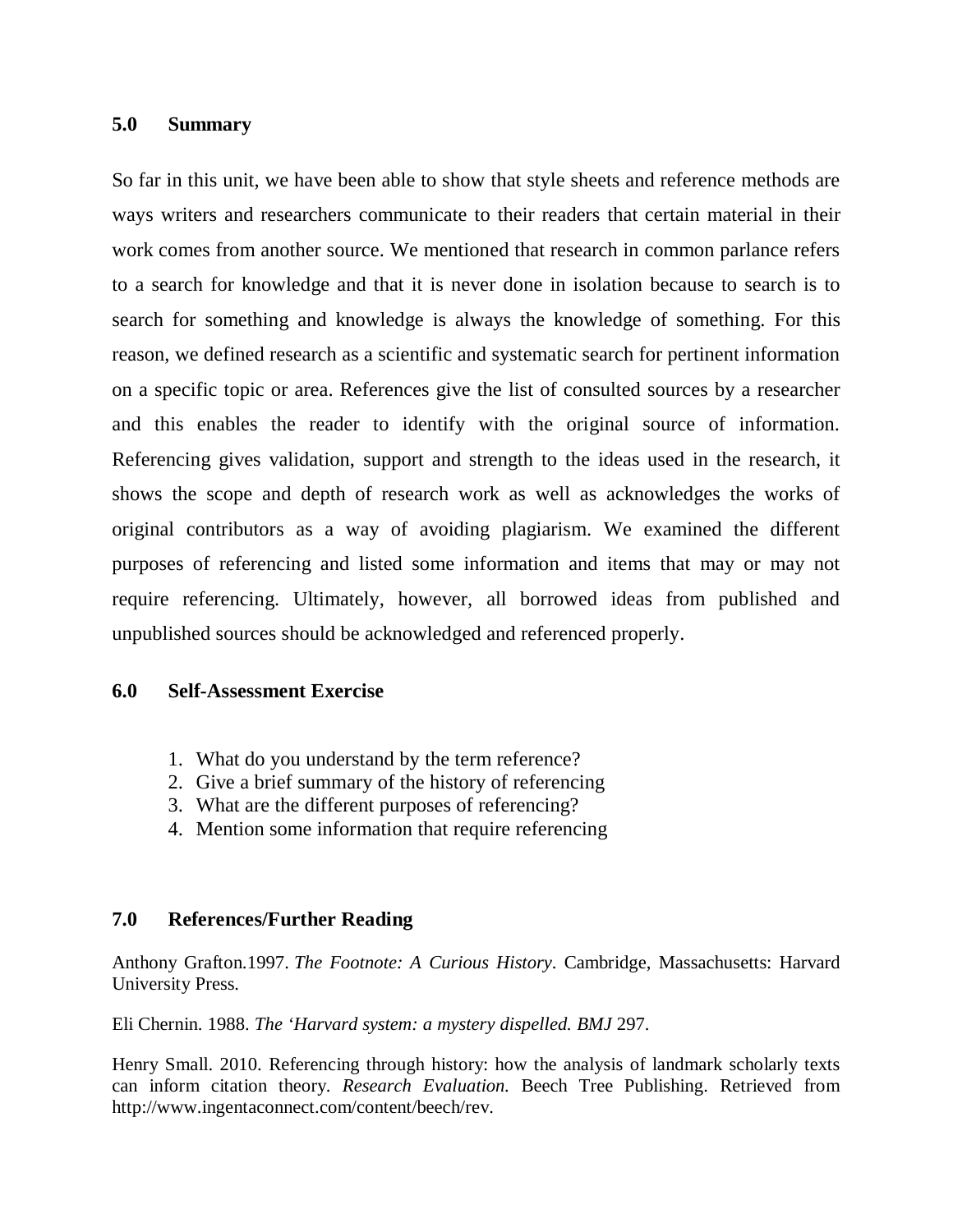Murali Prasad. 2017. *Usage of References and Its Management in Research*. https://www.researchgate.net/publication/312001267\_Usage\_of\_References\_and\_Its\_Manageme nt\_in\_Research?

Syed Muhammad and Sajjad Kabir. 2018. *Introduction to Research*. Retrieved from https://www.researchgate.net/publication/325846733\_introduction\_to\_research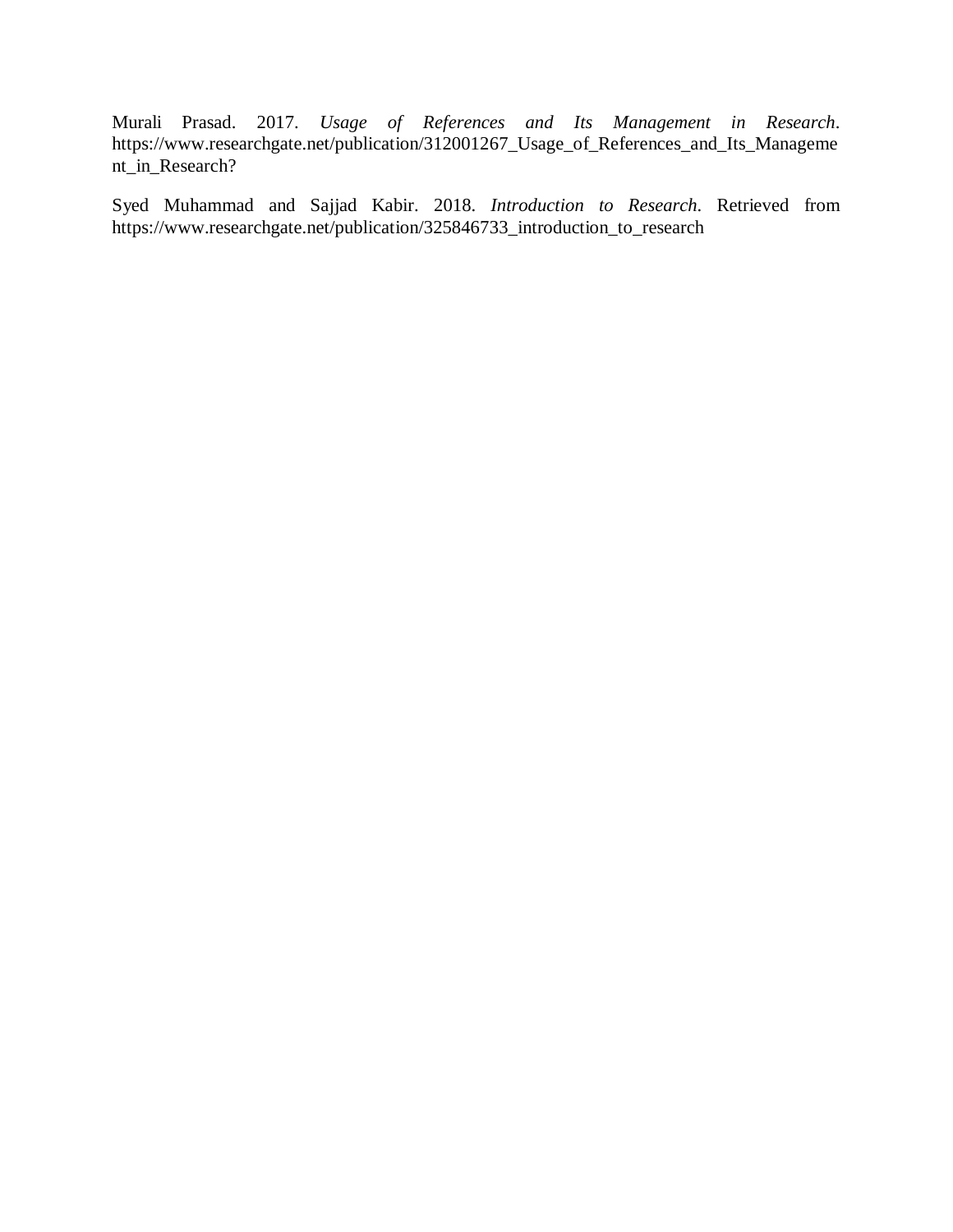## **Unit 2: The MLA (Modern Language Association) Style Sheet**

## **Contents**

- 1.0: Introduction
- 2.0: Intended Learning Outcomes (ILOs)

## 3.0: Main Content

- 3.1: A Brief History of MLA (Modern Language Association) Style Sheet
- 3.2: Some Variations in the MLA from the 8th Edition to the 9th Edition
- 3.3: The MLA (Modern Language Association) Style Sheet

## 4.0: Conclusion

- 5.0: Summary
- 6.0: Self-Assessment Exercise
- 7.0: References/Further Reading

## **1.0: Introduction**

As was stated in Unit 1 of this Module, style sheets and reference methods are ways writers and researchers communicate to their readers that certain material in their work came from another source. We also mentioned that references give readers the information necessary to trace and locate sources of any information on the materials they consult. The 'MLA' which stands for 'Modern Language Association' establishes values for acknowledging sources used in a research paper. The MLA citation style uses a simple two-part parenthetical documentation system for citing sources, where citations in the text of a paper point to the Work Cited List in alphabetical order at the end of the paper. The ninth edition of the MLA Handbook, published in 2021, builds on the MLA's unique approach to documenting sources using a template of core elements which include facts that are common to most sources, like author, title, and publication date. This allows writers to cite any type of work, from books, e-books, and journal articles in databases to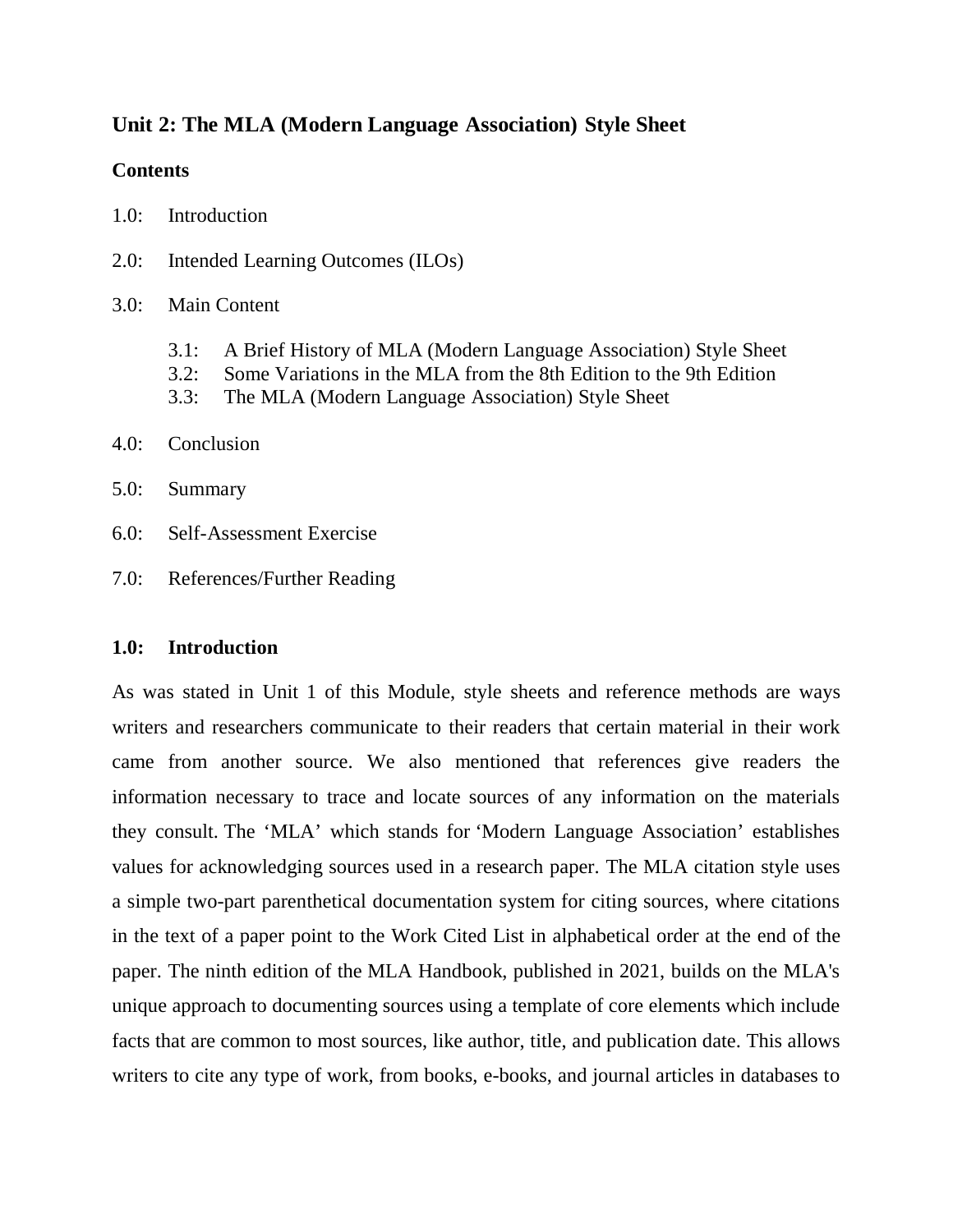song lyrics, online images, social media posts, dissertations, and more. With this focus on source evaluation as the cornerstone of citation, the MLA style promotes the skills of information and digital literacy that has become very important today (MLA Handbook, 2021).

## **2.0: Intended Learning Outcomes (ILOs)**

By the end of this unit, you would be able to;

- Give a Brief History of MLA (Modern Language Association) Style Sheet
- Analyse the MLA (Modern Language Association) Style Sheet
- List the contents of the 9th Edition of the MLA Style Sheet template

**3.0: Main Content** 

This unit gives a brief history of the MLA (Modern Language Association) Style Sheet and explains some variations in the MLA from the 8th Edition to the 9th Edition. It concludes with a detailed explanation of how the MLA (Modern Language Association) Style Sheet is used.

## **3.1 A Brief History of MLA (Modern Language Association) Style Sheet**

The Modern Language Association of America is often called the Modern Language Association (MLA). It is the principal professional association in the United States for scholars of language and literature. It began as a gathering of professors rebelling against the traditional college curriculum, which centred on classical languages such as Greek and Latin. The Modern Language Association was founded in 1883 and Aaron Marshall Elliott, an American novelist and professor at Johns Hopkins University who lived from 1844-1910, is considered the founder of the Modern Language Association. The MLA was founded as a discussion and advocacy group for the study of literature and modern languages, that is, all but classical languages, such as ancient Latin and Greek. According to its profile featured by the American Council of Learned Societies (ACLS), The Modern Language Association is formed for educational, scientific, literary, and social objects and purposes, and more specifically for the promotion of the academic and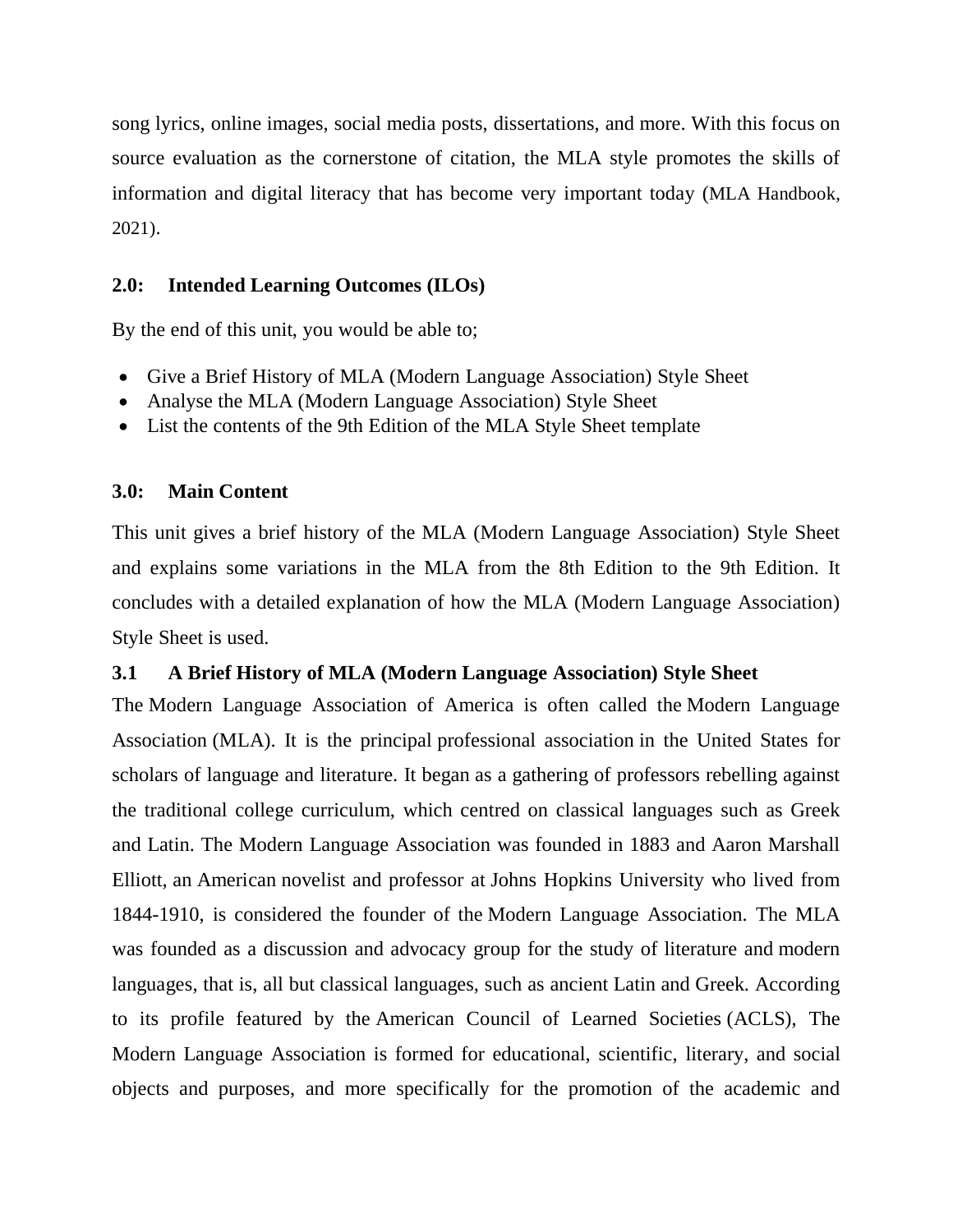scientific study of English, German, French, Spanish, Italian, and other so-called modern languages and literature.

The MLA being steered by its membership, the Executive Council, and the Executive Director, supports the humanities community through engaging programmes, publications, the annual convention, and advocacy work. Its aim is basically to strengthen the study and teaching of language and literature. Initially, MLA members established a journal for the publication of research in the field and organised an annual meeting to discuss scholarly and pedagogical issues. As the study of the modern languages grew increasingly important in both higher education and the schools, the MLA also grew.

## **3.2 Some Variations in the MLA from the 8th Edition to the 9th Edition**

The Modern Language Association (MLA) establishes values for acknowledging sources used in a research paper. MLA citation style uses a simple two-part parenthetical documentation system for citing sources. Citations in the text of a paper point to the alphabetical 'works cited' list that appears at the end of the paper. Together, these references identify and credit the sources used in the paper and allow others to access and retrieve these materials.

The MLA has advanced from the 8th edition to the 9th edition with some variations on grammar, inclusive language especially racial or gender sensitive ones, expansion on endnotes and footnotes as well as new guidelines for annotated bibliographies. With reference to surnames when they are composed of more than one element, they can now be typically shortened to the last element. For example;

#### **Full name Surname Community Community Community Community Community Community Community Community Community Community Community Community Community Community Community Community Community Community Community Community Com**

i. James Fenimore Cooper Cooper ii. Daniel Defoe Defoe iii. Walter de la Mare de la Mare iv. Don DeLillo DeLillo v. Thomas De Quincey De Quincey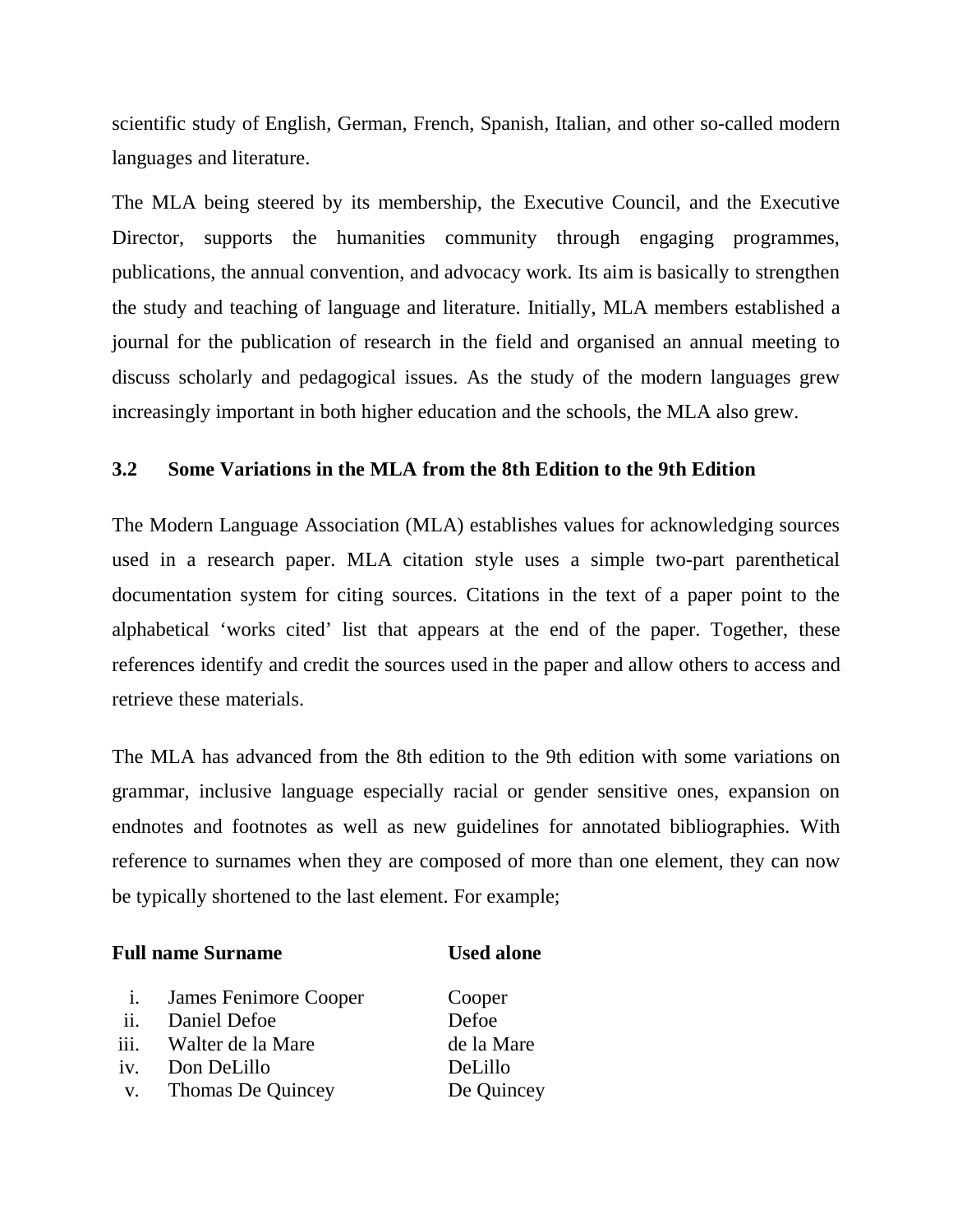#### vi. W. E. B. Du Bois Du Bois

This 9th edition does not encourage the use of an apostrophe to form the plural of an abbreviation or a number such as:

- i. PhDs
- ii. 1960s
- iii. fours
- iv. TVs

The 9th edition of the MLA Handbook mentioned that the use of italics for emphasis should be sparingly since italics are used in prose to indicate when words and letters are referred to as 'words and letters' and to distinguish words in languages other than English. For example; the word *albatross* probably derives from the Spanish and Portuguese word *Alcatraz* (MLA Handbook, 2021).

On the use of capital letters for English-language terms, the Handbook emphasised capitalizing the following;

- i. The first letter of the first word of a sentence
- ii. The subject pronoun 'I'
- iii. The names and initials of persons (except for some particles)
- iv. The names of months of the year and days of the week
- v. Titles that immediately precede personal names (Senator McCain) but not a person's title used alone (the senator, a professor of English)
- vi. Proper nouns (Canada)
- vii. Most adjectives derived from proper nouns (Canadian wildlife)
- viii. Musical notes (middle C)
- ix. Academic grades (I got a B in algebra)

Lowercase should be used for generic forms of proper nouns like;

- i. The United States Army, (the army)
- ii. President Kennedy, (the president)
- iii. The Brooklyn Bridge, (the bridge)
- **iv.** The Housatonic River, (the river)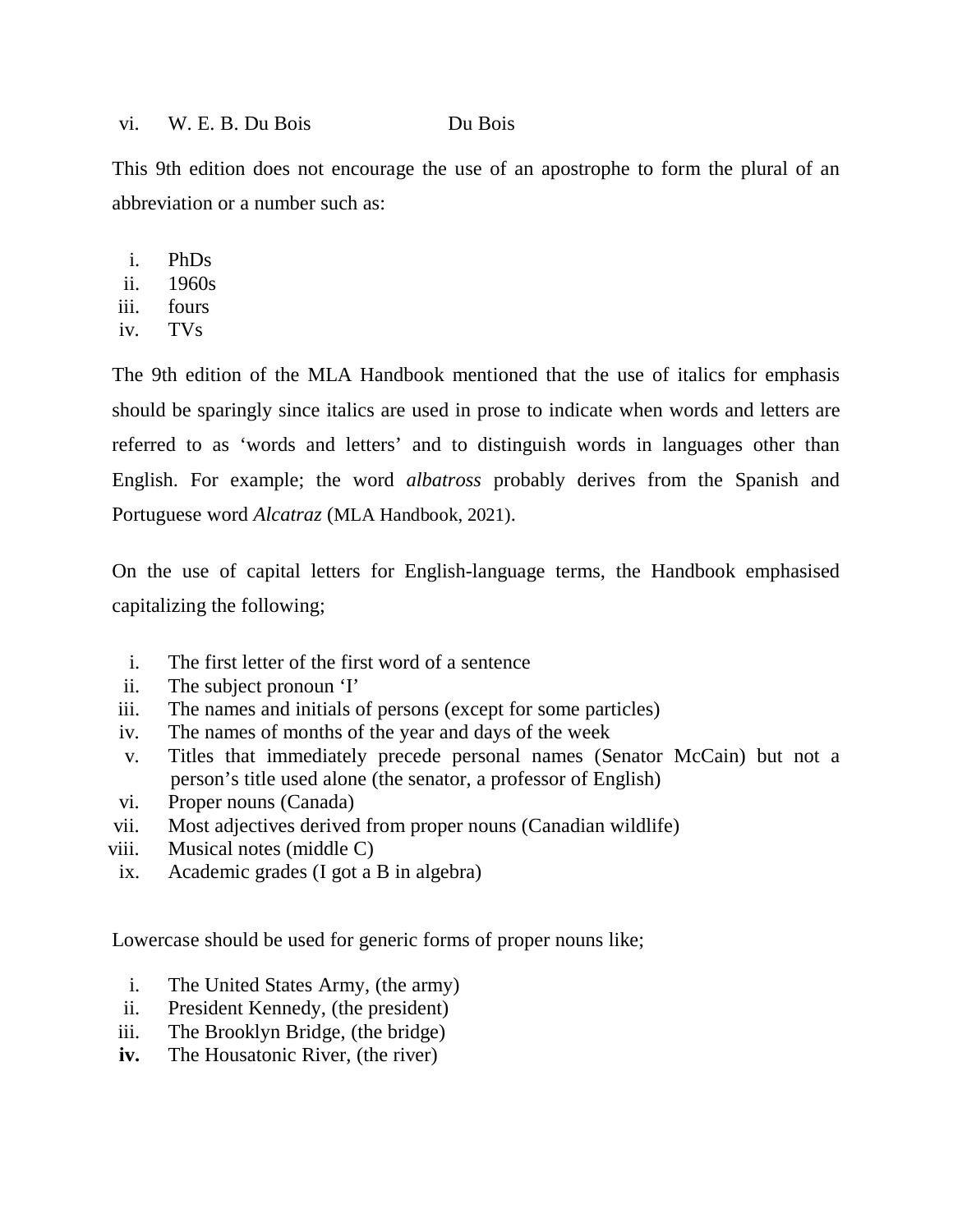The Handbook also stated that, in general, most persons' names should be stated in full when they first appear in your prose and surnames alone given thereafter. Common sense sometimes dictates exceptions to this rule. Very famous persons, such as Cervantes and Shakespeare, may be referred to by their surnames only. Some full names are very long and, by convention, rarely used- Hegel, for example, is rarely called Georg Wilhelm Friedrich Hegel. Dante Alighieri is conventionally referred to by his given name only. Considerations like clarity, consistency, the relative prominence of names in disciplines, and the desire to avoid the appearance of discrimination may argue for the inclusion or exclusion of first names in certain contexts.

When you state someone's name fully, write the name as it appears in your source or in a reference work, including any suffixes, accent marks, and initials such as;

Henry Louis Gates, Jr.

Ramón del Valle-Inclán

Do not change the name Henry Louis Gates, Jr., to Henry Louis Gates, or drop the hyphen or omit the accents in the name Ramón del Valle-Inclán. In subsequent uses, you may refer to a person by the surname only such as; Gates and del Valle-Inclán unless, of course, you refer to two or more persons with the same surname.

#### **3.4 The MLA (Modern Language Association) Style Sheet**

The MLA has a template for referencing as listed below. To use the template, record the publication information given by the version of the work you consult by first evaluating the work you are citing to see which elements apply to the source. Then, list each element relevant to your source in the order given on the template. Omit any element that does not apply except 'Title of Source'. If no title is given, use your own description of the work as the title. Conclude each element with the punctuation mark shown in the template, but always end your entry with a period (full stop).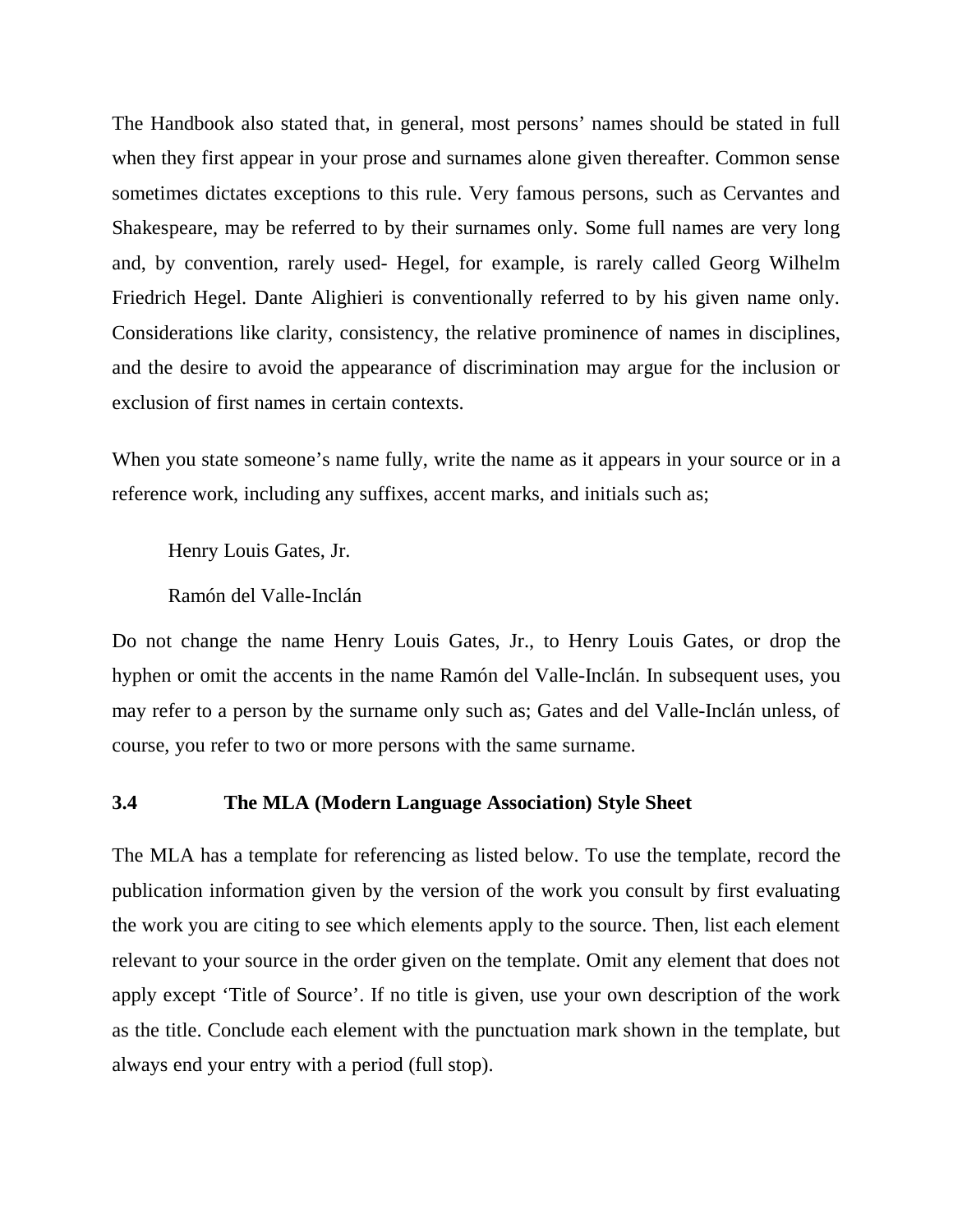## **Template**

- 1. Author.
- 2. Title of Source,
- 3. Title of Container,
- 4. Contributor,
- 5. Version,
- 6. Number,
- 7. Publisher,
- 8. Publication Date,
- 9. Location.

## **1. AUTHOR**

In the Author element, list the primary creator of the work you are citing. In the example below, Toni Morrison wrote the novel *Song of Solomon* and is therefore its author: Morrison, Toni. *Song of Solomon*. Vintage, 2004. The author of a work can be a writer, artist, or any other type of creator. The author can be an individual, a group of persons, an organisation, or a government. Some examples of authors are the author of a play, such as Euripides; the author of an essay, such as Benjamin Franklin; a painter, such as Berthe Morisot; a music group, such as the Beatles; and an intergovernmental body, such as the United Nations. Include pseudonyms, stage names, online usernames, and the like in the Author element, especially if the person is well known by that form of the name (e.g., Stendhal, Mark Twain, and Lady Gaga). Sometimes a label must be used to describe the role of the person or persons listed in the Author element. This most often occurs when the person is not the primary creator, such as for editors of collections of essays written by various authors, since editors shape the content of the volume. In the example below, Olusegun Oladipo is the editor of the book, not the writer of all the essays, so his name is followed by the label editor: Olusegun Oladipo, editor. Core Issues in African Philosophy. Hope Publications, 2006.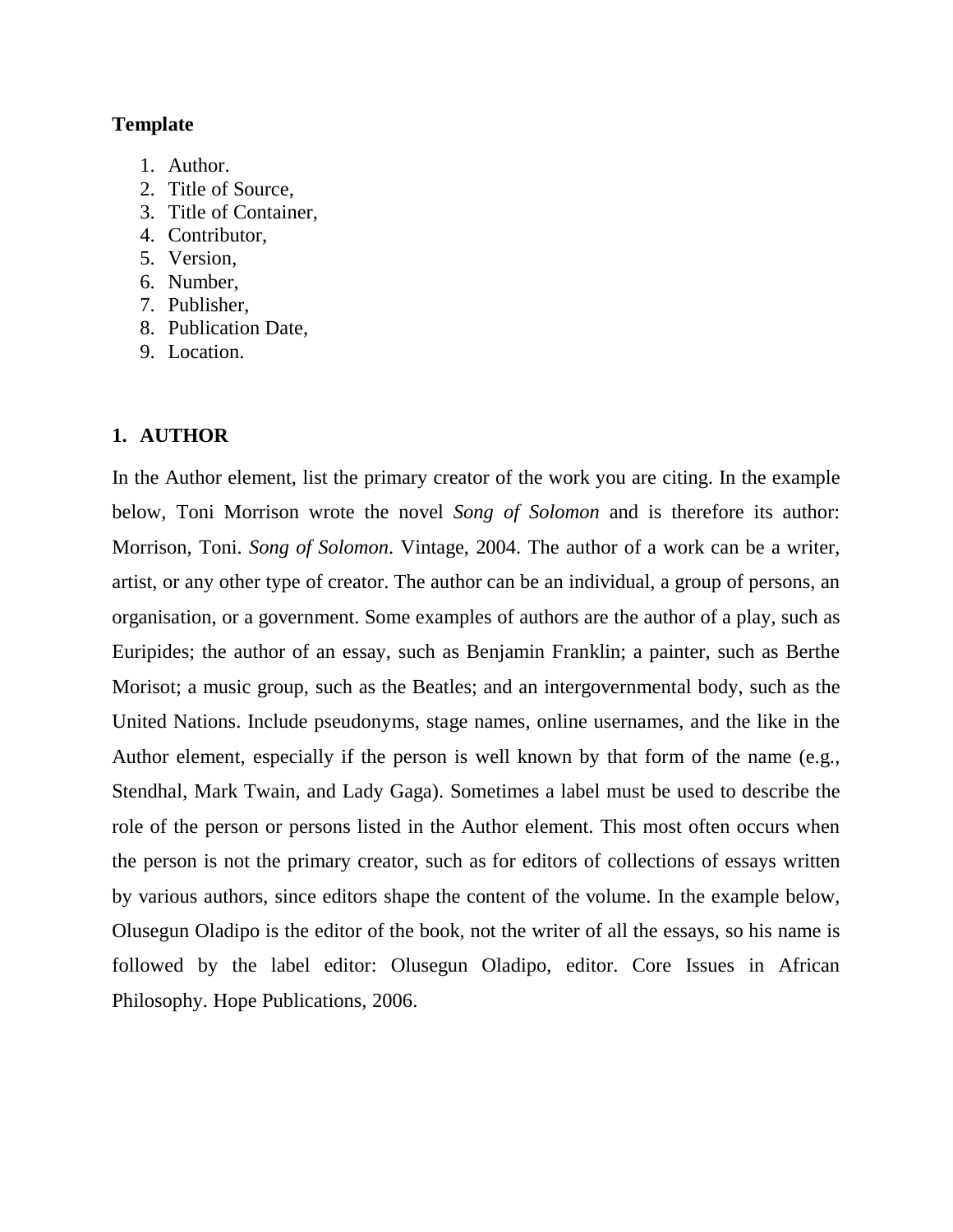## **Single Author**

Baron, Naomi S. "Redefining Reading: The Impact of Digital Communication Media." PMLA, vol. 128, no. 1, Jan. 2013, pp. 193–200.

## **Two Authors**

Dorris, Michael, and Louise Erdrich. The Crown of Columbus. HarperCollins Publishers, 1999.

Gilbert, Sandra M., and Susan Gubar, editors. The Female Imagination and the Modernist Aesthetic. Gordon and Breach Science Publishers, 1986.

## **Three or More Authors**

Charon, Rita, et al. The Principles and Practice of Narrative Medicine. Oxford UP, 2017.

## **Government Authors**

U.S. Department of Labor. Occupational Outlook Handbook, 2014–2015. Skyhorse Publishing, 2014.

## **Online Handles**

Fogarty, Mignon [@GrammarGirl]. "Every once in a while, that Gmail notice asking if you meant to reply to a 5-day-old message is quite helpful." Twitter, 13 Feb. 2019, twitter.com/GrammarGirl/status/1095734401550303232.

## **2. TITLE OF SOURCE**

In the Title of Source element, list the title of the work you are citing. In the example below, Insurrecto is the title of a novel by Gina Apostol.

Apostol, Gina. Insurrecto. Soho Press, 2018.

If the work does not have a title, provide a concise but informative description of the work. For example;

Advertisement for Upton Tea Imports. Smithsonian, Oct. 2018, p. 84.

## **A Tweet**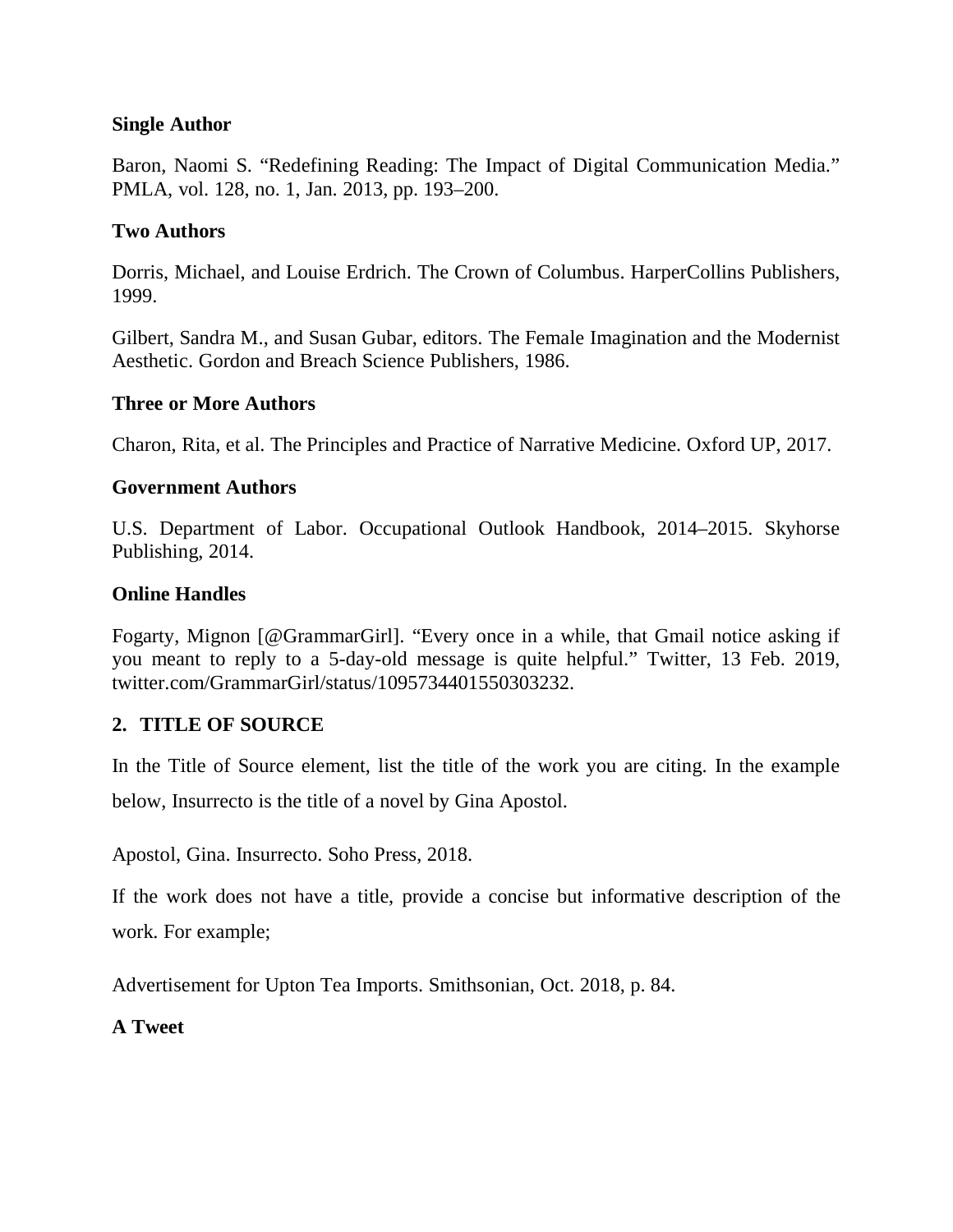Chaucer Doth Tweet [@LeVostreGC]. "A daye wythout anachronism ys lyke Emily Dickinson wythout her lightsaber." Twitter, 7 Apr. 2018, twitter.com/LeVostreGC/status/982829987286827009.

## **A Non-textual Part of the Post such as a Photograph**

Hughes, Langston. "I look at the world." Poetry Foundation, www.poetryfoundation.org/poetrymagazine/poems/52005/i-look-at-the-world. MacLeod, Michael.

## **A Video**

Cover of Space Cat and the Kittens, by Ruthven Todd. Pinterest, 2020, www.pinterest.com/pin/565412928193207246/. Wilson, Rebel. Video of tire-flipping exercise. Snapchat, 14 July 2020, www.snapchat.com/add/rebelwilsonsnap.

## **Quoted Text in Place of a Title**

When using text from the work itself to identify an untitled work, use the first line of the work (as for a poem), the full text (exactly as it appears in the source) if it is very short, or a short introductory fragment. Enclose the quoted text in quotation marks and conclude it with a period, placed inside the final quotation mark. Reproduce the text as written, styled, and capitalised in the source. For example;

- Dickinson, Emily. "I heard a Fly buzz—when I died—." The Poems of Emily Dickinson, edited by R. W. Franklin, Harvard UP, 1999, pp. 265–66.
- Persiankiwi. "We have report of large street battles in east  $\&$  west of Tehran now -#Iranelection." Twitter, 23 June 2009, twitter.com/persiankiwi/status/2298106072.
- Wyatt, Thomas. "They flee from me, that sometime did me seek." The Columbia Anthology of British Poetry, edited by Carl Woodring and James Shapiro, Columbia UP, 1995, p. 30.

## **3. PUBLISHER**

The publisher is the entity primarily responsible for producing the work or making it available to the public. In the example below, Oxford University Press is the publisher of the book "Who Set You Flowin'?" The African-American Migration Narrative.

Griffin, Farah Jasmine. "Who Set You Flowin'?" The African-American Migration Narrative. Oxford UP, 1996.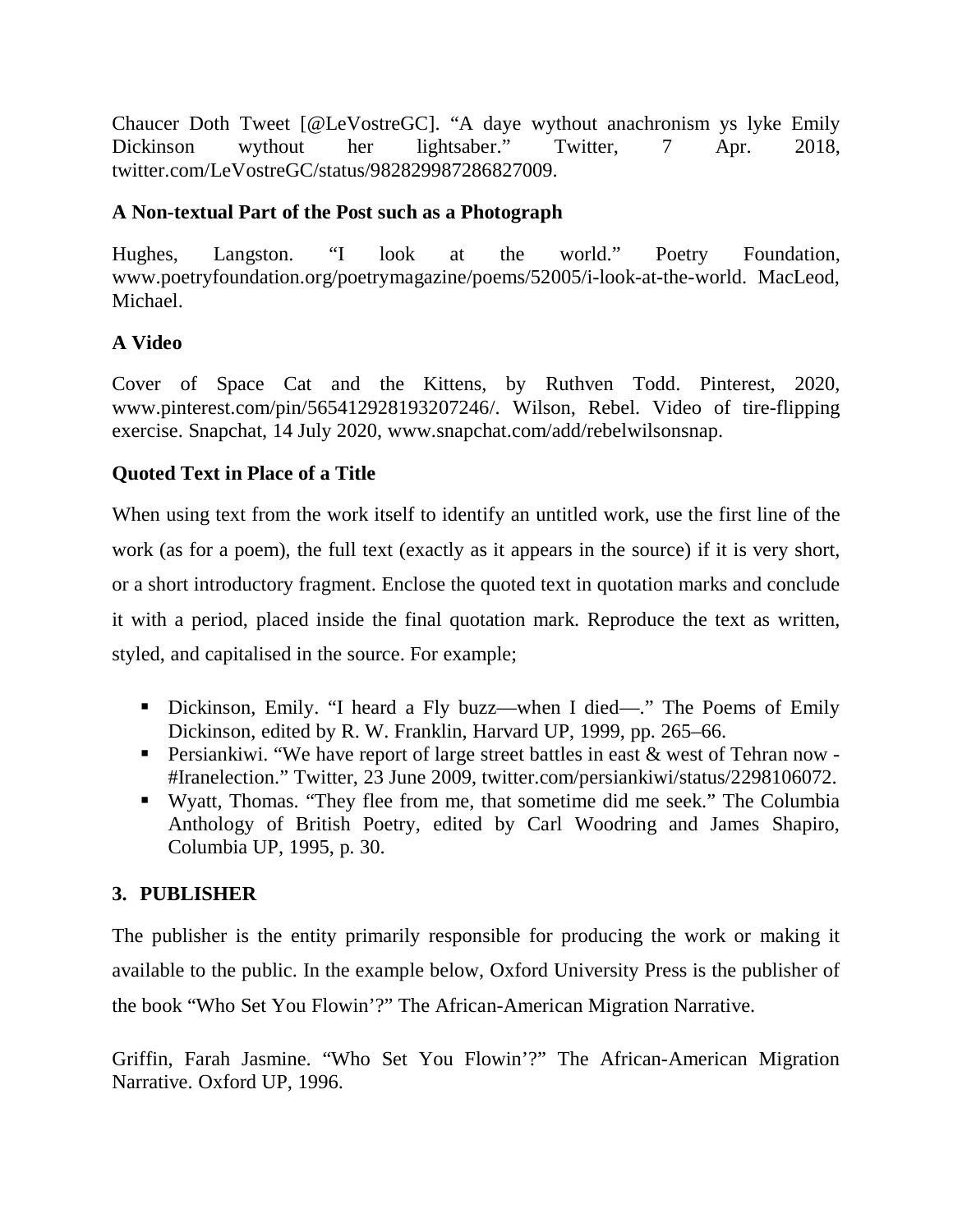## **4. PUBLICATION DATE**

The Publication Date element tells your reader when the version of the work you are citing was published. In the example below, 2018 is the publication date of the novel *There There*.

Orange, Tommy. There There. Alfred A. Knopf, 2018.

In addition to an actual date of publication, this element may include the following;

- The date of composition for unpublished material (such as letters)
- $\blacksquare$  The date of revision or upload if that is more pertinent (e.g., the date a wiki post was last updated rather than the date it was started)
- The label forthcoming for works not yet published
- The date on which a source was viewed or heard firsthand (e.g., the date that you attended the performance of a play)

The Publication Date element may include one or more of the following components:

- $\blacksquare$  A year
- A day and month
- $\blacksquare$  A season
- $\blacksquare$  A time stamp
- A range of dates or years

Works may be associated with more than one publication date. You should record the publication date provided by the version of the source you consult.

## **Journal Articles**

If you are citing a print article, you can usually find the date on the title page of the journal or in the header or footer of the article. For example;

Riddle, Julie. "Shadow Animals." The Georgia Review, vol. 67, no. 3, fall 2013, pp. 424– 47.

If you access a digitised version of the print article online, you can usually find the date in the publication information supplied by the website or on a cover sheet accompanying the PDF download. Such as;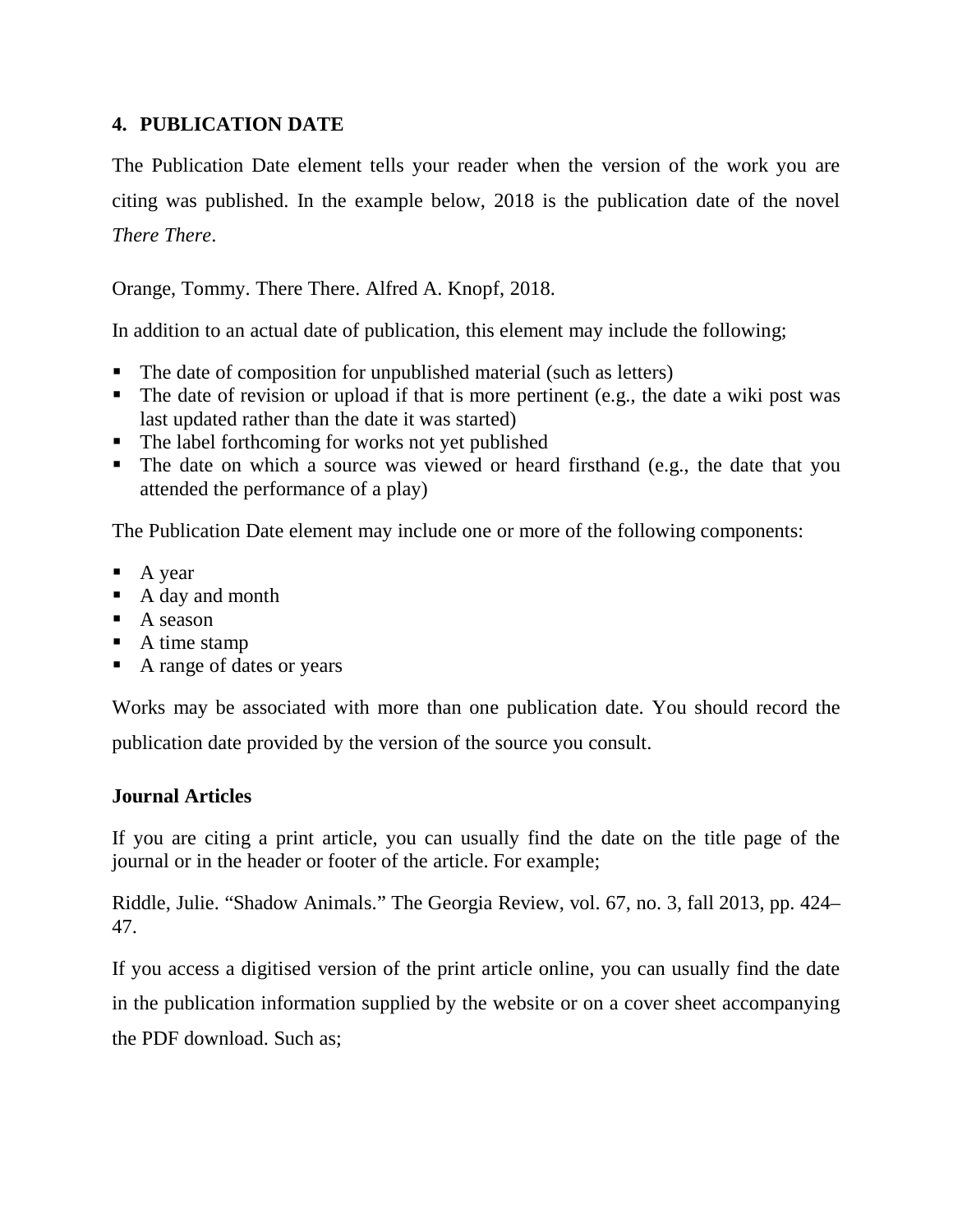Riddle, Julie. "Shadow Animals." The Georgia Review, vol. 67, no. 3, fall 2013, pp. 424– 47. JSTOR, www.jstor.org/stable/43492249.

## **Dissertations and theses**

The institution conferring the degree and the type of thesis or dissertation (BA, MA, or PhD) are essential to defining the work and should appear as a final supplemental element.

Njus, Jesse. Performing the Passion: A Study on the Nature of Medieval Acting. 2010. Northwestern University, PhD dissertation.

## **Television Episodes**

The publication date for a television episode you access through a streaming service or website can generally be found on the page from which you download the episode. For example;

- "The Final Problem." Sherlock, created by Steven Moffat and Mark Gatiss, season 4, episode 3, BBC, 15 Jan. 2017. Masterpiece, WGBH Educational Foundation, 2019, www.pbs.org/wgbh/masterpiece/episodes/sherlock-s4-e3/.
- "Manhattan Vigil." Directed by Jean de Segonzac. Law and Order: Special Victims Unit, created by Dick Wolf, season 14, episode 5, Wolf Films, 24 Oct. 2012. Netflix, www.netflix.com.

Attention should also be given to the following;

## **Year**

If your source presents roman numerals for the year, convert them to arabic numerals (e.g., MCMXCII in the credits of a television show should appear as 1992 in your entry). If a range is needed, style it as you would in prose.

## **Season**

Lowercase seasons of the year when they are part of a publication date in the works-cited list, just as you would in prose. Example is;

Belton, John. "Painting by the Numbers: The Digital Intermediate." Film Quarterly, vol. 61, no. 3, spring 2008, pp. 58–65.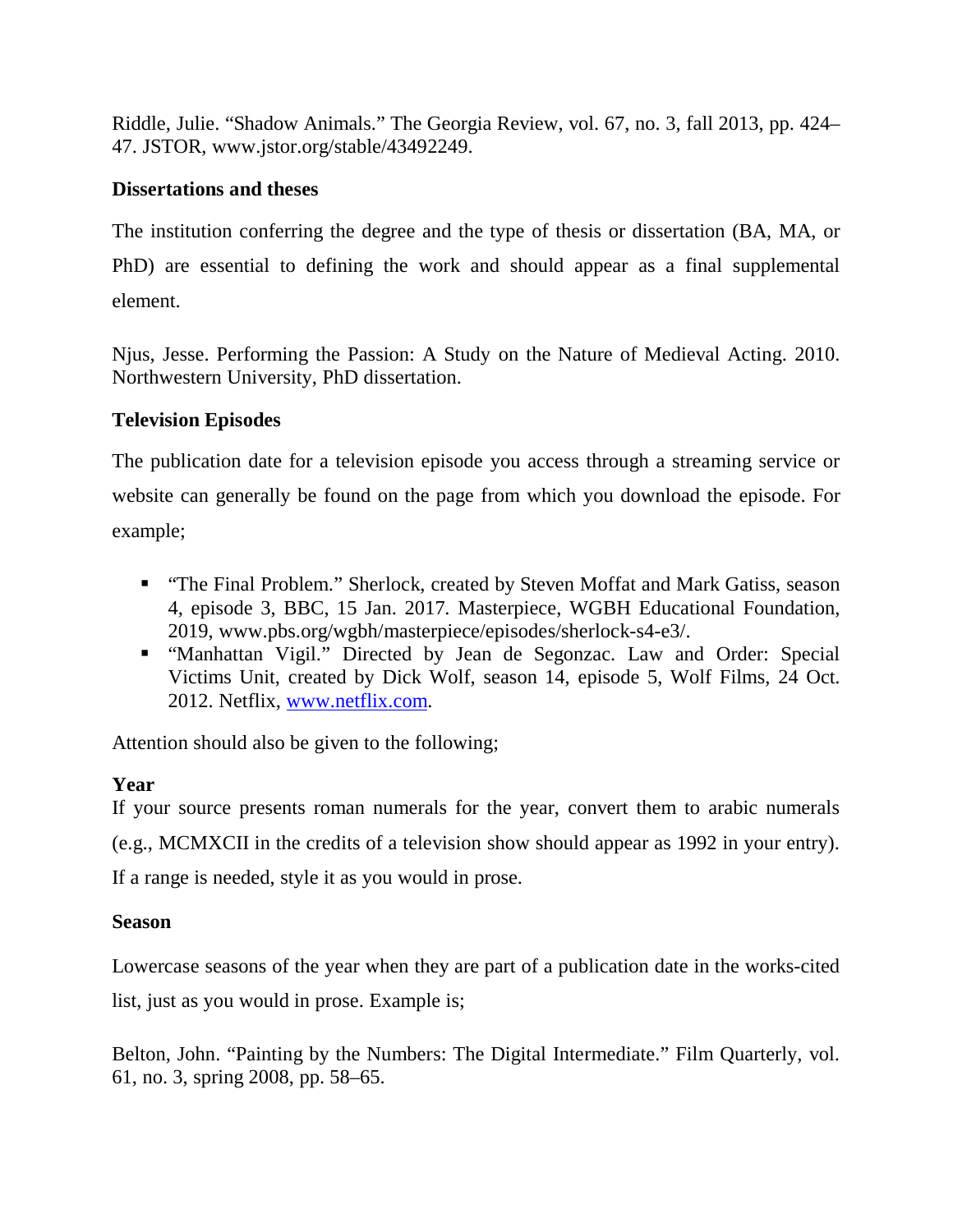## **Time**

When a time is given and helps define and locate the work, include it. Times should be expressed in whatever form you find them in the source: the twelve-hour-clock form (2:00 p.m.) or the twenty-four-hour-clock form (14:00). Include time zone information when provided and pertinent.

Max the Pen. Comment on "Why They're Wrong." The Economist, 29 Sept. 2016, 6:06 p.m., www.economist.com/node/21707926/comments.

## **Location**

How to specify a work's location depends on the format of the work. For paginated print or similar fixed-format works (like PDFs) that are contained in another work (e.g., an essay in a print anthology or the PDF of an article in a journal), the location is the page range.

- Copeland, Edward. "Money." The Cambridge Companion to Jane Austen, edited by Copeland and Juliet McMaster, Cambridge UP, 1997, pp. 131–48.
- Soyinka, Wole. "Twice Bitten: The Fate of Africa's Culture Producers." PMLA, vol. 105, no. 1, Jan. 1990, pp. 110–20.

## **Numerals for Page Numbers**

Use the same numeric symbols for page numbers that your source does (e.g., arabic, roman, alphanumeric) and the same case, whether lowercase roman numerals (i, ii, iii), uppercase roman numerals (I, II, III), or upper- or lowercase alphabetic letters (A1, 89d). Such as;

- Felstiner, John. Preface. Selected Poems and Prose of Paul Celan, translated by Felstiner, W. W. Norton, 2001, pp. xix–xxxvi.
- Magra, Iliana, and Andrea Zaratemay. "Hikers' Love of a Rarity in the Andes Takes a Toll." The New York Times, 3 May 2018, p. A7.

## **4.0: Conclusion**

The examples of MLA style and format listed in this unit include many of the most common types of sources used in academic research. For additional examples and more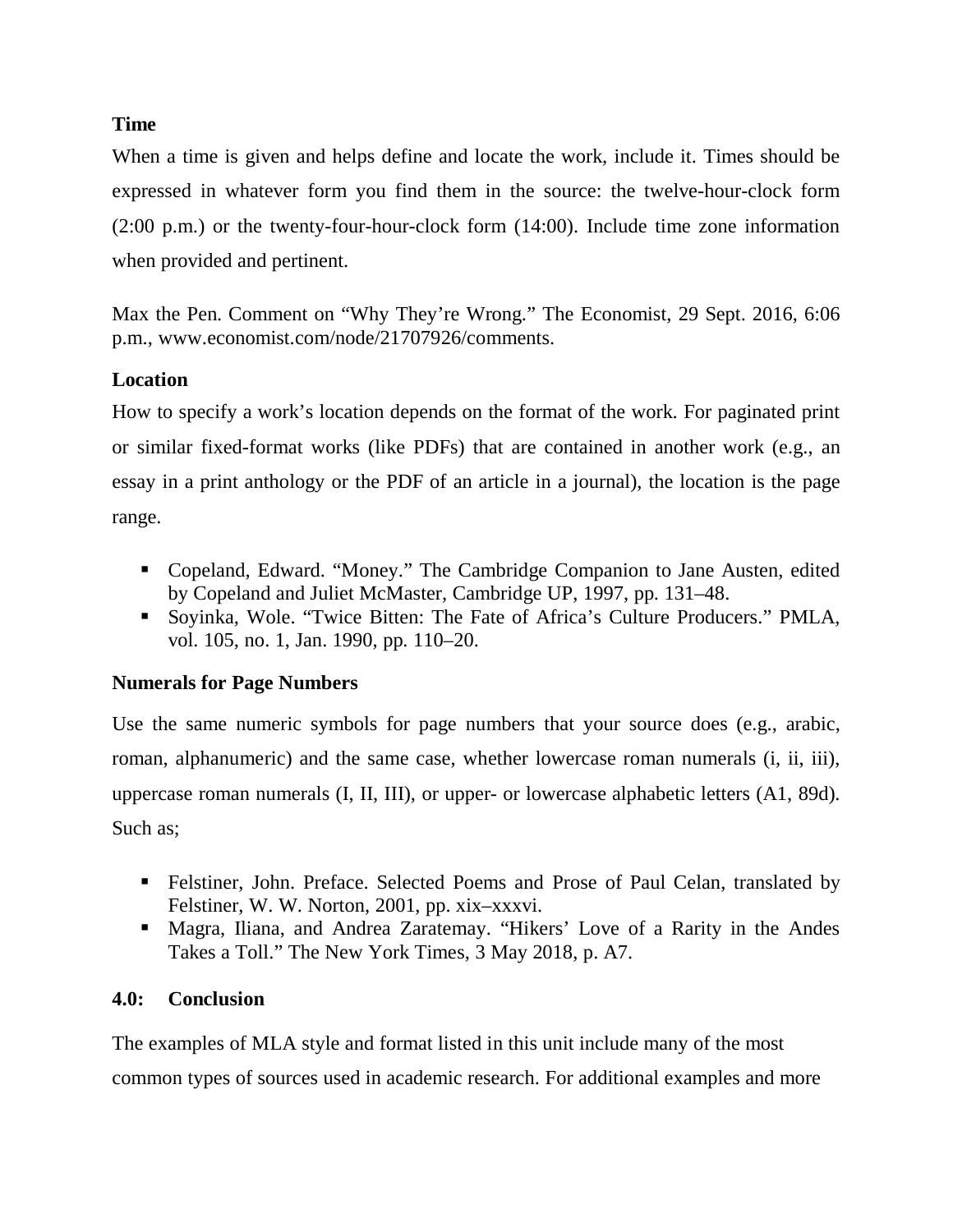detailed information about MLA citation style, you may refer to the 9th edition of the MLA Handbook available at :

https://en.wikipedia.org/wiki/Modern\_Language\_Association

## **5.0: Summary**

This unit has given a brief history of the MLA (Modern Language Association) Style Sheet and some variations in the MLA from the 8th Edition to the 9th Edition. It also gave a detailed explanation of how the MLA (Modern Language Association) Style Sheet is used. In the MLA style, the reference list is called 'works cited'; however other titles may also be acceptable. A 'works cited' list includes details of the sources cited in your article. It starts on a separate page at the end of your paper. Each item in the 'works cited' list must have been cited in your paper. All sources appearing in the 'works cited' list must be ordered alphabetically by surname or by title if there is no author. Authors' names should be provided as they appear on the source, therefore include first names and initials when available. As mentioned in the unit, also note that abbreviations may be used for some words in publisher names.

## **6.0: Self-Assessment Exercise**

- 1. Write a brief history of MLA (Modern Language Association) Style Sheet
- 1. Mention some variations in the MLA from the 8th Edition to the 9th Edition
- 2. List the contents of the 9th Edition of the MLA Style Sheet template

## **7.0: Reference/Further Reading**

The Modern Language Association of America. 2021. MLA Handbook. 9th ed. New York: MLA: https://en.wikipedia.org/wiki/Modern\_Language\_Association

https://education.stateuniversity.com/pages/2242/Modern-Language-Association-America.html#ixzz73ECS6z1E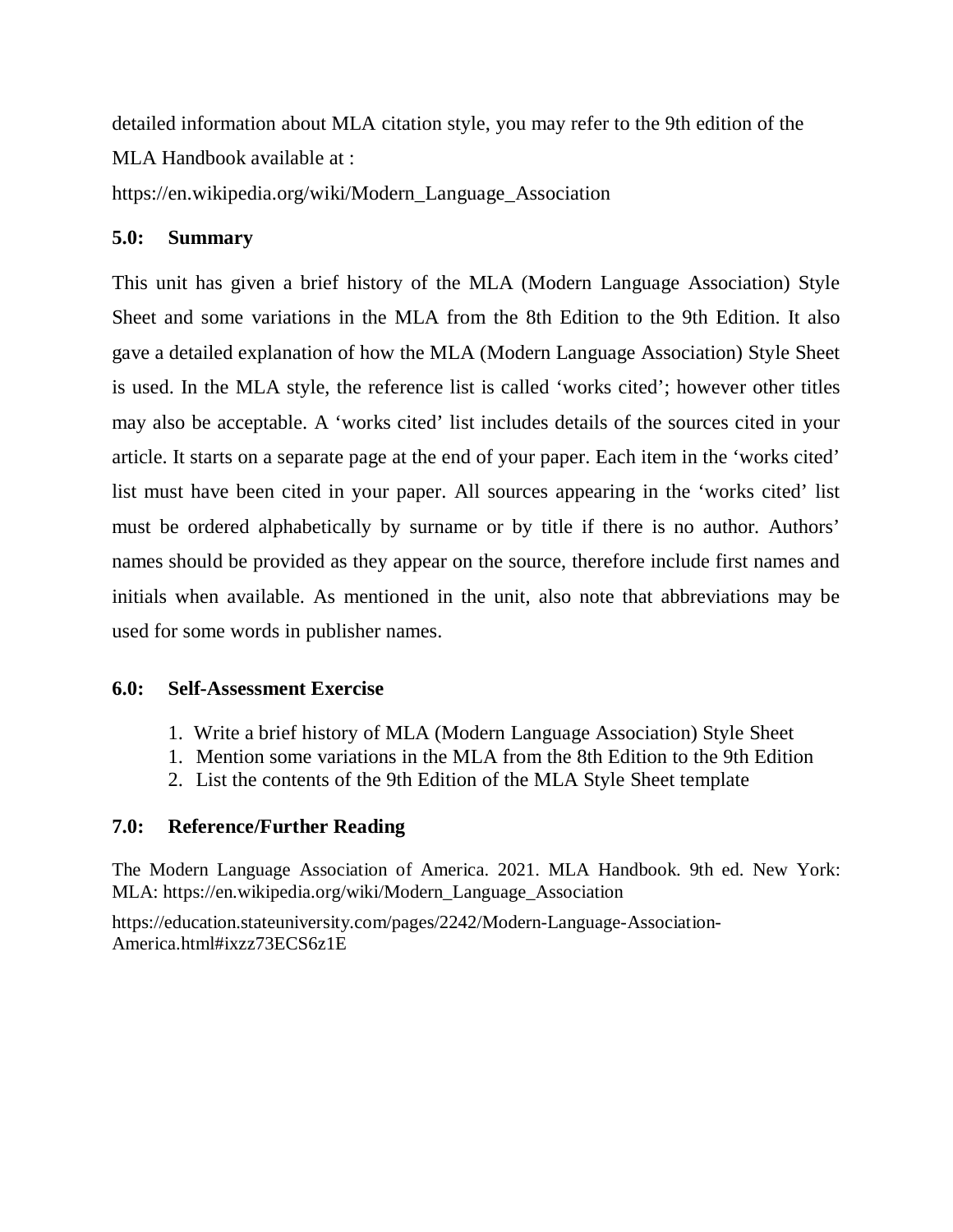## **Unit 3: The APA (American Psychological Association) Style Sheet**

## **Contents**

- 1.0: Introduction
- 2.0: Intended Learning Outcomes (ILOs)
- 3.0: Main Content
	- 3.1: A Brief History of APA (American Psychological Association) Style Sheet
	- 3.2: Some Features of the APA (American Psychological Association) Style Sheet
	- 3.3: The APA (American Psychological Association) Style Sheet
- 4.0: Conclusion
- 5.0: Summary
- 6.0: Self-Assessment Exercise
- 7.0: References/Further Reading

## **1.0: Introduction**

Welcome to this unit, where we discuss the APA (American Psychological Association) Style Sheet. To avoid plagiarism when preparing a research paper, it is imperative to reference where you found the information you are using. Depending on the type of paper or research you are doing, you may be asked to follow a specific manuscript and citation style when preparing your paper. This unit will be based on the APA (American Psychological Association) Style Sheet which is used by the Social Sciences and other related disciplines like; psychology, nursing, business, communications and engineering. It specifically addresses the preparation of draft manuscripts being submitted for publication in a journal and the preparation of student papers being submitted for a course assignment. The APA Style originated in 1929, when a group of psychologists, anthropologists, and business managers convened and sought to establish a simple set of procedures, or style that would codify the many components of scientific writing to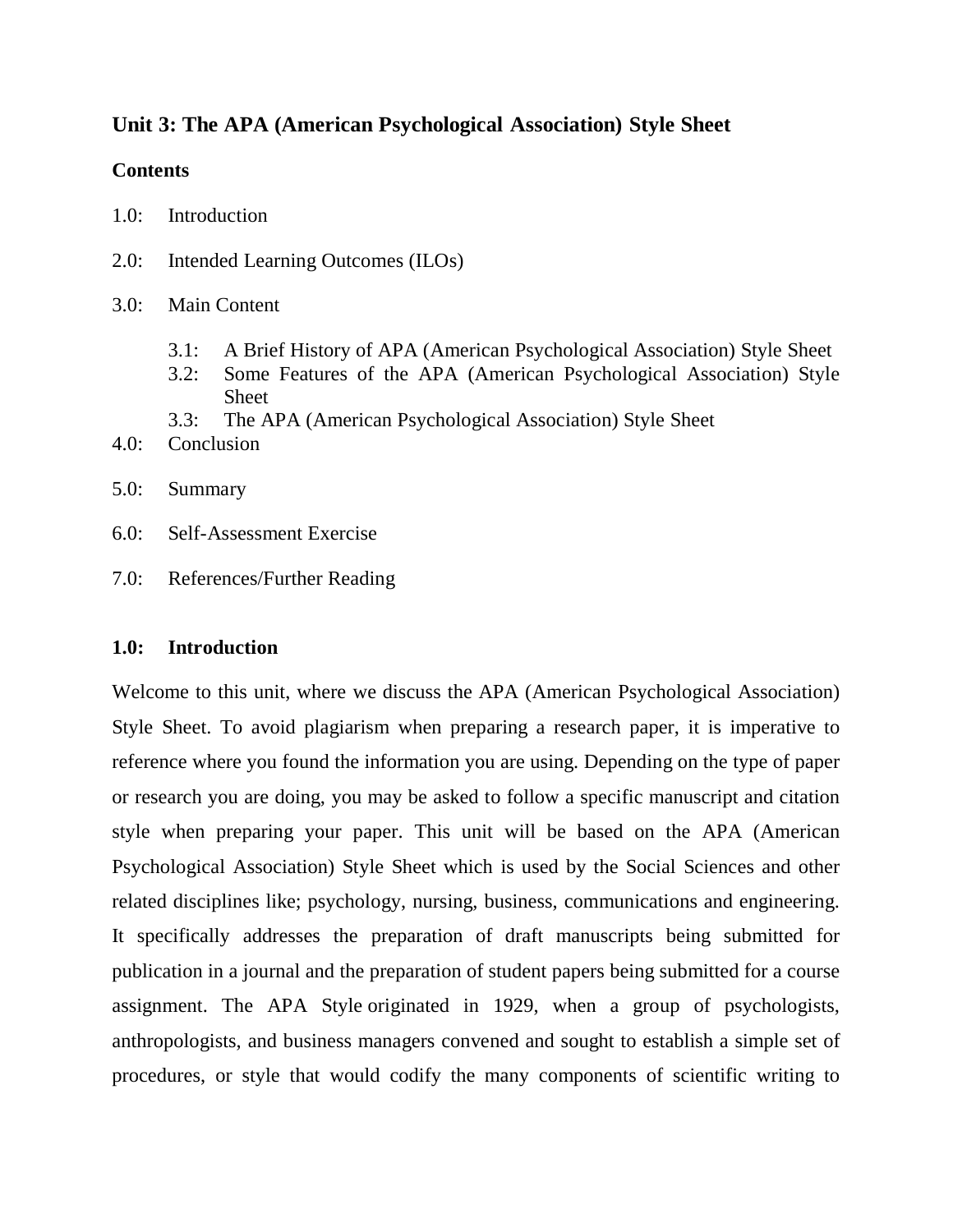increase the ease of reading and comprehension. The APA Style provides a foundation for effective scholarly communication because it helps writers present their ideas in a clear, concise, and inclusive manner. When style works best, ideas flow logically, sources are credited appropriately, and papers are organised predictably. People are described using language that affirms their worth and dignity. Authors plan for ethical compliance and report critical details of their research protocol to allow readers to evaluate findings and other researchers to potentially replicate the studies.

## **2.0: Intended Learning Outcomes (ILOs)**

By the end of this unit, you would be able to;

- give a brief history of APA (American Psychological Association) Style Sheet
- analyse the APA (American Psychological Association) Style Sheet
- list the contents of APA (American Psychological Association) Style Sheet

#### **3.0: Main Content**

This unit will give a brief history of the APA (American Psychological Association) Style Sheet, identify some features of the APA (American Psychological Association) Style Sheet and give a detailed explanation of how the APA (American Psychological Association) Style Sheet is used.

## **3.1: A Brief History of APA (American Psychological Association) Style Sheet**

Several studies have shown that citations in scientific works do far more than identify the originators of ideas and the sources of data. Grafton noted that citations reflect the intellectual styles of different national scientific communities, the pedagogical methods of different graduate programs, and the literary preferences of different journal editors. He is of the view that citations in scientific works regularly refer not only to the precise sources of scientists' data, but also to larger theories and theoretical schools with which the authors wish or hope to be associated (Grafton, 1999: 12-13; See also https://www.academia.edu/799204).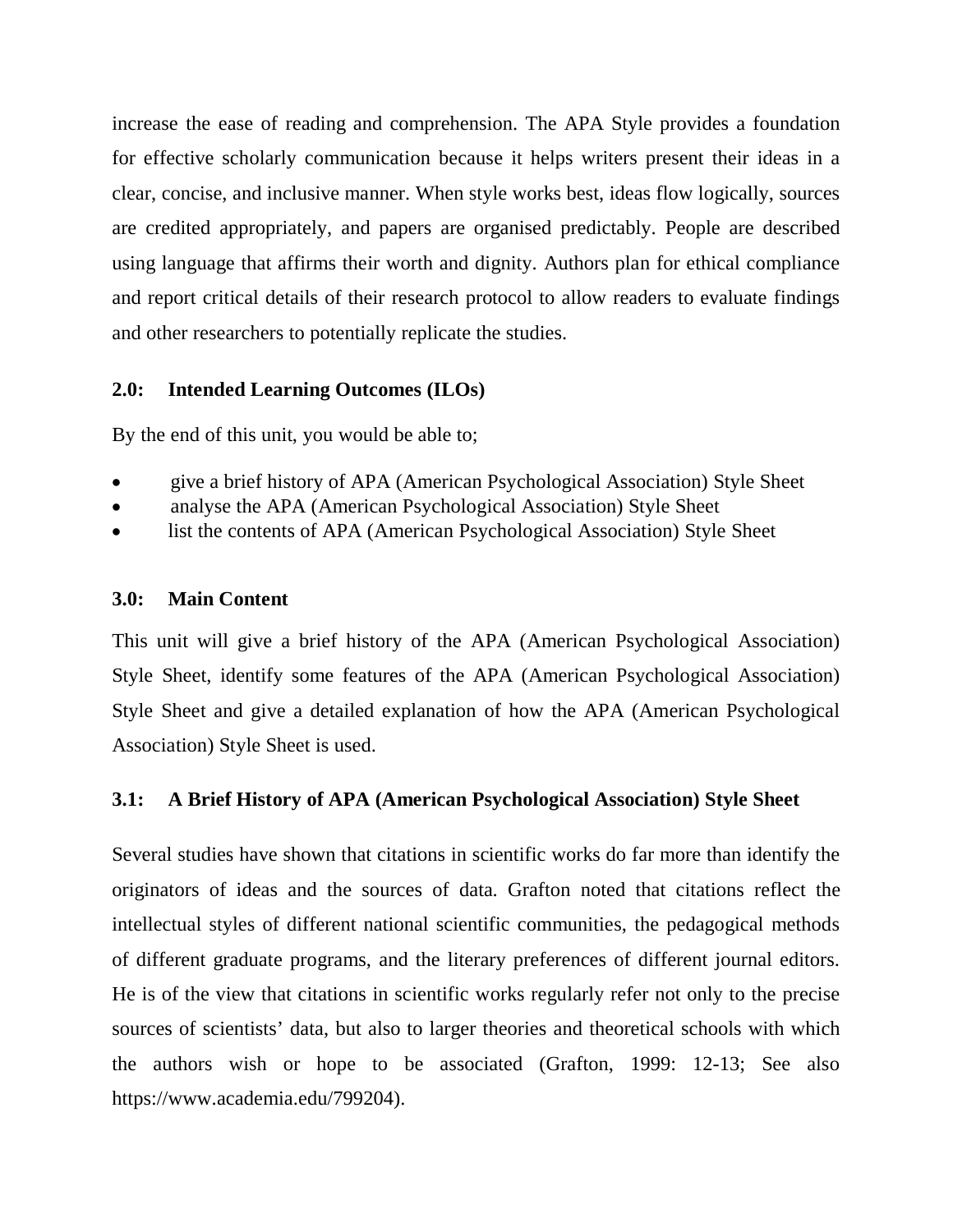Paul Price et.al noted that, APA style is a set of guidelines for writing in psychology and related fields, insisting that the guidelines are set down in the Publication Manual of the American Psychological Association. This Publication Manual as we stated in the introduction of this unit, originated in 1929 as a short journal article that provided basic standards for preparing manuscripts to be submitted for publication. It was later expanded and published as a book by the association. The primary purpose of the APA style is to facilitate scientific communication by promoting clarity of expression and by standardising the organisation and content of research articles and book chapters. It is easier to write about research when you know what information to present, the order in which to present it, and even the style in which to present it (See: https://www.crumplab.com/ResearchMethods/single.subject-research.html). Likewise, it is easier to read about research when it is presented in familiar and expected ways (Price, Jhangiani, and Chiang).

The APA format uses relatively loose language in describing the circumstances for including the page numbers in in-text citations. In particular, the incorporation of page numbers in in-text citations is limited to direct quotations alone. However, it lacks the documentation of page numbers for summaries and paraphrases in the APA referencing. In this case, the wording of this guideline suggests that the inclusion or exclusion of page numbers for summaries and paraphrases is not mandatory. Besides direct quoting, people do not practice the provision of page numbers in other instances of in-text citations.

#### **3.2 Some Features of APA (American Psychological Association) Style Sheet**

It is understandable that in referencing, not every sentence has to be cited. Nevertheless, we cannot lift someone's ideas without proper acknowledgment of the author. As a fact, if a person fails to do so, such will be accused of plagiarism. Therefore, one has to understand what has to be cited first. Also, the APA citation format provides the exact guidelines on how the APA citation has to acknowledge the author. In like manner, when you summarise someone's ideas, it is advisable to always put the parenthesis at the end of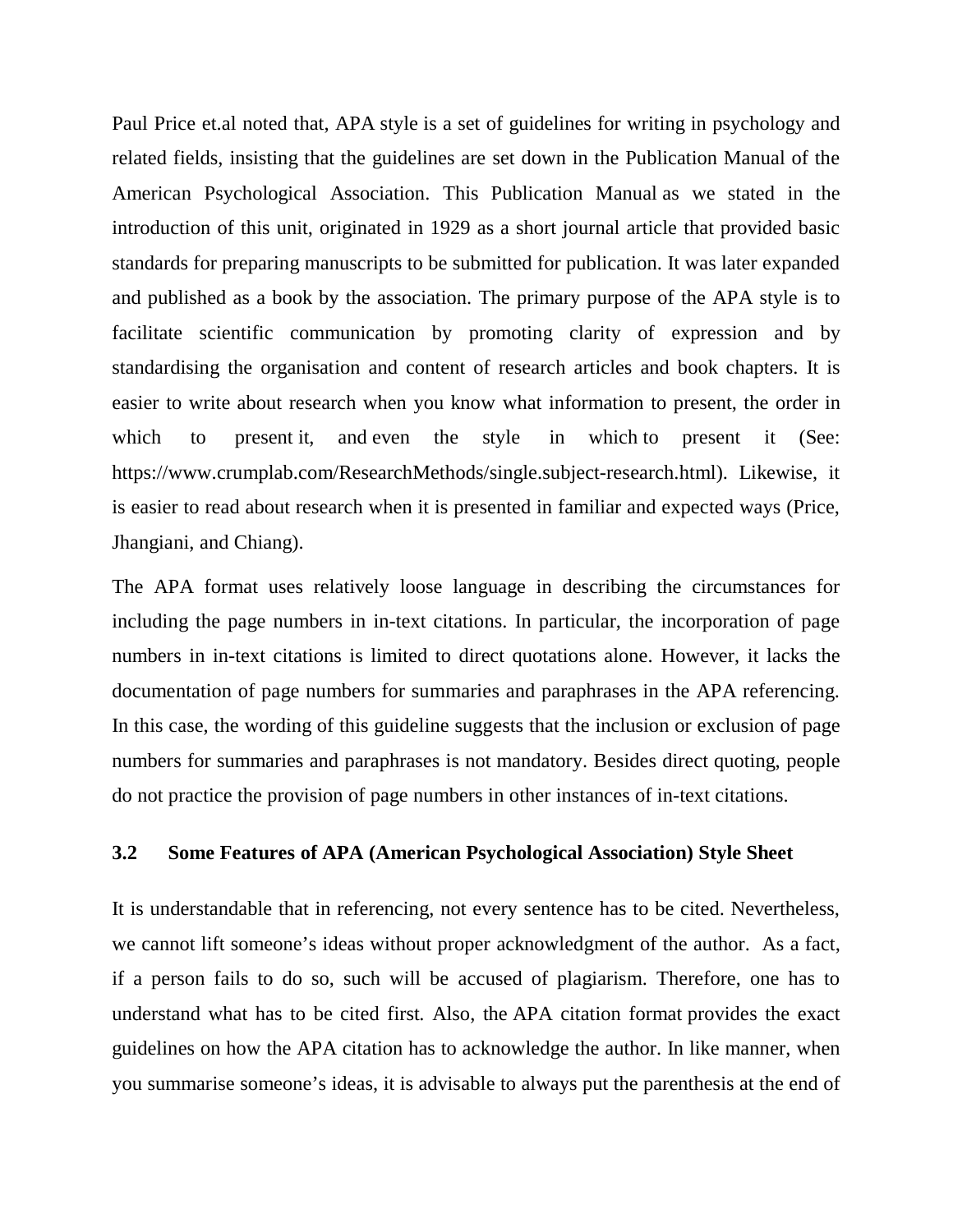the sentences with full acknowledgment of the author. People usually mistakenly think that when they read something and then write a summary of what they read, it must not be cited. However, the summary assumes that you provide zero personal analysis and just state a summary of ideas you had not to deal with. Therefore, you must cite such ideas. Some examples of APA In-Text Citations as adapted from 'APA Style Reference Citations Library' are listed below:

## **Samples of APA In-Text Citations**

- 1. If author's name occurs in the text, follow it with year of publication in parentheses. Example: Piaget (1970) compared reaction times...
- 2. If author's name is not in the text, insert last name, comma, year in parenthesis. Example: In a recent study of reaction times (Piaget, 1978)…
- 3. If author's name and the date of publication have been mentioned in the text of your paper, they should not be repeated within parentheses. Example: In 1978, Piaget compared reaction times...
- 4. Because material within a book or on a web page is often difficult to locate, authors should, whenever possible, give page numbers for books or paragraph numbers for web pages in body to assist readers. Page numbers (preceded by p. or pp.) or paragraph numbers (preceded by ¶ or para.) follow the year of publication, and are separated from it by a comma. For websites with neither page numbers nor paragraph numbers, cite the heading and the number of the paragraph following it. Examples:

Hunt (1974, pp. 25-69) confirms the hypothesis... (Myers, 2000 ¶ 5) (Beutler, 2000, Conclusion section, para. 1)

5. If a work has two authors, always cite both names every time the reference occurs in the text. Connect both names by using the word "and." Examples: Piaget and Smith (1972) recognize... Finberg and Skipp (1973, pp. 37-52) discuss...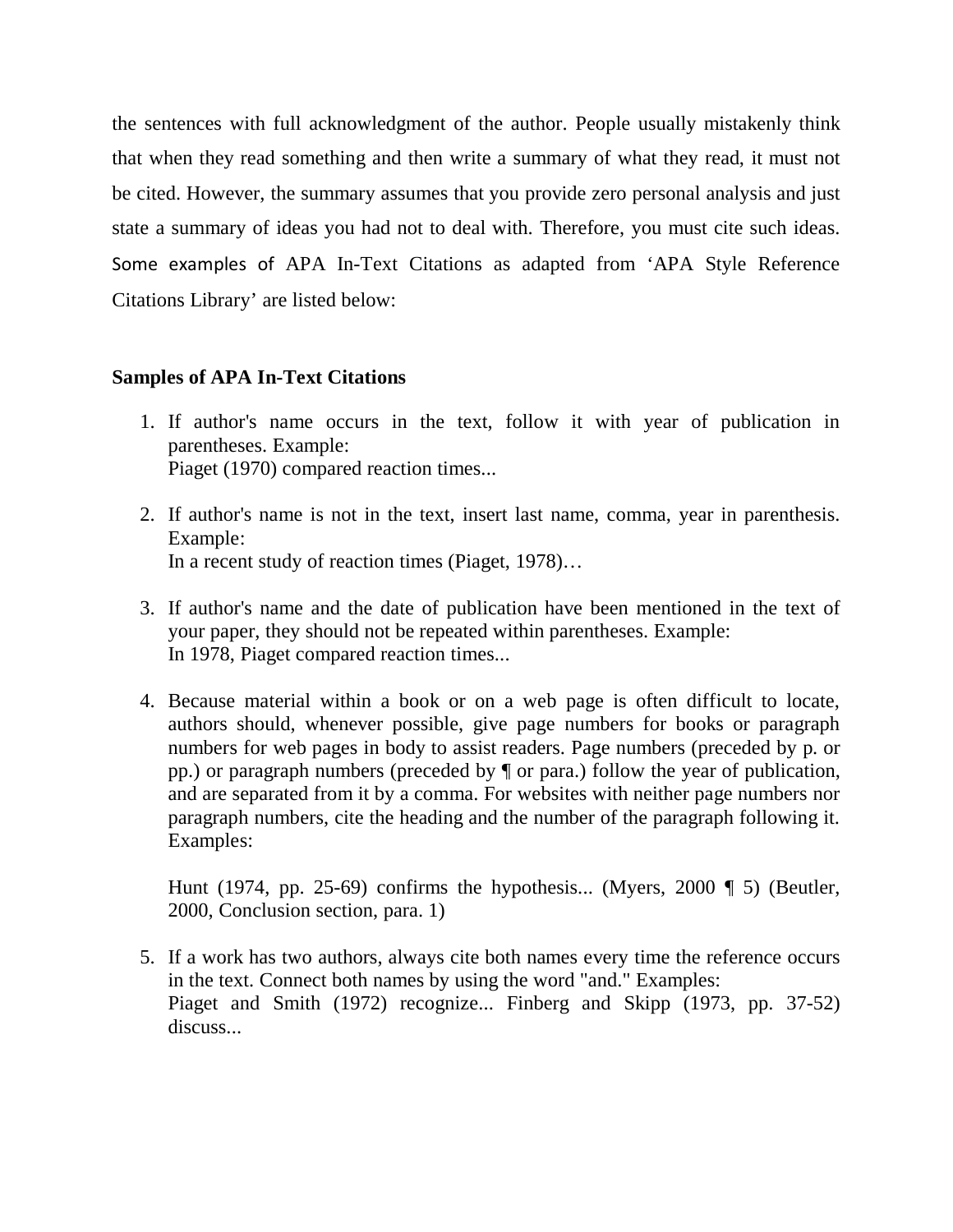6. If a work has two authors and they are not included in the text, insert within parentheses, the last names of the authors joined by an ampersand  $(x)$ , and the year separated from the authors by a comma. Examples:

...to organise accumulated knowledge and order sequences of operations (Piaget & Smith, 1973) ...to organise accumulated knowledge and order sequences of operations (Piaget & Smith,1973, p. 410)

7. If a work has more than two authors (but fewer than six), cite all authors the first time the reference occurs; include the last name of the first author followed by "et al." and the year in subsequent citations of the same reference. Example:

First occurrence: Williams, French and Joseph (1962) found... Subsequent citations: Williams et al. (1962) recommended...

- 8. Quotations: Cite the source of direct quotations by enclosing it in parentheses. Include author, year, and page number. Punctuation differs according to where the quotation falls.
- i. If the quoted passage is in the middle of a sentence, end the passage with quotation marks, cite the source in parentheses immediately, and continue the sentence. Example:

Many inexperienced writers are unsure about "the actual boundaries of the grammatical abstraction called a sentence" (Shaughnessy, 1977, p. 24) or about which form of punctuation they should use.

- ii. If the quotation falls at the end of a sentence, close the quotation with quotation marks, and cite the source in parentheses after the quotation marks. End with the period outside the parentheses. Example: Fifty percent "of spontaneous speech is estimated to be non-speech" (Shaughnessy, 1977, p. 24).
- iii. If the quotation is longer than forty words, it is set off without quotations marks in an indented block (double spaced). The source is cited in parentheses after the final period. Example:

This is further explained by Shaughnessy's (1977) following statements: In speech, pauses mark rates of respiration, set off certain words for rhetorical emphasis, facilitate phonological maneuvers, regulate the rhythms of thought and articulation and suggest grammatical structure. Modern punctuation, however, does not provide a score for such a complex orchestration. (p. 24)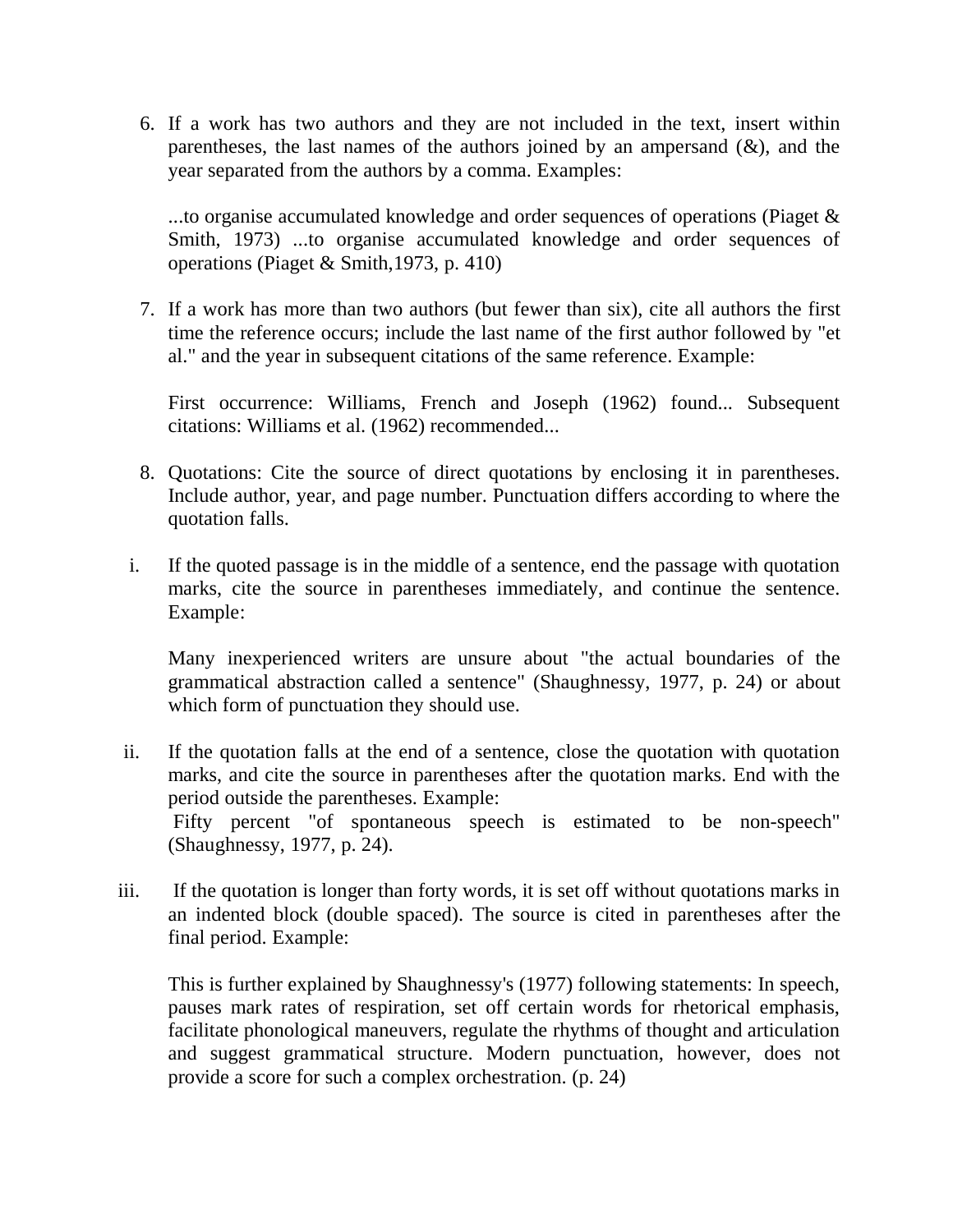iv. If citing a work discussed in a secondary source, name the original work and give a citation for the secondary source. The reference list should contain the secondary source, not the unread primary source. Example:

Seidenberg and McClelland's study (as cited in Coltheart, Curtis, Atkins, & Haller, 1993)

## **3.3: The APA (American Psychological Association) Style Sheet**

## **Examples of Items in a Reference List**

Although the format for books, journal articles, magazine articles and other media is similar, there are some slight differences. Items in a reference list should be doublespaced. Also, when using hanging indents, entries should begin flush left with subsequent lines indented. Reference formats as adapted from 'APA Style Reference Citations Library' are listed below.

## **BOOKS:**

## **One Author:**

Castle, E. B. (1970). The teacher. London: Oxford University Press.

## **Two Authors:**

McCandless, B. R., & Evans, E. D. (1973). Children and youth: Psychosocial development. Hinsdale, IL: Dryden Press.

## **Three or More Authors:**

(list each author) Smith, V., Barr, R., & Burke, D. (1976). Alternatives in education: Freedom to choose. Bloomington, IN: Phi Delta Kappa, Educational Foundation.

## **Society, association, or institution as author and publisher:**

American Psychiatric Association. (1980). Diagnostic and statistical manual of mental disorders (3rd ed.). Washington, D.C.: Author.

## **Editor or Compiler as Author:**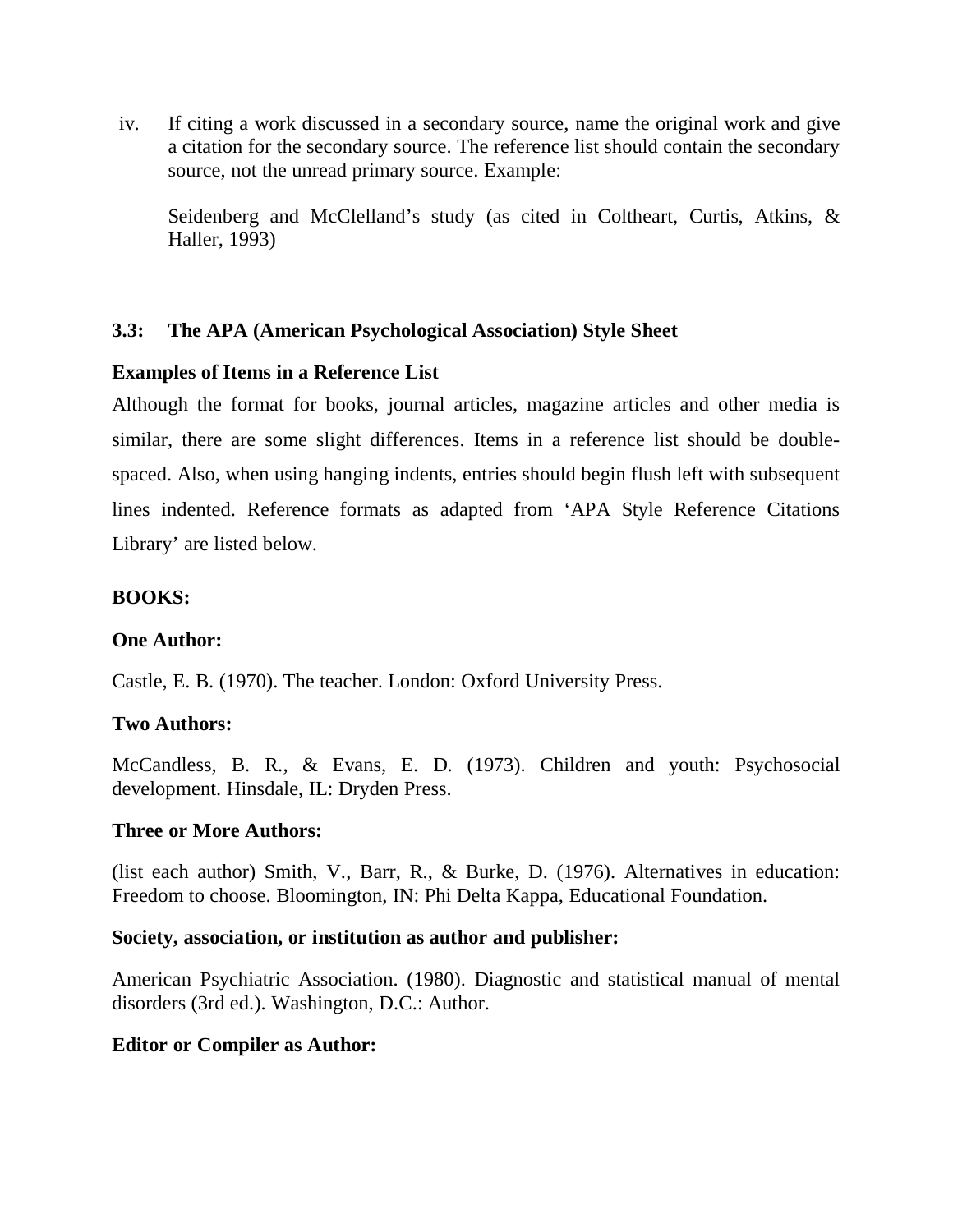Rich, J. M. (Ed.). (1972). Readings in the philosophy of education (2nd ed.). Belmont, CA: Wadsworth.

## **Chapter, essay, or article by one author in a book or encyclopedia edited by another:**

 Medley, D. M. (1983). Teacher effectiveness. In H. E. Mitzel (Ed.), Encyclopedia of educational research (Vol. 4, pp. 1894-1903). New York: The Free Press.

## **JOURNAL ARTICLES:**

## **One Author:**

Herrington, A. J. (1985). Classrooms as forums for reasoning and writing. College Composition and Communication, 36(4), 404-413.

## **Two Authors:**

Horowitz, L. M., & Post, D. L. (1981). The prototype as a construct in abnormal psychology. Journal of Abnormal Psychology, 90(6), 575-585.

## **Society, Association, or Institution as Author:**

Institute on Rehabilitation Issues. (1975). Critical issues in rehabilitating the severely handicapped. Rehabilitation Counseling Bulletin, 18(4), 205-213.

## **NEWSPAPER ARTICLES:**

## **No Author:**

More jobs waiting for college grads. (1986, June 17). Detroit Free Press, pp. 1A, 3A.

## **MAGAZINES:**

## **One Author:**

Powledge, T. M. (1983, July). The importance of being twins. Psychology Today, 19, 20- 27.

## **No Author:**

CBS invades Cuba, returns with Irakere: Havana jam. (1979, May 3). Down Beat, 10.

## **MICROFORMS:**

ERIC report: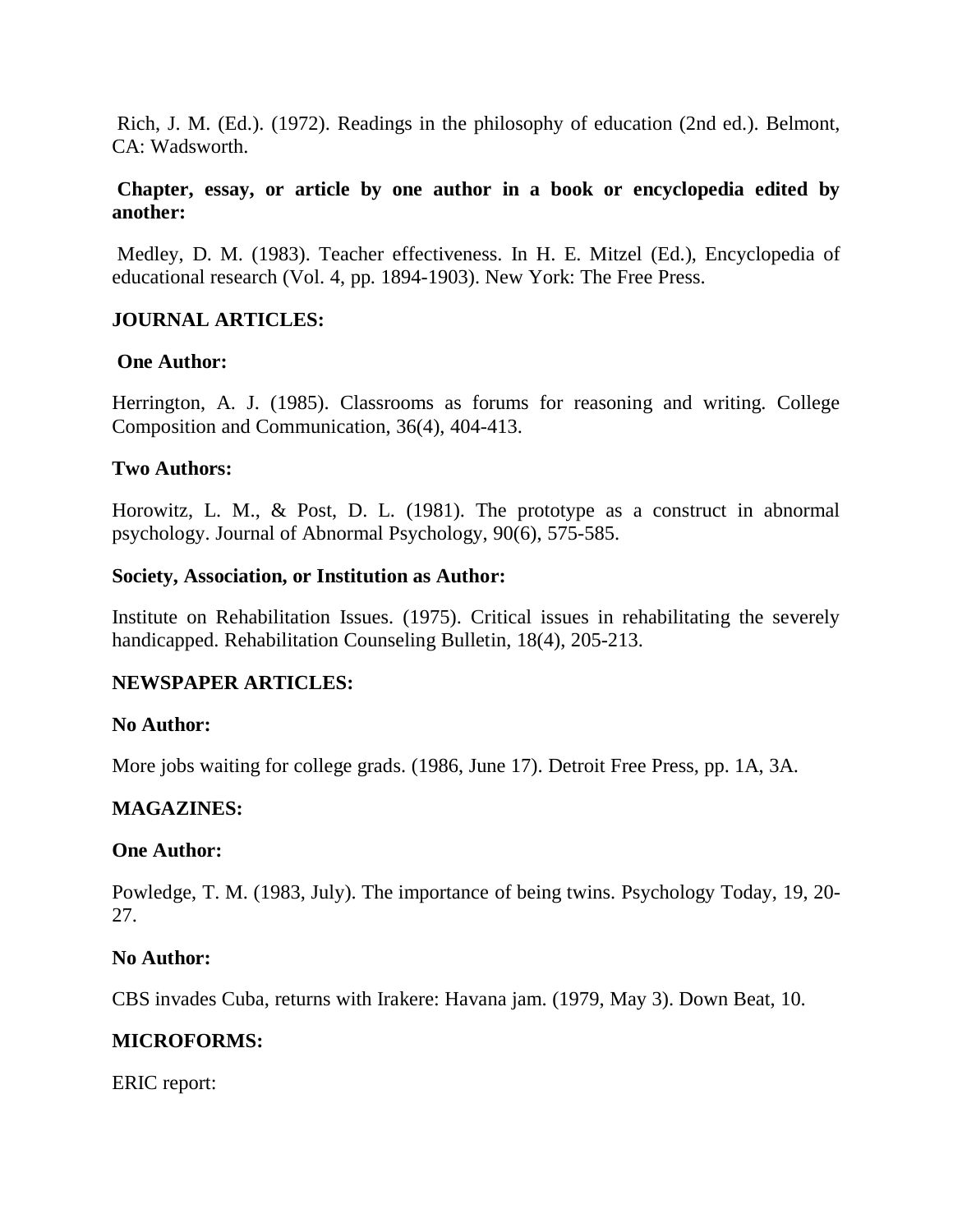Plantes, Mary Kay. (1979). The effect of work experience on young men's earnings. (Report No. IRP-DP-567-79). Madison: Wisconsin University. Madison Institute for Research on Poverty. (ERIC Document Reproduction Service No. ED183687)

## **ERIC Paper Presented at a Meeting:**

Whipple, W. S. (1977, January). Changing attitude through behaviour modification. Paper presented at the annual meeting of the National Association of Secondary School Principals, New Orleans, LA. (ERIC Document Reproduction Service No. ED146500)

## **AUDIOVISUAL MEDIA AND SPECIAL INSTRUCTIONAL MATERIALS:**

This category includes the following types of non-book materials:

Audio record, Flashcard, Motion picture, Video recording, Slide, Kit, Chart, Game Picture, Transparency, Realia, Filmstrip.

## **A bibliographic/reference format for these non-print materials is as follows:**

Author's name (inverted.----Author's function, i.e., Producer, Director, Speaker, etc. in parentheses.----Date of publication in parentheses----Title.----Medium in brackets after title, [Filmstrip]. HOWEVER, if it is necessary to use a number after a medium for identification or retrieval purposes, use parentheses instead of brackets, e.g., (Audio record No. 4321).----Place of publication: Publisher.

Maas, J. B. (Producer), & Gluck, D. H. (Director). (1979). Deeper in hypnosis [Motion Picture]. Englewood Cliffs, NJ: Prentice-Hall.

## **ELECTRONIC MEDIA:**

Materials available via the Internet include journals, newspapers, research papers, government reports, web pages, etc. When citing an Internet source, one should:

1. Provide as much information as possible that will help readers relocate the information. Also try to reference specific documents rather than web pages when possible.

2. Give accurate, working addresses (URLs) or Digital Object Identifiers.

References to Internet sources should include at least the following four items:

1. A title or description

2. A date (either date of publication or date of retrieval)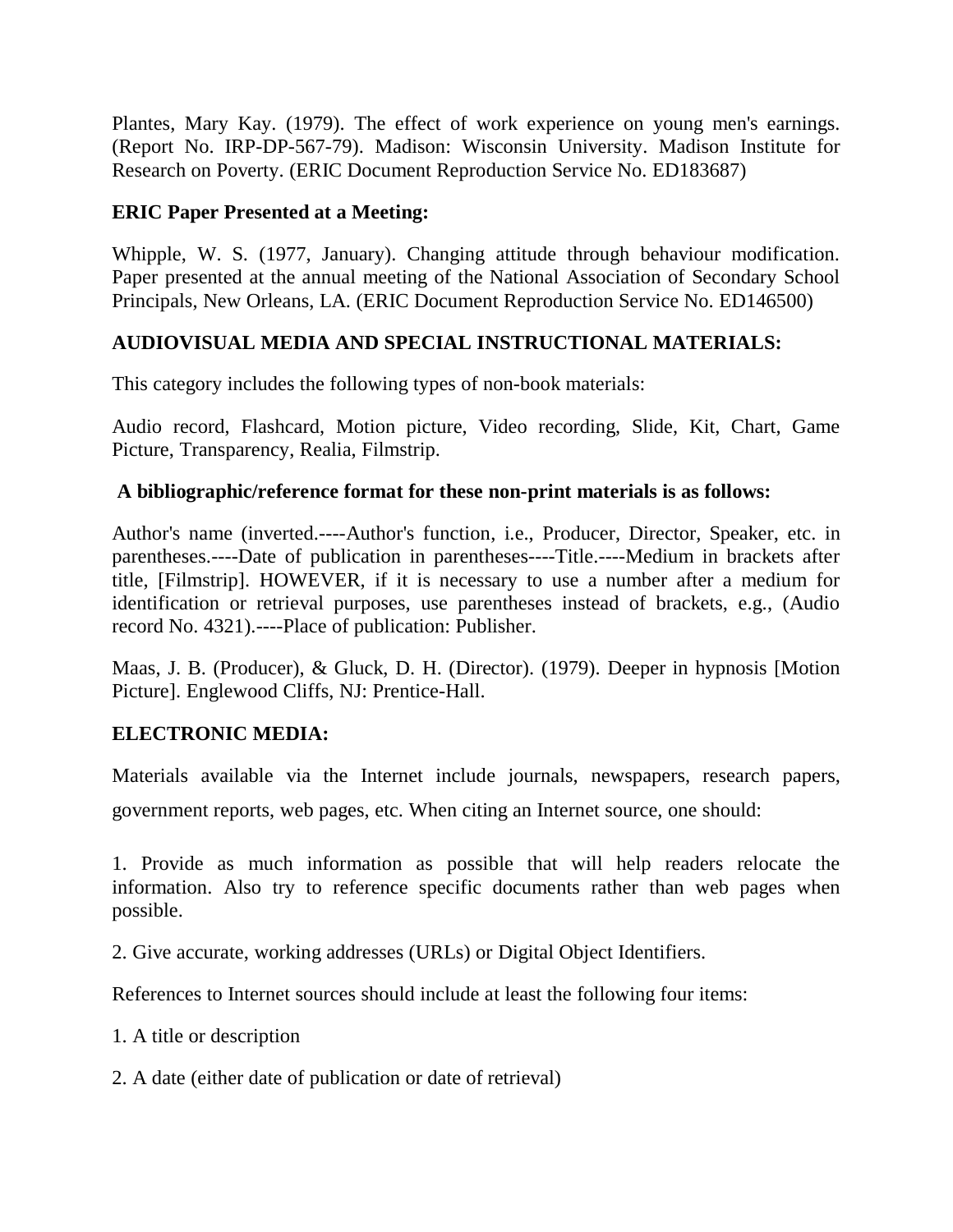- 3. An address (URL) or Digital Object Identifier
- 4. An author's name, if available

In an effort to solve the problem of changed addresses and broken links, publishers have begun to assign Digital Object Identifiers (DOI) to documents, particularly to scholarly journal articles. DOIs should be used in reference lists when they are available. A DOI may be pasted into the DOI Resolver at http://www.crossref.org/ to confirm a citation. For journal articles, if no DOI is available, a database name or URL may be added to make it particularly easy to find publications. Since journal articles, unlike many web pages, are unlikely to change, a retrieval date is not necessary. Electronic book citations only need source information when the book is difficult to find or only available electronically.

## **Internet article based on a print source (exact duplicate) with DOI assigned:**

Stultz, J. (2006). Integrating exposure therapy and analytic therapy in trauma treatment. American Journal of Orthopsychiatry, 76(4), 482-488. doi:10.1037/0002-9432.76.4.482

## **Article in an Internet only Journal with no DOI Assigned:**

Sillick, T. J., & Schutte, N. S. (2006). Emotional intelligence and self-esteem mediate between perceived early parental love and adult happiness. E-Journal of Applied Psychology, 2(2), 38-48. Retrieved from http://ojs.lib.swin.edu.au/index.php/ejap/article/view/71/100

## **Daily newspaper article, electronic version available by search:**

Botha, T. (1999, February 21). The Statue of Liberty, Central Park and me. The New York Times. Retrieved from http://www.nytimes.com

## **Webpage:**

Raymon H. Mulford Library, The University of Toledo Health Science Campus. (2008). Instructions to authors in the health sciences. Retrieved June 17, 2008, from http://mulford.mco.edu/instr/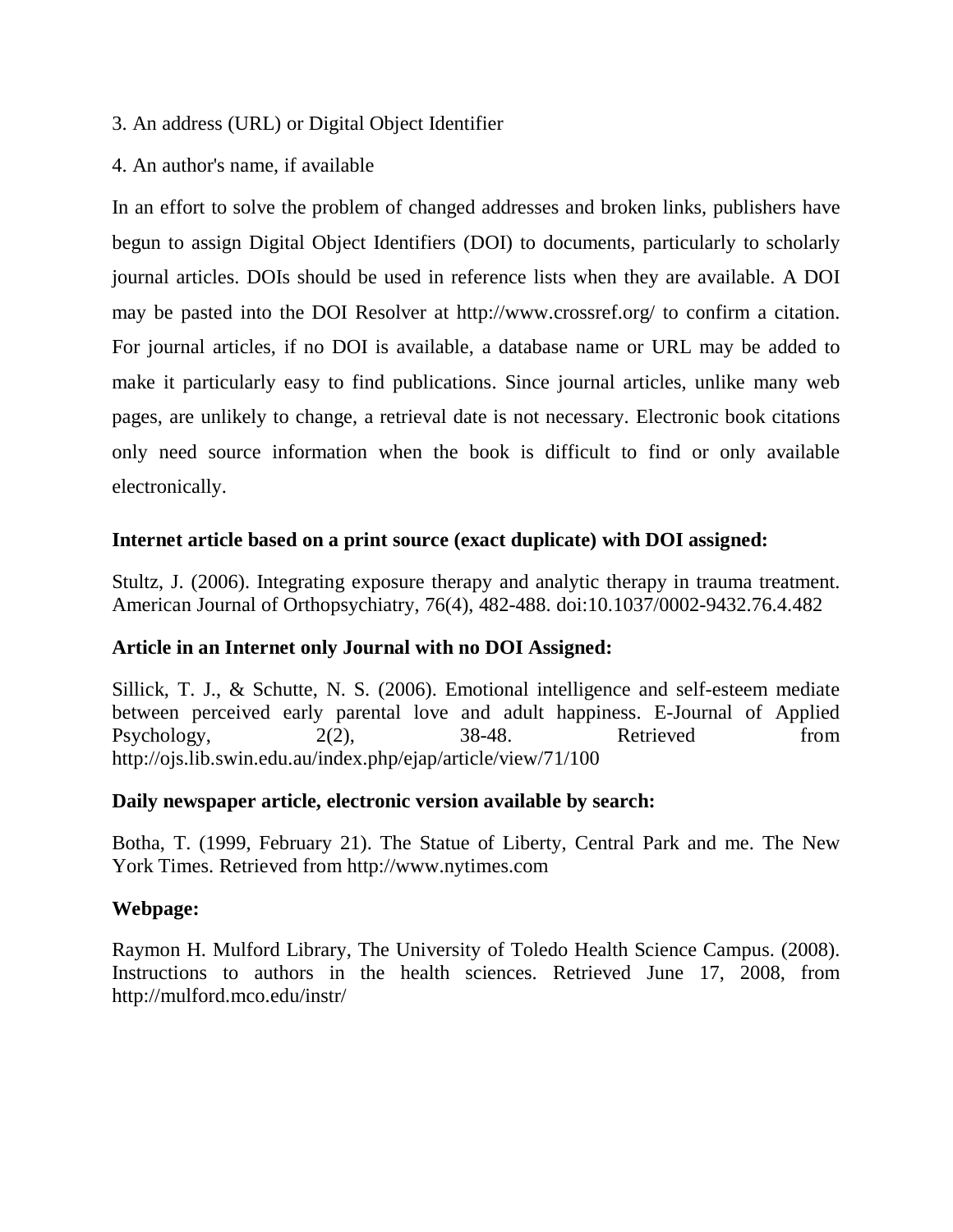#### **Annual report:**

Pearson PLC. (2005). Reading allowed: Annual review and summary financial statements 2004. Retrieved from http://www.pearson.com/investor/ar2004/pdfs/summary\_report\_2004.pdf

## **4.0 Conclusion**

The APA style is a set of guidelines for writing in psychology and related disciplines. It is the genre of writing that psychologists and related professionals use to communicate about their research with other researchers and practitioners. The APA style can be seen as having three levels. There is the organisation of a research article, the high-level style that includes writing in a formal and straightforward way, and the low-level style that consists of many specific rules of grammar, spelling, formatting of references, and so on. References and reference citations are an important part of APA style. There are specific rules for formatting references and for citing them in the text of an article.

#### **5.0 Summary**

When you refer to another researcher's idea, you must include a reference citation (in the text) to the work in which that idea originally appeared and a full reference to that work in the reference list. What counts as an idea that must be cited? In general, this includes phenomena discovered by other researchers, theories they have developed, hypotheses they have derived, and specific methods they have used (e.g., specific questionnaires or stimulus materials). Citations should also appear for factual information that is not common knowledge so that other researchers can check that information for themselves. For example, in an article on the effect of cell phone usage on driving ability, the writer might cite official statistics on the number of cell phone–related accidents that occur each year. Among the ideas that do not need citations are widely shared methodological and statistical concepts (e.g., between-subjects design, *t* test) and statements that are so broad that they would be difficult for anyone to argue with (e.g., "Working memory plays a role in many daily activities."). Be careful, though, because "common knowledge" about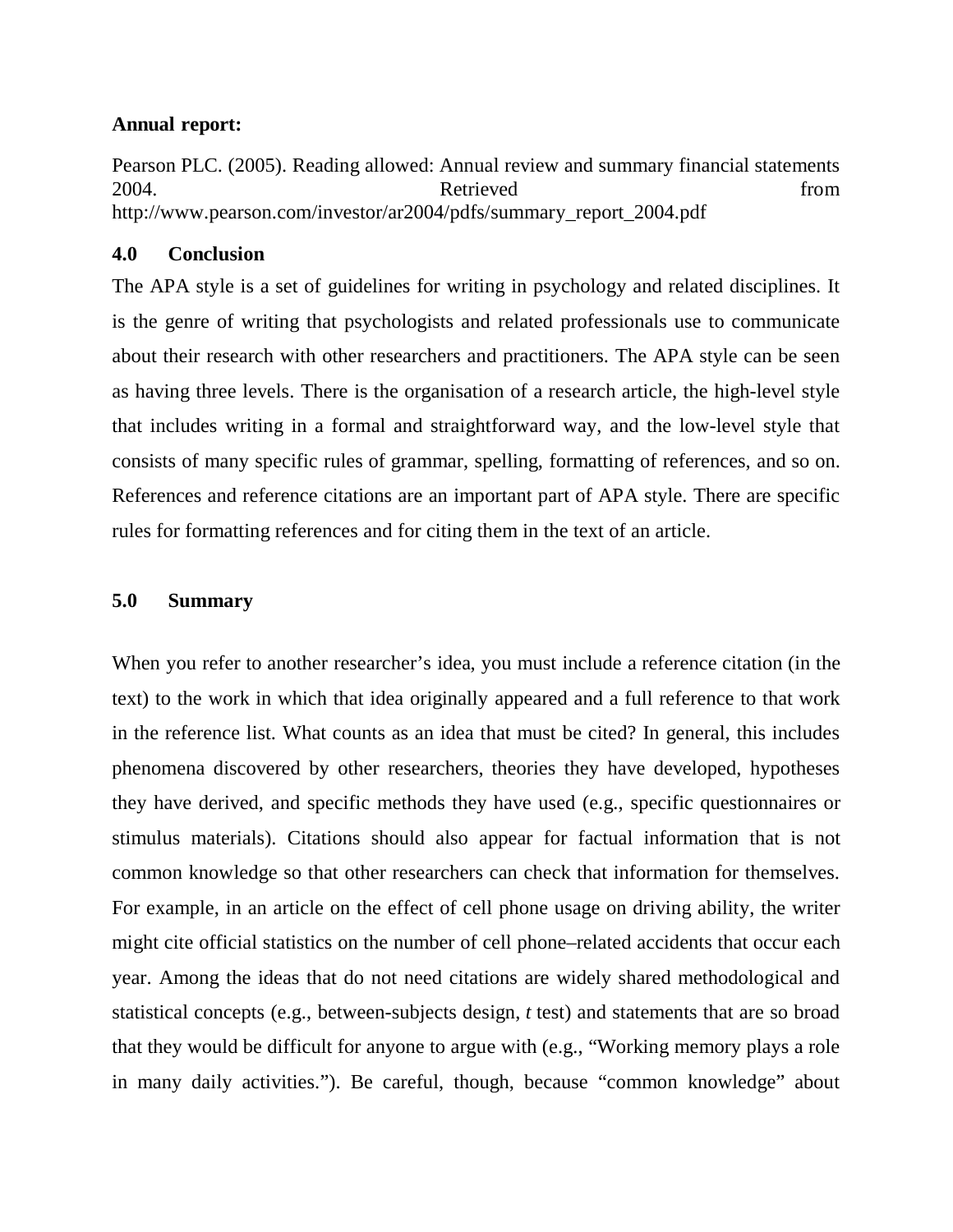human behaviour is often incorrect. Therefore, when in doubt, find an appropriate reference to cite or remove the questionable assertion.

When you cite a work in the text of your manuscript, there are two ways to do it. Both include only the last names of the authors and the year of publication. The method is to use the authors' last names in the sentence (with no first names or initials) followed immediately by the year of publication in parentheses. Here are some examples:

Burger (2008) conducted a replication of Milgram's (1963) original obedience study.

## **6.0 Self-Assessment Exercise**

- 1. Give a brief history of the APA (American Psychological Association) Style Sheet
- 2. Mention some features of APA (American Psychological Association) Style Sheet
- 3. Explain how the APA (American Psychological Association) Referencing Style is cited in edited book, book chapters and journal articles involving one, two and six authors.

## **7.0 References/Further Reading**

APA Handbook. https://apastyle.apa.org/style-grammar-guidelines

APA Style Reference Citations Library. Resource Guide. Available at http://www.apastyle.org/

Grafton, A. 1999. The footnote: A curious history. Cambridge, MA: Harvard University Press.

Paul C. Price, Rajiv Jhangiani, & I-Chant A. Chiang. 2017. Research Methods in Psychology - 2nd Canadian Edition. Creative Commons Attribution-NonCommercial-ShareAlike 3.0 License. https://opentextbc.ca/researchmethods/chapter/american-psychologicalassociation-apa-style/

The Modern Language Association of America. 2021. MLA Handbook. 9th ed. New York: MLA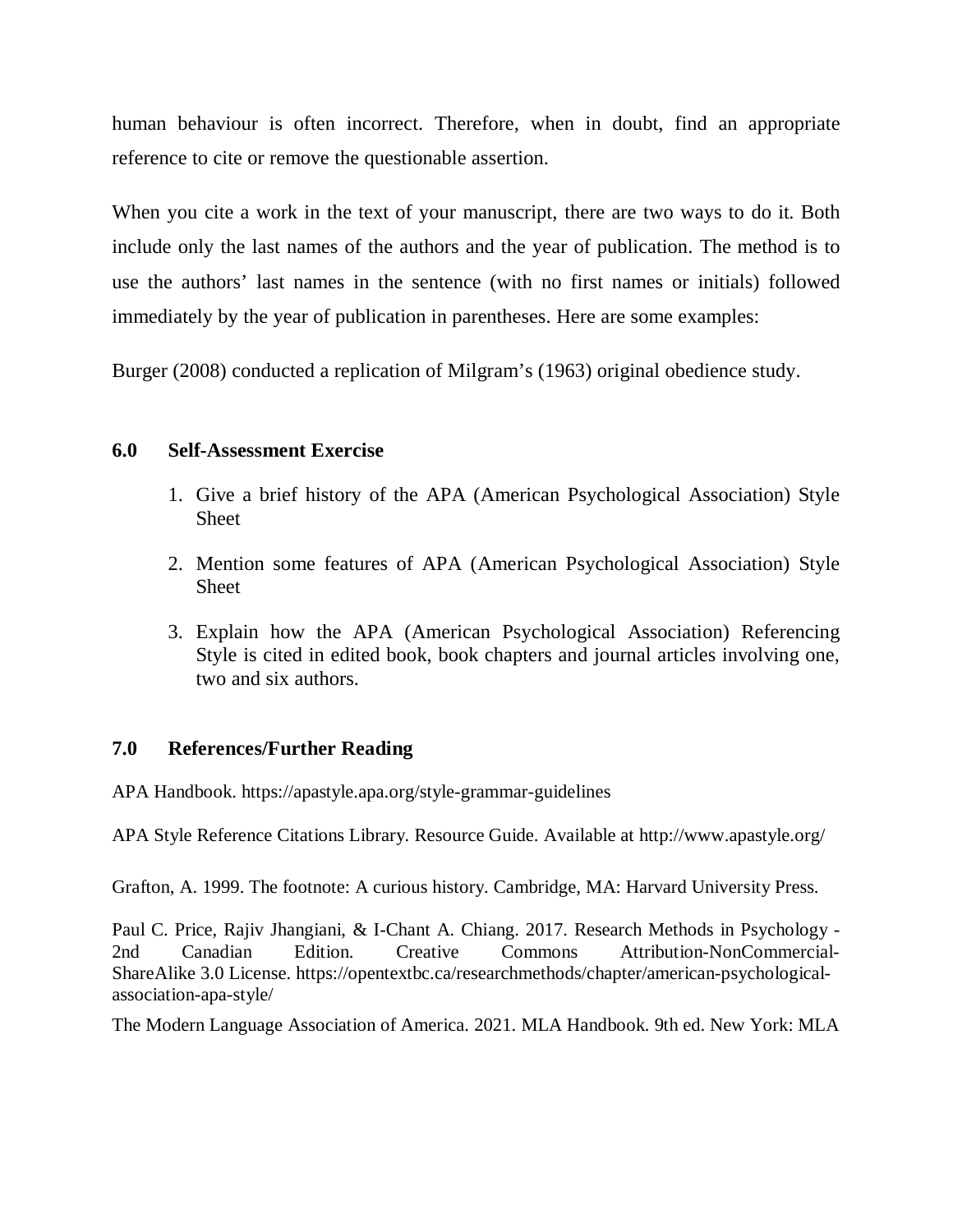# **Unit 4: The Chicago Manual of Style (CMOS)**

## **Contents**

- 1.0: Introduction
- 2.0: Intended Learning Outcomes (ILOs)
- 3.0: Main Content
	- 3.1: A Brief History of the Chicago Manual of Style
	- 3.2: Some Features of the Chicago Manual of Style
	- 3.3: The Chicago Manual of Style
- 4.0: Conclusion
- 5.0: Summary
- 6.0: Self-Assessment Exercise
- 7.0: References/Further Reading

## **1.0: Introduction**

Welcome to the last unit of this module where we discuss the Chicago Manual of Style (CMOS). The Chicago Manual of Style was developed and published by the University of Chicago Press. This referencing style is a standardised format used in writing and it provides guidelines used to format and structure a document, cite other authors and works as well as create a bibliography. It is commonly used for citing sources in the Humanities, Sciences, and Social Sciences. The Chicago Manual of Style has two formats, which are; the Notes and the Bibliography style mostly preferred by many in humanities disciplines, especially history, literature, and the arts.

# **2.0: Intended Learning Outcomes (ILOs)**

By the end of this unit, you would be able to;

• give a brief history of the Chicago Manual of Style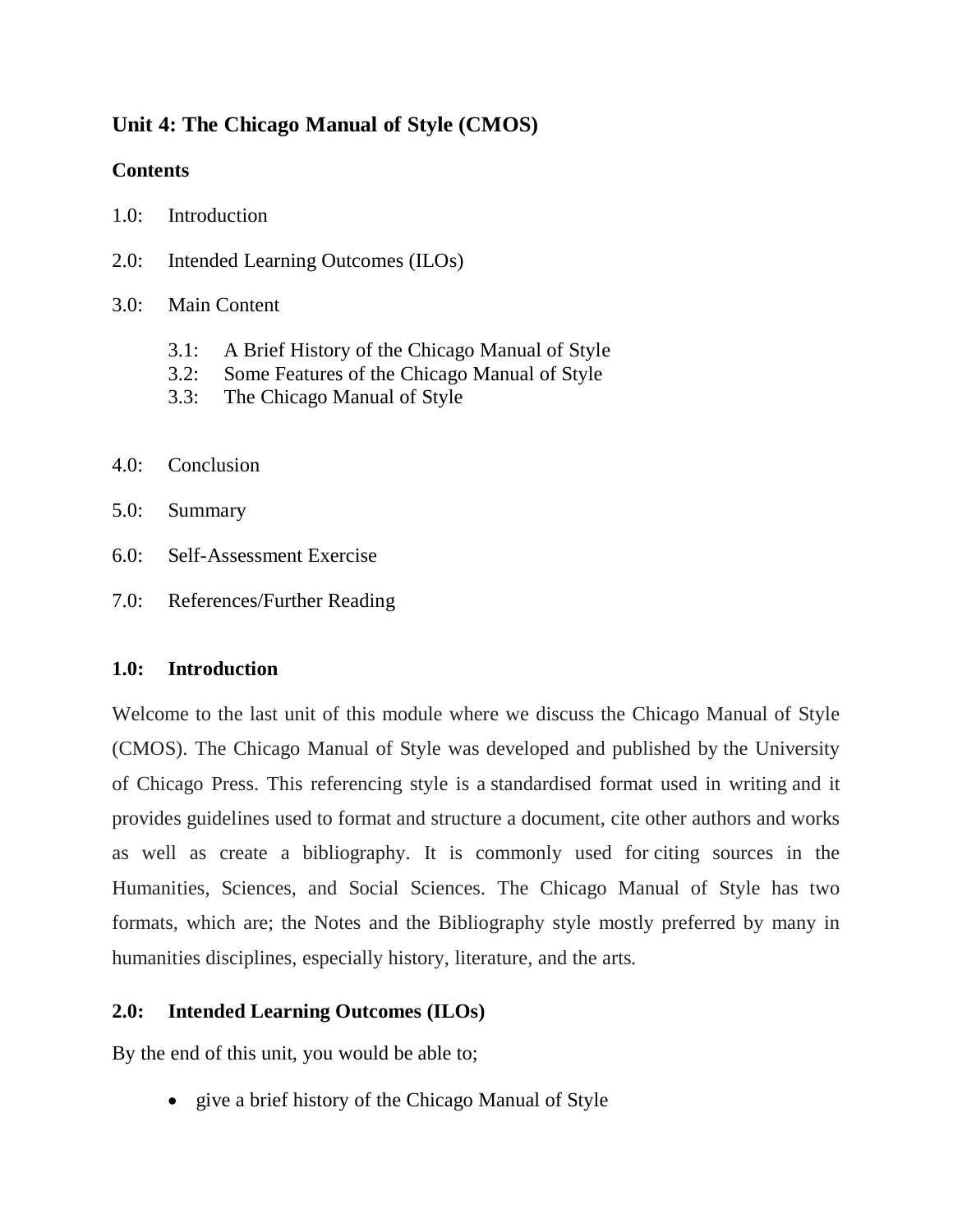- list some Features of the Chicago Manual of Style
- Give an analysis of the Chicago Manual of Style and how it is employed.

#### **3.0: Main Content**

This unit will give a brief history of the Chicago Manual of Style (CMOS), identify some features of the Chicago Manual of Style and give a detailed explanation of how the Chicago Manual of Style is used.

## **3.1: A Brief History of the Chicago Manual of Style**

The Chicago Manual of Style (CMOS) as mentioned above is used primarily for academic writing in history and the humanities and uses a system of a bibliography and either endnotes or footnotes. The history of 'The Chicago Manual of Style' spans more than one hundred years, beginning in 1891 when the University of Chicago Press was founded. At that time, the Press had its own composing room with experienced typesetters who were required to set complex scientific materials as well as works in exotic fonts as Hebrew and Ethiopic. Researchers brought their handwritten manuscripts directly to the compositors, who did their best to decipher them. The compositors then passed the proofs to the "brainery" who were the proof-readers and responsible for correcting typographical errors and edited for stylistic inconsistencies. To bring a common set of rules to the process, the staff of the composing room drew up a style sheet, which was then passed on to the rest of the university community. That sheet grew into a pamphlet, and by 1906 the pamphlet had become a book, 'Manual of Style'.

## **3.2 Some Features of the Chicago Manual of Style**

Footnotes are notes that appear in the footer section of the page. In Chicago Manual, notes and bibliography style are used to tell the reader the source of ideas or language in the text. To cite an outside source, a superscript number is placed after a quote, summary, or paraphrase. The superscript number must correspond to a numbered footnote containing source information. Below are some more of the features.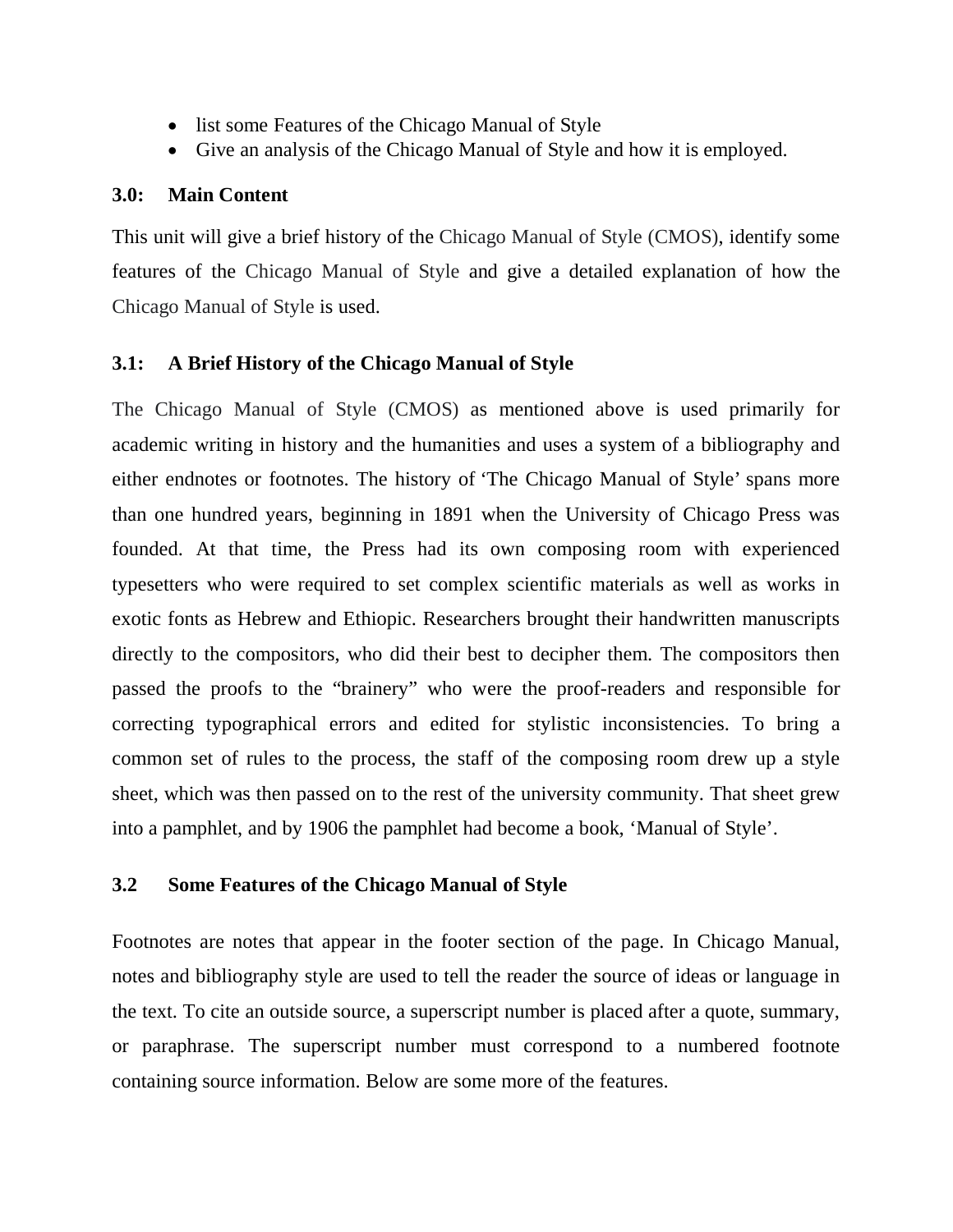#### **Book with Single Author or Editor**

For a book with a single author, the Chicago Manual inverts the name in the bibliography but not in the notes. It punctuates and capitalises as shown below. Note the shortened form in the second note. Note also that page numbers are included in a note but not in a bibliography entry, unless the entry is for a chapter. The first note cites two consecutive pages while the second note cites two non-consecutive pages as follows:

1. Cheryl Strayed, Wild: From Lost to Found on the Pacific Crest Trail (New York: Alfred A. Knopf, 2012), 87-88.

2. Strayed, Wild, 261, 265.

Strayed, Cheryl. Wild: From Lost to Found on the Pacific Crest Trail. New York: Alfred A. Knopf, 2012.

A book with an editor in place of an author includes the abbreviation ed. (editor; for more than one editor, use eds.).

- 1. Meghan Daum, ed., Selfish, Shallow, and Self-Absorbed: Sixteen Writers on the Decision Not to Have Kids (New York: Picador, 2015), 32.
- 2. Daum, Selfish, 134-35.
- 3. Daum, Meghan, ed. Selfish, Shallow, and Self-Absorbed: Sixteen Writers on the Decision Not to Have Kids. New York: Picador, 2015.

#### **Book with Multiple Authors**

For a book with two authors, note that only the first-listed name is inverted in the bibliography entry.

- 1. Brian Grazer and Charles Fishman, A Curious Mind: The Secret to a Bigger Life (New York: Simon & Schuster, 2015), 188.
- 2. Grazer and Fishman, Curious Mind, 190.
- 3. Grazer, Brian, and Charles Fishman. A Curious Mind: The Secret to a Bigger Life. New York: Simon & Schuster, 2015.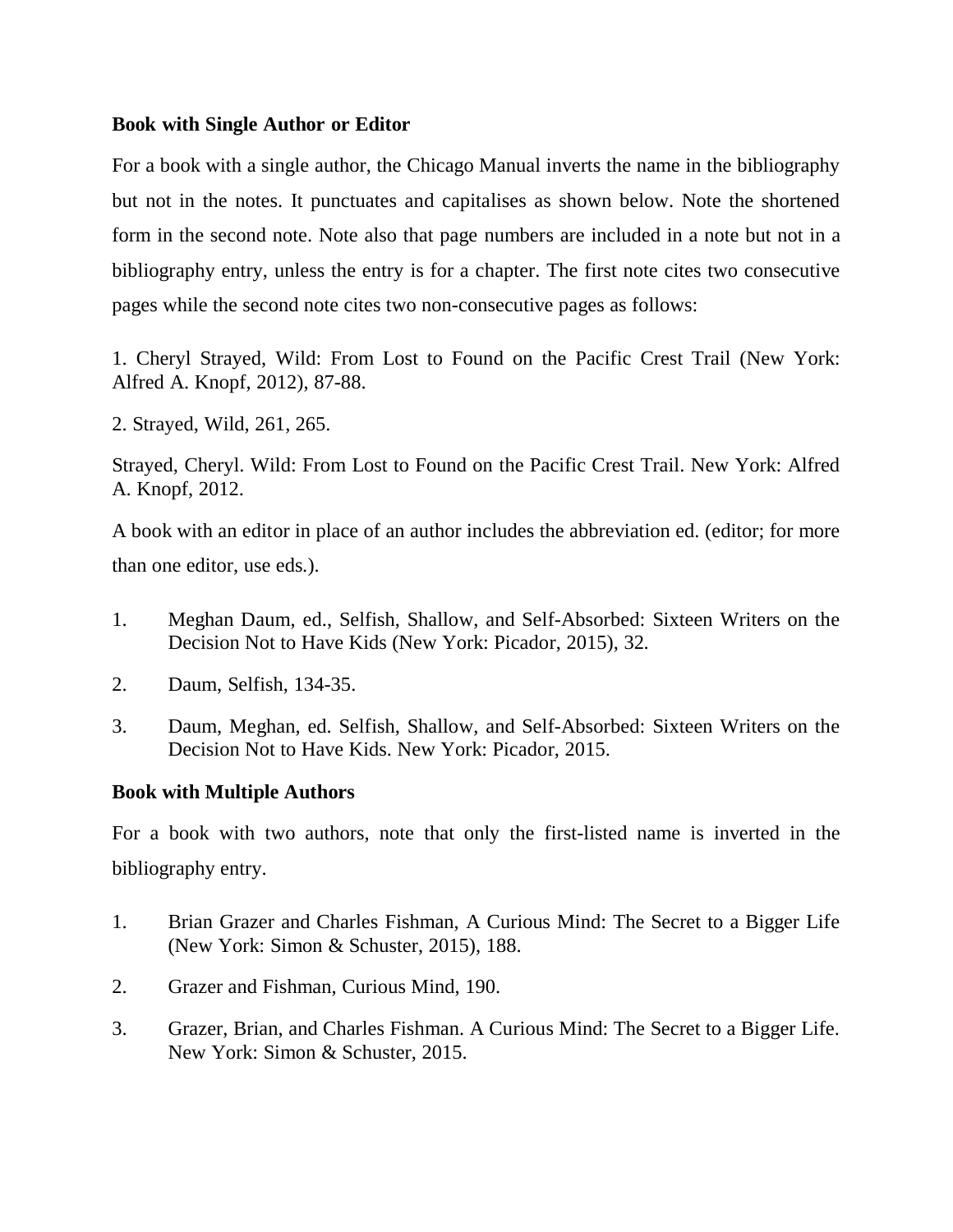#### **For a book with three authors, adapt as follows:**

- 1. Alexander Berkman, Henry Bauer, and Carl Nold, Prison Blossoms: Anarchist Voices from Within (New York: Simon & Schuster, 2015), 155.
- 2. Berkman, Bauer, and Nold, Prison Blossoms, 180.
- 3. Berkman, Alexander, Henry Bauer, and Carl Nold. Prison Blossoms: Anarchist Voices from Within. New York: Simon & Schuster, 2015.

For a book with four or more authors, list all the authors in the bibliography entry. Word order and punctuation are the same as for two or three authors. In the note, however, cite only the name of the first-listed author, followed by et al.

- 1. Claire Hacek et al., Mediated Lives: Reflections on Wearable Technologies (New York: Simon & Schuster, 2019), 155.
- 2. Hacek et al., Mediated Lives, 125.

## **Book with Author plus Editor or Translator**

In a book with an editor or translator in addition to the author, ed. or trans. in the note becomes Edited by or Translated by in the bibliography entry.

- 1. Gabriel García Márquez, Love in the Time of Cholera, trans. Edith Grossman (London: Cape, 1988), 242-55.
- 2. Gabriel García Márquez, Love in the Time of Cholera, ed. Edith Grossman (London: Cape, 1988), 242-55.
- 3. García Márquez, Cholera, 33.
- 4. García Márquez, Gabriel. Love in the Time of Cholera. Translated by Edith Grossman. London: Cape, 1988.
- 5. Gabriel García Márquez, Love in the Time of Cholera, Edited by Edith Grossman (London: Cape, 1988), 242-55.

# **3.3: The Chicago Manual of Style (CMOS)**

A number of elements are required for the Chicago Manual of Style. Since not all of the elements listed below will be applicable to every book, it is advisable, according to the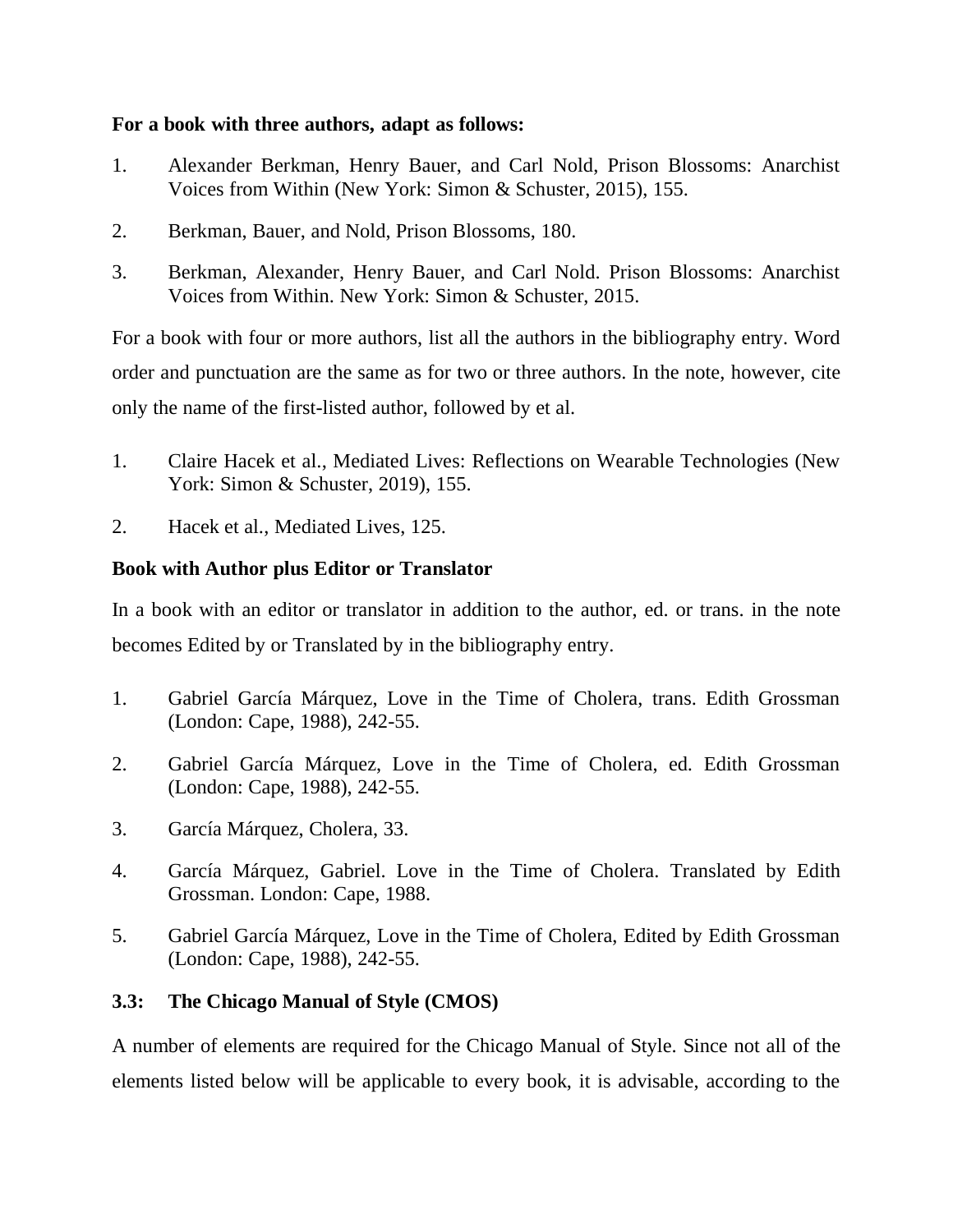17th edition of Chicago Style Guide to skip elements that do not apply to the source being cited.

- 1. Author(s) or name of institution standing as author
- 2. Title
- 3. Editor or translator
- 4. Edition, if not the first
- 5. Volume
- 6. Series title
- 7. Facts of publication: city, state: publisher, date
- 8. Page number(s)
- 9. URL or DOI for electronic books

#### **Print Book (Footnote Template)**

First-name Last-name, Title of Work: Subtitle, # ed. (City, State: Publisher, year), page.

#### **Footnote Entry**

Scott D. Wurdinger and Julie A. Carlson, Teaching for Experiential Learning: Five Approaches that Work , (Lanham, MD: Rowman & Littlefield Education, 2010), 45.

## **Bibliography Template**

Last-name, First-name. Title. # ed. City , State: Publisher, year.

#### **Bibliography Entry**

Wurdinger, Scott D. and Julie A. Carlson. Teaching for Experiential Learning: Five Approaches that Work . Lanham, MD: Rowman & Littlefield Education, 2010.

#### **Article or Chapter in an Edited Collection or Anthology (Footnote Template)**

Author of chapter, "Chapter or article title," in Book Title, ed. Editor Name(s) (City: Publisher, year), page number.

#### **Footnote Entry**

Judith Ortiz Cofer, "The Myth of the Latin Woman," in The Norton Field Guide to Writing with Readings, 4t h ed., ed. Richard Bullock and Maureen Daly Goggin (New York: W.W. Norton , 2016), 876.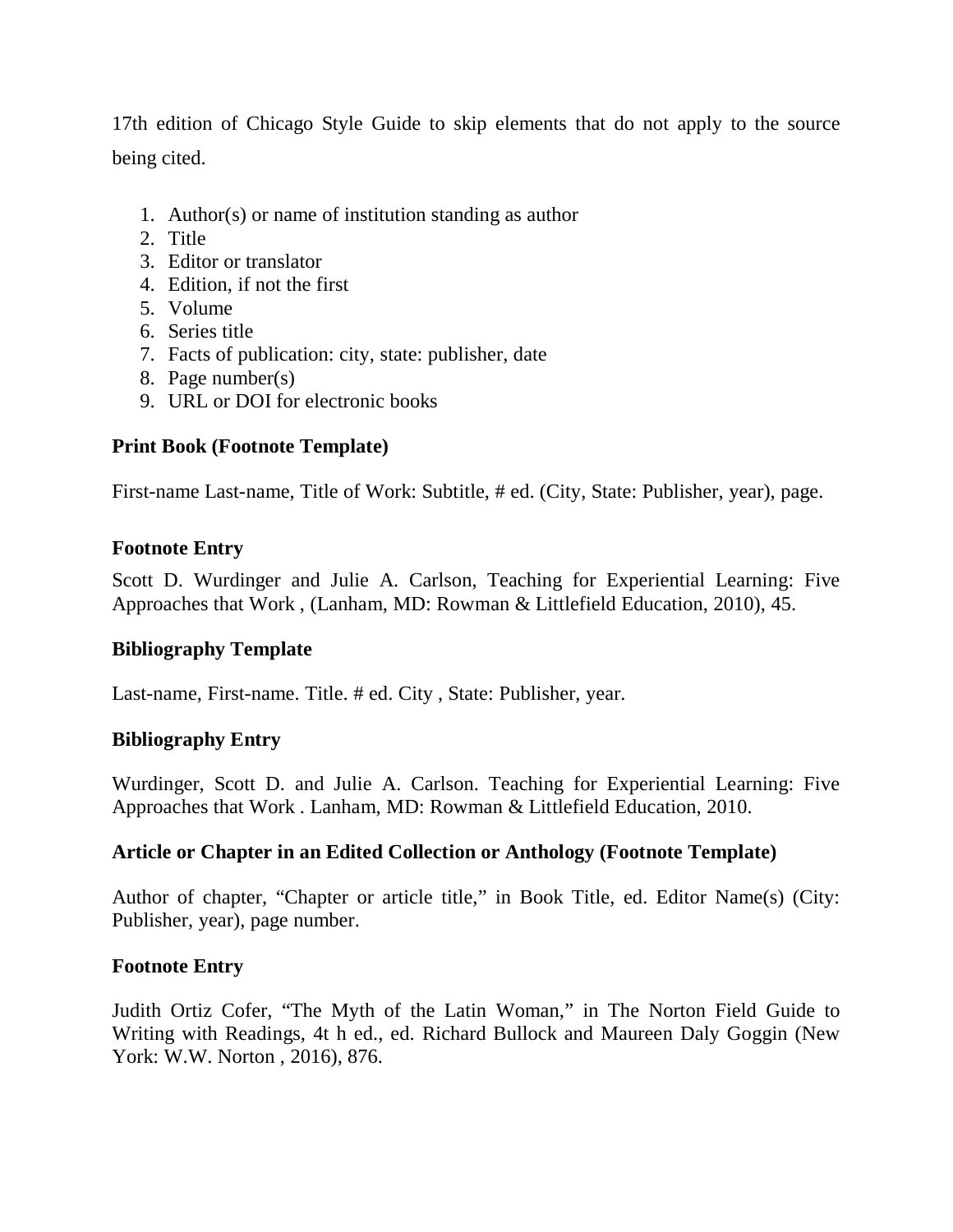# **Bibliography Template**

Author of chapter. "Chapter Title." In Book Title , edited by name(s), page range. City: Publisher, year.

# **Bibliography Entry**

Cofer, Judith Ortiz. "The Myth of the Latin Woman." In The Norton Field Guide to Writing with Readings, edited by Richard Bullock an d Maureen Daly Goggin, 876 -83. New York: W.W. Norton, 2016.

## **Journal Article Formatting Notes**

- The author's name is inverted in the bibliography but not in the footnote.
- Elements are often separated by commas in the footnote and by a period in the bibliography.
- No retrieval date is necessary for electronic resources unless requested by your instructor. If an access date is required by your instructor, it should be included immediately prior to the URL or DOI.
- The journal title is italicized.
- Use title case capitalisation for journal and article titles. Do not capitalize articles (a, an, the), prepositions less than four letters long (of, on, in, by, etc.), or coordinating conjunctions (and, or) unless one of these is the first word of the journal title.
- The volume number is not italicized like it is in APA style. The abbreviation for volume, or vol., is not included. Only give the number.
- The issue number, if available, follows the volume number with a comma and is preceded by " no." The publication year may be preceded by a season or month.

## **1. Footnote Template**

First-name Last-name, "Title of Article," Title of Journal volume #, issue # (publication year): page number, doi:number.

# **2. Footnote Entry**

Gueorg Kossinets and Duncan Watts, "Origins of Homophily in an Evolving Social Network," The American Journal of Sociology 115, no. 2 (September 2009): 406, doi:10.1086/599247

## **3. Bibliography Entry**

Kossinets, Gueorgi and Duncan Watts. "Origins of Homophily in an Ev olving Social Network." The American Journal of Sociology 115, no. 2 (September 2009): 405 –450. doi:10.1086/599247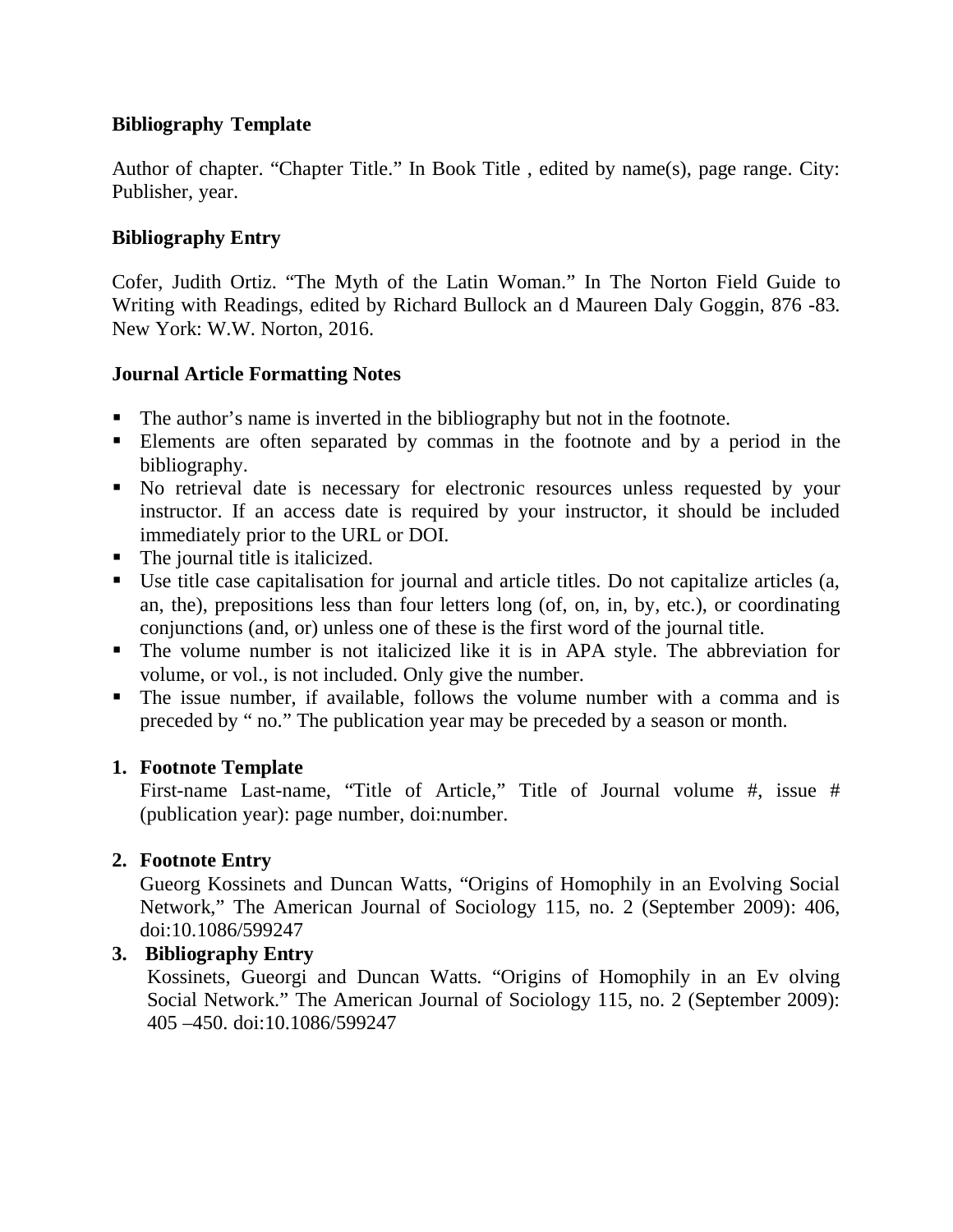## **Magazine or Newspaper Articles (Online & Print)**

Include as much information about the publishing date as possible. Provide the day and month if available. If citing a print copy of a newspaper or magazine, end the citation after the page number in the footnote entry or year in the bibliography entry. If no author is given for the article, begin with the article's title instead.

## **Footnote Template**

First-name Last-name, "Article Title," Magazine or Newspaper Title, Month Year, page number, URL/Database.

## **Footnote Entry**

- Michelle Cortez, " Fewer American Kids Die in States with Tougher Gun Laws, According to this New Study," Time, July 15, 2019, https://time.com/5626352/gun -laws-fewer-child-deaths/.
- Gintautas Dumcius, "State Receiving \$5.6M in Auto Settlement," The Post-Standard, January 11, 2019, A4, Newsbank .

# **Bibliography Entry Template**

Last-name, First-name. "Article Title." Magazine or Newspaper Title . Day Month, Year. URL/Database.

## **Bibliography Entry**

- Cortez, Michelle. " Fewer American Kids Die in States with Tougher Gun Laws, According to this New Study ." Time. July 15, 2019. https://time.com/5626352/gun laws-fewer-child-deaths/.
- Dumcius, Gintautas. "State Receiv ing \$5.6M in Auto Settlement." The Post-Standard. January 11, 2019. Newsbank .

## **Webpage Organization (With or Without an Author)**

Often, webpages that appear to have no author are authored by corporate entity or organisation. List the organisation or entity in place of the author. If the organisation is also the name of the website, do not repeat that information. If there is no author, no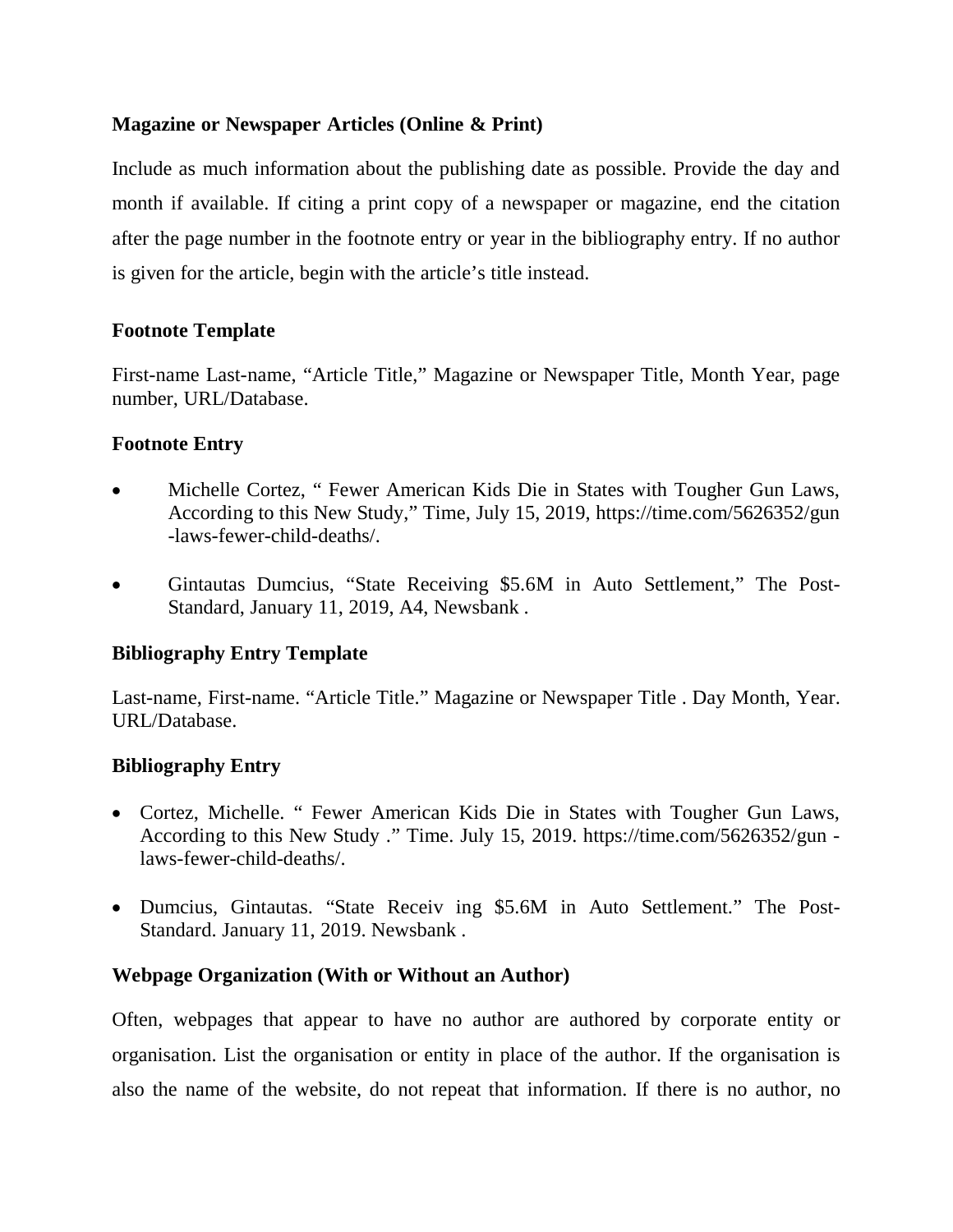organisation and no website owner listed, start the entry with the title of the webpage. If no publication date is given, include the date the material was accessed. Accessed dates are not necessary if a publication date is given.

## **Footnote Template**

Organisation or owner of the ENTIRE website, "Webpage title," Title of Website or publisher of the ENTIRE website (if different than organisation), last modified/accessed/updated date, URL.

## **Footnote Entry**

- Biography.com Editors, "Barack Obama Biography," A&E Television Networks, last updated July 17, 2019, https://www.biography.com/us-president/barack-obama.
- "Bulgaria Country Profile," BBC News, May 22, 2018, https://www.bbc.com/news/world -europe17202996.

## **Bibliography Entry**

- Biography.com Editors. "Barack Obama Biography." A&E Telev ision Networks. Last updated July 17, 2019. https://www.biography.com/us-president/barack obama.
- "Bulgaria Country Profile." BBC News. May 22, 2018. https://www.bbc.com/news/world -europe-17202996.

## **4.0 Conclusion**

A Bibliography is a list of the full details of all the sources you cited in your paper. In the Chicago Manual of style, the bibliography starts on a separate page at the end of your assignment paper and is titled Bibliography. The Bibliography contains details of the sources used in writing your paper and can include works not cited in your paper that you consulted in your research. All sources appearing in the Bibliography must be ordered alphabetically by surname of the first author or title if no author is identified. Works by the same author or authors are listed alphabetically by title. Bibliographies with more than one author are ordered chronologically. The name of the first author as mentioned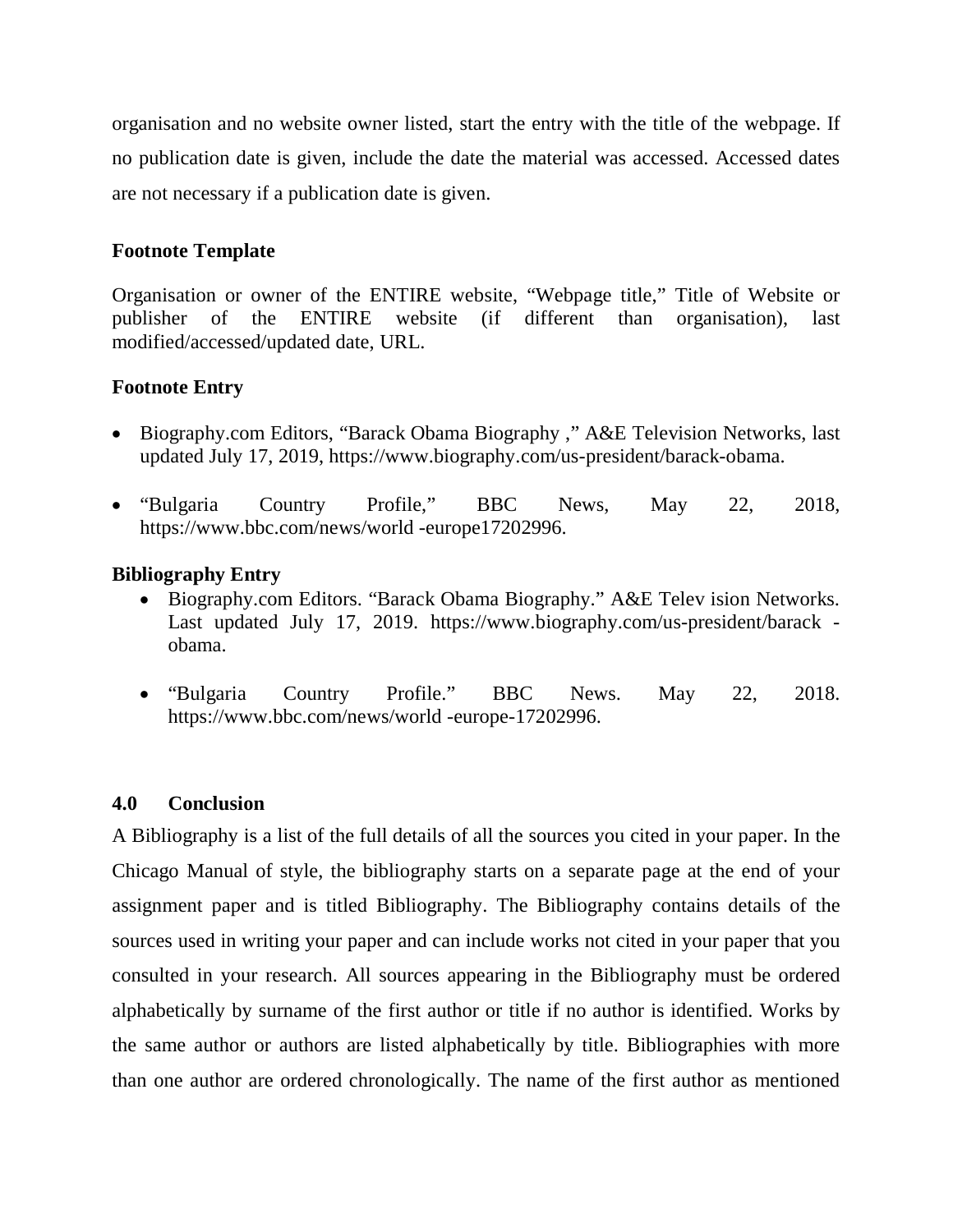earlier in this unit is inverted thus; Margot Broadman to Broadman, Margot. Subsequent author's names are given in the form in which they appear in the original source publication.

In the Chicago style, newspaper articles are more commonly cited in notes than in a Bibliography. Therefore, all details in the footnote should be included. Chicago Manual does not recommend using page numbers for newspaper articles but a section number or edition could be included. For an article available on the internet, include the URL. If the online content is subject to change such as breaking news provide a time stamp.

#### **5.0 Summary**

In referencing using the Chicago Manual of Style, we list the elements clearly by identifying the work's author and title, its publisher, and date of publication. For online publications, we add elements stating where we retrieved the document and the date accessed, if required. Periods (full stops) are generally used between elements in references in bibliographies and reference lists. A colon separates titles from subtitles, the place of publication from the publisher name, and volume information from page numbers for journal articles. Quotation marks are used around article and chapter titles. While in bibliographies and notes, we capitalize the first letter of all significant words in titles and subtitles of works and parts of works such as articles or chapters, in reference lists, we capitalize the first letter of all significant words only in titles of periodicals, and capitalize only the first letter of the first word (and any proper nouns) of titles and subtitles of articles, books, and chapters, and corporate authors. We also italicize titles of periodicals and books.

#### **6.0 Self-Assessment Exercise**

- 1. Give a Brief History of the Chicago Manual of Style
- 2. List some Features of the Chicago Manual of Style
- 3. Give an analysis of the Chicago Manual of Style and how it is used in references and bibliography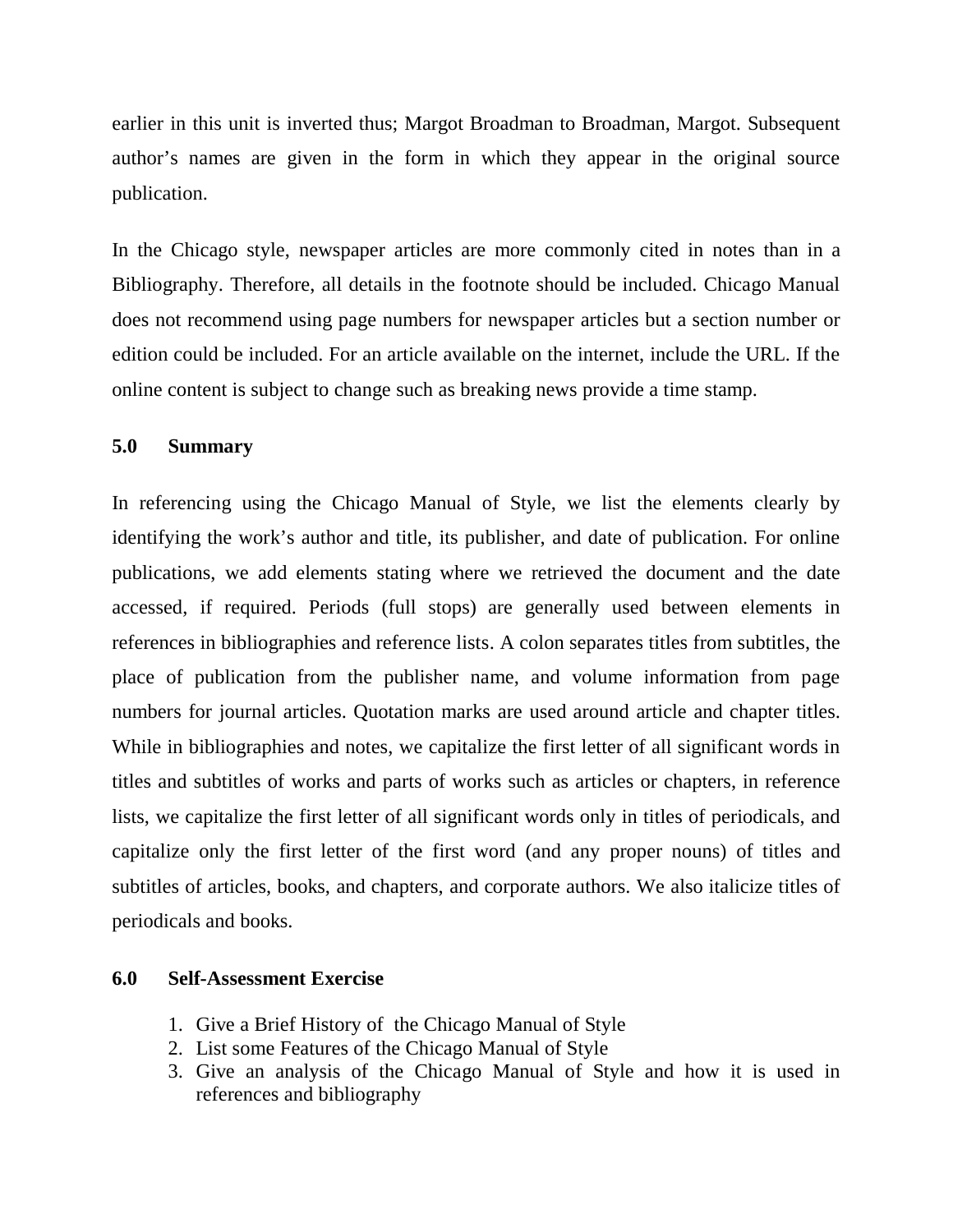# **7.0 References/Further Reading**

The Chicago Manual of Style Online. https://www.chicagomanualofstyle.org/

Chicago Style Guide. 17<sup>th</sup> Ed.

https://www.mvcc.edu/learningcommons/pdf/Chicago\_Manual\_of\_Style\_17\_Notes\_and\_Bibliog raphy.pdf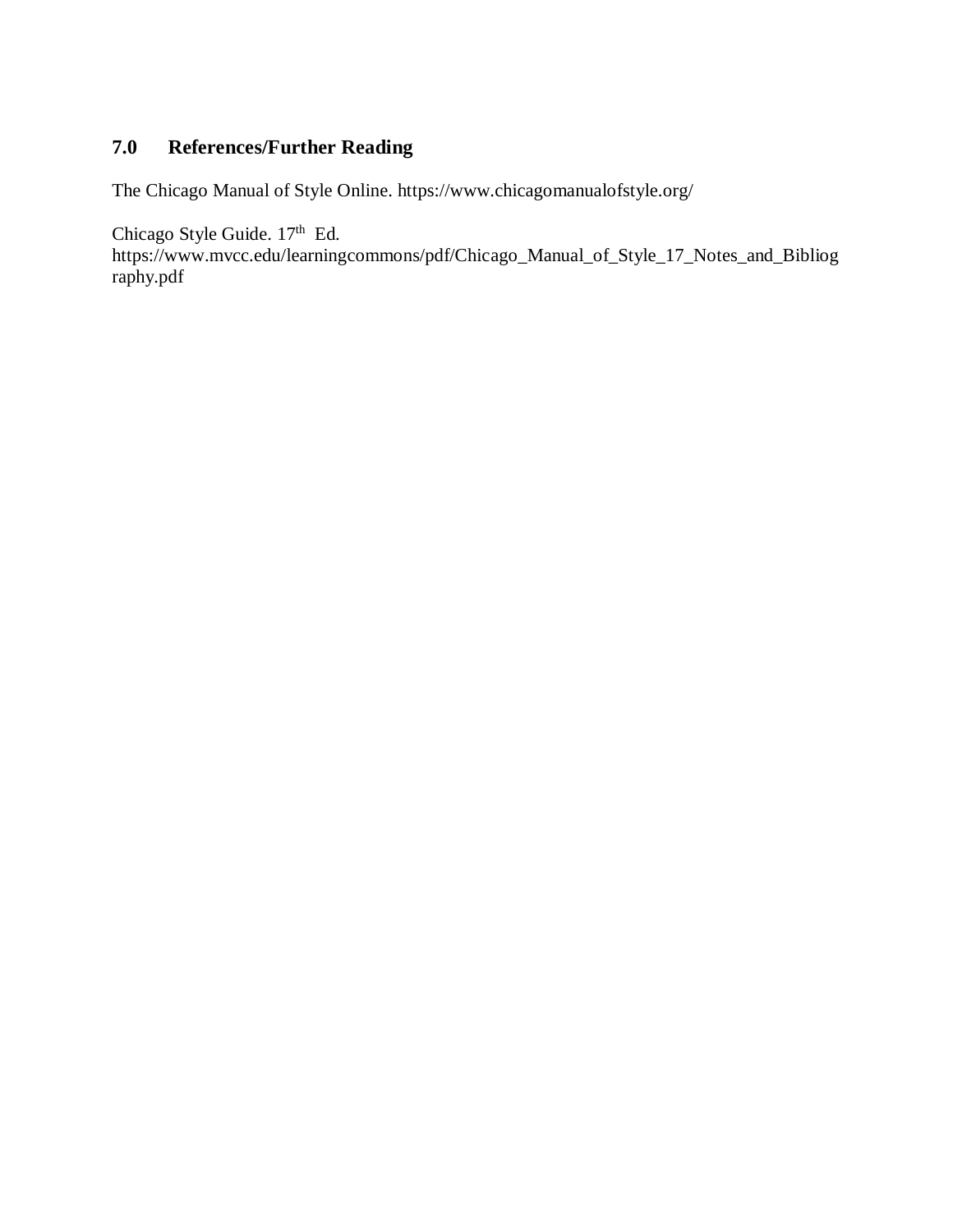## **MODULE 2: METHODS OF RESEARCH IN PHILOSOPHY**

| Unit 1: | The Phenomenological method |
|---------|-----------------------------|
|---------|-----------------------------|

- Unit 2: The Hermeneutical method
- Unit 3: The Dialectical method
- Unit 4: The Analytical method

# **Unit 1: The Phenomenological Method**

## **Contents**

- 1.0: Introduction
- 2.0: Intended Learning Outcomes (ILOs)
- 3.0: Main Content
	- 3.1: Method of Research and Research Methodology
	- 3.2: The Meaning of Phenomenology
	- 3.3: The Phenomenological Method
- 4.0: Conclusion
- 5.0: Summary
- 6.0: Self-Assessment Exercise
- 7.0: References/Further Reading

## **1.0: Introduction**

Welcome to this discussion on the Phenomenological method as a method of research in philosophy. Basically, a method of research in philosophy deals with the ways in which data should be collected, analysed and used in philosophical research (Qutosh, 2018). Our emphasis in this unit shall be on philosophy as a unique form of inquiry that involves conceptual and logical analysis, positing and explaining distinctions, and evoking shared ideas and values. To achieve this, we shall first, briefly consider the distinction between 'method of research' and 'research methodology'. Afterwards, we shall examine the phenomenological method as one of the known methods of philosophical research. Others are the hermeneutical method, the dialectical method and the analytical method. Phenomenology, as a philosophical discourse and method, provides a theoretical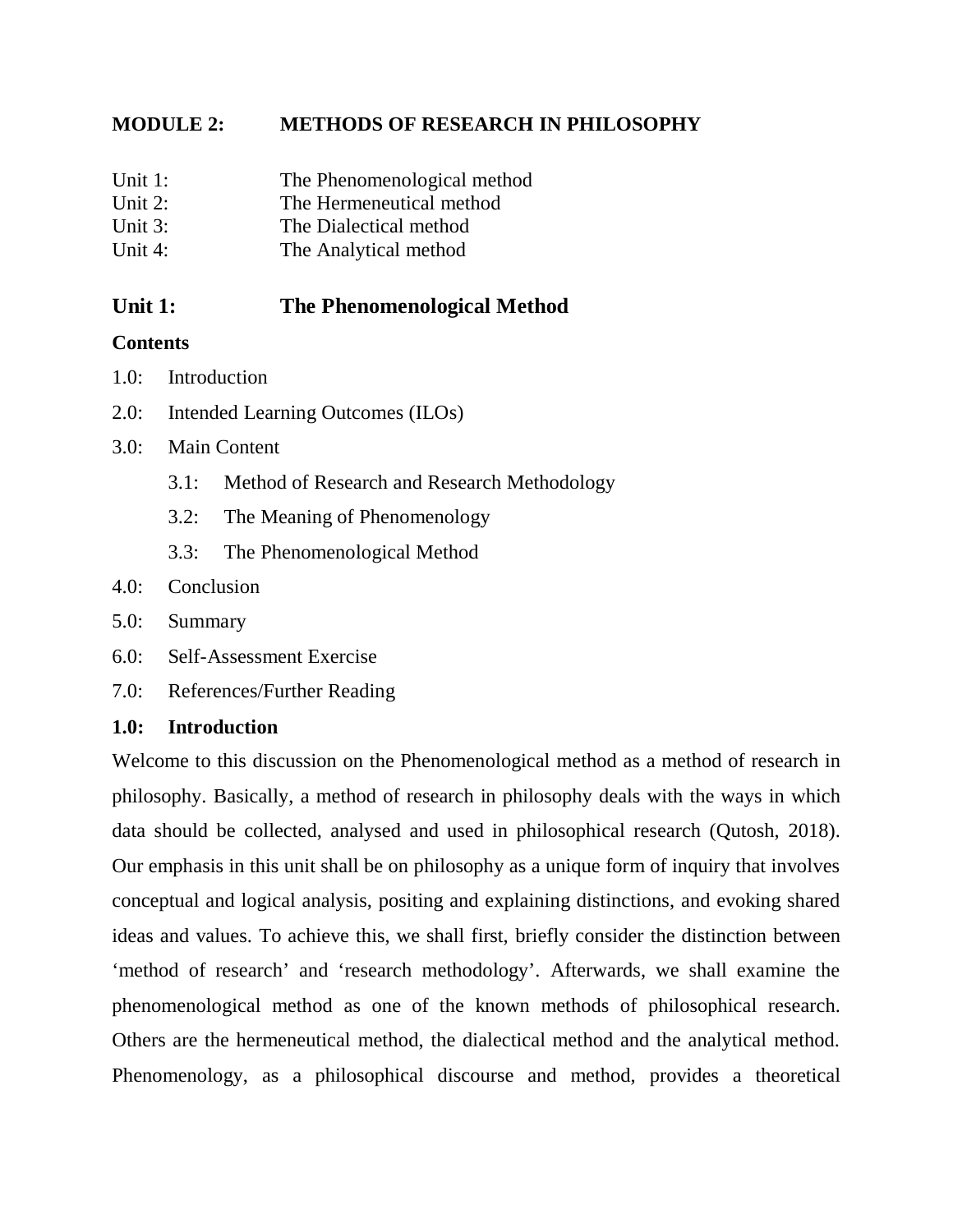guideline to researchers to understand phenomena at the level of subjective reality. As a philosophical framework or theory of subjective reality, it plays a key role in the individual being able to understand the actor or the subject regarding a particular event or phenomena. It implies that phenomenology is an approach to educate our own vision, to define our position, to broaden how we see the world around, and to study the lived experience at deeper level. Our examination of the phenomenological method shall make reference to illustrative examples of how this philosophical method can be used in carrying out philosophical researches.

## **2.0: Intended Learning Outcomes (ILOs)**

By the end of this unit, you should be able to:

- to define a method of research
- explain the difference between a method of research and research methodology and
- identify some basic features of philosophical research.
- define phenomenology.
- state the key aspects of the phenomenological method.

## **3.0: Main Content**

The content of this unit will dwell on the distinction between 'method of research' and 'research methodology'. This is important because researchers use the terms interchangeably, even though some difference exists between them. The unit will also discuss some important characteristic of research methods in philosophy. Finally the unit will examine phenomenology, both as a philosophical discourse or movement and as a method of research in philosophy

## **3.1: Method of Research and Research Methodology**

A method of research deals with the ways in which data should be collected, analysed and used in the study of a particular subject matter. In the specific case of philosophy, a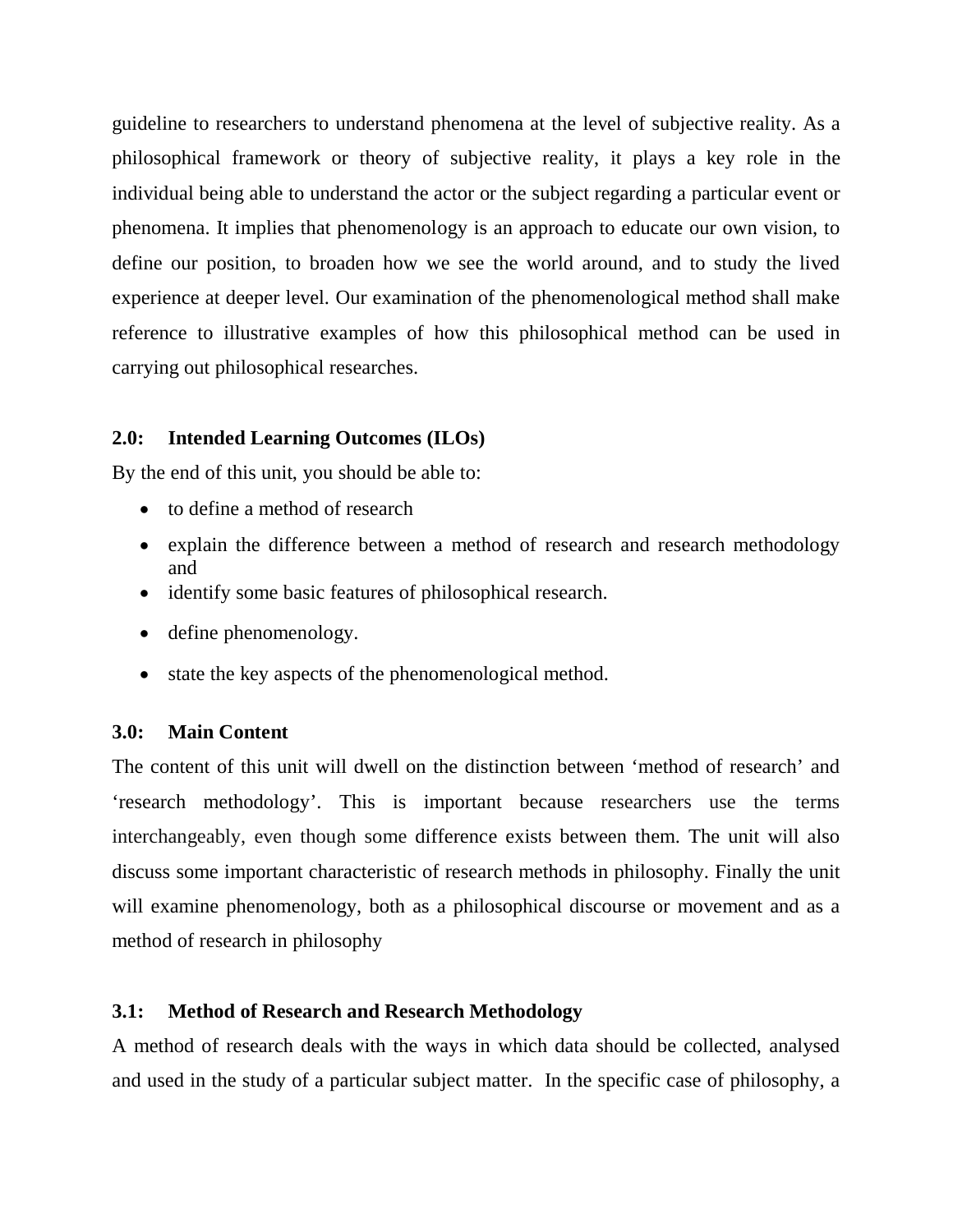method of research deals with the ways in which data should be collected, analysed and used in philosophical research. A difference exists between a method of research and research methodology, even though researchers use them interchangeably. A method of research refers to the various procedures, schemes and steps used by a researcher to collect data to conduct research on a particular research topic or problem, while a research methodology is the systematic study of the methods by which knowledge is gained in other to solve the research problem and reach a new conclusion. The research methodology provides the foundation for understanding the role of the methods in engaging with the search for knowledge about a given subject matter. In the *Canadian Oxford Dictionary*, Barber defines methodology as "a body of methods" and as "the branch of knowledge that deals with method" (Barber, 1998: 912). In the view of Laverty, methodology is a "creative approach to understanding" that can draw on various approaches (Laverty, 2003: 16). Carter and Little place methodology as the foundation of method, and as the justification for techniques and procedures of research (Carter and Little, 2007). In a similar vein, Koch argues that methodology "describes the process by which insights about the world and the human condition are generated, interpreted and communicated" (Koch, 1996: 174).

An important characteristic of research methods in philosophy is that it is largely individual-based. In other disciplines, the team approach is rather uncommon (Jain, 2019: 180). It is common to find research projects that have been conducted by teams of researchers in other disciplines such as the natural and social sciences. In philosophy, research is usually conducted by individuals. Another important characteristic of research in philosophy is that researchers are always focused on criticizing existing beliefs, claims or knowledge, rather than creating entirely new forms of knowledge. This means that researchers are usually focused on identifying faults and weaknesses as well as strengths in the knowledge that has already been developed, as opposed to attempting to develop new forms of knowledge in the process (Jain, 2019: 180-181). What this comes to is that the criticisms leveled against existing forms of knowledge result in new ways of seeing old solutions to problems in the world.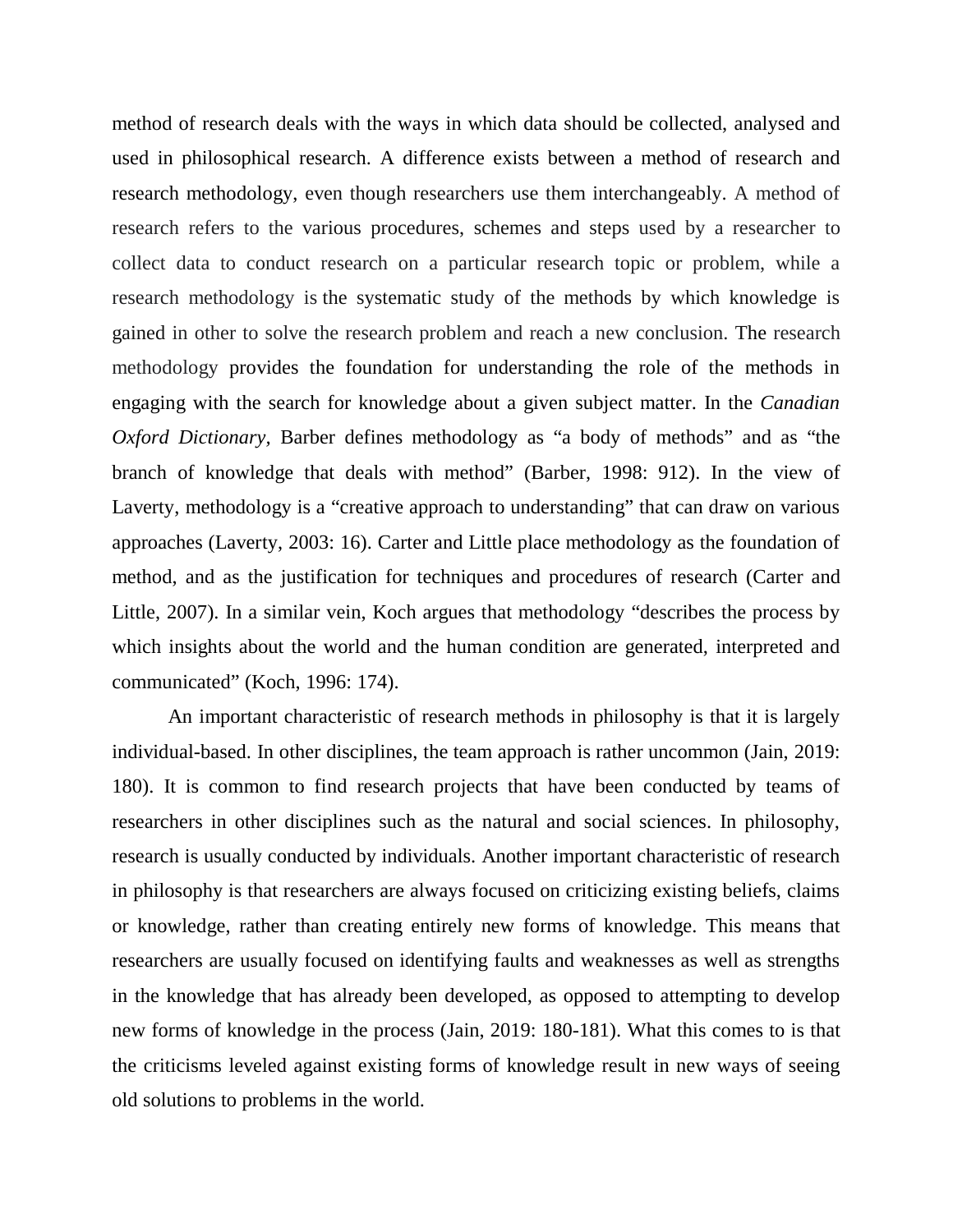Another key feature of research in philosophy is that it focuses on addressing the needs of society. This is borne out of the fact that philosophy, much like the rest of the disciplines in the humanities, is a discipline that is devoted to understanding the condition of humans in society. Thus, the focus of the study that is conducted in philosophy addresses the needs and concerns of people in society. Researchers in the discipline of philosophy, therefore, have to identify the problems that affect society and develop concrete solutions to the problems (Jain, 2019: 181). By the very reason of focusing on the human condition, research programmes in philosophy could be rather non-lineal, navigating the corridors of history back and forth, as well as cultural antecedents of thematic issues (Jain, 2019: 181). In sum, research activities in philosophy are qualitative and not-quantitative, humanistic and not-positivistic, associative and not-replicative, interpretive and not-applicative, and finally, non-lineal.

There are several methods of research in philosophy. These include the Socratic dialectical method, the Cartesian method, the positivist method, the analytic method, the phenomenological method, the hermeneutic method and the speculative method. But for all practical purposes, these methods cannot be exhaustively discussed in this module. However, this unit will discuss the phenomenological method, while the remaining units of this module will discuss the hermeneutical method, the dialectical method and the analytical method.

#### **3.2: The Meaning of Phenomenology**

A rather useful point to begin is to attempt a definition of phenomenology. It may be instructive to note that it is quite a task to provide a definition of phenomenology that will be acceptable to all experts or scholars of the discipline. In line with this, for instance, Spiegelberg (1969) argues that there is no one style of phenomenology. One probable explanation for this is that every phenomenologist appears to come up with diverse styles of phenomenology. Therefore, it is difficult to claim one single definition of phenomenology. In a similar vein, Giorgi and Giorgi observe that "a consensual, univocal interpretation of phenomenology is hard to find" (Giorgi and Giorgi, 2003: 23-24). Literally, phenomenology is the study of "phenomena", that is, appearances of things or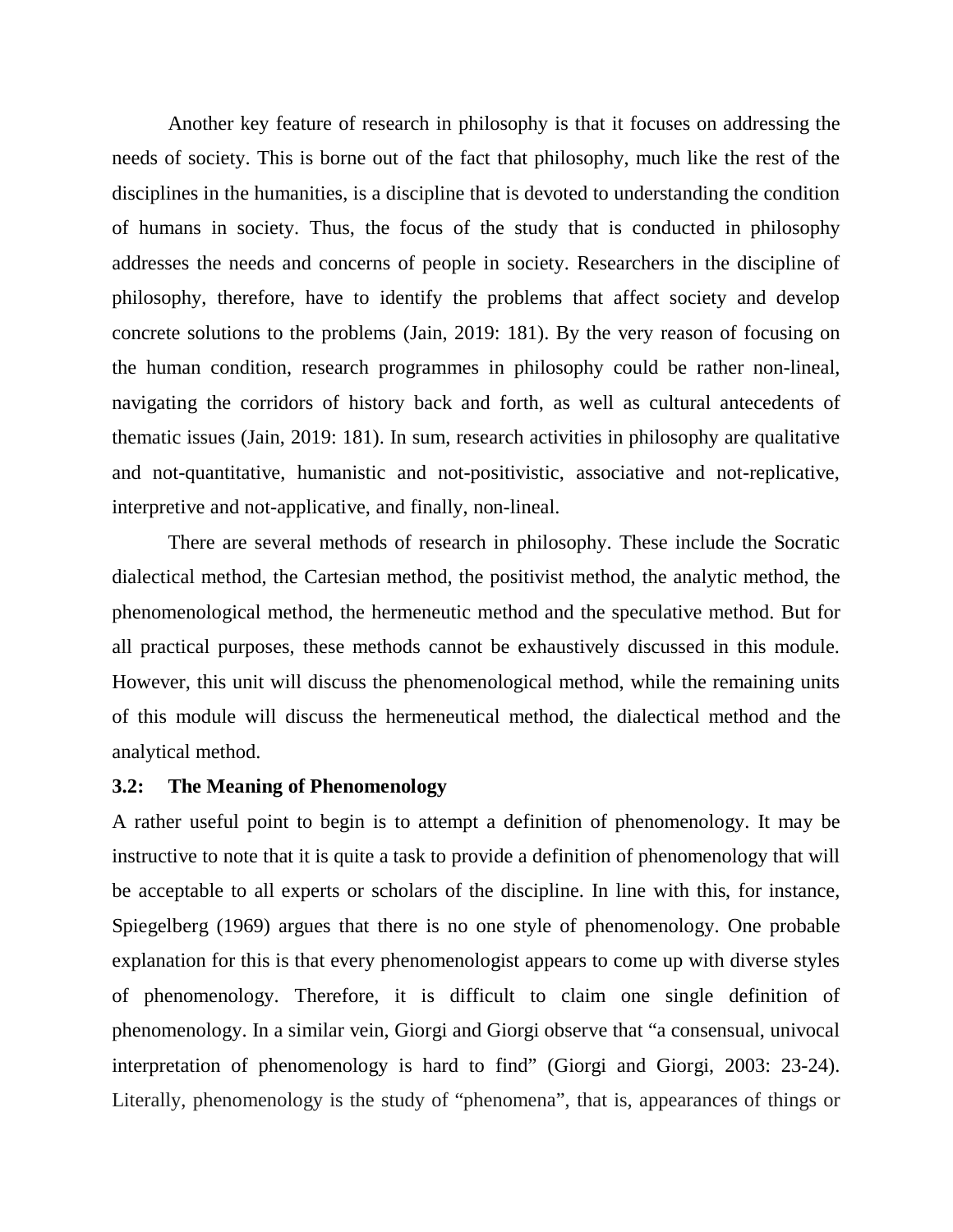things as they appear in our experience. Phenomenology studies conscious experience as experienced from the subjective or first person point of view. The central structure of an experience is its intentionality, its being directed toward something, as it is an experience of or about some object. An experience is directed toward an object by virtue of its content or meaning (which represents the object) together with appropriate enabling conditions. This field of philosophy is then to be distinguished from, and related to, the other main fields of philosophy like ontology (the study of being or what is), epistemology (the study of knowledge), logic (the study of valid reasoning) and ethics (the study of right and wrong action). The Latin term "Phenomenologia" was introduced by Christoph Friedrich Oetinger in 1736. Subsequently, the term was used in their various writings by Johann Heinrich Lambert, Immanuel Kant and Johann Gottlieb Fichte. In 1807, G. W. F. Hegel wrote a book titled *Phänomenologie des Geistes* (usually translated as *Phenomenology of Spirit*). By 1889 Franz Brentano used the term to characterize what he called "descriptive psychology". It was from Brentano that Edmund Husserl took up the term for his new science of consciousness. Thus, Phenomenology has been practiced in various guises for centuries, but it gained much prominence in the early 20th century in the works of Husserl, Heidegger, Sartre, Merleau-Ponty and others. Basically, therefore, phenomenology studies the structure of various types of experience ranging from perception, thought, memory, imagination, emotion, desire, and volition to bodily awareness, embodied action, and social activity, including linguistic activity. The structure of these forms of experience typically involves what Husserl called "intentionality", that is, the directedness of experience toward things in the world, the property of consciousness that it is a consciousness of or about something. Throughout its history, the methods and characterization of phenomenology have been widely debated. This notwithstanding, the definition of phenomenology offered above still remains the starting point in effectively characterizing the discipline.

#### **3.3: The Phenomenological Method**

The phenomenological method of philosophical research aims to describe, understand and interpret the meanings of experiences of human life. It argues for a detached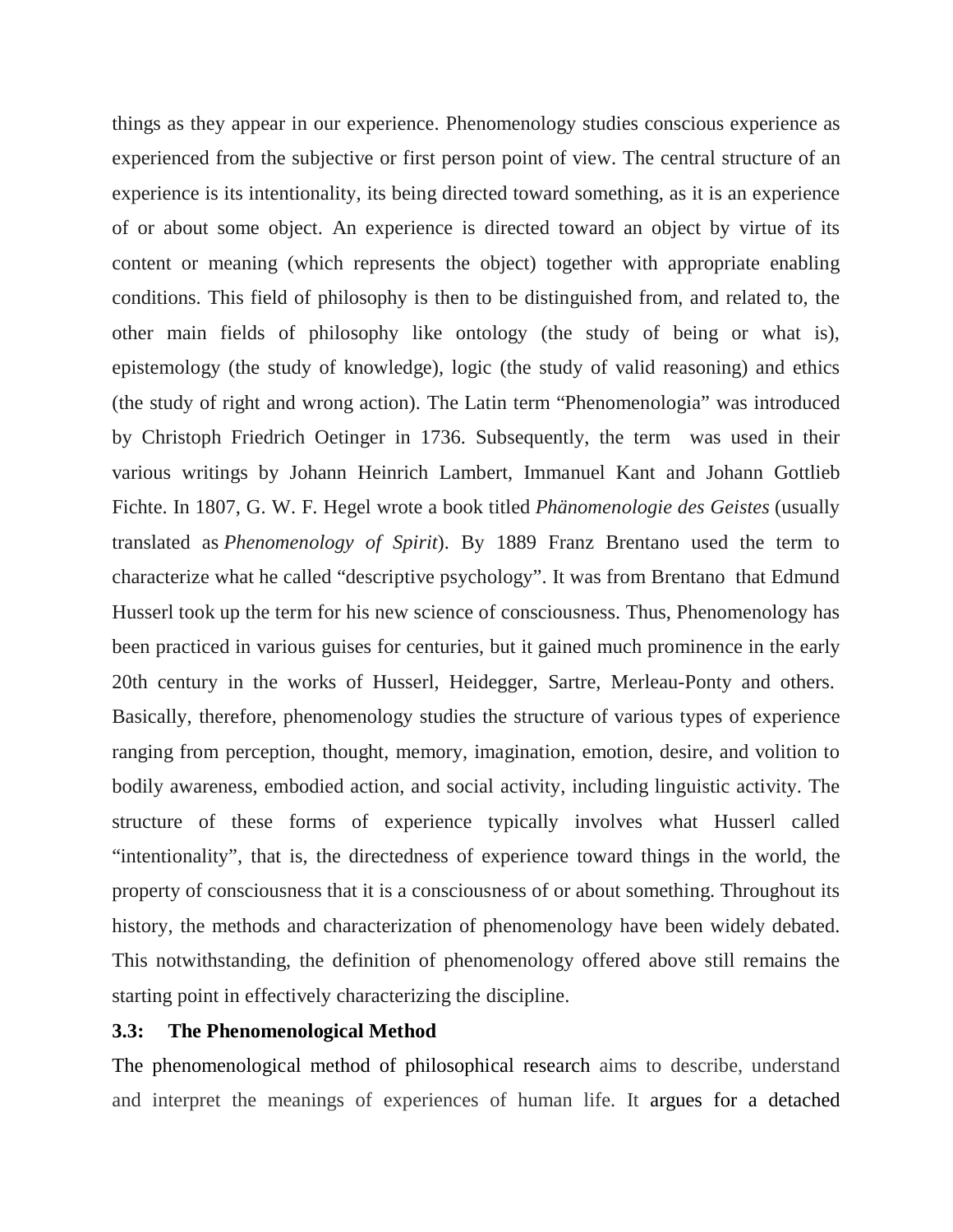approach to reality by advocating for intentional study of reality in which the mind gets to things in themselves (Oyeshile and Ugwuanyi, 2006). In other words, the phenomenological method is an approach to research that seeks to describe the essence of a phenomenon by exploring it from the perspective of those who have experienced it. According to Husserl, "each type of object has its special structure, its own typology of appearance", meaning that reality appears in different forms. In other to capture reality, therefore, phenomenology insists that we explore it from the perspective of those who have experienced it.

Following Giorgi and Giorgi (2003), one can equally say that the phenomenological method is descriptive because its point of departure consists of concrete descriptions of experienced events from the perspective of everyday life by participants. As a result of such a description, the researcher engages with describing the "structure of the phenomenon" (Giorgi and Giorgi 2003: 251). Thus, the classical phenomenological research method with Husserlian framework of descriptive research focuses on 'seeking realities and not pursuing truth' in the form of manifestation of phenomena as it is in the form of concrete life-world experiences made of interconnected, lived experiences subjectively (Crotty, 1998). This method of inquiry is based on the philosophical framework embedded in Husserl's transcendental method with core emphasis on phenomenological description of the 'invariant aspects of phenomena as they appear to conscious awareness (Husserl, 1913 & 1962).

The theoretical point of view that advocates the study of direct experience taken at face value and one which sees behaviour as determined by the phenomena of experience, has been central in phenomenological studies. Even though phenomenologists seem to have different views on particular issues, there is fairly a general agreement on their core philosophical viewpoints as a belief that consciousness is central and understanding the subjective consciousness is important. This view posits that consciousness has some specific structures which are gate ways to gain direct knowledge through reflections. Perhaps, these philosophical standpoints guide the researchers in understanding the phenomena at conscious level of its appearance that how things appear directly to us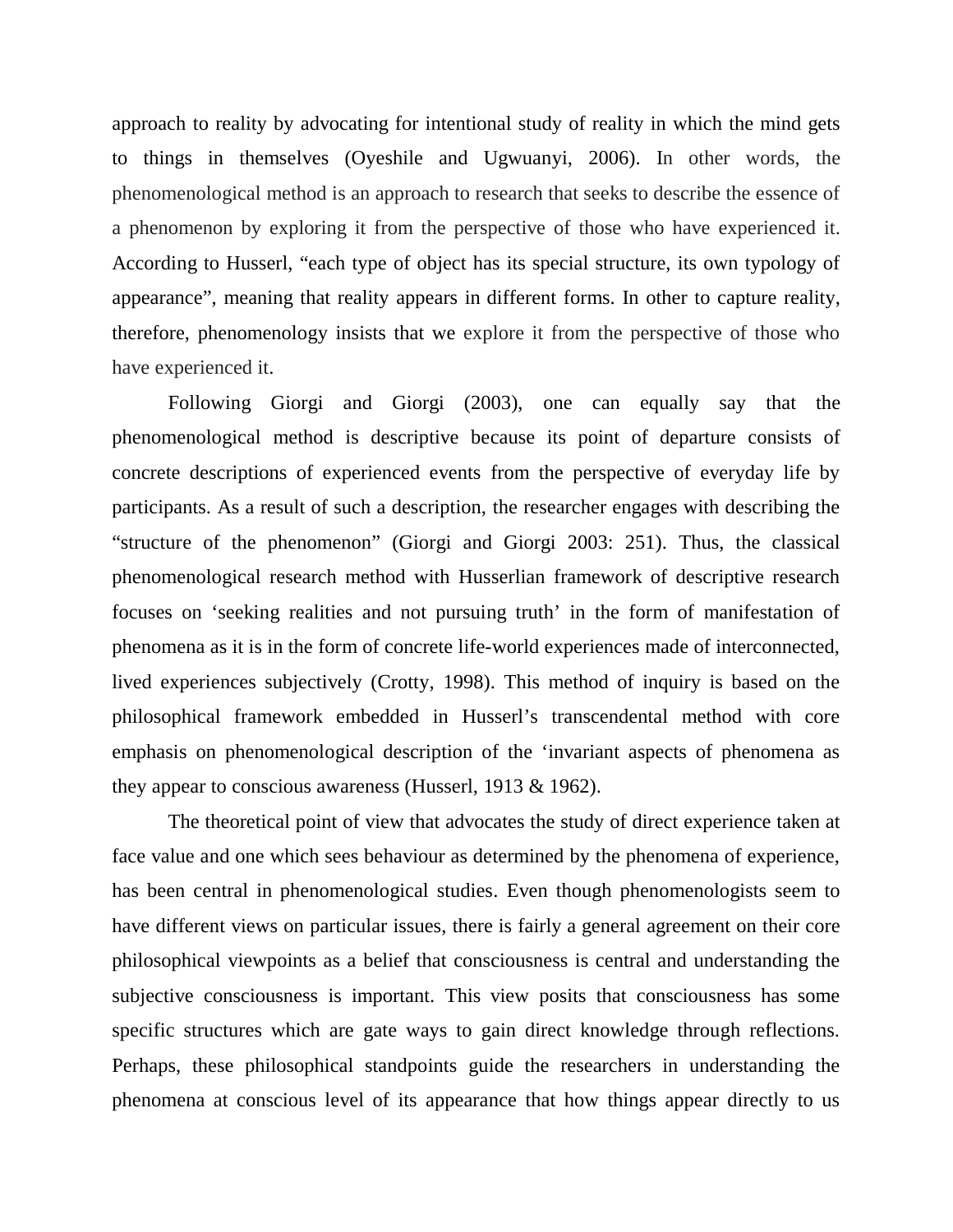rather than through the media of cultural and symbolic structures (Cohen, Manion & Morrison, 2007). Therefore, description of events as they appear as a method of knowing in phenomenology is fundamental because it is a matter of describing, not of explaining or analyzing. Arriving at this point of argument from both the philosophical and methodological stance, phenomenology is the study of a phenomenon perceived by human beings at a deeper level of understanding in a specific situation.

Phenomenology as a philosophy and a method of inquiry is not simply an approach to knowing, but also an intellectual engagement in interpretations and meaningmaking, used to understand human experiences as a subjective occurrence. Historically, while Edmund Husserl's perspective of phenomenology is a science of understanding human beings at a deeper level by gazing at the phenomenon (Husserl, 1913 & 1962), Martin Heidegger's view of interpretive-hermeneutic phenomenology gives wider meaning to the lived experiences of the subject. Using the phenomenological method, a subject uses what phenomenologists refer to as 'bracketing'. Bracketing refers to the act of preventing one's previous knowledge from affecting how one encounters that phenomenon in concrete experience. Bracketing provides for a description and interpretation of lived experiences (Gearing, 2004). Perhaps, the use of bracketing strategy, according to Husserl, is essential for the subject to gain insights into lived experiences. Speziale and Carpenter (2007) add that bracketing is an effective way to ensure validity of what is gotten in conscious awareness. The concept of bracketing seems similar to what Husserl (1939 & 1954) discusses about two negative procedures: (a) the *epoché of the natural sciences* and (b) the *epoché of the natural attitude*. While the *epoché of the natural sciences* refers to the return from concepts and theories to the things themselves, implying the avoidance of explanations, the *epoché of the natural attitude*, which is the stage of phenomenological reduction, implies the subject becoming unaware of the presumptions and presupposition that the subject keeps in mind and concentrating on original phenomena the way they manifest rather than involving in them. Probably, these procedures allow subjects to focus on lived experience as it is itself given rather explain or analyze them.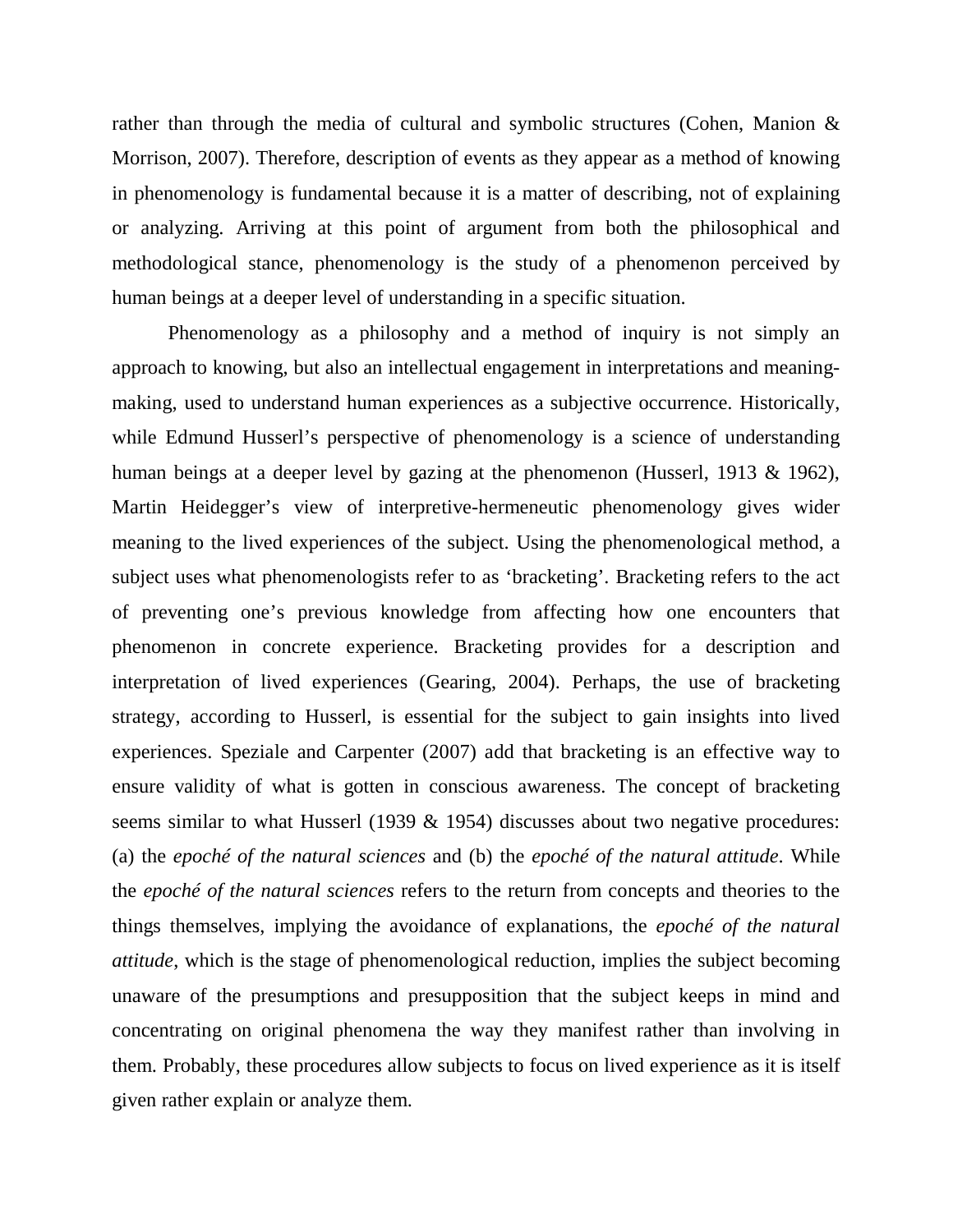Furthermore, there are two main positive procedures Husserl developed with respect to the phenomenological method. These are the *intentional analysis* and *eidetic analysis*. Whereas the *intentional analysis* describes how experiential processes proceed and what is experienced, the *eidetic analysis*, which is intuition of essences, helps the subject to understand the lived experiences of not only how experience is experienced, but also how the role of intuition of essences adds meaning to that experience. In this way, the subject must be well aware of being fundamentally descriptive in encountering phenomena while using the procedures of intentional analysis and eidetic analysis, on one hand, and using the epoché of the natural sciences and the epoché of the natural attitude, on the other, in order to gain a wider meaning attached to the phenomena. Moreover, Spiegelberg claims that the aspect of "emancipation and preconception as a method of phenomenology is a great contribution to philosophy… to use in understanding the phenomena under study with its fullest breadth and depth" (Spiegelberg 1969: 680). However, to gain meaningful understanding of the phenomena under study, interpretive element adds more meaning to the descriptive nature of the phenomenology.

From the foregoing, it could be said that the phenomenological method enables the subject or individual to describe the natural way of appearance of phenomena so as to gain insights into ones lived experiences. The outcomes of a phenomenological study broaden the mind, improves the ways of thinking or seeing a phenomenon. It implies that phenomenology is an approach to educate our own vision, to define our position, to broaden how we see the world around, and to study our lived experiences at a deeper level. It, therefore, holds both the characteristics of philosophy as well as a method of inquiry.

It may be stated that the phenomenological method, which can also be referred to as 'qualitative', 'subjectivist', 'humanistic', or 'interpretative', involves examining and reflecting on the web of a research subjects such as values, attitudes and perceptions. This method considers research from the perspective that human behaviour, for instance, is not as easily measured as phenomena in the natural sciences. This is so partly because human motivation is shaped by factors that are not always observable, such as inner thought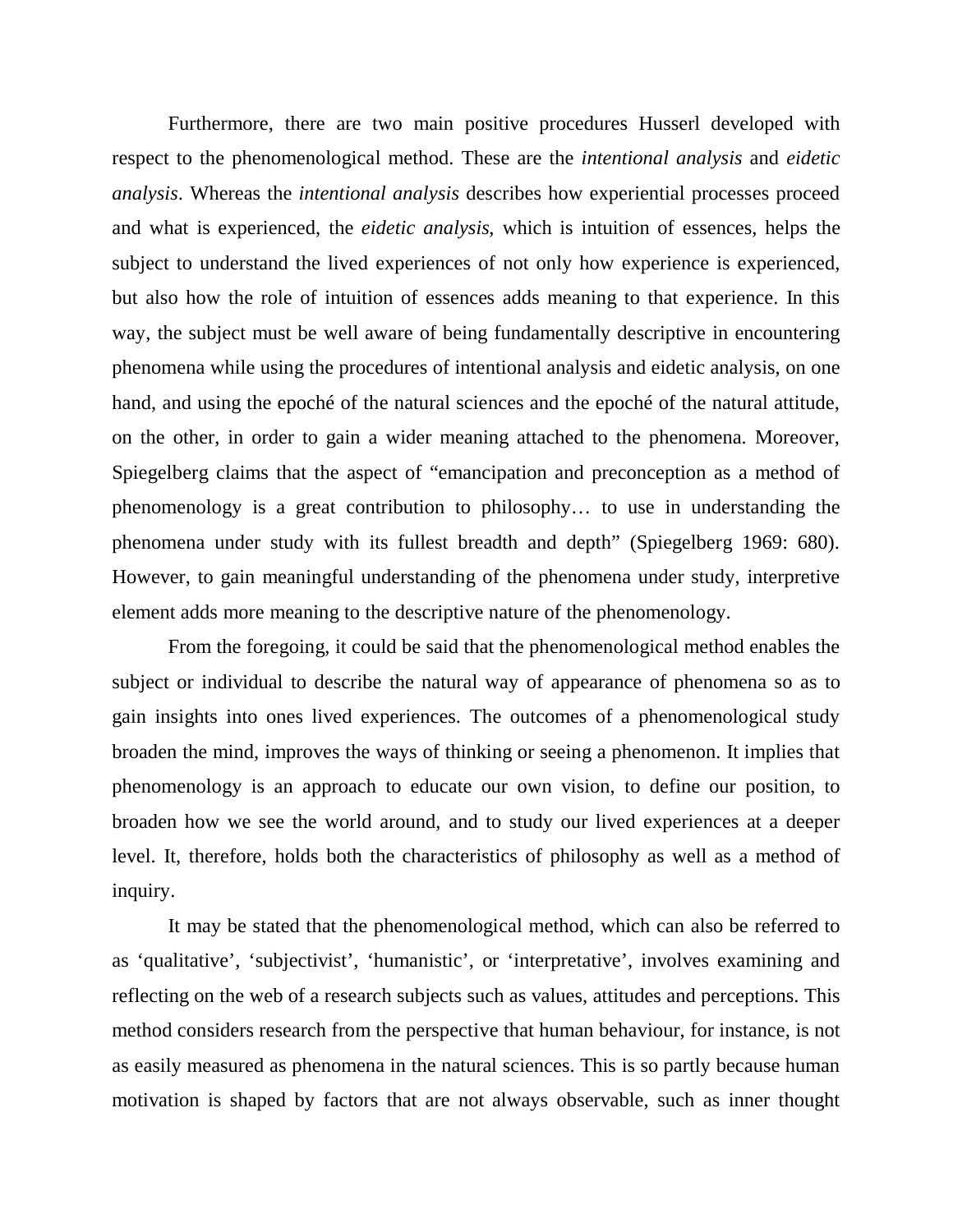processes. In addition, people impose their own meanings on events and realities; meanings that do not always coincide with the way others have interpreted these realities. By its nature, the phenomenological method assumes that the subject (people) would always influence the object (events) and act in unpredictable ways that could upset any constructed rules or identifiable norms – they are often 'actors' on a human stage and shape their 'performance' according to a wide range of variables. The phenomenological method, therefore, is particularly concerned with understanding the object of study from the participants' own frames of reference. In other words, this research method is usually employed in describing, translating, explaining and interpreting realities from the perspectives of the researcher.

#### **Conclusion**

A distinction exists between a method of research and research methodology. Whereas the former refers to the various procedures, schemes and steps used by a researcher to collect data for conducting research on a particular research topic or problem, the latter denotes the systematic study of the methods by which knowledge is gained in other to solve the research problem and reach a new conclusion. There are many methods of research in philosophy. They include the Dialectical method, the Cartesian method, the Positivist method, the Analytic method, the Hermeneutic method, the Speculative method and the Phenomenological method. As a method of philosophical research, the Phenomenological method advocates for a detached approach to reality in which the mind is attuned to 'things in themselves' rather than to the various appearances of things.

#### **Summary**

In this unit, we have explained the distinction between a method of research and research methodology. A method of research refers to the various procedures, schemes and steps used by a researcher to collect data for conducting research on a particular research topic or problem, while a research methodology is the systematic study of the methods by which knowledge is gained in other to solve the research problem and reach a new conclusion. We also examined phenomenology both as a philosophical movement or discourse and as a method of philosophical research. Phenomenology, as a philosophical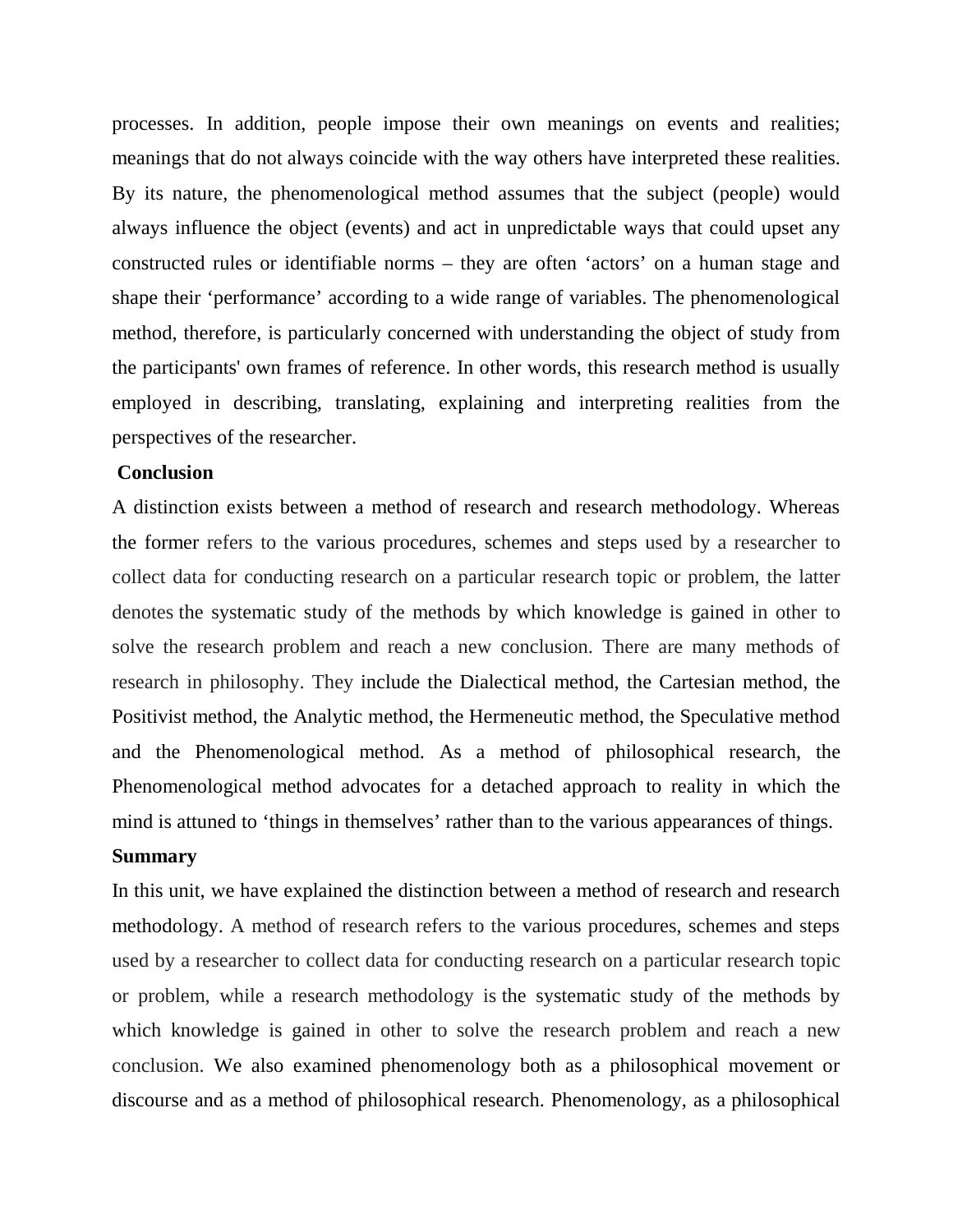discourse and method, provides a theoretical guideline to researchers to understand phenomena at the level of subjective reality.

#### **Self-Assessment Exercise**

- 1. What is the difference between a method of research and research methodology?
- 2. Identify some key features of a philosophical research.
- 3. What do you understand by the term, 'phenomenology'?
- 4. Name two key features of the phenomenological method.

#### **References/Further Reading**

Cohen, L., Manion, L., & Morrison, K. 2007. *Research methods in education.* New York: Routledge.

Crotty, M. 1998. *The foundation of social research: Meaning and perspective in the research process.* London: Sage.

Gearing, R. 2004. Bracketing in research: A typology. *Qualitative Health Research, 14*(10): 1429-1452.

Giorgi, A., & Giorgi, B. 2003. The descriptive phenomenological psychological method. In *Qualitative research in psychology: Expanding perspectives in methodology and design.* Ed. P. Camic, J. Rhodes, & L. Yardley, Washington, DC: American Philosophical Association: 243– 273.

Husserl, E. 1913/1962. *Ideas: General introduction to pure phenomenology.* W. R. B. Gibson (trans.). New York: Collier Books.

Oyeshile, O. A. and Ugwuanyi, L. O. 2006. *Elements of philosophy and logic*. Benin City: Timeless Publishers.

Sadruddin Bahadur Qutosh. 2018. Phenomenology: A philosophy and method of inquiry, *Journal of Education and Educational Development*, Vol. 5, No. 1.

Spiegelberg, H. 1969. *The phenomenological movement*. (2<sup>nd</sup> Ed.). The Hague: Martinus Nijhoff.

*Stanford encyclopaedia of philosophy.* 2021. Stanford University: Centre for the Study of Language and Information (CSLI). Available at https://plato.stanford.edu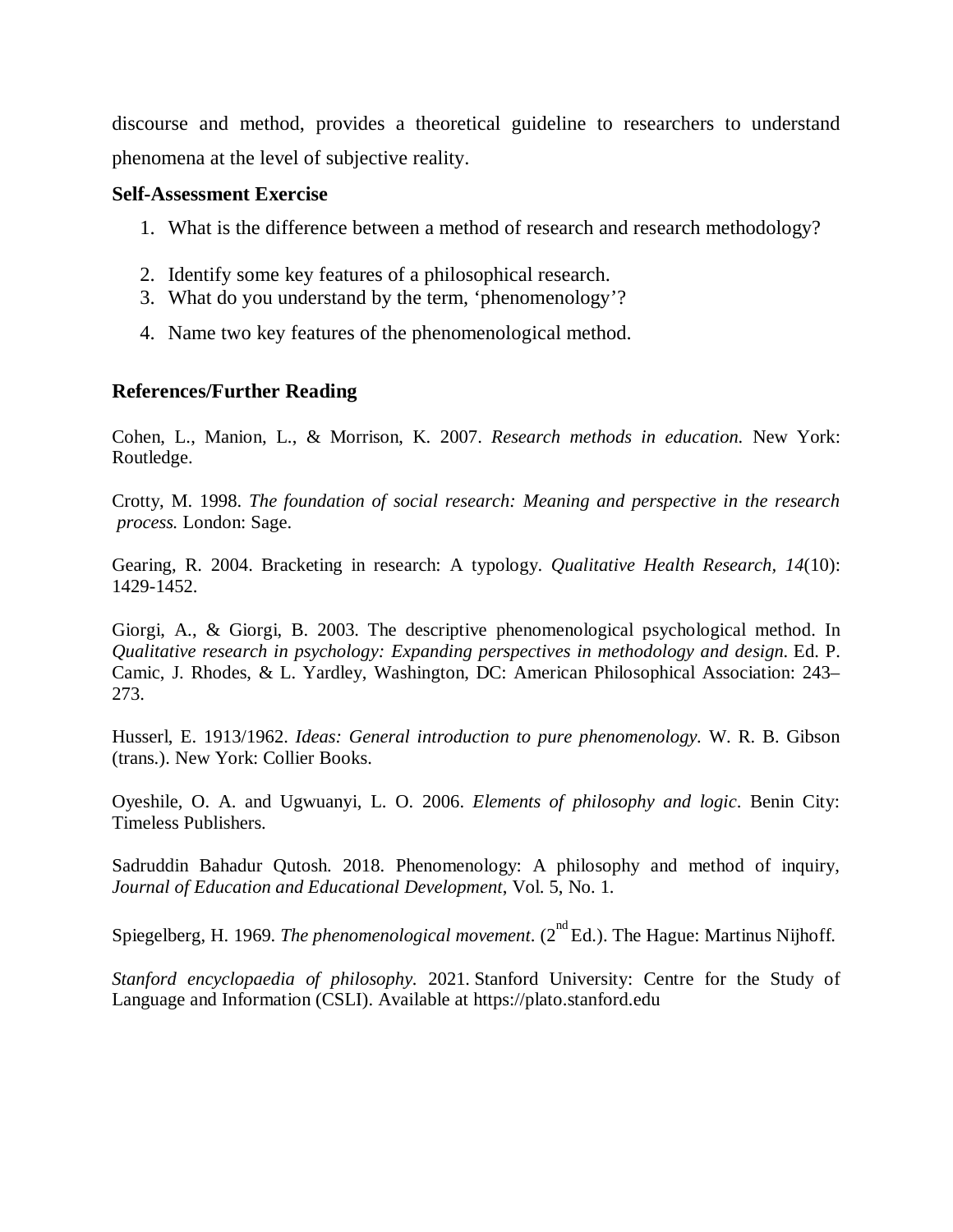# **Unit 2: The Hermeneutical Method**

## **Contents**

- 1.0: Introduction
- 2.0: Intended Learning Outcomes (ILOs)
- 3.0: Main Content
	- 3.1: The Meaning of Hermeneutics
	- 3.2: Hermeneutics as a philosophical Method
- 4.0: Conclusion
- 5.0: Summary
- 6.0: Self-Assessment Exercise
- 7.0: References/Further Reading

## **1.0: Introduction**

Welcome to this discussion on hermeneutics both as a philosophical movement or discourse and as a method of philosophical research. In philosophy, hermeneutics typically deals with the meaning, basic nature, scope and validity of interpretation, as well as its place and implications for human existence. Interpretation in hermeneutics has to do with entering into a 'dialogue' between the worldview of the self and that of the other. This process usually starts somewhere, somehow, from a position which is more often than not based on insufficient knowledge of the phenomenon studied. Hermeneutics as a method portrays the interpreter's relation to the interpreted and the understanding that arises out of that relation. In this vein, hermeneutics as a method emphasises the act of mediation between an interpreter and the interpreted.

## **2.0: Intended Learning Outcomes (ILOs)**

By the end of this unit, you should be able to:

- define the term hermeneutics.
- trace the historical development of the hermeneutic movement
- explain hermeneutics as a method of research.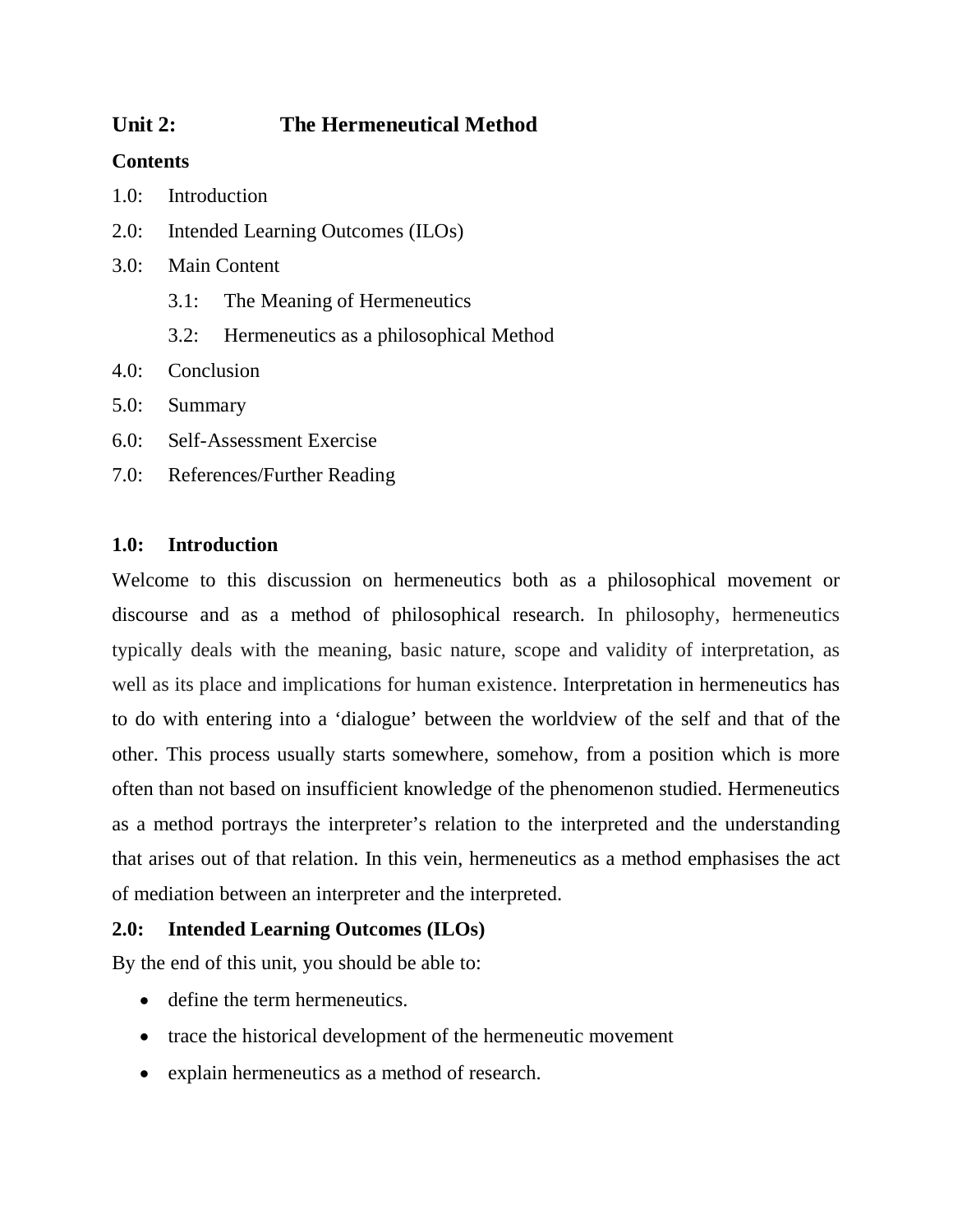#### **3.0: Main Contents**

The content of this unit examines the meaning of hermeneutics and hermeneutics as a method in philosophy. The first, that is, the meaning of hermeneutics, will help us understand what hermeneutics is all about. This will provide an understanding of how hermeneutics functions as a method in philosophical research.

#### **3.1: The Meaning of Hermeneutics**

From its semantic history, the word, 'hermeneutics,' derives from the name of the Greek god, 'Hermes', who is considered in Greek mythology to be the messenger of the gods. In this vein, it was the practice that to correctly discern a divine message, one needed is to clearly understand Hermes' words. Hermeneutics, in this sense, would therefore refer to proper interpretation and understanding. By this, reference is made to the interpretation of phenomena as signs (Noorderhaven 2008: 8). "Signs can be understood if we can reconstruct, make our own, and appropriate the meaning that the signs have to its author" (Noorderhaven 2008: 8). This, essentially speaking, means that effort is made to integrate the sign that we want to understand within our own semiotic horizon; that is, the general, more or less coherent system of signs that form our worldview (Grondin 1994: 5). Interpretation in hermeneutics, therefore, has to do with entering into a 'dialogue' between the worldview of the self and that of the other. This process usually starts somewhere, somehow, from a position that is more often than not, based on insufficient knowledge of the phenomenon studied (Noorderhaven 2008: 9). Gadamer uses the word 'prejudice', but not in the conventional pejorative sense. A prejudice, for Gadamer, is nothing more or less than a prejudgment made at the beginning of the dialogue. As our prejudices are confronted in more and more depth with the phenomenon we try to understand, we see which of them are misguided and have to be altered (How 1995: 47-48). Interpreting the product of the human mind involves a fusion of horizons – the horizon of the interpreter and that of the individual whose product we try to understand. This fusion is made possible only if, from the start, there is some overlap, some common ground (Noorderhaven 2008: 9). The possibility that different horizons can be fused lies in the fact that they are implicitly joined "in the depth of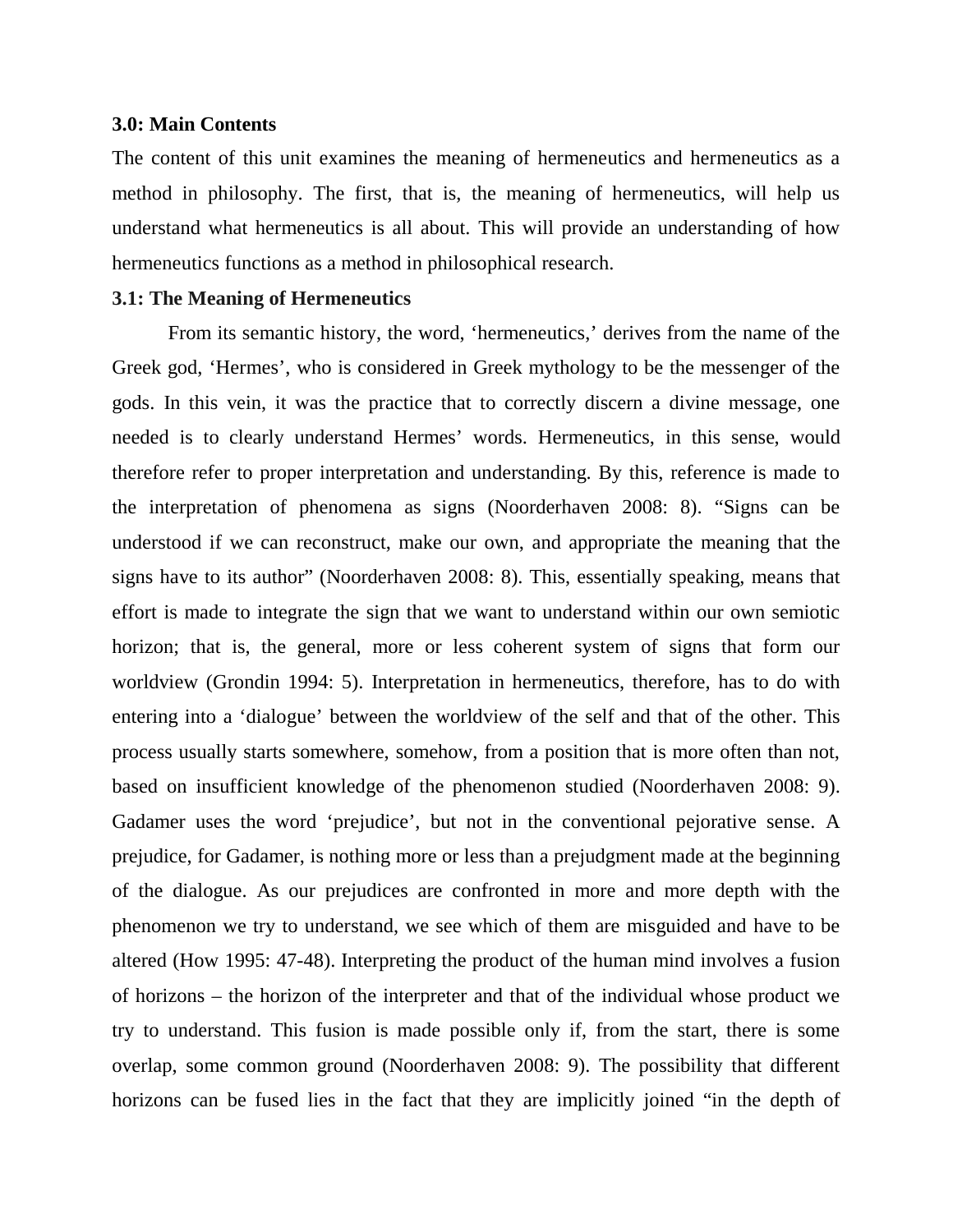tradition" (Shusterman 1989: 217). What we are led to from the foregoing is that we always start from prejudices. And the fact that we always start from prejudices implies that we are always subjective. It is this subjectivism that creates in the complexity of the human mind the challenge that the science of hermeneutics is meant to resolve.

Hermeneutics, therefore, as the study of interpretation, plays a crucial role in a number of disciplines whose subject-matter demands interpretative approaches. That is, disciplines whose subject-matter concerns issues like the meaning of human intentions, beliefs, and actions, or the meaning of human experience, as it is preserved in the arts and literature, historical testimony, and other artefacts (See: https://criticalinference.com/statistical-hermeneutics). Among such disciplines are Theology, Jurisprudence, Medicine, as well as some of the human sciences, social sciences, and humanities. Little wonder Grondin (1994: 1) described hermeneutics as an "auxiliary" study of the arts, methods, and foundations of research appropriate to a respective disciplinary subject-matter. For example, in theology, Biblical hermeneutics concerns the general principles for the proper interpretation of the Bible.

Within philosophy, however, hermeneutics typically signifies, first, a disciplinary area and, second, the historical movement in which this area has been developed. As a disciplinary area, and on analogy with the designations of other disciplinary areas (such as 'the philosophy of mind' or 'the philosophy of art'), hermeneutics might have been named 'the philosophy of interpretation.' Hermeneutics thus treats interpretation itself as its subject-matter and not as an auxiliary to the study of something else. Philosophically, hermeneutics, therefore, concerns the meaning of interpretation – its basic nature, scope and validity, as well as its place within and implications for human existence; and it treats interpretation in the context of fundamental philosophical questions about being and knowing language and history, art and aesthetic experience, and practical life (See: https://colors-newyork.com/what-are-the-main-concerns-of-hermeneutics).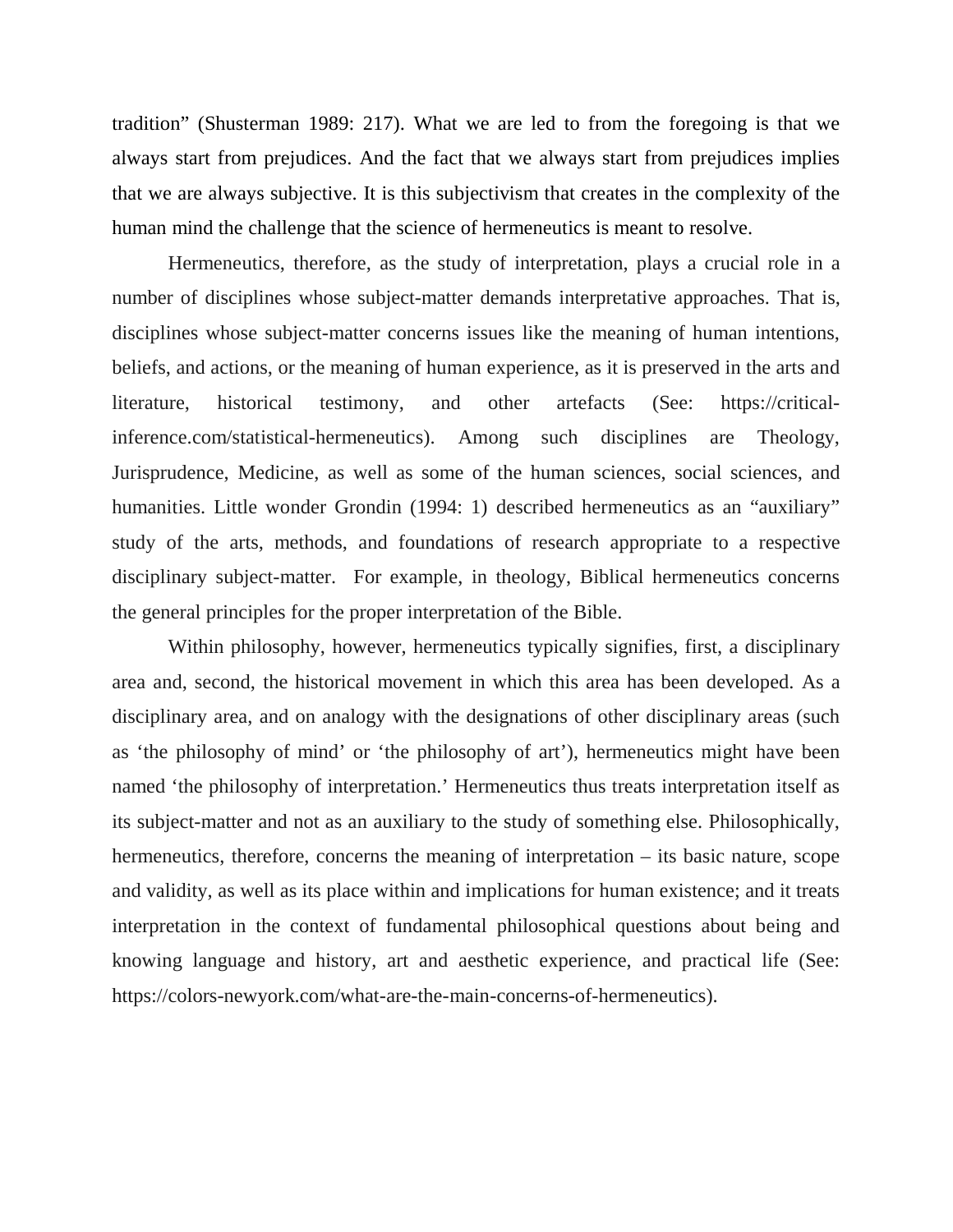#### **3.2: Hermeneutics as a Philosophical Method**

In its historical perspective, the reference to hermeneutics as a method for interpreting the text, especially biblical texts, dates back, at least, to some 300 years (Grondin 1994: 2). Hermeneutics understood as a methodology which is usually referred to as "philosophical hermeneutics", is of much recent origin, and is identified with the work of 20th century philosophers Martin Heidegger, Hans-Georg Gadamer, and Paul Ricoeur (Noorderhaven 2008: 8). In its original understanding, hermeneutics is meant to offer the sciences of the human mind (the humanities, such as philosophy, art, history) an alternative to the logical empiricism of the natural sciences. In the natural sciences, hypotheses are known to be arrived at by means of the rules of logical inferences and tested against relevant data. This is with the aim of identifying general regularities or what is referred to as 'covering laws'. This model was understood as unfit for the science of the human mind (Noorderhaven 2008: 9). In the study of history, for example, the aim is not to discover general laws, which is seen as impossible given the overt unpredictability of historical events and circumstances, but rather to interpret history in such a way that it can be understood.

The primary function of hermeneutics as a method is to stress the interpreter's relation to the interpreted and the understanding that arises out of that relation. In this vein, hermeneutics emphasises the act of mediation between an interpreter and the interpreted. Interpretation is an act, that if successful, produces understanding. In other words, the task of interpretation is to understand that, which is to be interpreted. To produce an interpretation is to come up with an understanding of the interpreted (Silverman 1994: 11). Interpretation itself is a new and unique production of work; it is not merely a specular reproduction of what is being interpreted. According to Gallagher (1992), interpretations never simply repeat, copy, reproduce or restore the interpreted in its originality. Interpretation produces something new and this original insight gives meaning and understanding to the interpreter. A unique characteristic of hermeneutical inquiry is that it accords priority to questioning, which results in a persistent search for questioning about meaning. These questions resist easy answers or solutions. There is a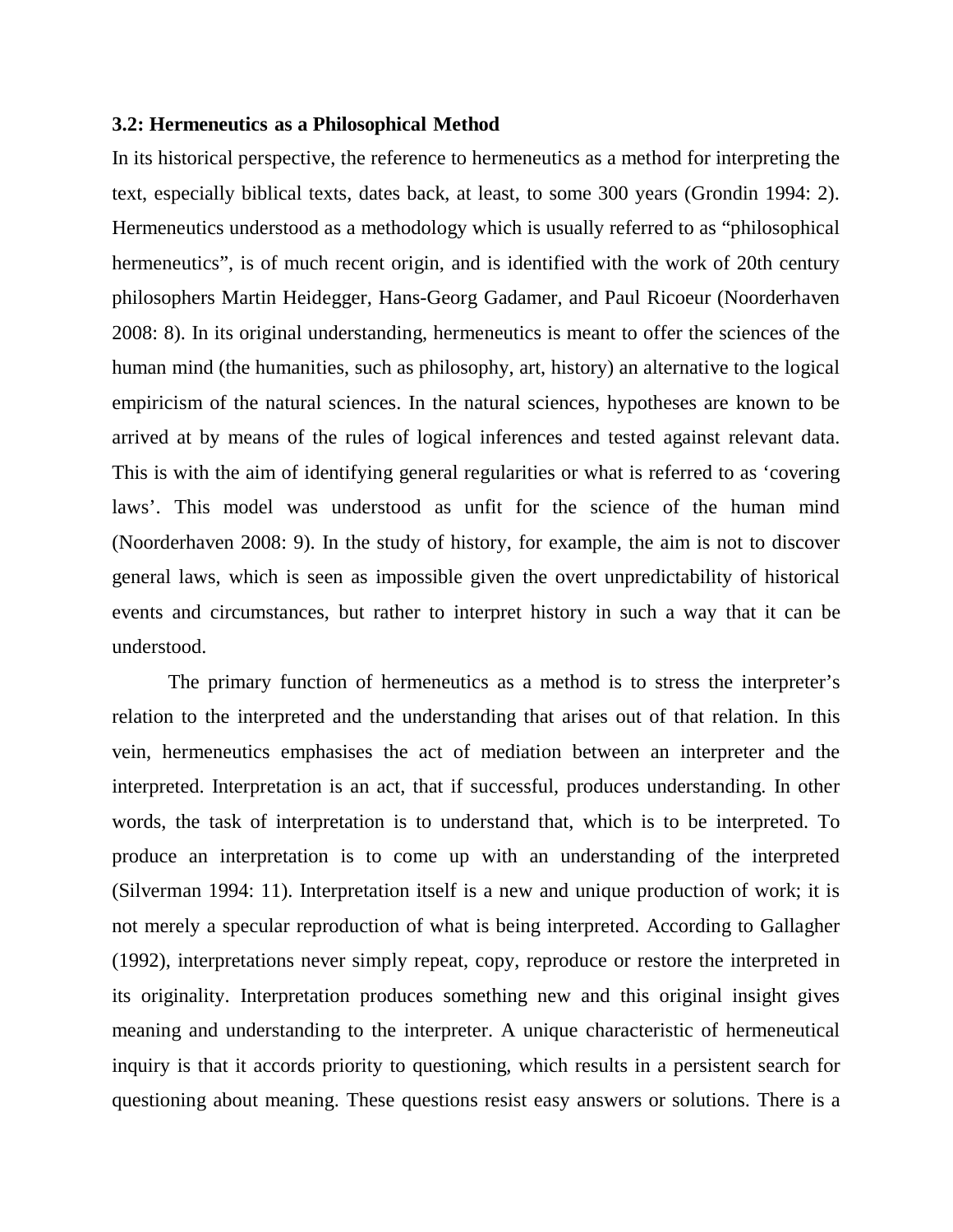search for finding the genuine question, but in finding the genuine question it must be recognised that there may be genuine questions but never final or closed ones. A distinctive feature of hermeneutics is that this form of inquiry remains open-ended and ambiguous. "A genuine question is more important than settling finally on solutions or answers" (Smits 2001).

Hermeneutics as a research method, if it is to remain true to its philosophical origins, involves reappraisal and reinterpretation in relation to its cultural contexts. What is distinctive about philosophical hermeneutics, however, is the ontological grounding of interpretation that calls into play, in Gadamer's (1960/2004) terms, our prejudices and historically-effected consciousness. By the fact of our being-in-the-world, we are already seeing the world *as* something – we have a perspective. The task in the use of hermeneutics as a method is to align this perspective with the appropriate cultural resources to enable us to "see what is going on" in the world (Caputo 2006: 57). This requires an understanding of the role of interpretation as a method in research. It is instructive to note, in this vein, that interpretation in the hermeneutic tradition also draws on a profound sense of the place of language as mediating our being-in-the-world. Gadamer wrote that, "the light that causes everything to emerge in such a way that it is evident and comprehensible in itself is the light of the word [language]" (Gadamer 1960/2004: 478). This view of language as inherently interpretive and self-expressive presses back against the objectification of words as entities to be counted, and means that forms of thematic analysis have to be approached with care. For philosophical hermeneutics, language is interpretive.

The challenge of research inspired by the hermeneutical method is to articulate a meaningful and useful alignment of the infinite possibilities of individual experiences and cultural and historical interconnections on which a particular research focuses. A way to address this is that hermeneutics proposes "a return to the essential generativity of human life, a sense of life in which there is always something left to say, with all the difficulty, risk, and ambiguity that such generativity entails" (Jardine 2000: 120). In this sense, hermeneutics as a research approach grants a hearing to those living in important,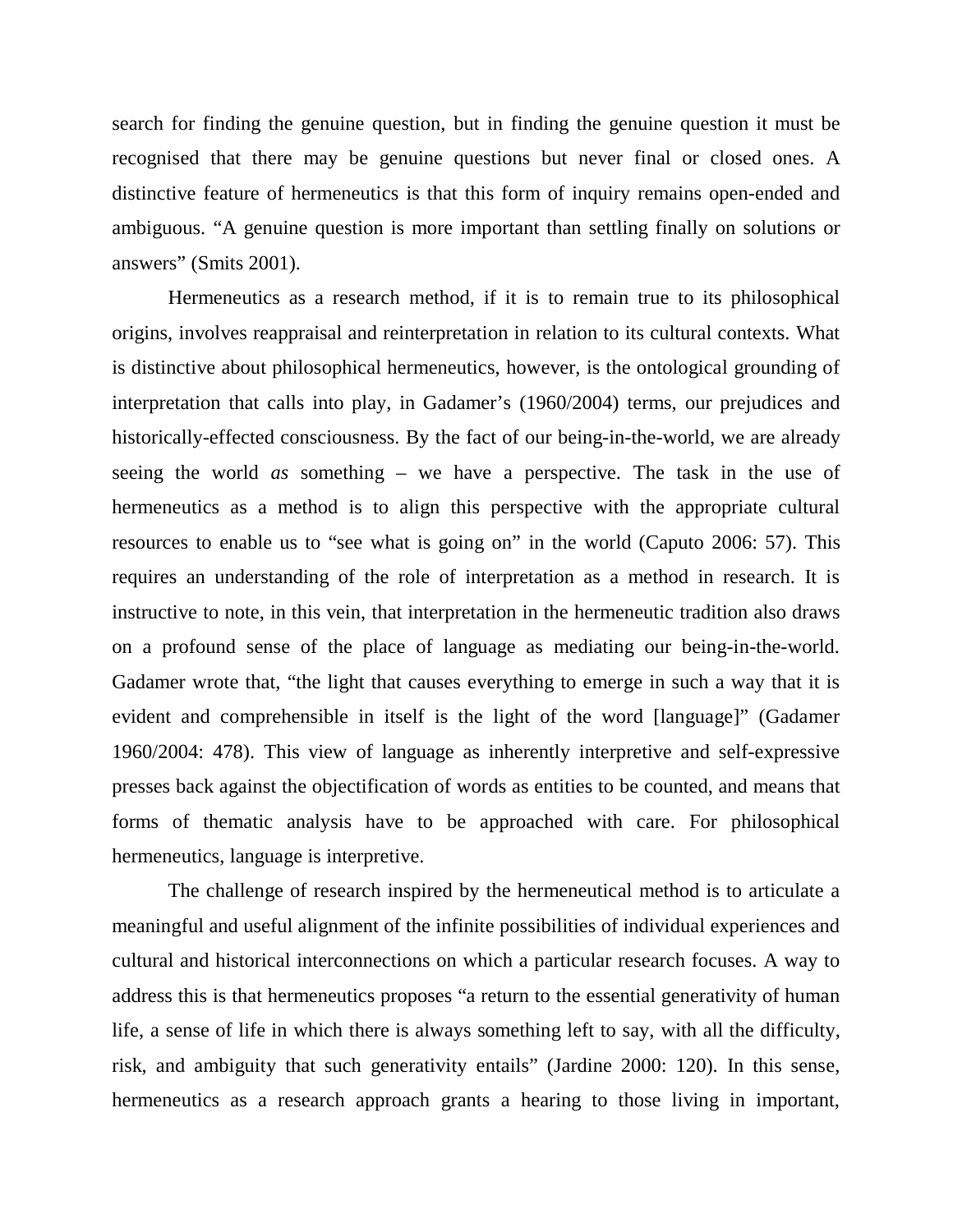complicated relationships and offers possibilities of reinvention. Likewise, it is open to the voices of other strands of thought, other cultures and ways of viewing the world, and seeks to do them justice in understanding and, ending where it begins, in practice. It is important to note in this regard that hermeneutics developed from a philosophical practice into a research practice and has proven to be of value in disciplines whose research involves practical questioning and applicability. Indeed, the attendant complexities surrounding its status as a method and its functioning as a methodology, far from being arguments against its application in research, are testament to its vitality. From its tradition, hermeneutics in its various iterations has brought much to the table regarding understanding and meaning which is constructed in the quest for truth. From ancient times, hermeneutics has allowed scholars to more fully understand the world which we inhabit. It provides a fuller, richer meaning to the questions that emerge from honest inquiries into what is true.

#### **4.0: Conclusion**

Hermeneutics is the theory and methodology of interpretation, which includes the art of understanding and communication. The method of philosophical hermeneutics has its "critical procedures" with a "clear style and a discernible signature" (Davey 2006: 18). These procedures generally include the address of a topic or subject-matter, collection of pertinent information by engaging with the texts, and then an interpretive analysis of the topic or subject-matter (Moules 2002). These generalised procedures all involve reflexivity and decision-making on the part of the individual making use of the hermeneutical method. One can take the hermeneutical approach and with it, weave a more complete narrative that brings meaning to the questions being examined, especially those that arise out of the human sciences. The promise of a more complete understanding allows the hermeneutical approach to research stand shoulder-to-shoulder with the other methods of research.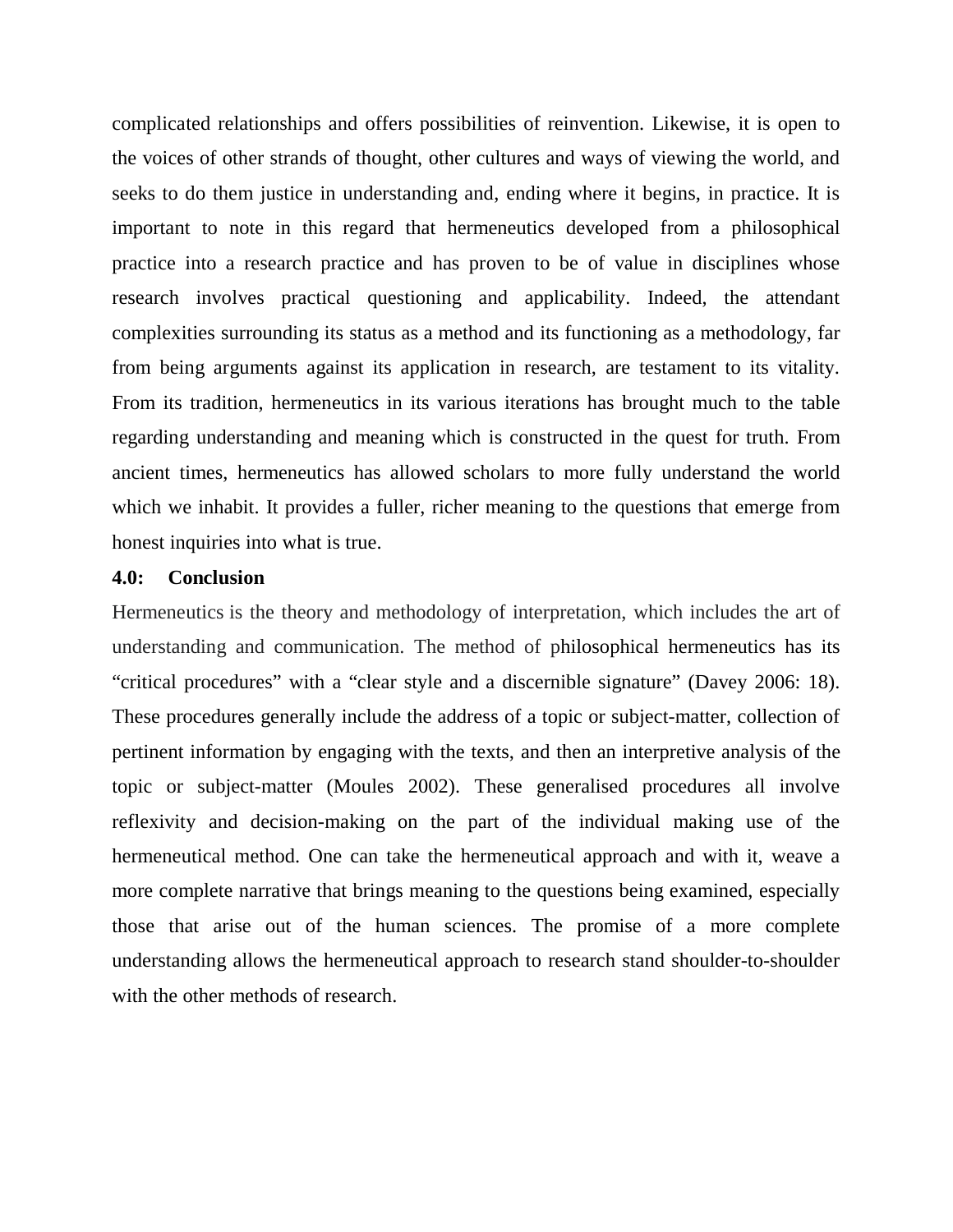#### **5.0: Summary**

In this unit, we began by explaining the meaning of hermeneutics, after which we examined hermeneutics as a method for research in philosophy. Within philosophy, we noted that hermeneutics typically concerns the meaning, basic nature, scope and validity of interpretation, as well as its place and implications for human existence. In the light of this, we further stated that interpretation in hermeneutics has to do with entering into a 'dialogue' between the worldview of the self and that of the other. This process usually starts somewhere, somehow, from a position which is more often than not based on insufficient knowledge of the phenomenon studied. This takes us to the understanding that hermeneutics as a method portrays the interpreter's relation to the interpreted and the understanding that arises out of that relation. In this vein, hermeneutics emphasises the act of mediation between an interpreter and the interpreted and as a science of interpretation, hermeneutics as an act produces understanding if successful.

#### **6.0: Self-Assessment Exercise**

- 1. What do you understand by the term 'hermeneutics'?
- 2. What do you consider the major contribution(s) of Georg Gadamer, and Paul Ricoeur to the development of hermeneutics?
- 3. Explain how hermeneutics is a method of research in philosophy

#### **7.0: References/Further Reading**

Caputo, J. 2006. *Philosophy and theology.* Nashville, TN: Abingdon.

Davey, N. 2006. *Unquiet understanding: Gadamer's philosophical hermeneutics.* Albany, NY: SUNY Press.

Gadamer, H. G. 2004. *Truth and method.* J. Weinsheimer & D. G. Marhshall (trans*.*). London, UK: Continuum. (Original work published 1960).

Gallagher, S. 1992. *Hermeneutics and education*. Albany, NY: State University of New York Press.

Grondin, J. 1994. *Introduction to philosophical hermeneutics.* J. Weinsheimer (trans). New Haven: Yale University Press.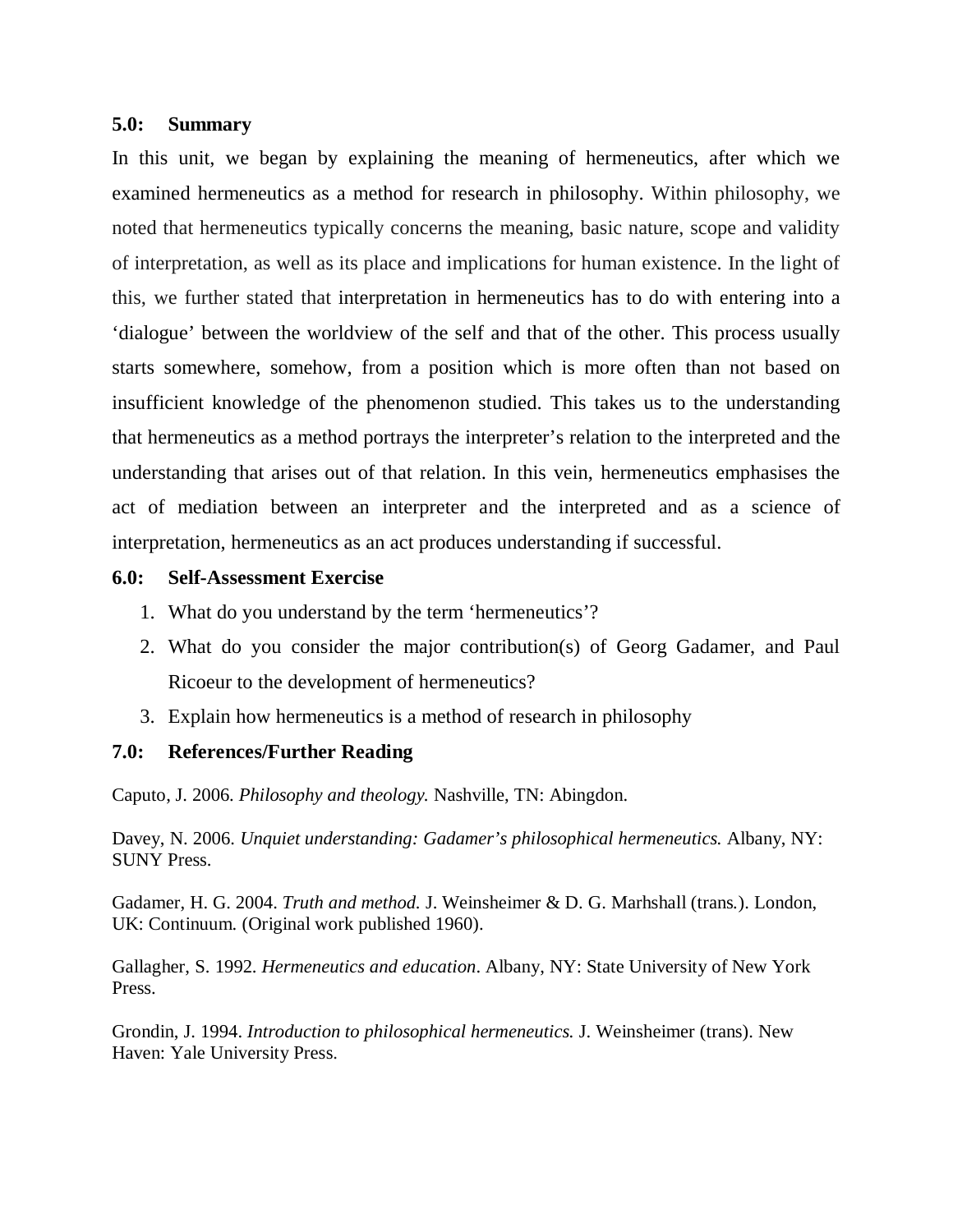How, A. 1995. *The Habermas-Gadamer Debate and the Nature of the Social: Back to Bedrock*. Aldershot, UK: Avebury.

Jardine, D. 2000. *Under the tough old stars: Ecopedagogical essays*. Brandon, VT: The Foundation for Educational Renewal.

Moules, N. 2002. Hermeneutic inquiry: paying heed to history and Hermes – an ancestral substantive and methodological tale. *International Journal of Qualitative Methods, 1*(3), 1-21. Retrieved August 13, 2003 from http://www.ualberta.ca/~ijqm.

Noorderhaven, N. 2008. Hermeneutic methodology and international management research. *Department of Business Studies Uppsala University*. https://core.ac.uk/pdf.

Shusterman, R. 1989. The Gadamer-Derrida encounter: A Pragmatist Perspective. In D. P. Michelfelder and R. E. Palmer, eds., *Dialogue and Deconstruction; The Gadamer – Derrida Encounter*. Albany: NY: State University of New York Press.

Silverman, H.J. 1994. *Textualities*. New York: Routledge.

Smits, H. 2001. Living within the space of practice: Action research inspired by hermeneutics. In T. Carson & D. Sumara (Eds.), *Action research as a living practice*. (pp. 281-297). New York: Peter Lang.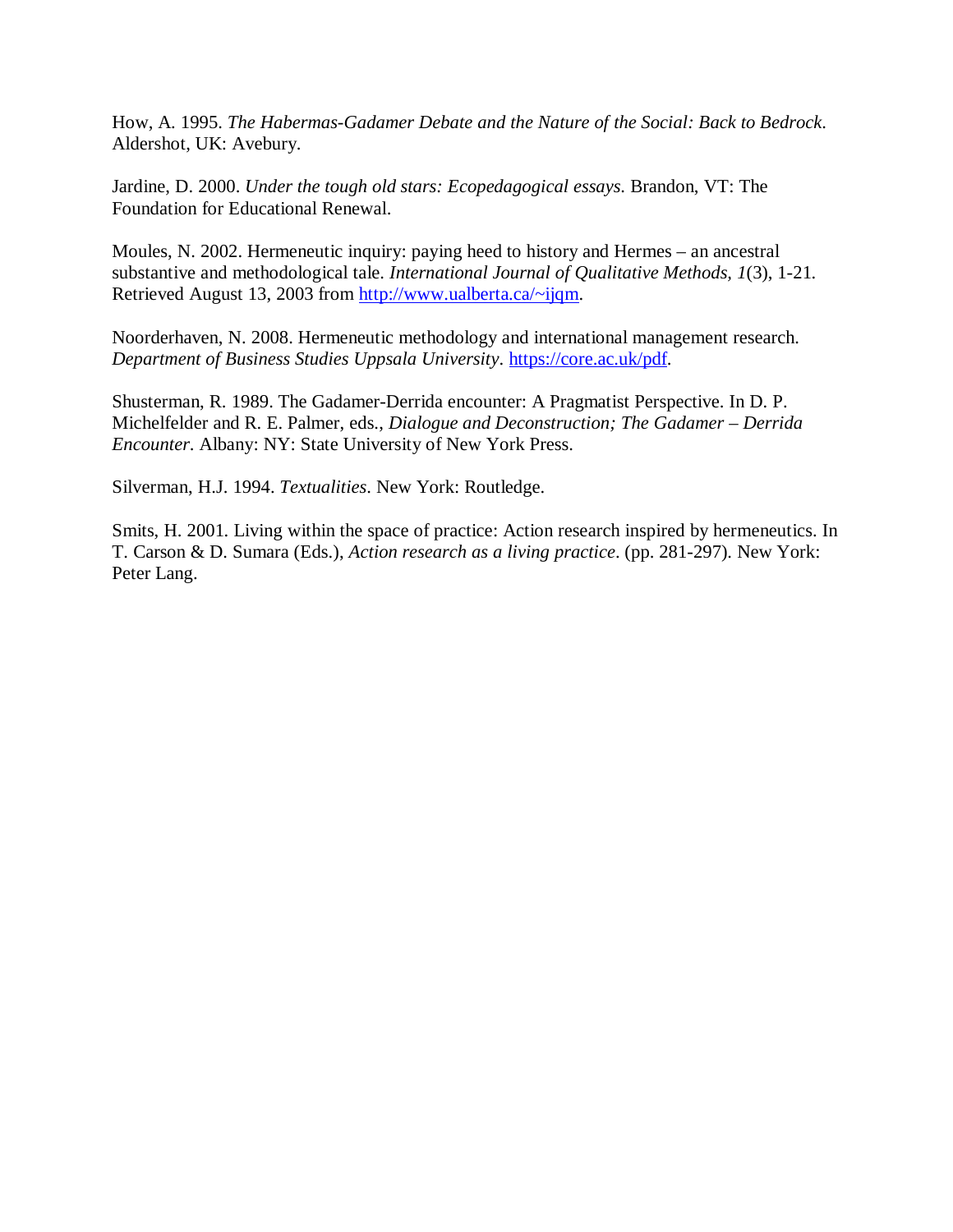# **Unit 3: The Dialectical Method**

## **Contents**

- 1.0: Introduction
- 2.0: Intended Learning Outcomes (ILOs)
- 3.0: Main Content
	- 3.1: The Meaning of Dialectics
	- 3.2: Dialectics as a philosophical Method
	- 3.2.1: Socratic Dialectical Method
	- 3.2.2: Hegelian Dialectical Method
	- 3.3.3: Marxian Dialectical Method
- 4.0: Conclusion
- 5.0: Summary
- 6.0: Self-Assessment Exercise
- 7.0: References/Further Reading

## **1.0: Introduction**

You are welcome to this discussion on dialectics and the dialectical method in philosophy. As stated earlier, a method of research in philosophy deals with the ways in which data/information should be collected, analysed, used and reported in philosophical research. As a method of research in philosophy, dialectics is used to describe a philosophical analysis that involves some sort of contradictory process between opposing claims and propositions. One aim of the dialectical method is that it helps to differentiate the necessary proposition or propositions from those that are contingent or dependent on the necessary one(s).

# **2.0: Intended Learning Outcomes (ILOs)**

By the end of this unit, you should be able to:

- explain the meaning of dialectics
- trace the history of the dialectical method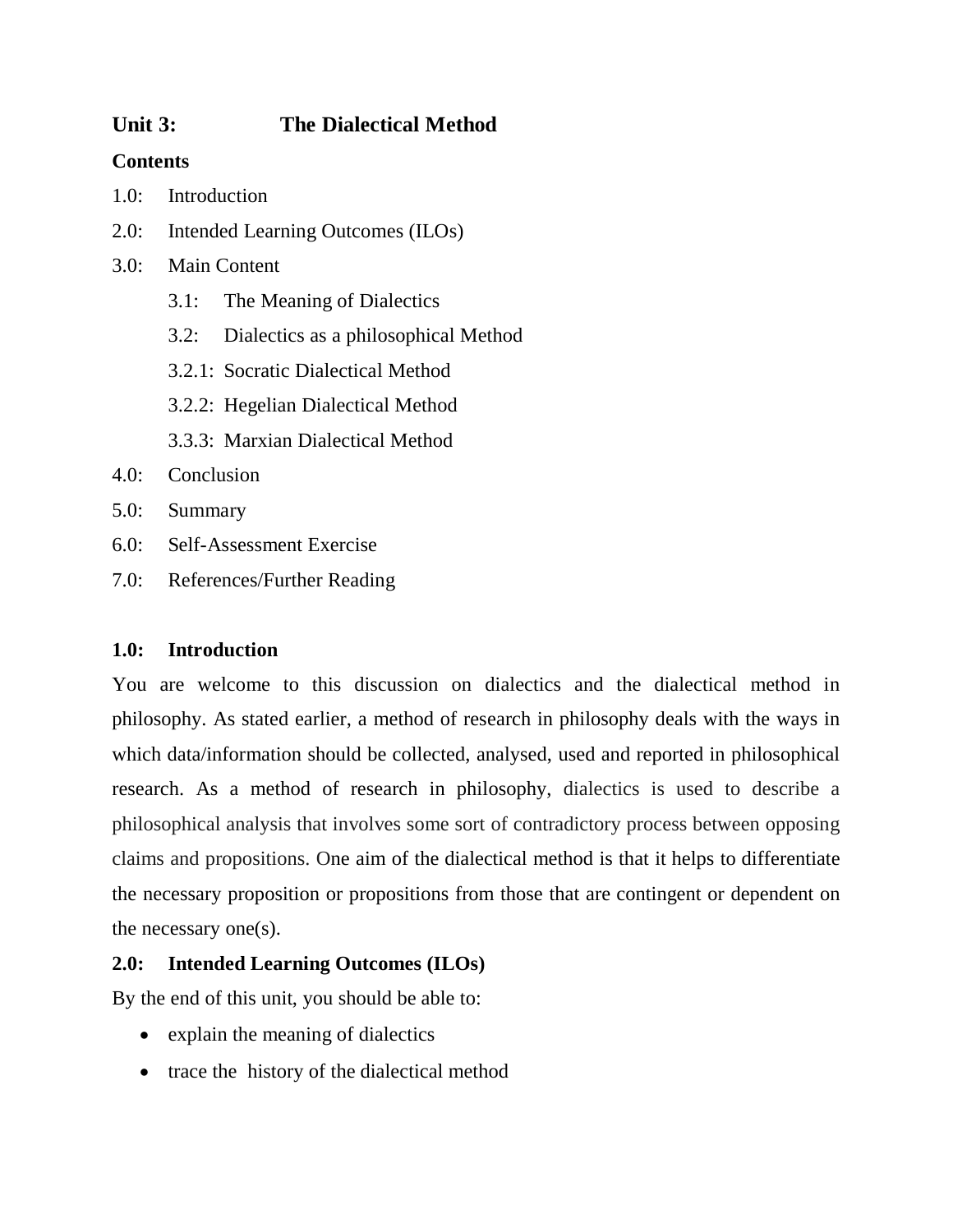explain the differences between the Socratic, Hegelian and Marxian variants of the dialectical method.

#### **3.0: Main Content**

The content of this unit examines the meaning of dialectics as a concept and as a method in philosophy. The first, that is, the meaning of dialectics, will help us understand what dialectics is all about. This knowledge will now aid our understanding of how dialectics functions as a method in philosophical research and writing.

#### **3.1: The Meaning of Dialectics**

The term 'dialectic' is said to have originated with the Greek philosopher Plato who wrote dialogues featuring his famous teacher Socrates. These dialogues introduce a conception of dialectic as a method of question-and-answer argumentation. Plato may have invented the term dialectic as we said earlier, but it is important to note that it was his student, Aristotle, who first presented a theory and methodology of dialectic in an organised form. According to Amber, in Aristotle's time, argumentative competitions or what Kullmann refers to as 'academic gymnastical disputes' were commonplace among the intellectual elites of ancient Greece. For Aristotle, dialectic is simply the skilful argumentation of contrary opinions represented by a thesis and antithesis (Samson, 2019). The German philosopher Immanuel Kant was one of those who later resurrected the term with his Transcendental Dialectic, which later became a great inspiration to Fichte and Hegel who developed the three-stage dialectical movement from thesis to antithesis to synthesis. Hence, Karl Popper's definition of dialectic as a theory maintains that something – for instance, human thought – develops in a way characterised by the so-called (dialectic) triad of thesis, anti-thesis, and synthesis (Popper, 2002: 421)*.* When related to the history of ideas, dialectics is a method that refers to the process where history moves forward to a particular end goal. This movement happens in two ways: negating the negativity and uniting the oppositions. Throughout history, ideas and ideas interact with each other to form differences and conflicts, which constitute a development of history from on stage to another. In order to resolve a conflict, a synthesis emerges to combine the best parts of these contradictory ideas and also abandon the worst parts. As a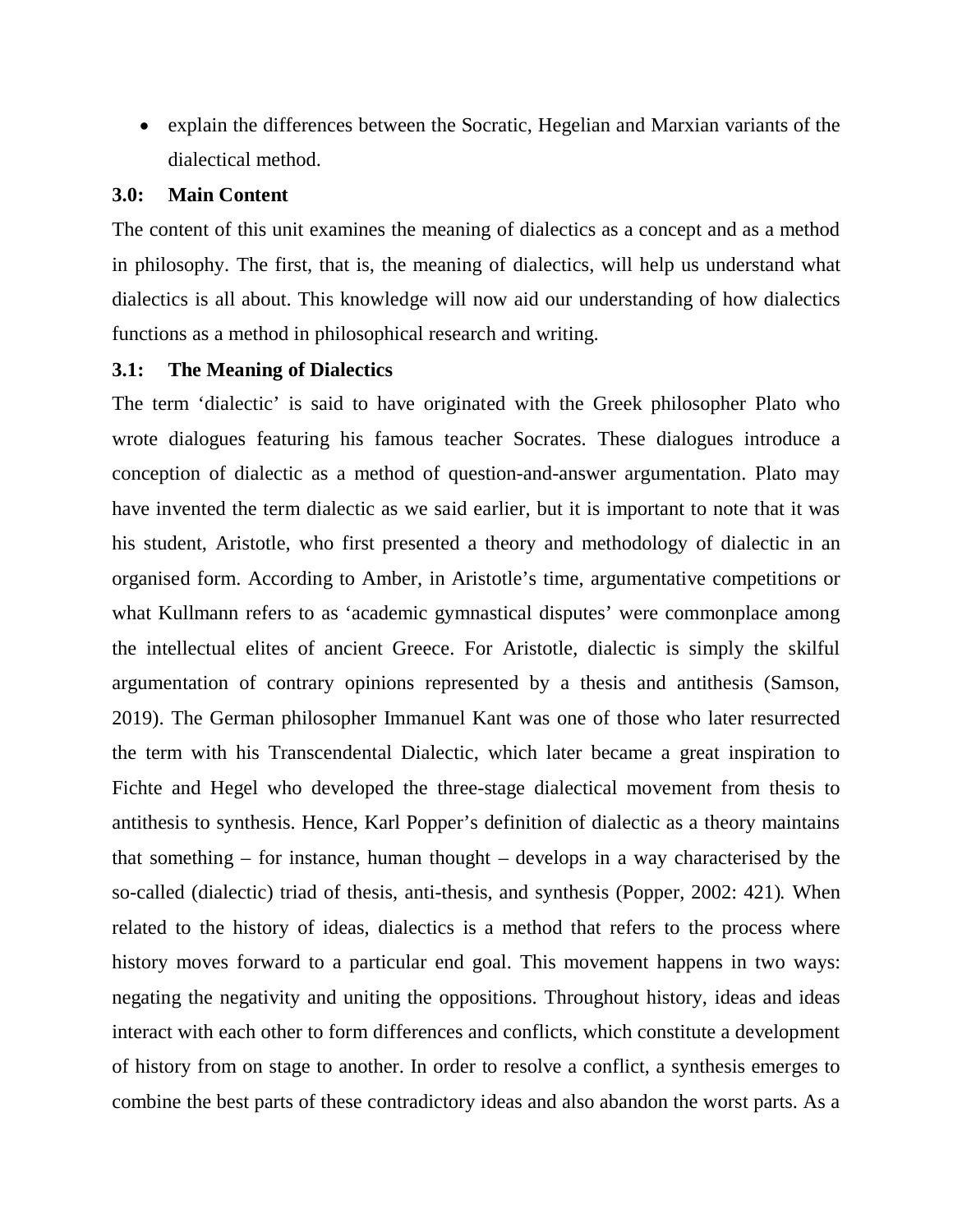result, history elevates to meet new levels through the process of negating the negativity between two or more conflicting concepts and uniting them into a more complete one. From this understanding of dialectics, the definition or meaning we give to concepts and ideas are merely useful as an initial starting point. The processes of re-conceptualisation of such concepts and ideas are the kernel or more important aspects of a dialectical process. In what follows, we shall examine the dialectics of Socrates, Hegel and Marx, after first looking at dialectics as a philosophical method.

#### **3.2: Dialectics as a Philosophical Method**

Dialectics as a philosophical method is a term that is used to describe a system philosophical argument that involves some kind of contradictory process between opposing sides. Dialectics as a philosophical method is used to study things in their own being and movement via the connection of opposites. In other words, dialectics involves an *interplay of opposites* and a study of complex types of connections. It is closely connected to the ideas of Socrates and Plato where Plato's famous dialogues often presented Socrates playing a leading role in conversations. Conversation or dialogue was at the heart of the Socratic dialectical method. Through this method, Socrates would ask probing questions that cumulatively revealed his students' unsupported assumptions and misconceptions. The goal was to elicit a clear and consistent expression of something supposed to be implicitly known by all rational beings. The dialectical method, in the modern sense, derives from the work of Hegel (1770-1831), who aimed at critically synthesising rationalism and empiricism. Both rationalism and empiricism conceive the world in terms of a subject–object or thought–reality dualism, and both reduced the foundation of knowledge to one of these poles. Hegel's project was to transcend the one-sidedness of these philosophies; that is, to overcome the dichotomy between rationalism and empiricism without losing sight of them. It is pertinent to state the Hegel shares this aim of reconciling rationalism and empiricism with another German philosopher, Immanuel Kant (1724-1804). However, Kant's philosophy in this regard, is considered insufficient in dealing with the dichotomy of rationalism and empiricism, because it does not overcome dualism. Rather, it separates the form of knowledge from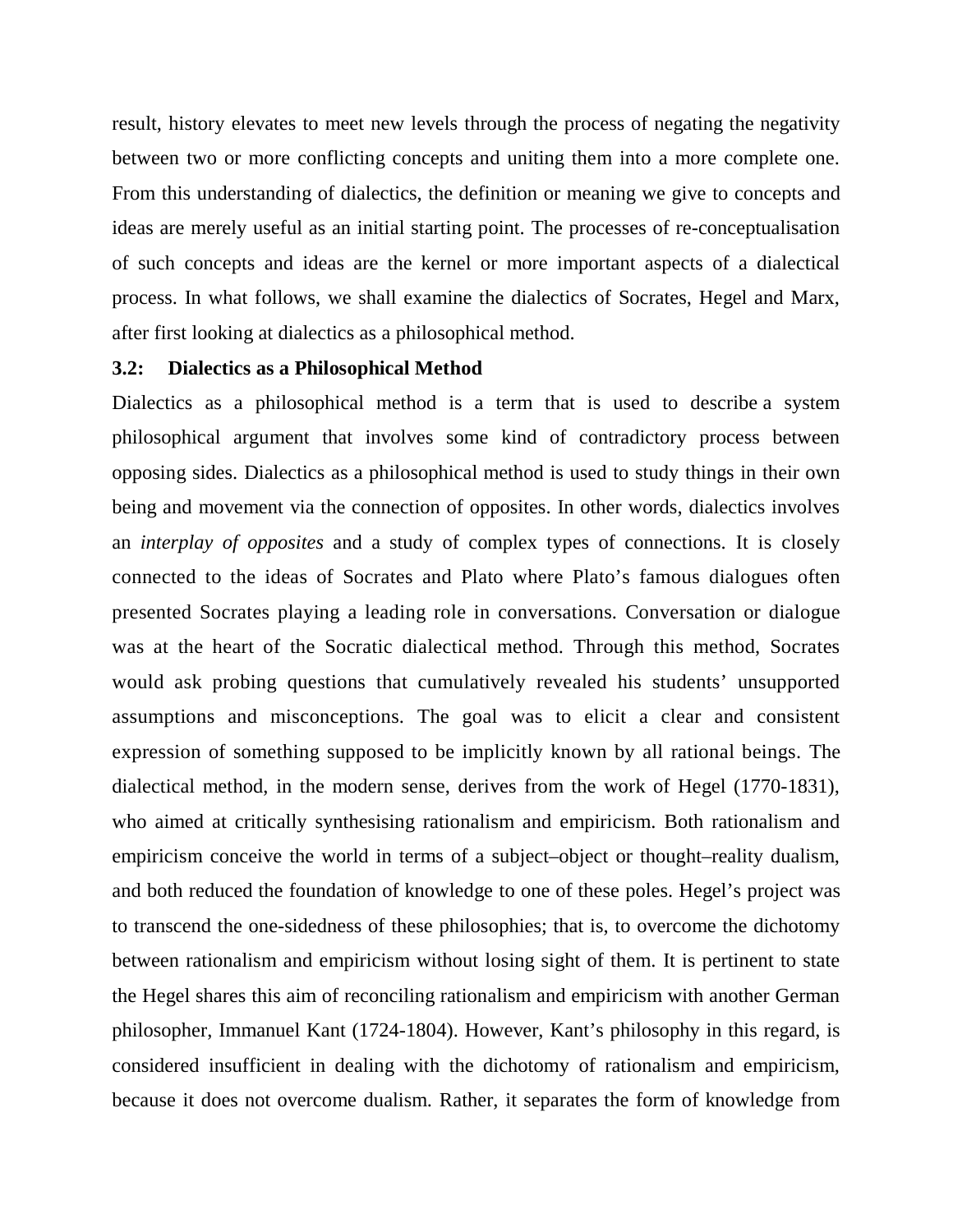the content of knowledge, as it postulates a 'thing in itself' which we cannot know and a 'thing as it appears to us' which is knowable.

In present times, dialectics is in fact a family name for a variety of strands. The two main strands are *historical dialectic* and *systematic dialectic.* The first, which applies to the study of society and its philosophy, arts and science – or, more specifically, society and its historical emergence, is most popularly stressed by scholars, partly because of Marx's historical materialist view of society, and Hegel's work on the philosophy of history (Hegel, 1837).

#### **3.2.1: Socratic Dialectical Method**

In what is perhaps the most classic version of 'dialectics,' the Socratic dialogues are a particular form of dialectic known as the method of elenchus (literally given as 'refutation' and 'scrutiny'), whereby a series of questions are used to clarify a more precise statement of a vague belief, followed by the exploration of the logical consequences of that statement, and the discovery of a contradiction. Asking a series of questions was considered by Socrates a method of 'giving birth' to the truth. He believed that everyone is pregnant with knowledge and as it takes a midwife to deliver a woman of a baby, it takes a philosophical midwife to help an individual deliver knowledge (Merriam-Webster, 2021). This Method, according to Socrates, is meant to aid knowledge production. This is why, even though Socrates professed to be ignorant of the answers to his questions, his questioning and testing of the answers given were designed to expose the weakness of the opinions held by his interlocutors and to refine those opinions. The method is both destructive and constructive, since false beliefs are exposed (destructive) and that the exposure may lead to further search for truth (constructive) (Wyss, 2014). The principal aim of Socratic dialectics may be understood as directed at improving the perspective of the interlocutors, by freeing them from unrecognized errors; or indeed, by teaching them the spirit of inquiry.

Much of what we known about Socratic dialectics, however, come from Plato, who is credited to have written his dialogues with Socrates as the protagonist. Plato, for instance, presented philosophical argument as a back-and-forth dialogue or debate,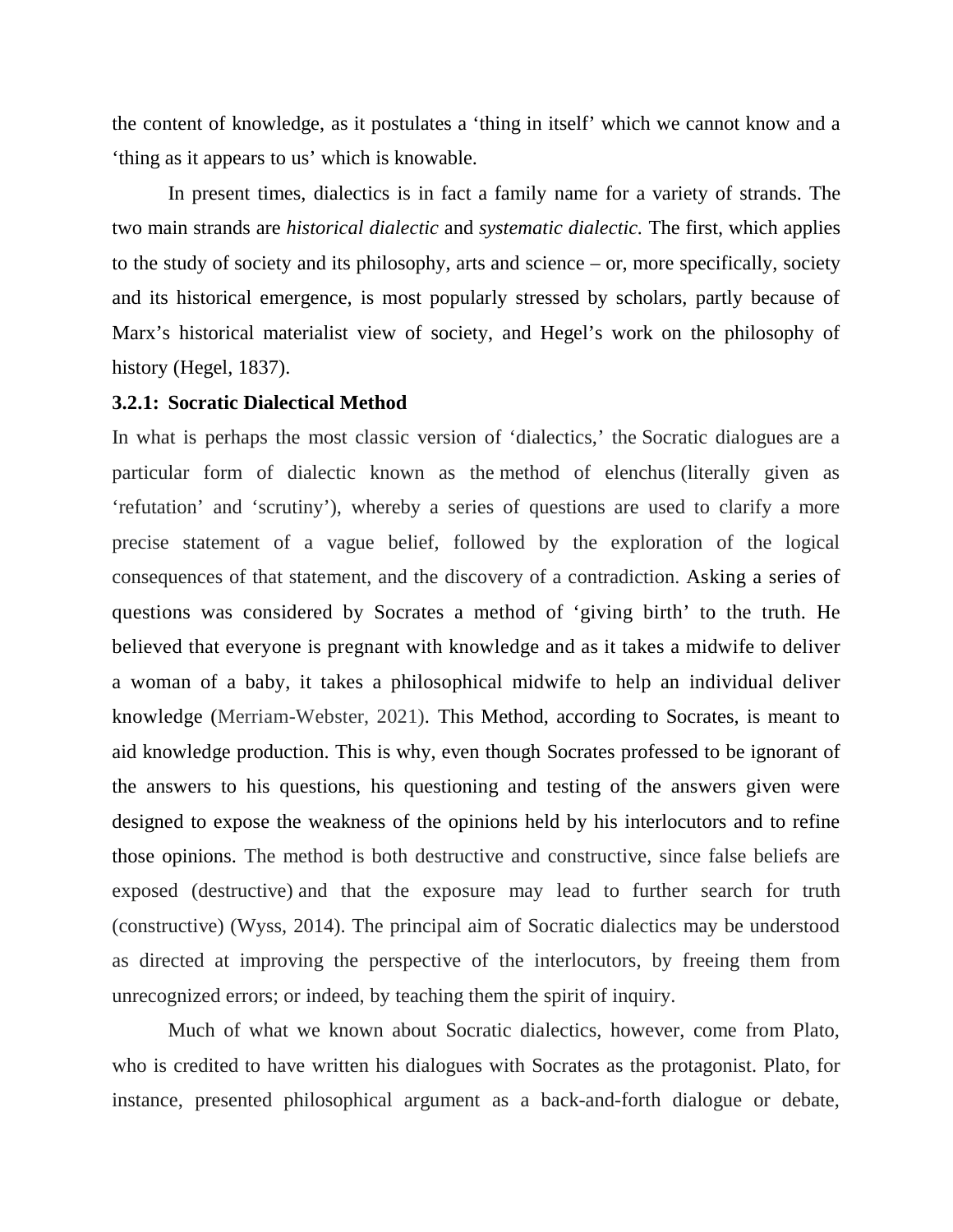generally between the character of Socrates, on one side, and some person or group of people to whom Socrates was talking (his interlocutors), on the other. In the course of the dialogues, Socrates' interlocutors propose definitions of philosophical concepts or express views that Socrates challenges or opposes (Corbett and Connors 1999). The debate goes back-and-forth between the opposing sides, producing in the process, a kind of linear progression in philosophical views or positions, for as the dialogues go along, Socrates' interlocutors refine their views in response to Socrates' challenges and come to adopt more sophisticated views. This back-and-forth dialectic between Socrates and his interlocutors provides Plato with the platform for arguing against the earlier, less sophisticated views or positions and for the more sophisticated ones later on. (See: https://www.coursehero.com/file/114520296/Ber-joshua-Medil-Dialectic-Methodpdf)

In common cases, Socrates used enthymemes as the foundation of his argument. For clarity, an enthymeme is a rhetorical syllogism used in oratorical practice employed to quiz an interlocutor in the search for knowledge. For example, in the *Euthyphro*, Socrates asks Euthyphro to provide a definition of piety. Euthyphro replies that the pious is that which is loved by the gods. But Socrates also has Euthyphro agreeing that the gods are quarrelsome and their quarrels, like human quarrels, concern objects of love or hatred. Therefore, Socrates reasons, at least one thing exists that certain gods love but other gods hate. Again, Euthyphro agrees (Adler 2000). Socrates concludes that if Euthyphro's definition of piety is acceptable, then there must exist at least one thing that is both pious and impious (as it is both loved and hated by the gods), which Euthyphro admits is absurd. (See: https://www.academickids.com/encyclopedia/index.php/Dialectics). Thus, Euthyphro is brought to a realisation by this dialectical method that his definition of piety is not sufficiently meaningful. In another example, in Plato's *Gorgias*, dialectic occurs between Socrates, the Sophist Gorgias, and two men, Polus and Callicles. Because Socrates' ultimate goal was to reach true knowledge, he was even willing to change his own views in order to arrive at the truth (Corbett and Connors 1999). The fundamental goal of dialectic, in this instance, was to establish a precise definition of the subject (in this case, rhetoric) and with the use of argumentation and questioning, make the subject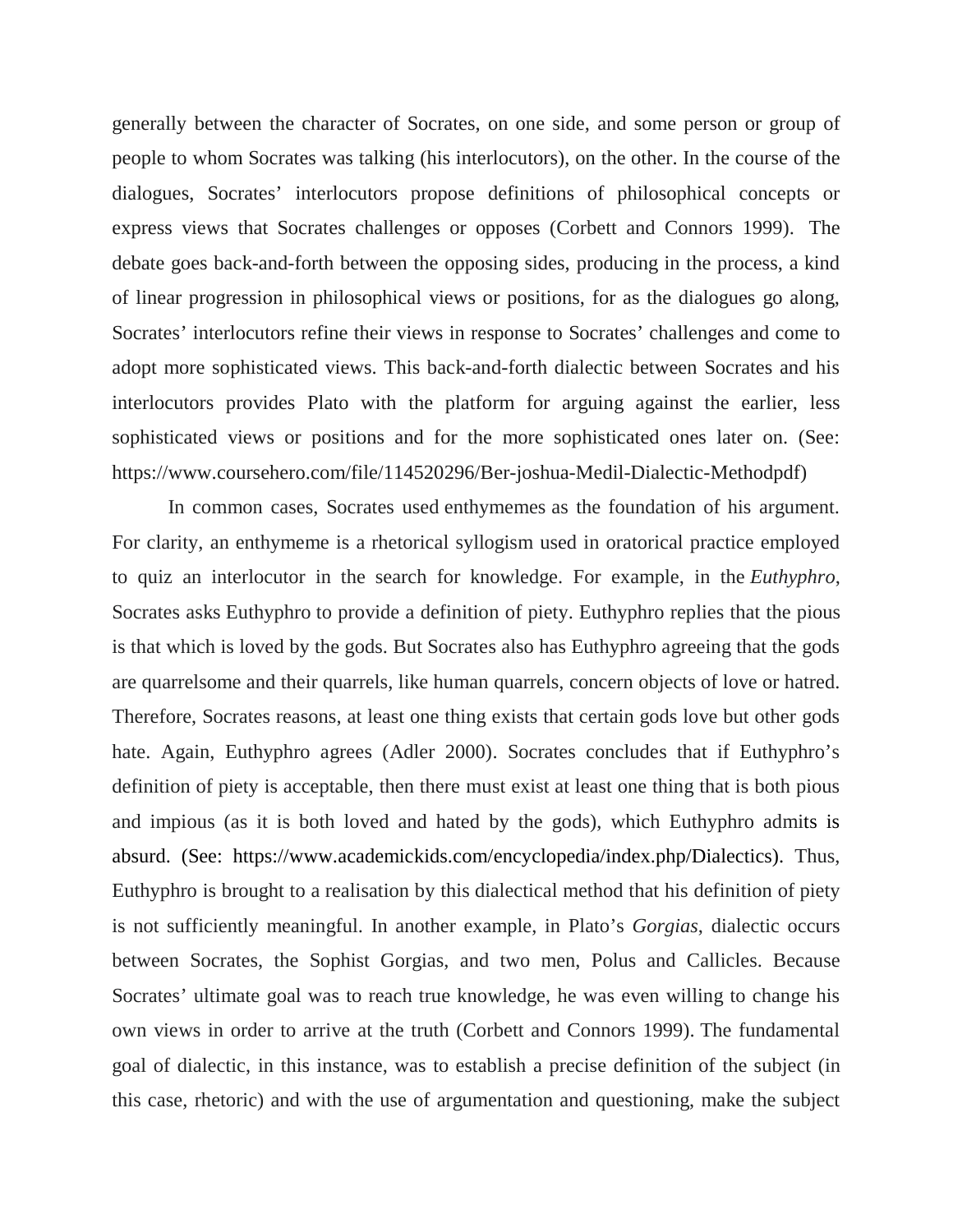even more precise. In the *Gorgias*, Socrates reaches the truth by asking a series of questions and in return, receiving short, clear answers. It is pertinent to state here that the detection of error in a proposition does not amount to a proof of the antithesis; for example, a contradiction in the consequences of a definition of *piety* does not provide a correct definition (Reale 1990).

In all, the dialectics of Socratic is a form of argumentative dialogue involving individuals, in which questions are asked and responses elicited in a manner that would stimulate critical thinking and draw out ideas and underlying presuppositions. It is aimed at the midwifery of knowledge because it is employed to bring out definitions implicit in the interlocutors' beliefs, or to help them further their understanding (Reale 1990). Dialectics, in the instance of Socrates, is a method of hypothesis elimination, in that better hypotheses are found by steadily identifying and eliminating those that lead to contradictions. It searches for general, commonly held truths that shape beliefs and scrutinises them to determine their consistency with other beliefs. The basic form is a series of questions formulated as tests of logic and fact intended to help a person or group discover their beliefs about some topic; exploring definitions, and seeking to characterize general characteristics shared by various particular instances (Adler 2000).

The Socratic elenchus or cross examination usually ends up by showing that a general claim made by an interlocutor has exceptions or conceals hidden assumptions that the interlocutor cannot accept. This philosophical method may not be popular for directly solving problems, but it is known for opening new ground for further inquiry into knowledge claims. In all of the dialogues, Plato is seen to be offering a philosophical challenge and training to his readers to come to their own solutions to the problems he raised (Encyclopedia.com, 2019).

#### **3.2.2: Hegelian Dialectical Method**

Hegelian dialectics refers to the particular dialectical method of argument employed by the 19th Century German philosopher, G.W.F. Hegel, which, like other 'dialectical' methods, relies on a contradictory process between opposing sides. Whereas the 'opposing sides' of Socratic dialectics, as we see in Plato's dialogues, were people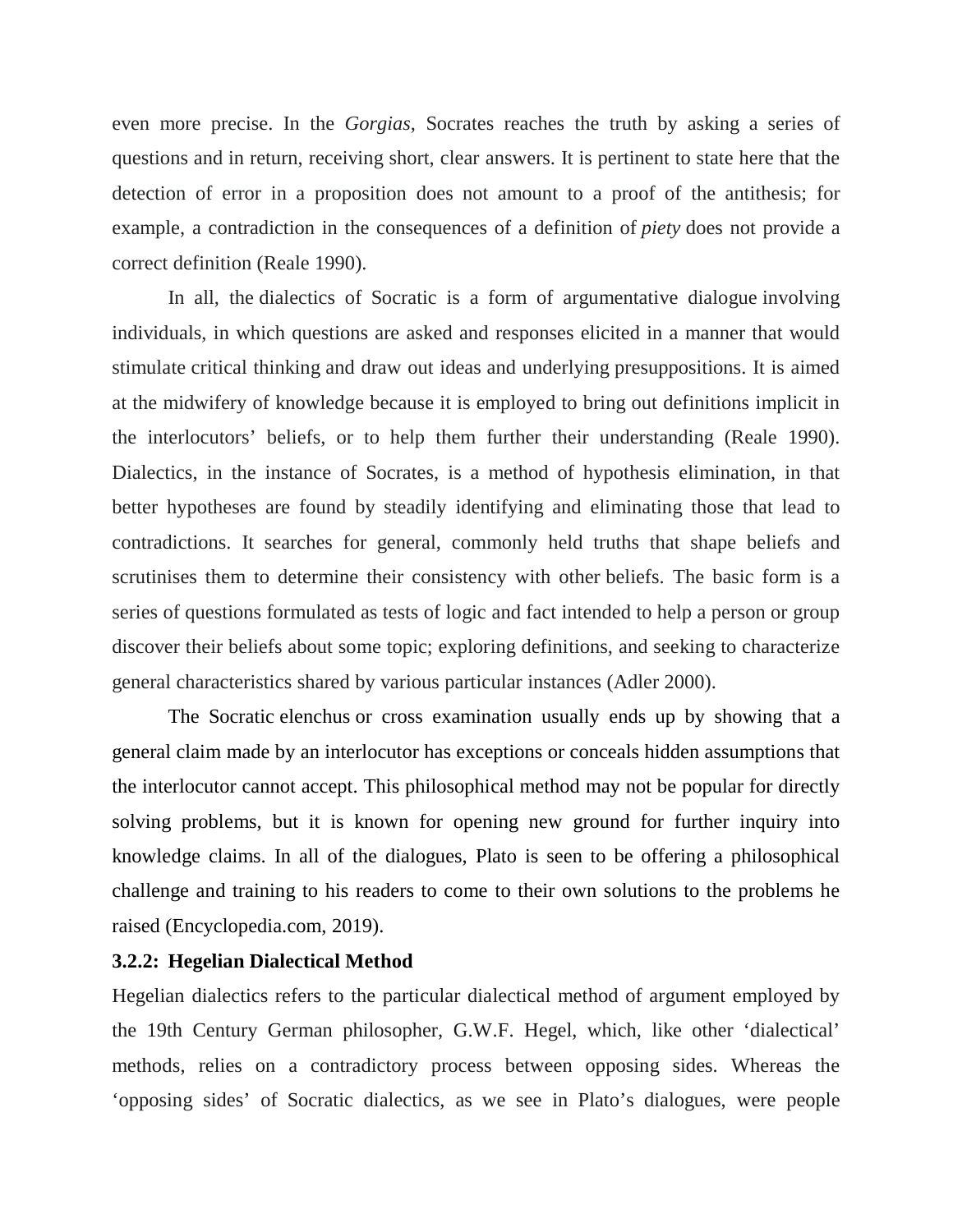(Socrates and his interlocutors), what the 'opposing sides' are in Hegel's work depends on the subject matter he discusses. In his work on logic, for instance, the 'opposing sides' are different definitions of logical concepts that are opposed to one another. In the *Phenomenology of Spirit* which presents Hegel's epistemology or philosophy of knowledge, the 'opposing sides' are different definitions of consciousness and of the object that consciousness is aware of or claims to have knowledge of (See: https://www.gertitashkomd,com/blog/2017/6/5/better-with-dialectisc).

As in Plato's dialogues, a contradictory process between 'opposing sides' in Hegel's dialectics leads to a linear evolution or development from less sophisticated definitions or views to more sophisticated ones. Just like in Plato's dialogues, the dialectical process also constitutes Hegel's method for arguing against earlier, less sophisticated definitions or views and for the more sophisticated ones later. Hegel regarded the dialectical method as the hallmark of his philosophy, as he employed this method not only in the *Phenomenology of Spirit*, but in all of his later works like the *Encyclopaedia of Philosophical Sciences*, the *Science of Logic*, and the *Philosophy of Right*. Hegel's conception of dialectic as a progression of ideas from thesis to antithesis to synthesis makes use of three main dialectical formats to arrive at conceptual synthesis:

- i. The first format achieves synthesis by recognising the antithesis as really the thesis in disguise. This means that, if the thesis is A and the antithesis is B, then the synthesis is  $A = B$ .
- ii. The second format arrives at synthesis by acknowledging the thesis as a composition of the antithesis. This means that, if the thesis is A and the antithesis is B, then the synthesis is A composed of B.
- iii. The third dialectical format involves a thesis and antithesis that oppose each other along two dimensions. This creates double opposition between the thesis and antithesis. The synthesis in this dialectical format integrates or reconciles the thesis and antithesis by combining an element from both. This dialectical format features a thesis, antithesis, and synthesis composed of two concepts each. Such that, if the thesis is  $A + B$  and the antithesis is  $C + D$  where C is the opposite of A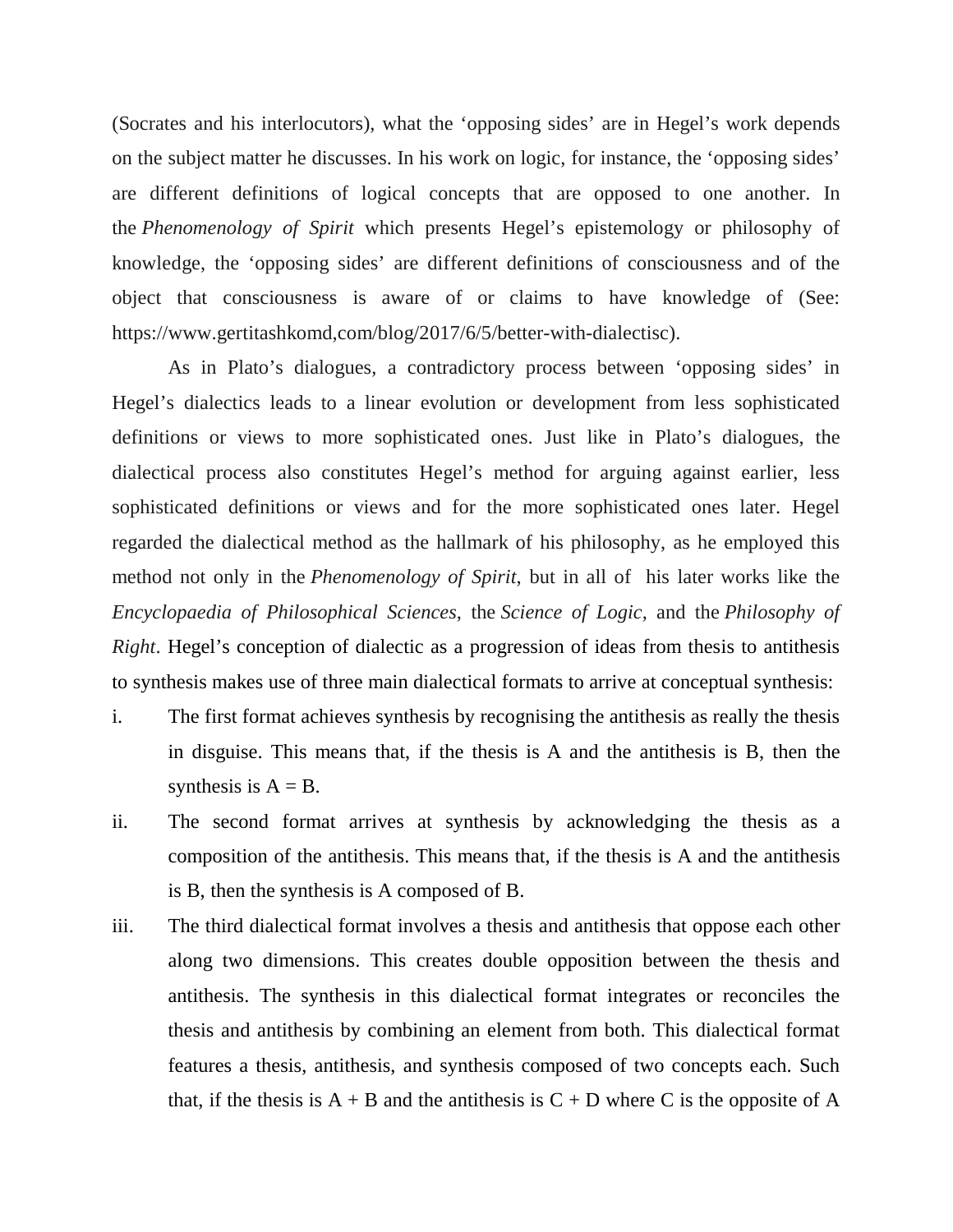and D is the opposite of B, then the synthesis is either  $A + D$  or  $B + C$ . Take note that, the synthesis cannot consist of the pairs of opposites  $A + C$  or  $B + D$ .

It is important to note that though Hegel acknowledged that his dialectical method was part of a philosophical tradition stretching back to Plato, he criticised Plato's version of dialectics. He argued that Plato's dialectics deals only with limited philosophical claims and is unable to get beyond skepticism or nothingness (Hegel 1977b: 55-6). Hegel's point may be understood following the thinking in the logic of a traditional *reductio ad absurdum* argument. In this vein, if the premises of an argument lead to a contradiction, we must conclude that the premises are false, which leaves us with no premises or with nothing. We must then wait around for new premises to spring up arbitrarily from somewhere else, and then see whether those new premises put us back into nothingness or emptiness once again; that is, if they too lead to a contradiction. And because Hegel believed that reason necessarily generates contradictions, he thought new premises will indeed produce further contradictions (McTaggart 1964). As he puts the argument, then, the scepticism that ends up with the bare abstraction of nothingness or emptiness cannot get any further from there, but must wait to see whether something new comes along and what it is, in order to throw it too into the same empty abyss (Hegel 2018: §79). Thus, Hegel argues that because the dialectics of Socrates (as we read in Plato's dialogues) cannot get beyond arbitrariness and scepticism, it generates only approximate truths, and falls short of being a genuine science (Hegel 1977b: 55-6).

The *Stanford Encyclopaedia* gives an extensive and detailed account of Hegel's dialectical method as contained in Part I of his *Encyclopaedia of Philosophical Sciences*, which is often called the *Encyclopaedia Logic*. In this text, Hegel argues that the form or presentation of logic has three sides or moments (Hegel 1991: §79). The first moment, also referred to as the moment of the understanding, is the moment of fixity in which concepts or forms have a seemingly stable definition or determination (Hegel 1991: §80). The second moment – the "*dialectical*" or "*negatively rational*" moment – is the moment of instability. In this moment, a one-sidedness or restrictedness in the determination from the moment of understanding comes to the fore, and the determination that was fixed in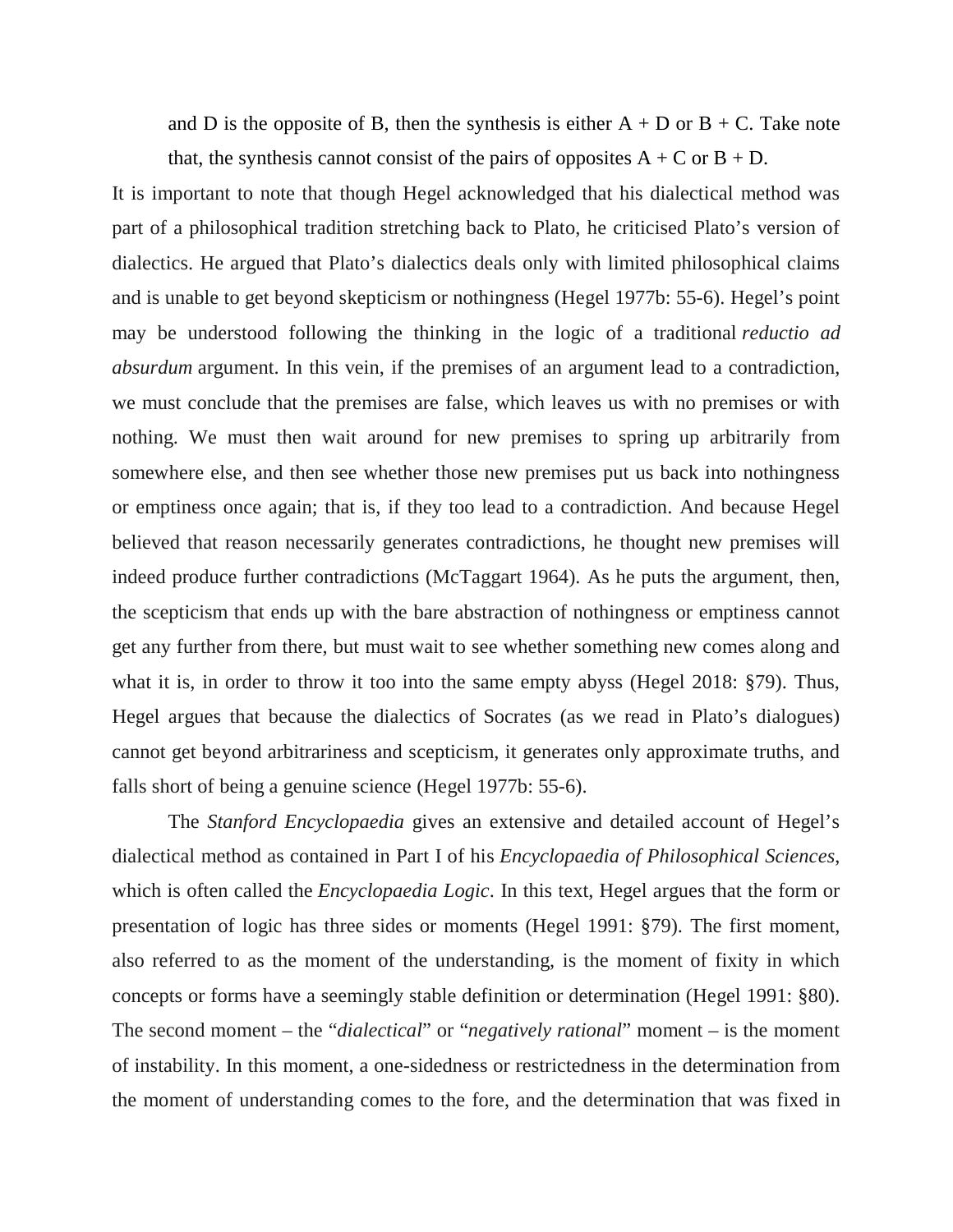the first moment passes into its opposite. Hegel describes this process as a process of "self-sublation" (Hegel 1991: §81). The English verb "to sublate" translates Hegel's technical use of the German verb *aufheben*, which for Hegel means both to cancel (or negate) and to preserve at the same time (Hegel 2018: §113). The moment of understanding sublates *itself* because its own character or nature – its one-sidedness or restrictedness – destabilizes its definition and leads it to pass into its opposite. The dialectical moment thus involves a process of *self*-sublation, or a process in which the determination from the moment of understanding sublates *itself*, or both cancels and preserves *itself*, as it pushes on to or passes into its opposite. The third moment – the "*speculative*" or "*positively rational*" moment – grasps the unity of the opposition between the first two determinations (Hegel 1991: §§79, 82). Here, Hegel rejects the traditional *reductio ad absurdum* argument, which says that when the premises of an argument lead to a contradiction, then the premises must be discarded altogether, leaving nothing. As Hegel suggests in the *Phenomenology*, such an argument is just the scepticism which only ever sees pure nothingness in its result and abstracts from the fact that this nothingness is specifically the nothingness of that from which it results (Hegel 1977: §79).

#### **3.3.3: Marxian Dialectical Method**

Marxian dialectics is a form of Hegelian dialectics which applies to the study of historical materialism. It purports to be a reflection of the real world created by man. In this assumption, dialectics would thus be a robust method under which one could examine personal, social, and economic behaviours. Marxian dialectics is the core foundation of the philosophy of dialectical materialism, which forms the basis of the ideas behind historical materialism. Karl Marx and Friedrich Engels, writing several decades after Hegel's death, supposed that Hegel's dialectic is too abstract. Their argument was that the dialectics suffers a mystification in the writings of Hegel. With Hegel, they supposed that dialectics was standing on its head. It must be turned right side up again, if the rational kernel within dialectics would be discovered again (Marx 1873).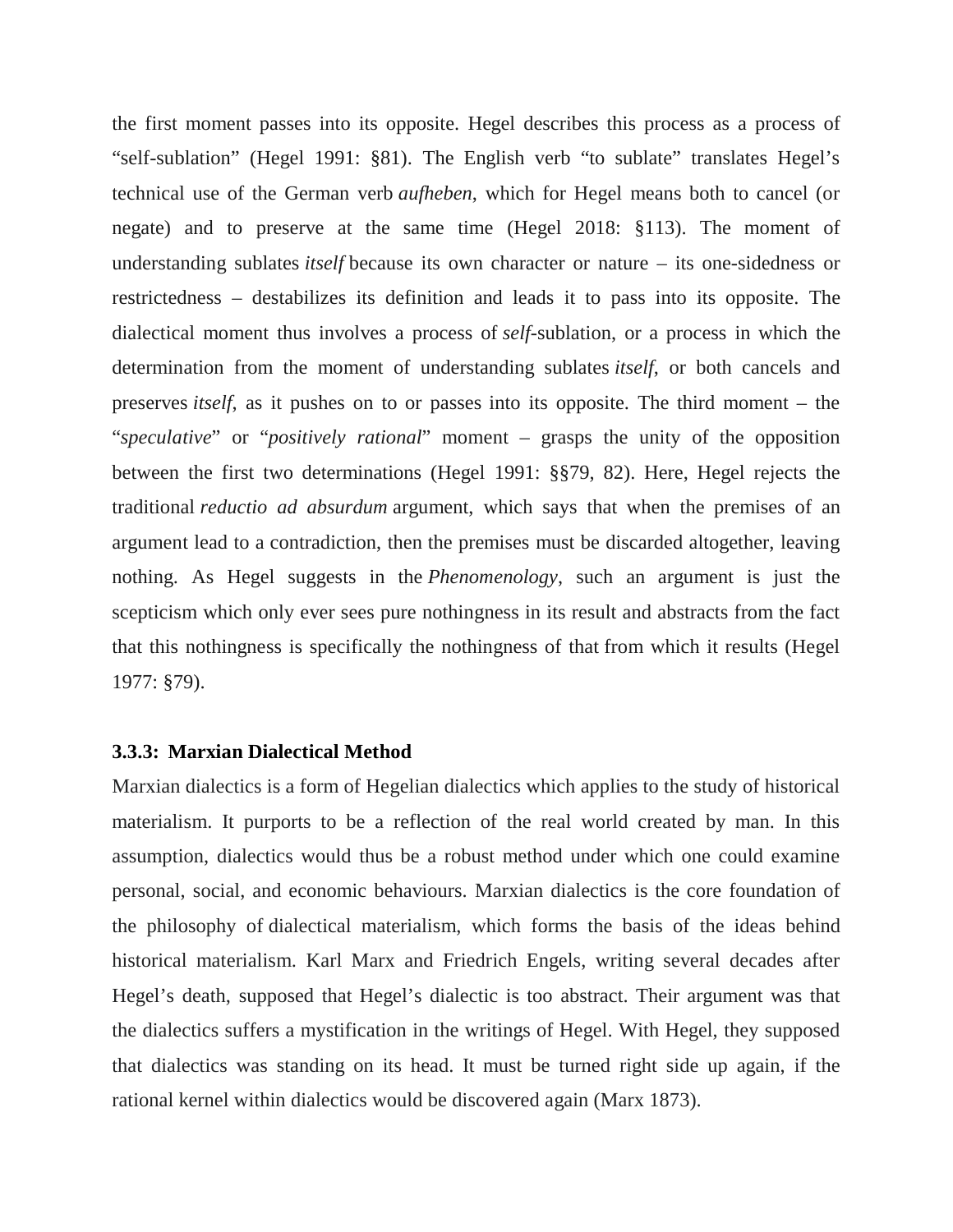Thus, in contradiction to Hegelian dialects – which he coupled with his idealism – Marx presented his own dialectical method, which he claims to be the 'direct opposite' of Hegel's method:

> My dialectic method is not only different from the Hegelian, but is its direct opposite. To Hegel, the life-process of the human brain, i.e. the process of thinking, which, under the name of 'the Idea', he even transforms into an independent subject, is the demiurgos of the real world, and the real world is only the external, phenomenal form of 'the Idea'. With me, on the contrary, the ideal is nothing else than the material world reflected by the human mind, and translated into forms of thought (Marx 1873).

In Marxism, the dialectical method of historical study became intertwined with historical materialism, the school of thought exemplified by the works of Marx, Engels, and Vladimir Lenin. As such, Marxist dialectics became a theory emphasizing the primacy of the material way of life; social 'praxis' over all forms of social consciousness; and the secondary, dependent character of the 'ideal'.

The term 'dialectical materialism' was coined by the 19th-century social theorist Joseph Dietzgen, who used the theory to explain the nature of socialism and social development. For Lenin, the primary feature of Marx's 'dialectical materialism' was its application of materialist philosophy to history and social sciences. Lenin's main input in the philosophy of dialectical materialism was his theory of reflection, which presented human consciousness as a dynamic reflection of the objective material world that fully shapes its contents and structure. Marxist dialectics is exemplified in *Das Kapital* (Capital), which outlines two central theories: (i) surplus value and (ii) the materialist conception of history. Marx explains dialectical materialism by stating that it is a scandal and abomination to elitism and its doctrinaire professors in its rational form, because it includes in its comprehension, an affirmative recognition of the existing state of oppression of the masses by the elites, and at the same time, also, the recognition of the negation of this state, and of its inevitable breaking up. Another reason, Marx gives is that it (dialectical materialism) regards every historically developed social form to be in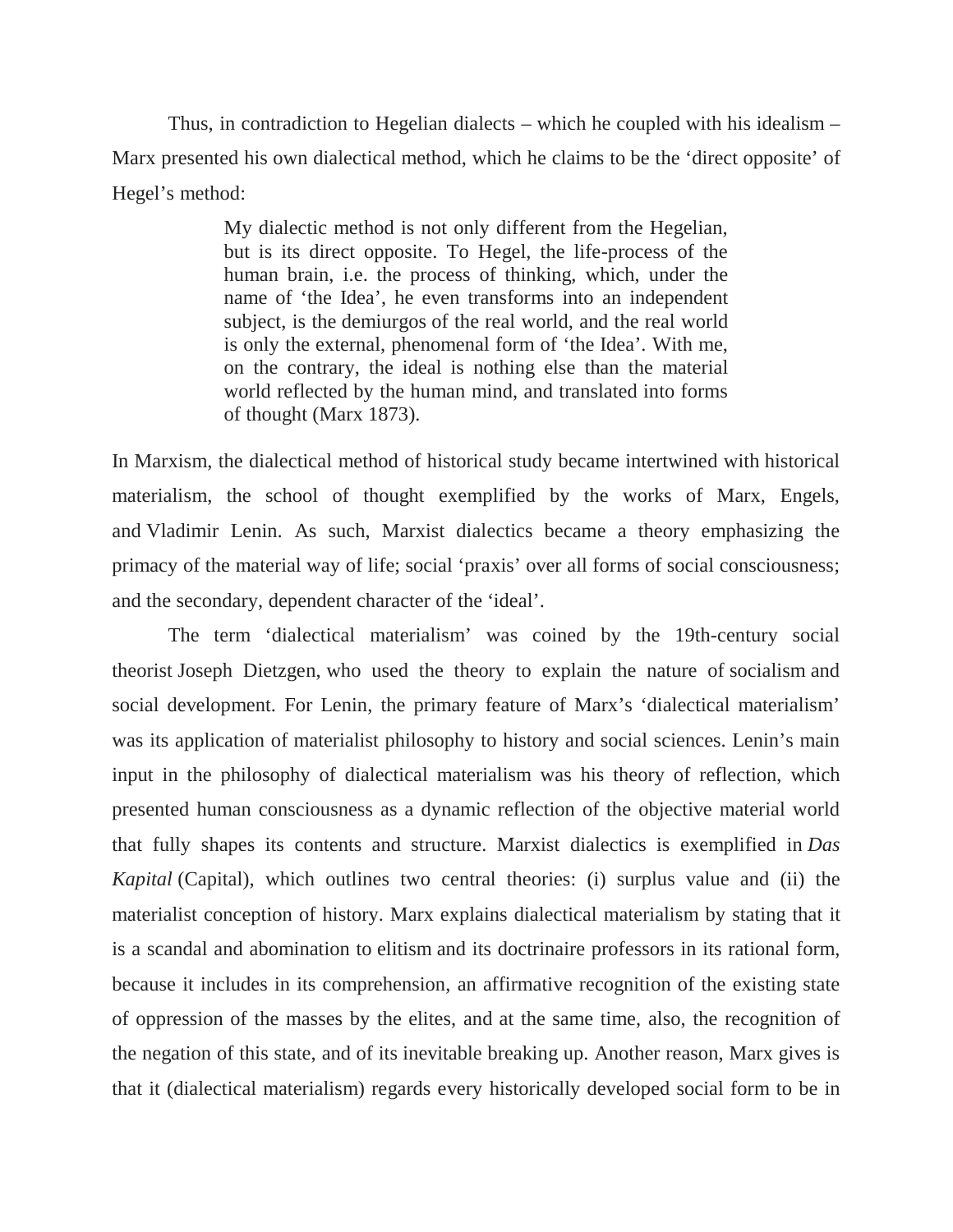fluid movement, and therefore takes into account its transient nature not less than its momentary existence (Marx 1873).

From the foregoing, and in taking dialectics as a method in philosophy, nothing is final, absolute, or sacred. It reveals the transitory character of everything and in everything; nothing can endure *ad infinitum*, except the uninterrupted process of becoming and of passing away, of endless ascendancy from the lower to the higher. And dialectical philosophy, itself, is nothing more than the mere reflection of this process in the thinking brain. Thus, according to Marx, dialectics is "the science of the general laws of motion both of the external world and of human thought" (Lenin 1980). In a similar vein, Lenin describes his dialectical understanding as a doctrine of *development*. He sees dialectics as a development that repeats, as it were, stages that have already been passed, but repeats them in a different way, on a higher basis. Dialectics is a development, so to speak, that proceeds in spirals, not in a straight line; a development by leaps, catastrophes, and revolutions; 'breaks in continuity'. It is the transformation of quantity into quality; inner impulses towards development, imparted by the contradiction and conflict of the various forces and tendencies acting on a given body, or within a given phenomenon, or within a given society; the interdependence and the closest and indissoluble connection between all aspects of any phenomenon (history constantly revealing ever new aspects), a connection that provides a uniform, and universal process of motion, one that follows definite laws – these are some of the features of dialectics as a doctrine of development that is richer than the conventional understanding of dialectics in Hegel. It is worthy of note to state that an example of the influence of Marxist dialectics in the European tradition is Jean Paul-Sartre's 1960 book, *Critique of Dialectical Reason*. In the book, Sartre stated that existentialism, like Marxism, addresses itself to experience in order to discover with experience, concrete syntheses. It can conceive of these syntheses only within a moving, dialectical totalisation (Sartre 1960).

#### **4.0: Conclusion**

To conclude this unit, dialectics represents rather diverse conceptions of the nature of the interface of opposing claims and assertion that eventually result in new understandings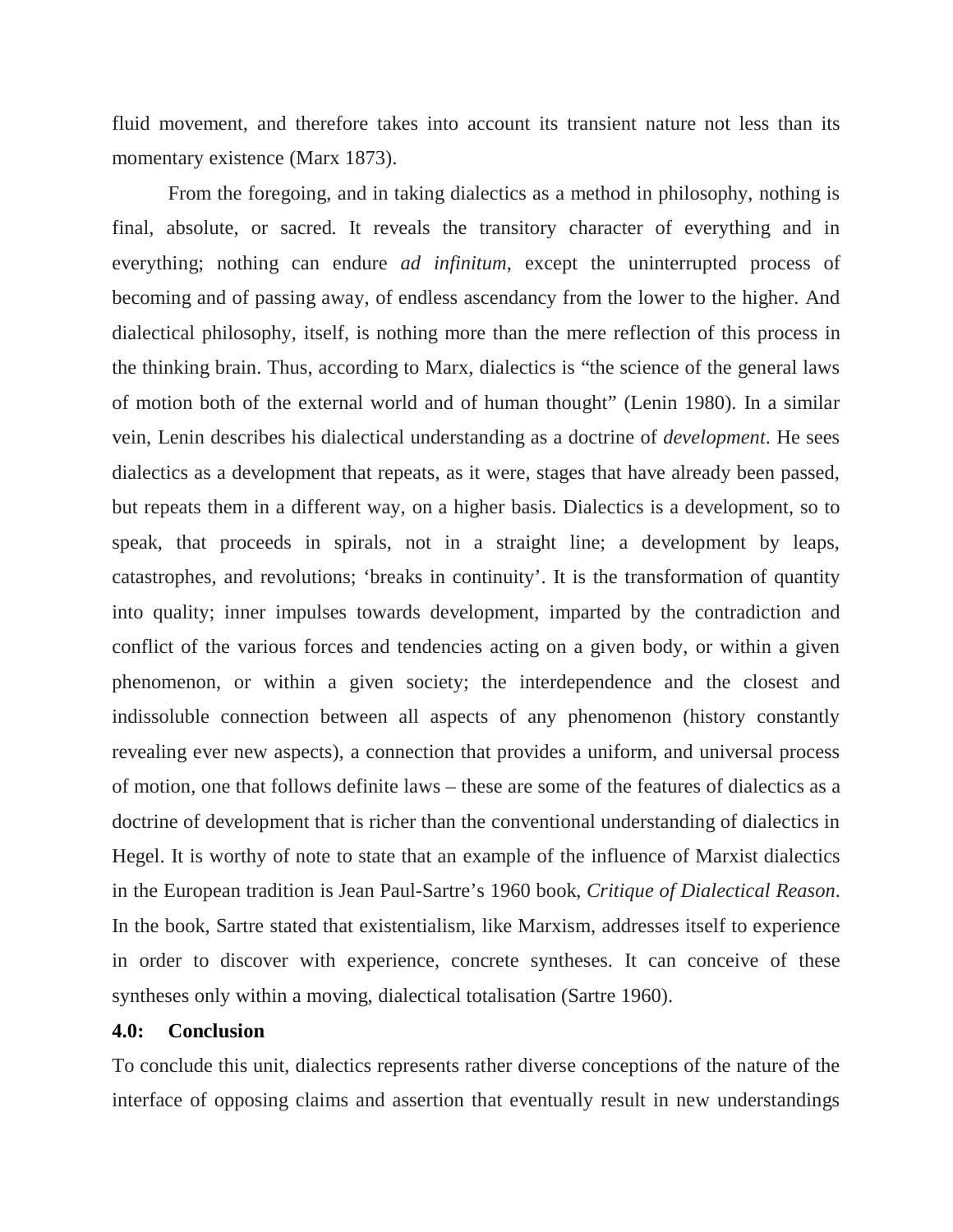within the context of the search for truth. In the light of this, it can be seen that though the dialectical approaches studied are different, the connection of these approaches to understanding dialectics is that there is a triad of movement that begins with a claim, a counter-claim and finally to a new claim. In light of the implication of this for research in philosophy, it becomes obvious that philosophy is to be taken as the on-going examination of claims, by comparing and contrasting such claims with others, with the intent to arrive at new broadened claims that are then subjected to further examination. This may smack off the assumption that there are no accepted positions or claims in philosophy. In response, however, the practice in philosophy is that philosophical positions and claims are taken as heuristics. This means that a position or claim is only accepted as a tentative answer to puzzling questions, until new information is discovered.

#### **5.0: Summary**

In this unit, we began by explaining the meaning of dialectics, after which we examined dialectics as a method of research in philosophy. In this vein, it was noted that dialectics describes a variety of approaches that include those of Socrates, Hegel and Marx in terms of how claims and proposition compare and contrast in the search for truth. As such, though the dialectical methods studied, particularly those of Hegel and Marx, offered critique of the preceding one (Hegel criticized Socrates dialectics and Marx criticized that of Hegel), their proposals emphasised the point that dialectics is an important method in philosophical research, which is directed as the search for truth.

#### **6.0: Self-Assessment Exercise**

- 1. What do you understand by the term 'dialectics'?
- 2. Name two basic components of dialectics.
- 3. What is/are the major difference(s) between the Socratic, Hegelian and Marxian versions of the dialectical method?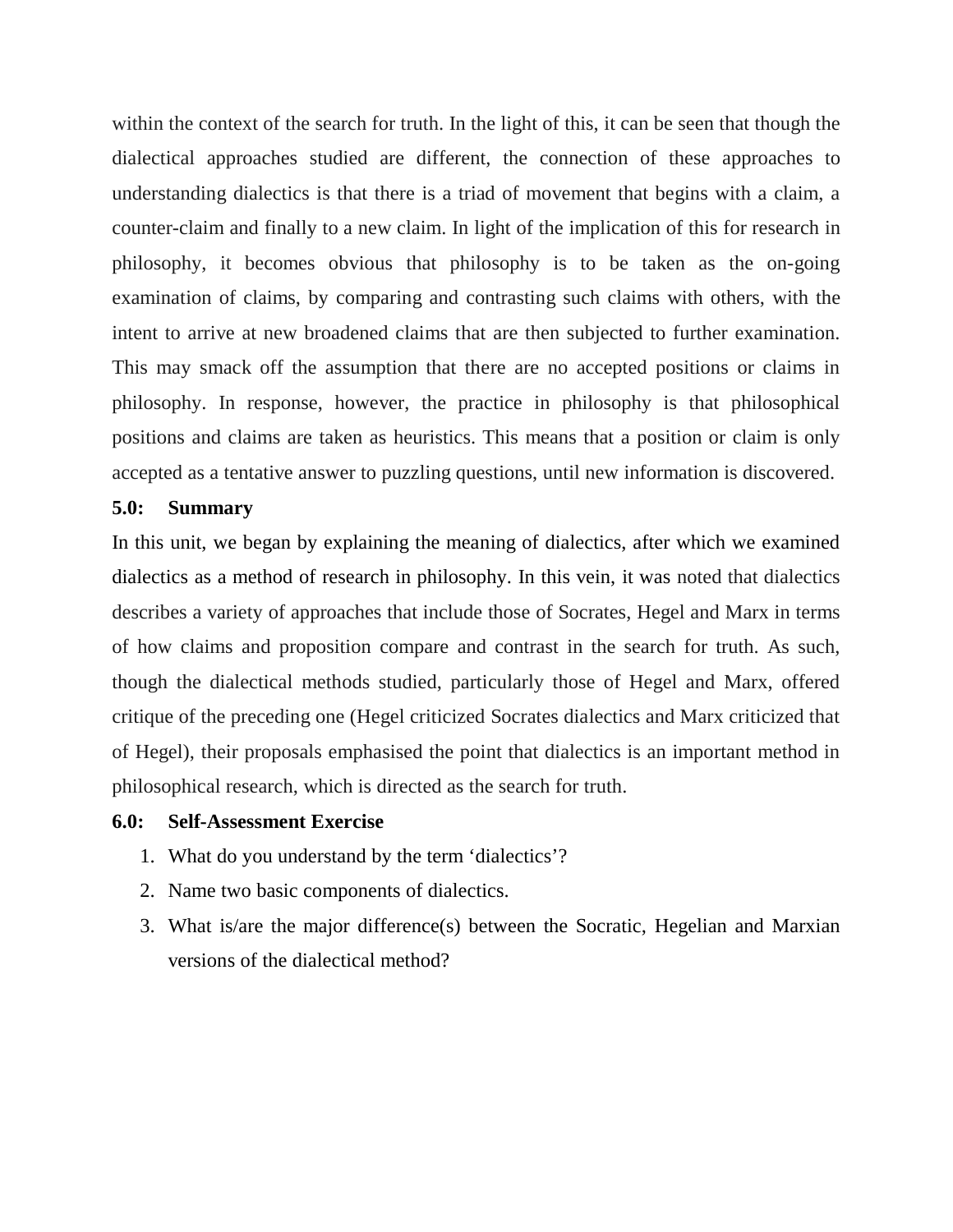### **7.0: References/Further Reading**

Adler, M. J. 2000. *Dialectic.* London: Routledge.

Amber Samson. 2019. The Dialectical Circumplex Model: A Theory of Dialectic and Its Implications for Education. An Essay Submitted to the graduate degree program in Educational Leadership and Policy Studies and the Graduate Faculty of the University of Kansas in partial fulfillment of the requirements for the degree of Doctor of Philosophy.

Bertell Ollman. 1986. The Meaning of Dialectics. Monthly Review. Vol.38.no.6 https://monthlyreviewarchives.org/index.php/mr/issue/view/MR-038-06-1986-10

Corbett, Edward P. J. and Connors, Robert J. 1999. *Classical rhetoric for the modern student*, (4th ed.). New York: Oxford University Press.

Encyclopedia.com. 2019. Dialogue and Dialectics: Socratic. https://www.encyclopedia.com/about

Fox, M. A. 2005. The accessible Hegel. Amherst, NY: Prometheus Books Wolfgang Fritz Haug. 2005. Dialectics. Historical Materialism. https://www.researchgate.net

Terry Pinkard (trans & ed.). 2018. *Georg Wilhelm Friedrich Hegel: The Phenomenology of Spirit [Phänomenologie des Geistes]* Cambridge: Cambridge University Press.

Miller, A.V. (trans.) 1977a. *Hegel's Phenomenology of Spirit [Phänomenologie des Geistes]*, Oxford: Oxford University Press.

Miller, A.V. (trans.) 1977b. *Hegel's Science of Logic [Wissenschaft der Logik]*, Oxford: Oxford University Press.

Hyman, A., & Walsh, J. J. 1983*. Philosophy in the middle ages: the Christian, Islamic, and Jewish traditions*. Indianapolis: Hackett Pub. Co.

Lenin, V. I. 1980. *On the Question of Dialectics: A Collection*. Progress Publishers, Moscow.

Marx, Karl. 1873. *Capital* Vol. I, Afterwod to the Secod German Edition.

Mbogo Wa Wambui. 2011. Dialectical Materialism and Historical Dialectics of Karl Marx, Munich, GRIN Verlag, https://www.grin.com/document/703506

McTaggart, J. M. E. 1964. *A commentary on Hegel's logic*. New York: Russell & Russell.

Merriam-Webster. (n.d.). Dialectic. In *Merriam-Webster.com dictionary*. Retrieved September 1, 2021, from https://www.merriam webster.com/dictionary/dialectic

Muhammad Nadeem Malik. 2019. Karl Marx's Dialectical Materialism A Philosophical Analysis. *Al-Hikmat: A Journal of Philosophy* Vol. 39.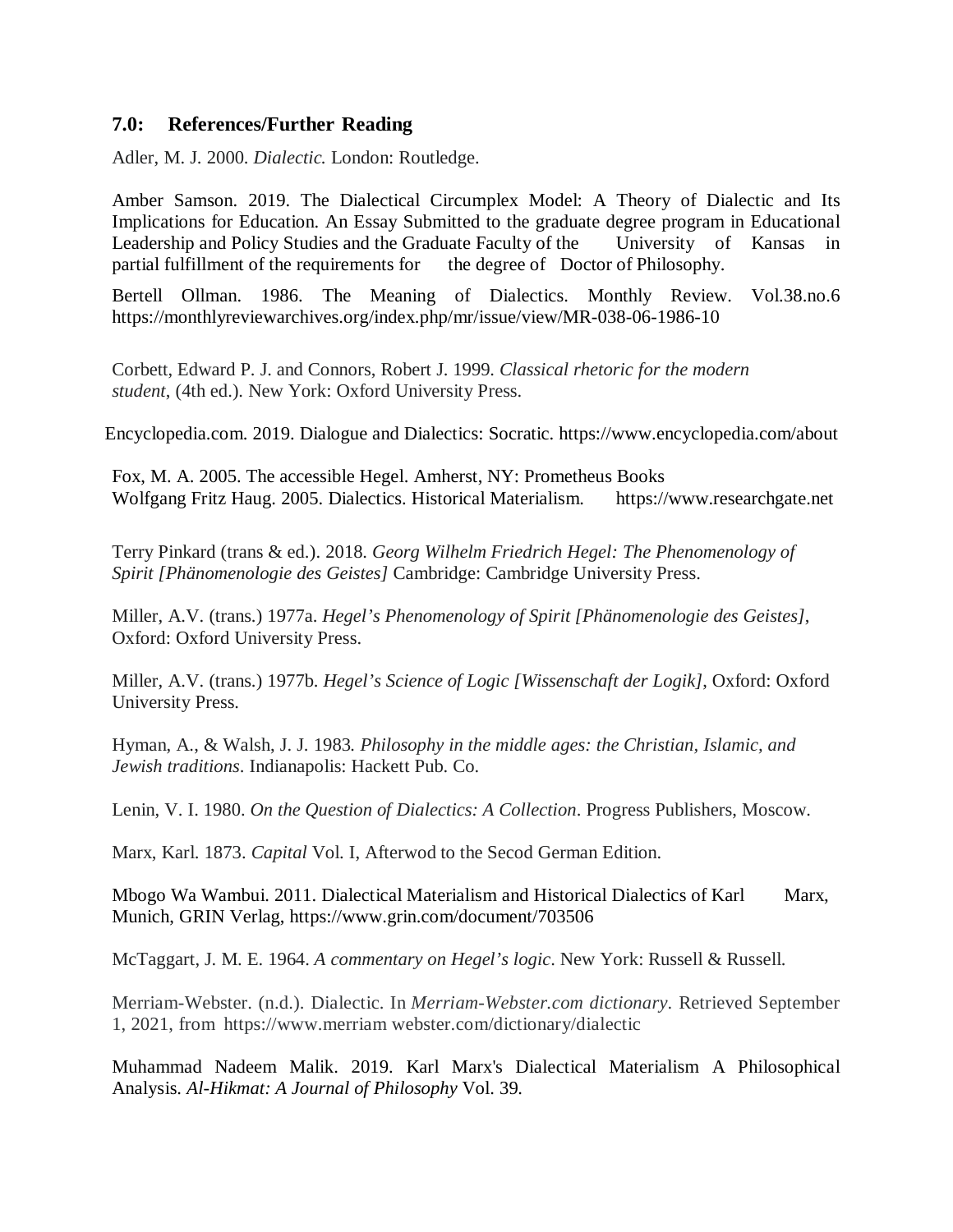Popper, K. 1962. The open society and its enemies, Volume 1, London: Routledge.

Reale, G. 1990. *History of ancient philosophy*, vol. 2, trans. by John R. Catan, Albany: State University of New York Press.

Sartre, J. P. 1991. *Critique of Dialectical Reason Volume 1: Theory of Practical Ensembles*, transl. by Alan Sheridan-Smith. London: Verso.

Geraets, T.F., W.A. Suchting, and H.S. Harris (trans.) 1991. *The Encyclopaedia Logic: Part 1 of the Encyclopaedia of Philosophical Sciences [Enzyklopädie der philosophischen Wissenschaften I]*. Indianapolis: Hackett.

Wyss, P. 2014. "Socratic method: aporeia, elenchus and dialectics (Plato: four dialogues. Handout 3 (PDF). *open.conted.ox.ac.uk*. University of Oxford, Department for Continuing Education.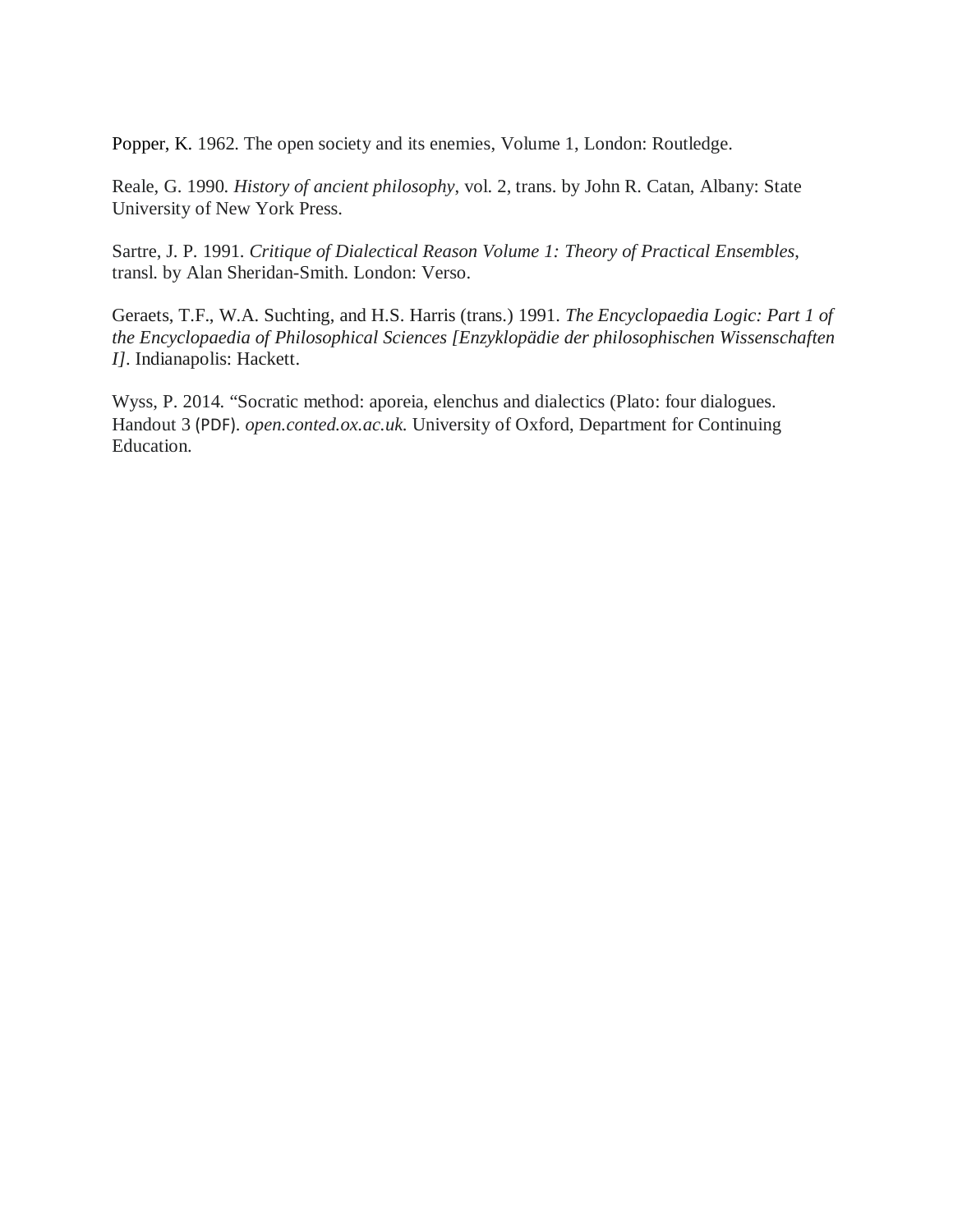# **Unit 4: The Analytic Method**

# **Contents**

- 1.0: Introduction
- 2.0: Intended Learning Outcomes (ILOs)
- 3.0: Main Content
	- 3.1: The Analytic Movement in Philosophy
	- 3.2: Analysis as a Philosophical Method
- 4.0: Conclusion
- 5.0: Summary
- 6.0: Self-Assessment Exercise
- 7.0: References/Further Reading

# **1.0: Introduction**

We begin this discussion by welcoming you to a study of analysis as a research method in philosophy. We would like to state quickly that analysis is better understood within the tradition of philosophy known as analytic philosophy. Analytic philosophy, which is also called linguistic philosophy, refers to a loosely related set of approaches to philosophical problems, dominant in Anglo-American philosophy from the early 20th century, which emphasises the study of language and the logical analysis of concepts. Although most works in analytic philosophy have been done in Great Britain and the United States, significant contributions also have been made in other countries, notably Australia, New Zealand, and the countries of Scandinavia

# **2.0: Intended Learning Outcomes (ILOs)**

By the end of this unit, you should be able to:

- explain the meaning of analysis
- trace the history of the analytic movement
- highlight the essential features of analysis as a method of philosophical research.

# **3.0: Main Contents**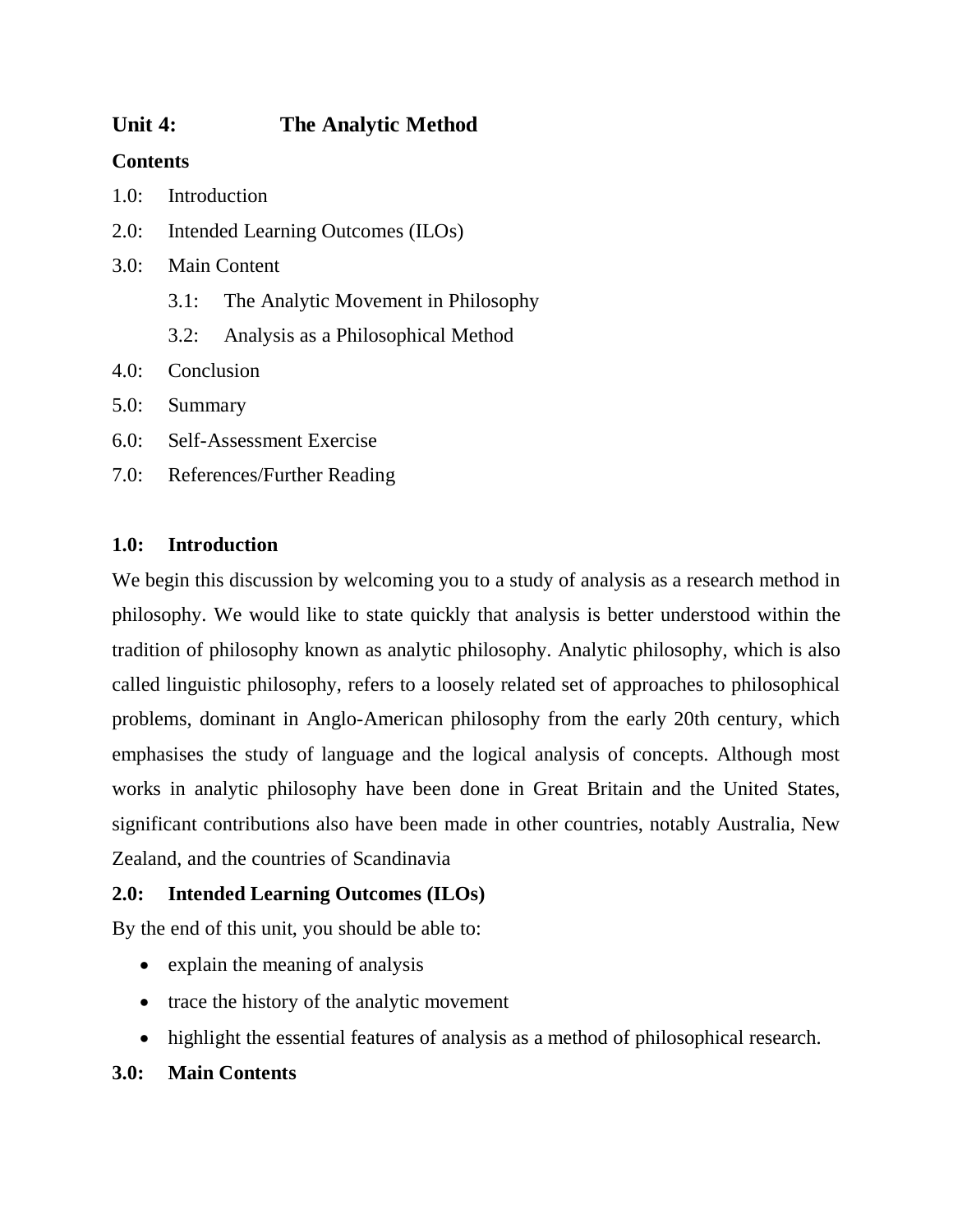The unit examines the meaning of analysis as a method in philosophy. The first section traces the history of the analytic movement, as a prelude to the second section where we discuss what analysis as a method of philosophical research is all about.

#### **3.1: The Analytic Movement in Philosophy**

It is common knowledge that philosophical problems are addressed through argumentations using the best logical resources available for constructing those arguments which lead to conclusions that are mostly impossible to deny without running into contradiction. The analytic movement embodied this tradition. The main founders of the analytic movement were the Cambridge philosophers George Edward Moore and Bertrand Russell. The movement was birthed as a result of their reaction against British Idealism, and their rejection of Hegel and Hegelianism. However, both Moore and Russell, especially Russell, were heavily influenced by the German philosopher and mathematician Gottlob Frege, and many of analytic philosophy's leading proponents, such as Ludwig Wittgenstein, Rudolf Carnap and the others. Over the course of the twentieth century, analytic philosophy developed into the dominant philosophical tradition in the English-speaking world, and grew steadily in the non-English-speaking world, ramifying into all areas of philosophy and diversifying in its methodology and ideas. Analytic philosophy is characterised by the goal of clarity, the insistence on explicit argumentation in philosophy, and the demand that any view expressed be exposed to the rigours of critical evaluation and discussion by peers (Urmson 1956). According to Beaney (2013: 19), while it would be wrong to deny that analytic philosophy places emphasis on argumentation, clarity, and rigour, the most that could really be claimed is that analytic philosophy, on the whole, places more emphasis on these virtues than other traditions of philosophy.

The chief change in the history of philosophy that brought about the rise of analytic tradition was the turn to logical and linguistic analysis as the means to achieve the resolution of perennial problems in philosophy. This tradition was motivated initially by two questions: "What are numbers?" and "What is the basis of mathematical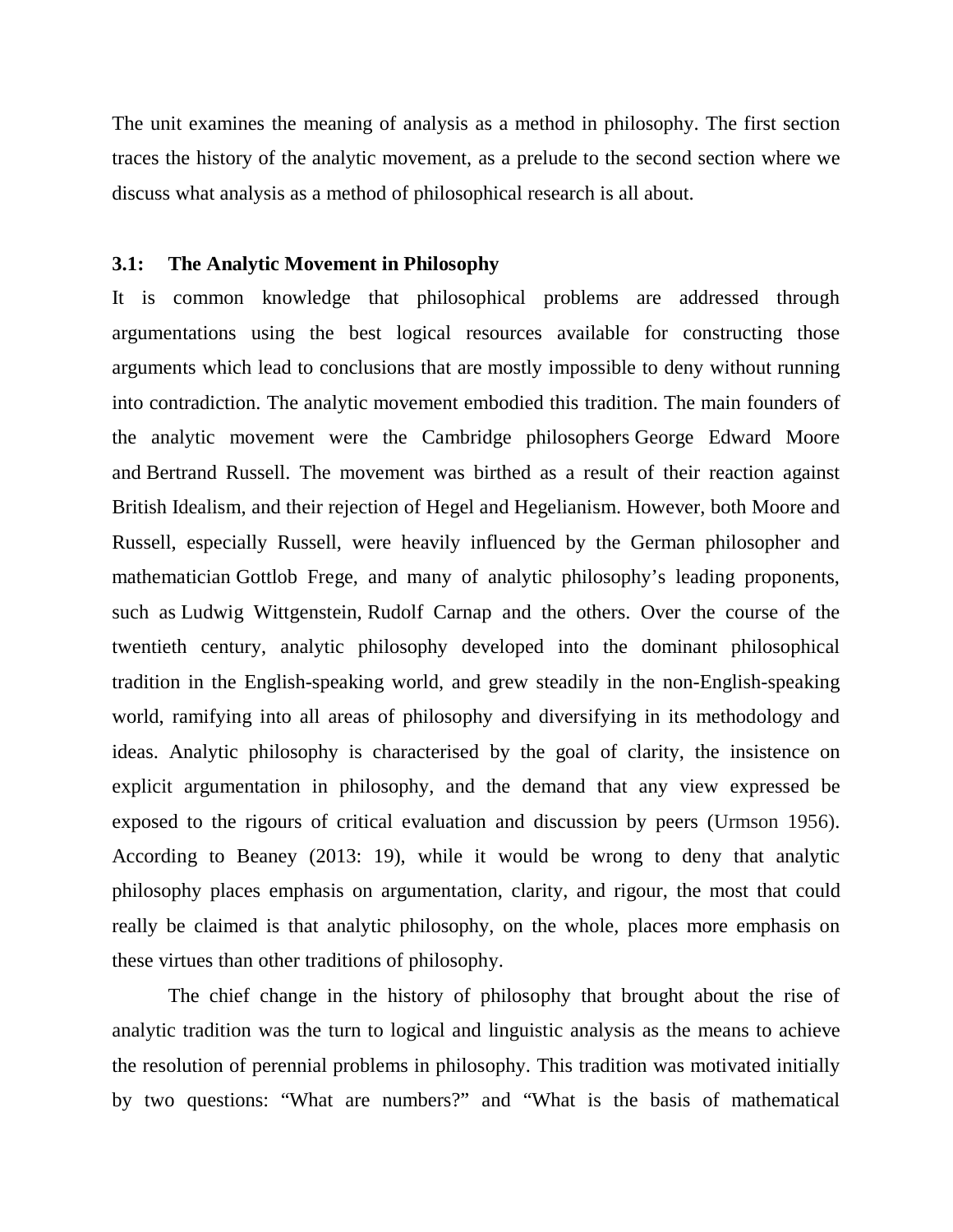knowledge?" It was Gottlob Frege who led the way in answering these questions (Kenny 2000). Convinced that the highest certainty belongs to elementary, self-evident principles of logic – without which thought itself might prove impossible – he believed that the sublime certainty of arithmetic and higher mathematics, must be deductively based on logic itself. It was to demonstrate this that he developed modern symbolic logic in his 1879 *Begriffsschrift.* The key step after that was to derive arithmetic from logic by (i) specifying a small set of logical truths of the highest certainty to serve as axioms, (ii) defining all arithmetical concepts in terms of purely logical ones, and (iii) producing formal proofs of all arithmetical axioms from these definitions plus the axioms of logic (Kenny 2000).

An important strand in the development of the analytic movement goes back to a group of philosophers in early 20th century in Vienna, Austria. Influenced by the *phenomenalism* of August Comte and the *positivism* of Ernst Mach, members of the Vienna Circle, who were also called the logical positivists, or more accurately speaking the logical empiricists, such as Moritz Schlick, Hans Hahn, Otto Neurath and Rudolf Carnap, believed that all scientifically meaningful claims can be stated in an ideal language of mathematics and thought and that all sciences may be unified given such superior observational language (Urmson 1956).

Another, related line of the origin of the analytic movement goes back to the early linguistic philosophy, which was taken up, among others, by G. E. Moore and Bertrand Russell at Cambridge. Underlying much of this movement/development was a reaction to the prevailing Oxbridge idealism. Russell, having just broken off with Charles Peirce and Victoria Welby, had rediscovered Gottlob Frege and began promoting the philosopher, who hardly anybody knew at that time. Then, Wittgenstein, who, in his youth, also had an encounter with Frege, but who soon realised that Frege had nothing to offer him, came to Cambridge to study under Russell in the autumn of 1911. According to some, this event marks the year analytic philosophy kicked off (Urmson 1956; Irvine 2021). But it all depends on what we take analytic philosophy to be. Analytic philosophy is not described by a body of propositions nor is it in any sense a school of thought. Michael Dummett,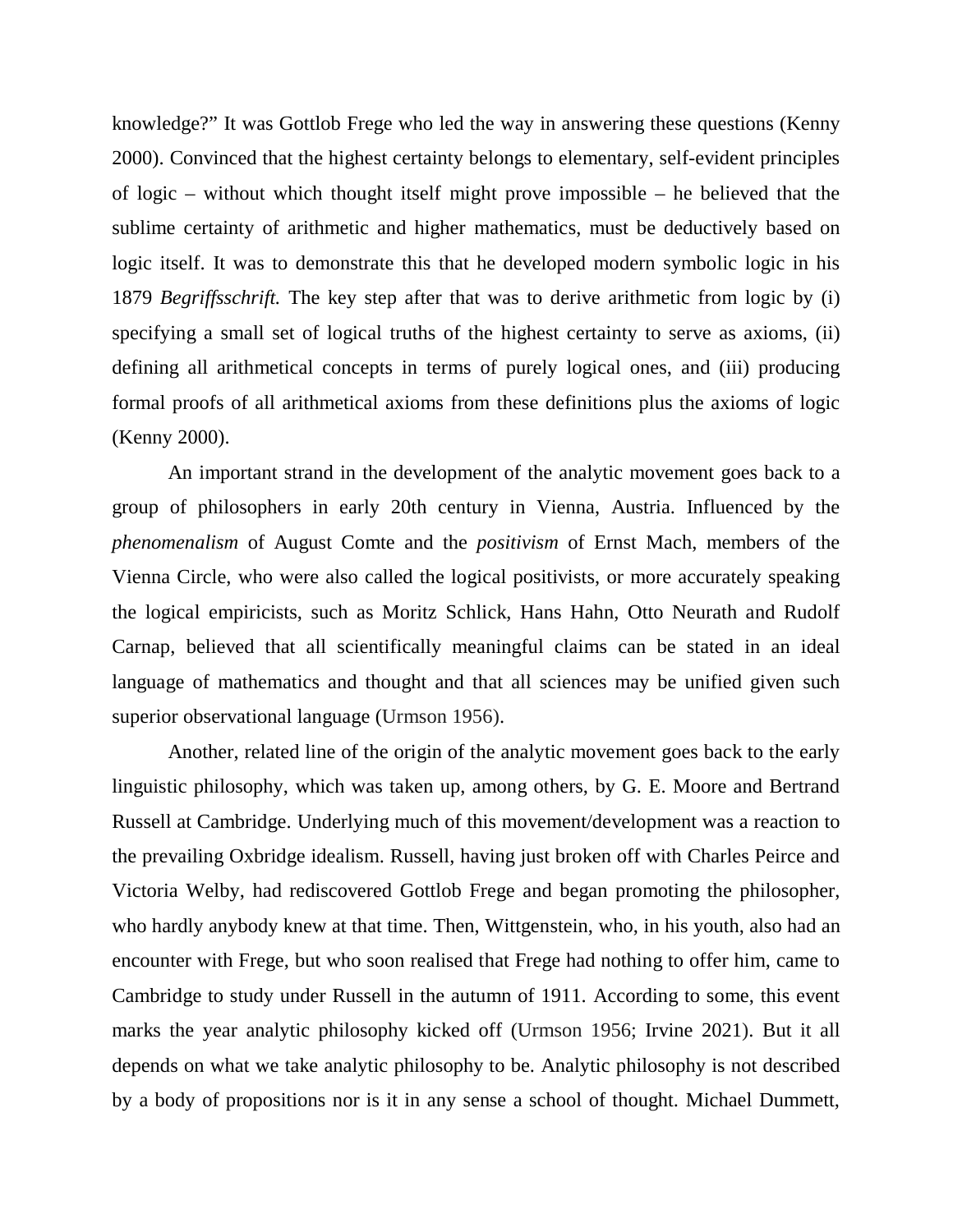who clearly overstates the influence Frege exerted on Wittgenstein's formation, has suggested that "the only route to the analysis of thought goes through the analysis of language" (Dummett 1993, p. 128).

It is pertinent to state here that what made logicism, which is integral to the analytic method, feasible was the creation of modern logic, the system of propositional and predicate logic whose use has been a major force in the development of analytic philosophy. It is here that Frege comes into the story and obliges us to acknowledge him as one of the co-founders of analytic philosophy. For it was Frege who created quantificational logic, and although Russell learnt of this logic through Giuseppe Peano (1858-1932), and adapted Peano's notation rather than Frege's, there is no doubt that once Russell properly studied Frege's writings, after completing *The Principles of Mathematics* in May 1902, he both learnt from them and developed his own position in critique of some of Frege's key ideas (Stevens 2005). Frege was also an influence on Wittgenstein, whose early thinking was prompted by the problems he found in Frege's and Russell's work, taking over some of their ideas and assumptions but criticising others. So on this score, too, Frege must be counted as one of the co-founders of analytic philosophy. Moore's and Russell's rebellion against British idealism occurred independently of Frege, but both Russell's subsequent work and Wittgenstein's thinking were inextricably linked to Frege's ideas (Stevens 2005; Irvine 2021).

Before we go on to look at analysis as a method in philosophy, it is instructive to note that there are different senses in which analysis has been conceived within the analytic tradition. It may be helpful here to point a few of such senses to aid our understanding. Early analytic philosophers' notion of analysis was focused on *conceptual*  and *logical* analysis (sometimes referred to as decompositional analysis, as concepts were broken into their constituent parts) with a focus on linguistic concerns and the search for meaning. Russell's understanding of analysis typifies this. In his book on Leibniz, he asserts as an 'evident' truth that 'all sound philosophy should begin with an analysis of propositions' (Russell 1900, p. 8). For Moore, such analysis consists in decomposing propositions into their constituent concepts, and this decompositional conception is also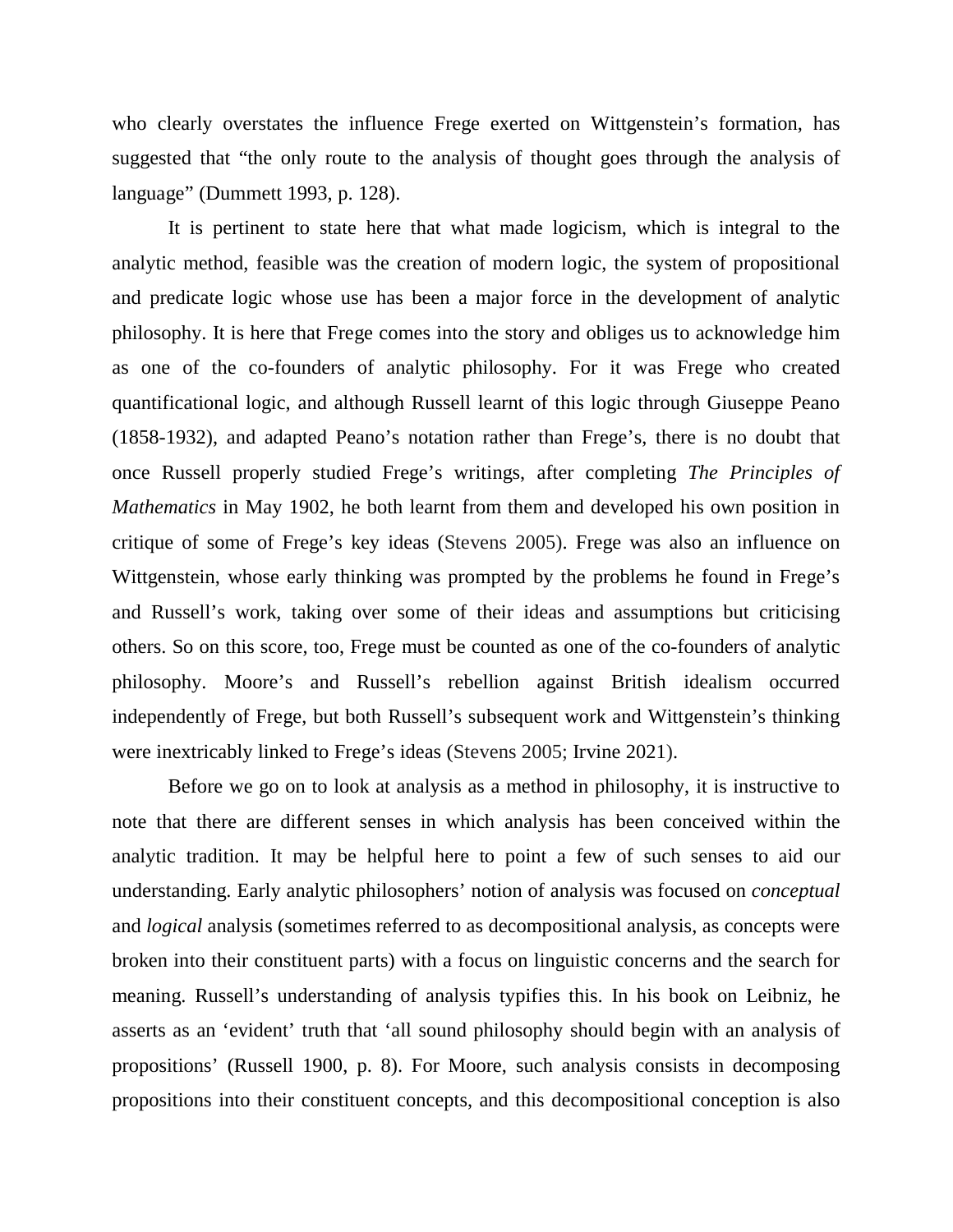in play in the first chapter of *Principia Ethica*, where he argues that 'good' is indefinable, that is, that what 'good' denotes has no parts into which it can be decomposed. From this, it can be stated that there is a clear sense in which Russell's and Moore's philosophy is 'analytic.' That is, at the core of their method is the decompositional analysis of propositions. For Moore, this is *conceptual* analysis, while Russell understood this within a broader programme of *logical* analysis. Both Moore and Russell agreed that the aim of philosophical analysis is to uncover the fundamental constituents of propositions. This involved the identification, first, of the logical constituents of propositions, that is, the logical constants, but second, more importantly, of the logical propositions themselves, and in particular, of the fundamental propositions or logical principles from which all other logical propositions can be derived (Griffin 1991).

The decompositional approach to analysis was later on superseded by 'quasianalysis' that did not concern itself with the methods of decomposition but sought the relationships between concepts that can be used to define or construct things in ways that were thought to aid better understanding. This explicative, or reconstructive approach was described by Rudolf Carnap as a *rational reconstruction*, which he explained as "the task of making more exact a vague or not quite exact concept used in everyday life or in an earlier stage of scientific or logical development, or rather replacing it by a newly constructed, more exact concept" (Carnap 1947, p. 8). The current-day practise in analytic philosophy that focuses on various *acts of construction*, with its roots in Carnap's rational reconstruction, is targeted to find alternative expressions, statements, or paraphrases which need not be exactly synonymous to the *analysandum* (the object or idea being analyzed) but which are nevertheless exact, simple and fruitful for some purpose, and that are intended to serve these purposes equally well, or sufficiently equally well, as the original expressions do.

To conclude, analysis is a way of seeking to understand any subject matter by becoming aware of the simple elements it is composed of. This is why in the resolution of problems, analysis describes a breakdown of compound or complex issues to their individual units. Although, Hacker presented three different phases in the development of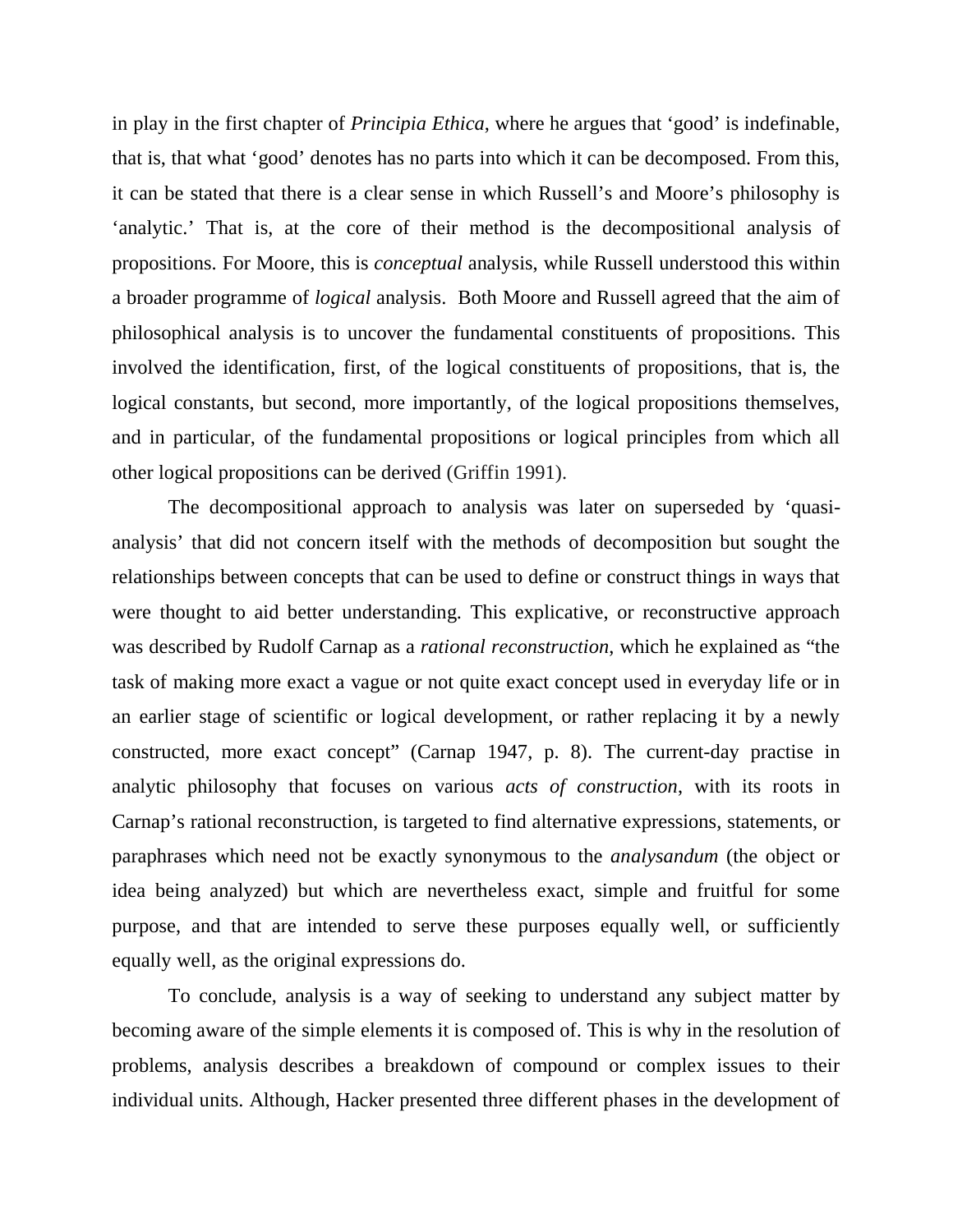analytic philosophy on the basis of the kind of analysis that was in question in the following way:

- i. Metaphysical analysis which was popular among early Russell and Moore
- ii. Reductive analysis which was visible in early Wittgenstein, Russell's logical atomism, and logical positivism
- iii. Connective or conceptual analysis which was common among ordinary language philosophers (Hans-Johann, 2013: 14).

However, the methodological program of analytic philosophy has some distinguishing features such as:

- i. The thinkers of analytic philosophy do not apply all forms of analysis; rather, they primarily apply logical and linguistic analysis.
- ii. They do not think that it is necessary to use other methods that are popular within the framework of continental philosophy.
- iii. There is also a difference between analytic philosophy and continental philosophy when it comes to understanding the proper approach to constructing philosophical reflections.
- iv. Analytic philosophers not only interpret philosophising as a process of constructing theoretical reasoning as rational, logically consistent, and clearly and rigorously argued but also practice it in this way.

## **3.2: Analysis as a Philosophical Method**

The analytic method in philosophy is a generalised approach to philosophy which was originally associated with the projects of logical analysis. It emphasises a clear, precise approach with particular emphasis being placed on argumentation and evidence, avoidance of ambiguity, and attention to detail. Philosophising, according to Niekerk is, therefore, analytic when it follows a procedural approach that is "defined by a characteristic procedural focus … understood as prioritising some objects of analysis over others and, in so doing, of picking out certain kinds of question as particularly valuable" (Niekerk 2015:517). In recent times, analytic philosophy has become "not a philosophical program or a set of substantive views, but a *style* of doing philosophy" (Brogaard & Leiter 2014-15). Analysis meaningfully distinguishes a specific style of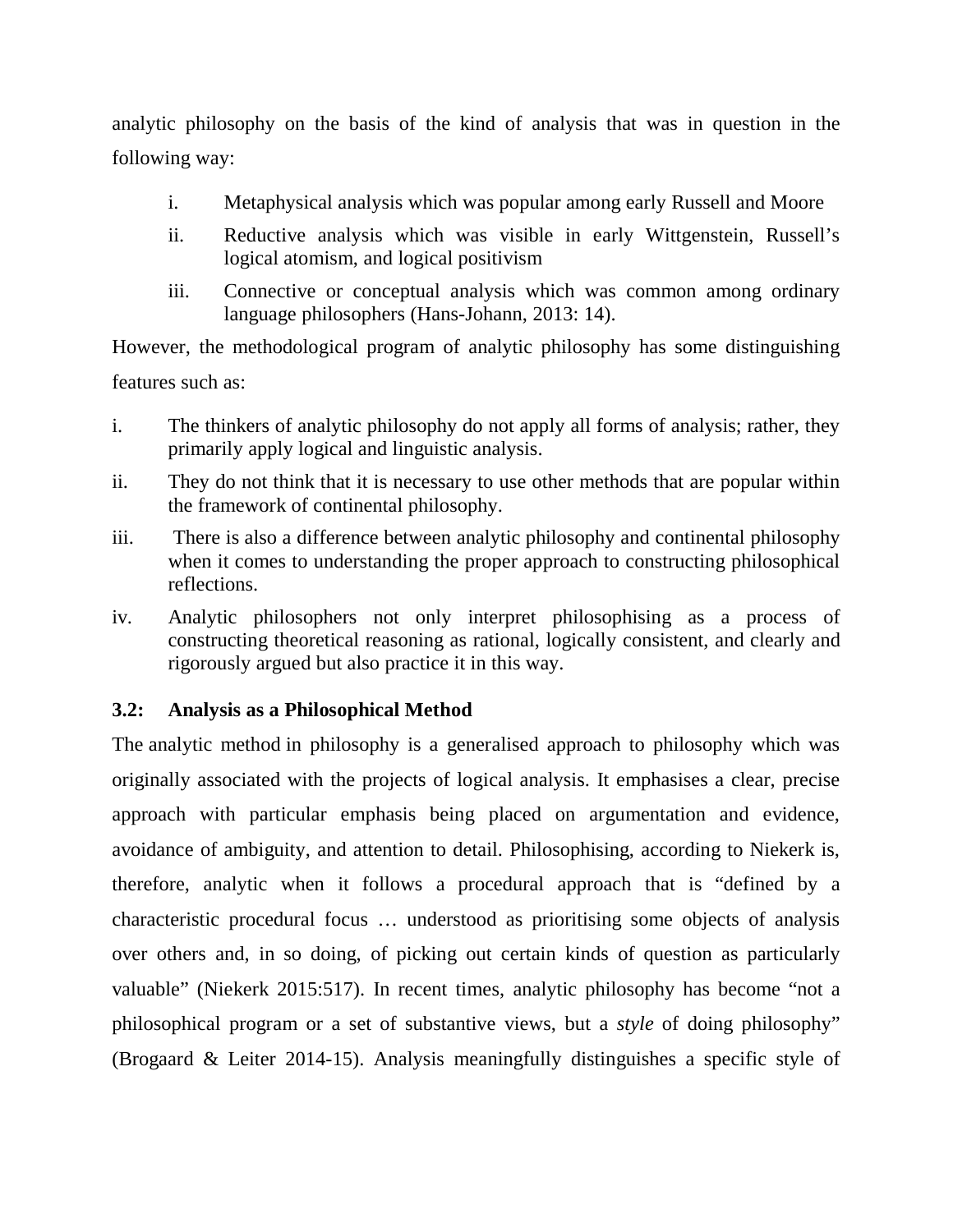doing philosophy that consists of some distinctive characteristics. For instance, it tests propositional claims in ordinary language, and pursues parsimonious explanations.

Testing propositional claims imply ensuring the coherence, validity, and truthaptness of specific claims to explicitly articulate the propositions' justifications and entailment. Consequently, participants in a discourse strive to make their terms clear by way of proper definitions, which entails the formulation of propositions in 'ordinary language' to avoid obscurity of terms. By parsimonious explanations, we mean the departmentalisation of issues. For example, categorising issues of discourse into ethical, metaphysical, and epistemological, and treating them as distinct concerns to avoid unnecessary multiple explanatory entities (Niekerk 2015:518). To be analytic therefore, is to adopt "a procedural preference for making the justifications and entailments of concepts at issue as clear as possible, making it a goal to be accessible to interlocutors, and favouring parsimonious explanations" (Niekerk 2015:519).

The analytic method implies that we separate constituent elements of a given phenomenon into its various components. This is atomizing phenomenon for holistic and comprehensive understanding. It entails argumentative clarity and precision through adopting the methodology of formal logic and conceptual clarification or analysis, which is historically tied to the Vienna Circle and the Berlin Circle. These Circles posit very strict principle of verification that excludes metaphysics because it is considered to be cognitively meaningless. However, contemporary understanding of "analytic" transcends this parochial approach of verificationism. Timothy Williamson captures this fact when he avers that "recent decades have seen the growth and flourishing of a boldly speculative metaphysics within the analytic tradition" (Williamson 2014:7). Furthermore, the analytic method has to do with, among other things, conceptual clarifications, definitions and explanations. By this, the tradition focuses on the examination of terms, notions and concepts, which are broken down into understandable units of connected ideas. Thus, a very central aspect of the analytic method is explanableness. For, if an experience, phenomenon or condition is not explainable such that it is intersubjectively understood or verifiable or referred to, it does not qualify for intelligibility and rationality.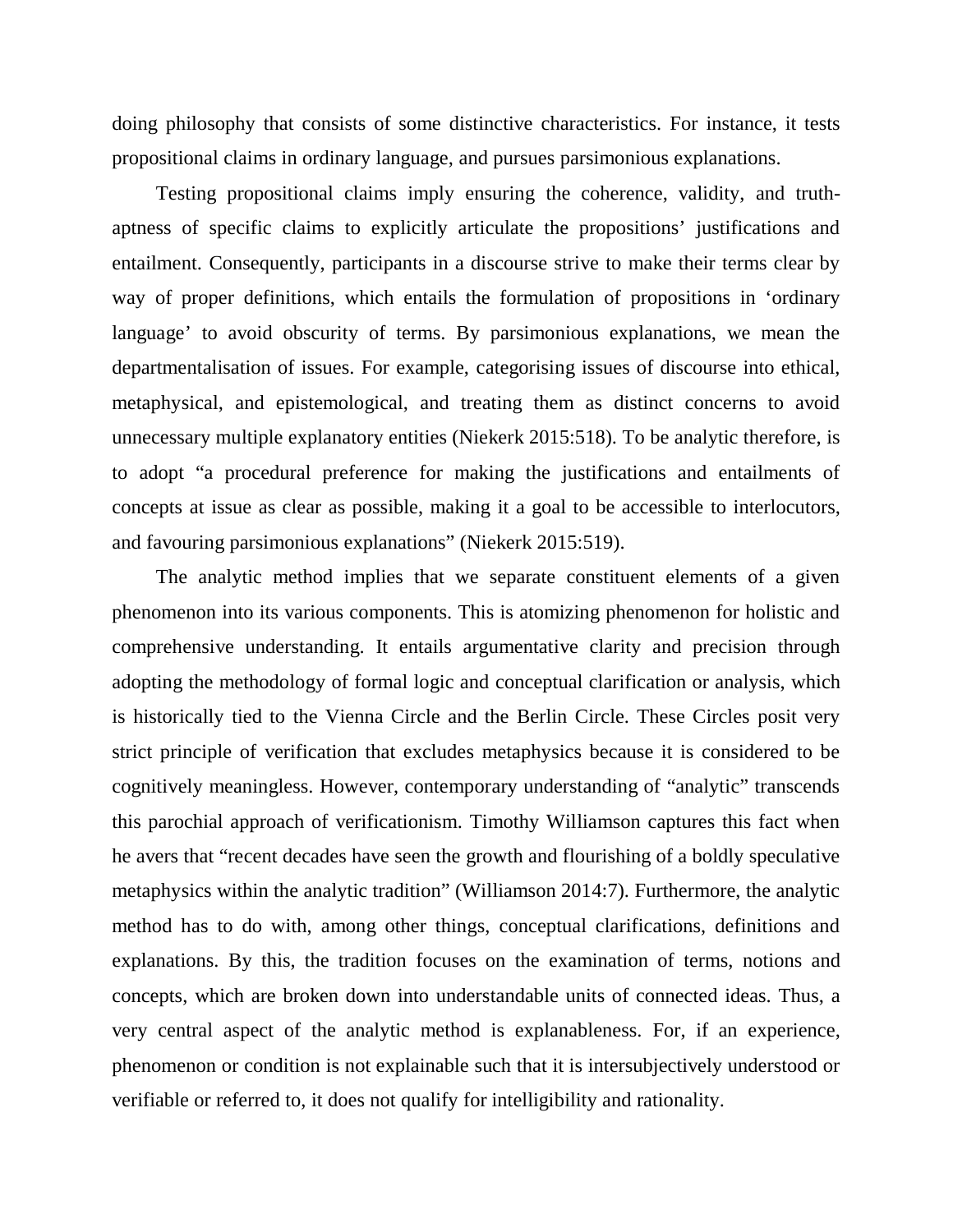#### **4.0: Conclusion**

So far, we have seen that analytic philosophers interpret philosophical ideas through a process of constructing theoretical reasoning in a rational, logically consistent, rigorous and clearly argued manner. These very peculiarities of philosophising have enabled analytic philosophy to be the dominant tradition in Western philosophy for quite some time now. The analytic line of thinking is typically attributed with such characteristics as striving for an increase in knowledge, clearness of ideas, rigorousness in style, and the cogency of arguments. As a method of research, its aim is to make philosophical problems plain and understandable by examining and clarifying the language used to express them.

#### **5.0: Summary**

In this unit, we began by highlighting key stages in the development of the analytic movement. In this regard, we saw that the key figures in the development of analytic philosophy include Gottlob Frege, Bertrand Russell, G.E. Moore and Ludwig Wittgenstein. It was also stated that the development of analytic philosophy was occasioned by the rise of quantificational logic, linguistic analysis and the activities of the members of the Vienna circle, who developed their principle of meaningfulness in response to idealism. After noting these key developments, we turned attention to analysis as a method in philosophy. In this vein, we indicated the essential features of the method of analysis to include clarification (decomposition) of concepts and explainableness that ensures inter-subjective understanding, among others.

#### **6.0: Self-Assessment Exercise**

- 1. What do you understand by the term 'analysis'?
- 2. Briefly trace the history of the analytic movement in philosophy
- 3. Discuss the contributions of Gottlob Frege, Bertrand Russell, George Edward Moore and Ludwig Wittgenstein to the development of analytic philosophy?
- 4. What is the significance of the Vienna Circle to the development of analytic philosophy?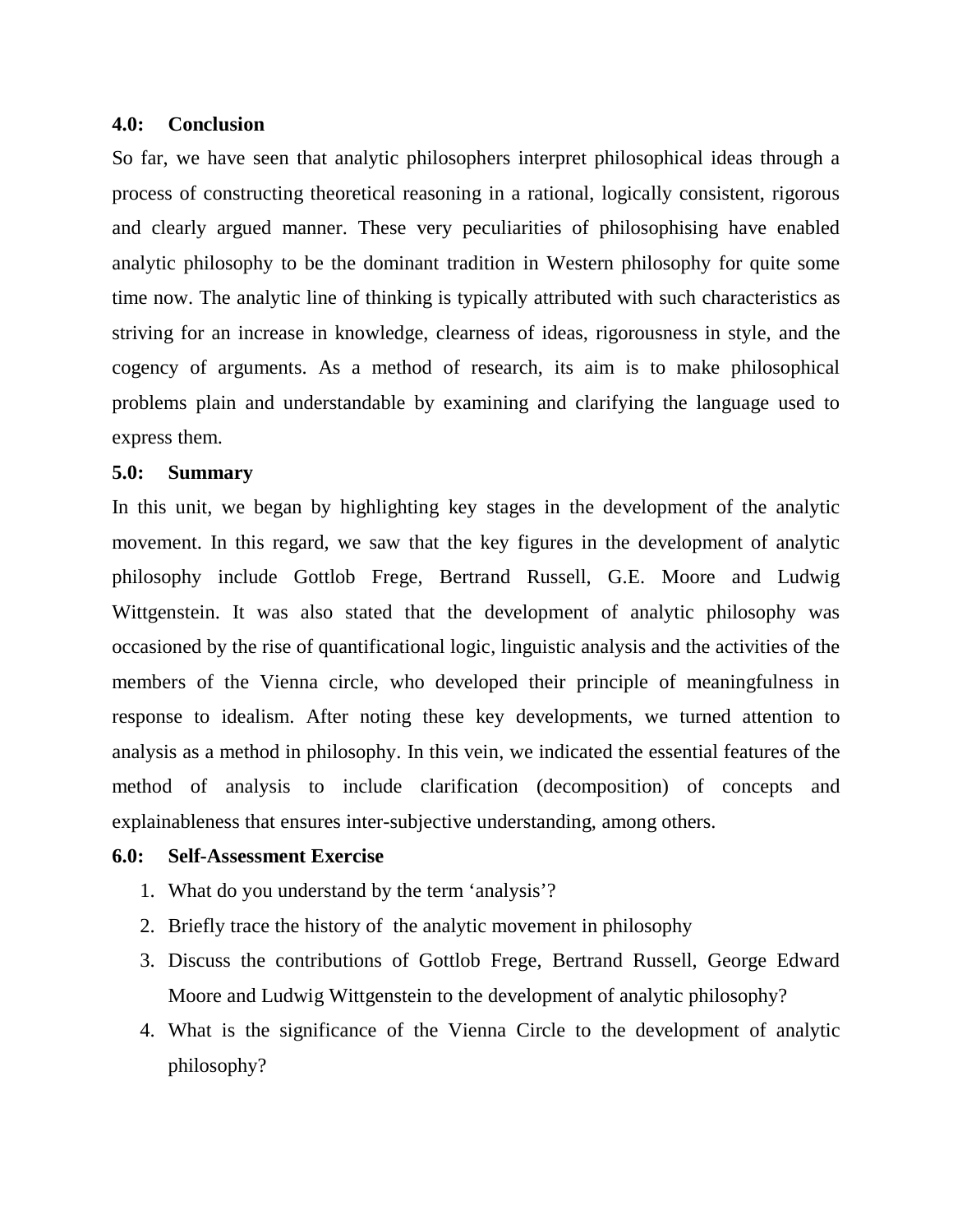### **7.0: References/Further Reading**

Analytic philosophy. 2021. *New World Encyclopedia*. Retrieved 09:21, September 4, 2021from https://www.newworldencyclopedia.org/p/index.php?title=Analytic\_philosophy&oldi  $d=1054301$ .

Brogaard, Berit and Leiter, Brian. (eds). "Analytical and continental philosophy." *The Philosophical Gourmet Report*. (2014 - 15). http://www.philosophicalgourmet.com/analytic.asp. [Accessed 2 September 2021].

Carnap, R. 1947. *Meaning and necessity*, Chicago: The University of Chicago Press.

Dummett, M. 1993. *The seas of language*. Oxford: Oxford University Press.

Frege, Gottlob. 1879. *Begriffsscrift*, trans. by Beaney, Michael (1997), *The Frege reader,*  Oxford: Blackwell.

Griffin, N. 1991. *Russell's idealist apprenticeship*. Oxford: Clarendon.

Hacker, P. M. S. 1996. Wittgenstein's Place in the Twentieth Century Analytic Philosophy. Oxford, Blackwell.

Hans-Johann Glock. 2013. What is Analytic Philosophy? Journal for the History of Analytical Philosophy Volume 2, Number 2.

Irvine, A. D. 2021. "Bertrand Russell." *The Stanford Encyclopedia of Philosophy* (Spring 2021 Edition), Edward N. Zalta (ed.),  $URL =$ <https://plato.stanford.edu/archives/spr2021/entries/russell/>

Kenny, A. 2000. *Frege: an introduction to the founder of modern analytic philosophy.* Oxford: Blackwell Publishers.

Michael Beaney. 2013. What is Analytic Philosophy? *The Oxford Handbook of The History of Analytic Philosophy.* DOI: 10.1093/oxfordhb/9780199238842.013.0039

Niekerk, van Jason. 2015. "The analytic appeal of African philosophy." *South African Journal of Philosophy*, 34.4: 516-525.

Russell, Bertrand. 1918. Mysticism and Logic, London: Allen & Unwin.

Russell, B. 1900. *A critical exposition of the philosophy of Leibniz*. Cambridge: Cambridge University Press.

Stevens, G. 2005. *The Russellian origins of analytical philosophy*. London and New York: Routledge.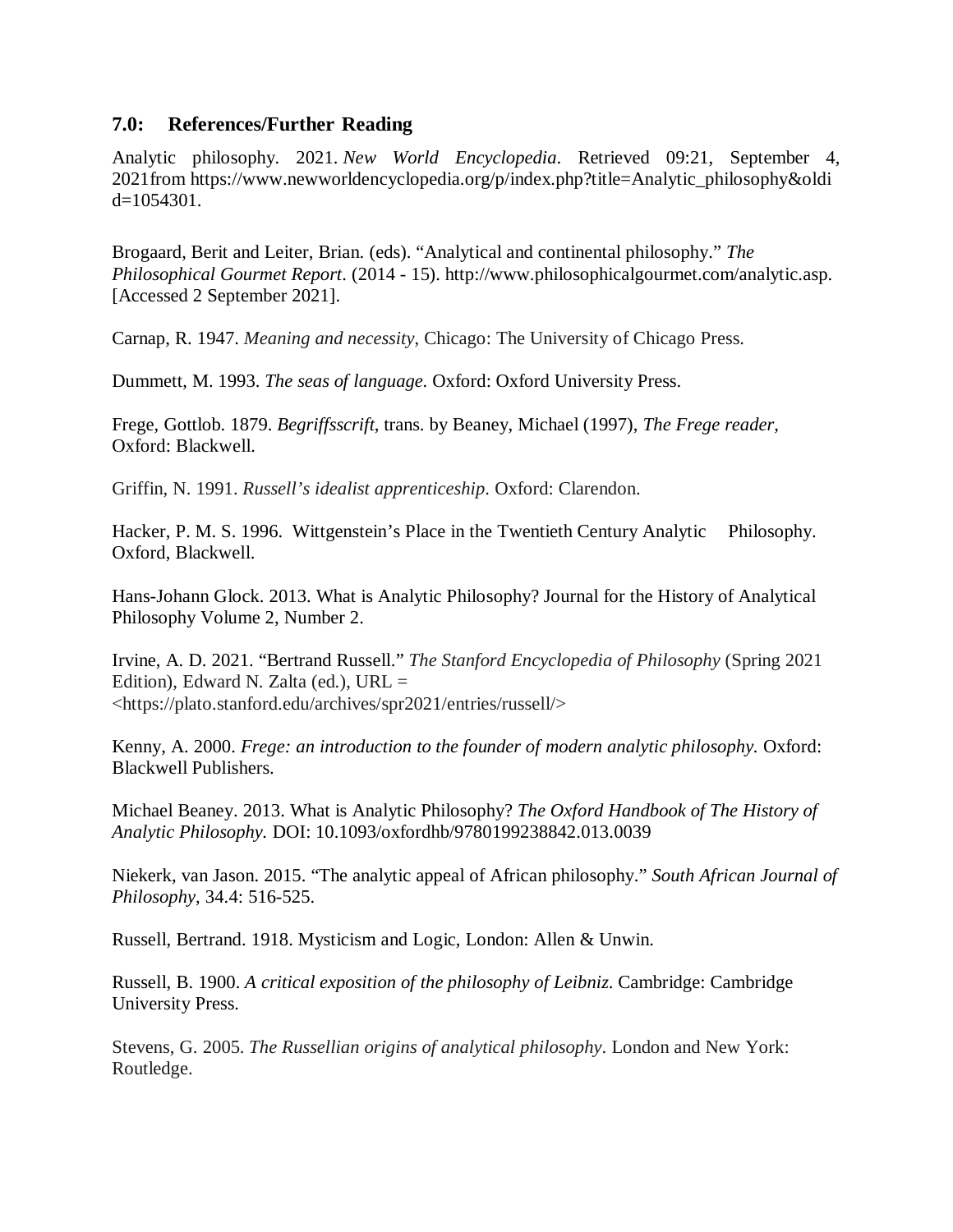Urmson, J.O. 1956. *Philosophical analysis: its development between the two world wars*, Oxford: Oxford University Press.

Williamson, T. 2014. 'Knowledge first.' In M. Steup, J. Turri, and E. Sosa (eds.), *Contemporary debates in epistemology* (Second Edition). Oxford: Wiley-Blackwell.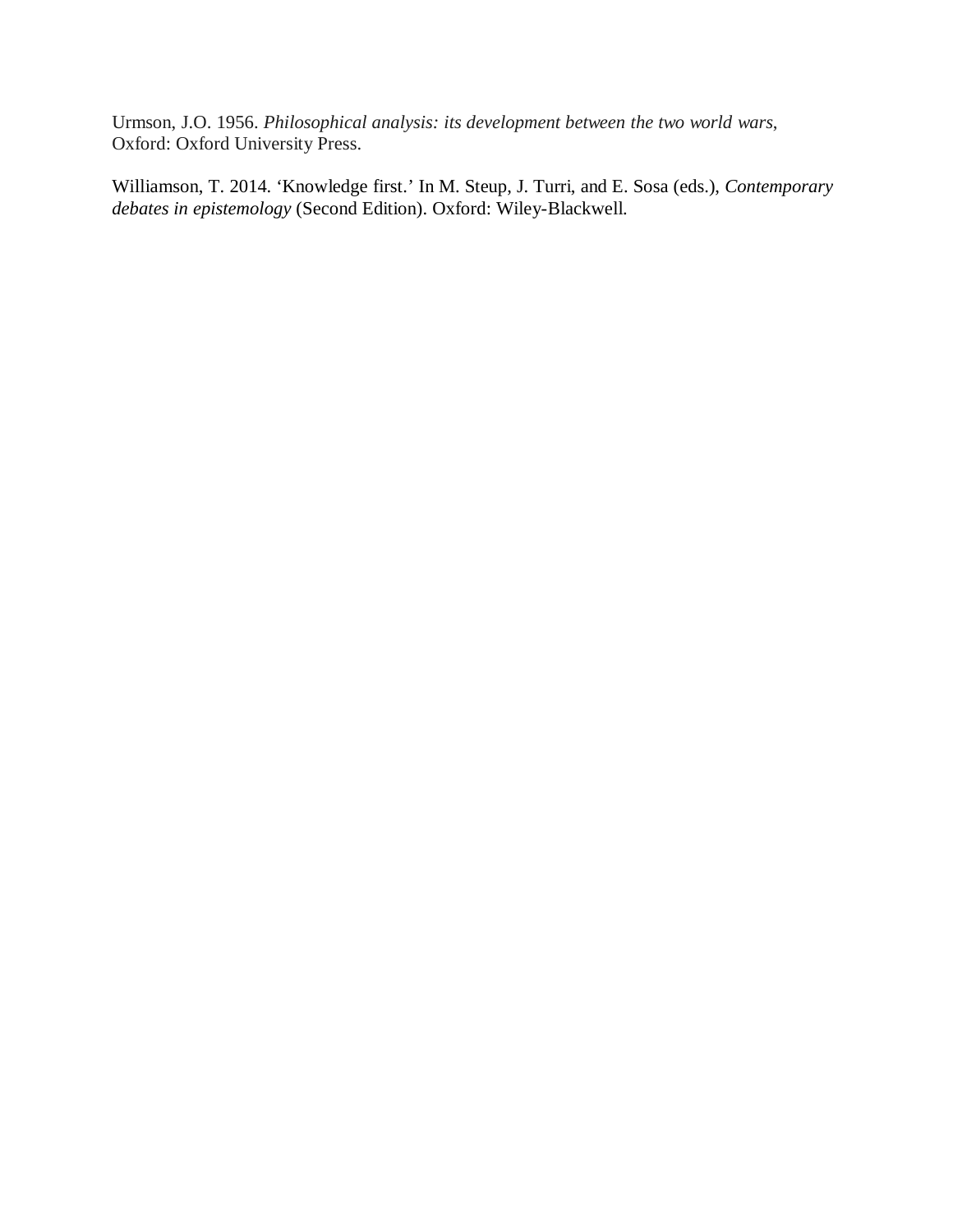## **MODULE 3: FEATURES AND TOOLS OF RESEARCH IN PHILOSOPHY**

Unit 1: Features: Rigour and Coherence Unit 2: Features: Clarity and Concision Unit 3: Tools: Language Unit 4: Tools: Logic

# **UNIT 1: Features: Rigour and Coherence Contents**

- 1.0: Introduction
- 2.0: Intended Learning Outcomes (ILOs)
- 3.0: Main Content
	- 3.1: Rigour
		- 3.2: Coherence
- 4.0: Conclusion
- 5.0: Summary
- 6.0: Self-Assessment Exercise
- 7.0: References/Further Reading

#### **1.0: Introduction**

Welcome to this discussion on the features of a good philosophical research or writing. Before a good work of research can be effectively carried out in philosophy, it is important to be familiar with the features expected of a good research in philosophy, as these are the indices any examiner or independent observer is going to look out for. A good work of research in philosophy needs, among other things, to be clear and precise, rigorous and coherent. And so, this unit focuses its attention on the features of a good research in philosophy. The features of philosophical research and writing are many. According to A. P. Martinich, "Three of the most important ways to make your essay intelligible are to make sure that it is clear, concise, and coherent. Philosophers also strive for what they call 'rigour'" (Martinich, 2005: 140). However, for our purposes in this unit, we will discuss Rigour and Coherence as two of the very core features of philosophical research and writing, while the remaining two features of Clarity and Concision or 'Conciseness' will be dealt with in the next unit. Our aim here is to make clear the requirements of a standard research in philosophy.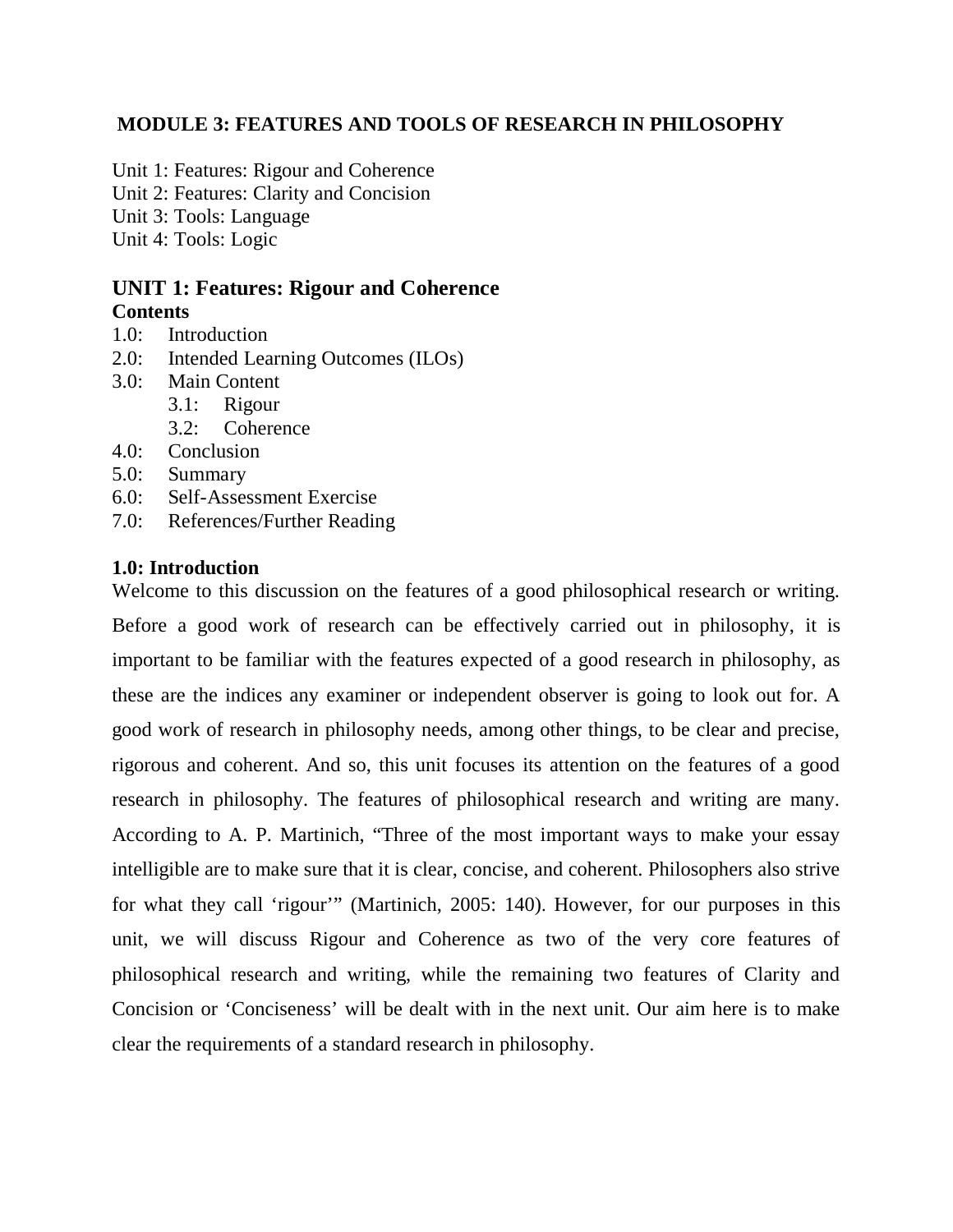## **2.0: Intended learning outcomes (ILOs)**

By the end of this unit, you should be able to:

- identify the features of philosophical research and writing
- explain the features of rigour and coherence
- appreciate the implication of these features on a research paper and
- apply these features when you write a research paper.

## **3.0: Main Content**

This unit treats rigour and coherence as features of research and writing in philosophy. It examines them, considers what they mean in specific terms, and what effect they each have on your research work.

## **3.1: Rigour**

A research work in philosophy will hardly qualify as such if it is not rigorous (i.e., if it lacks rigour). Rigour refers to thoroughness in carrying out the research in such a way that no stone is left unturned, and every logical thread is followed. The history of philosophy demonstrates that, at the point of its branching off from mythology, religion and other such activities, one of the fundamental, distinguishing traits of the emerging field of philosophy was its rigour. This is easily evident in the Socratic style of nearinfinite interrogations until issues come out clearly and distinctly. Describing its rigorous bent, W. Dithley says the 'philosophic spirit' "leaves no valuations and aspirations unexamined and no piece of knowledge isolated; it seeks the ground for the validity of whatever is valid" (Rickman, 1979: 129).

Isaac Ukpokolo describes rigour as:

the very act of considering every possible and related angle to an issue, leaving no stone unturned in the analyses and considerations of the different sides of an argument. It has to do with profoundness, depth and extent. Rigour also has to do with the employment of all philosophical tools of logic and argumentation, the principles of inference and entailment. It takes sides with the completeness and pursuit of linguistic perfections. All these could be considered as constituting rigour in research and writing in philosophy (Ukpokolo, 2021: 69).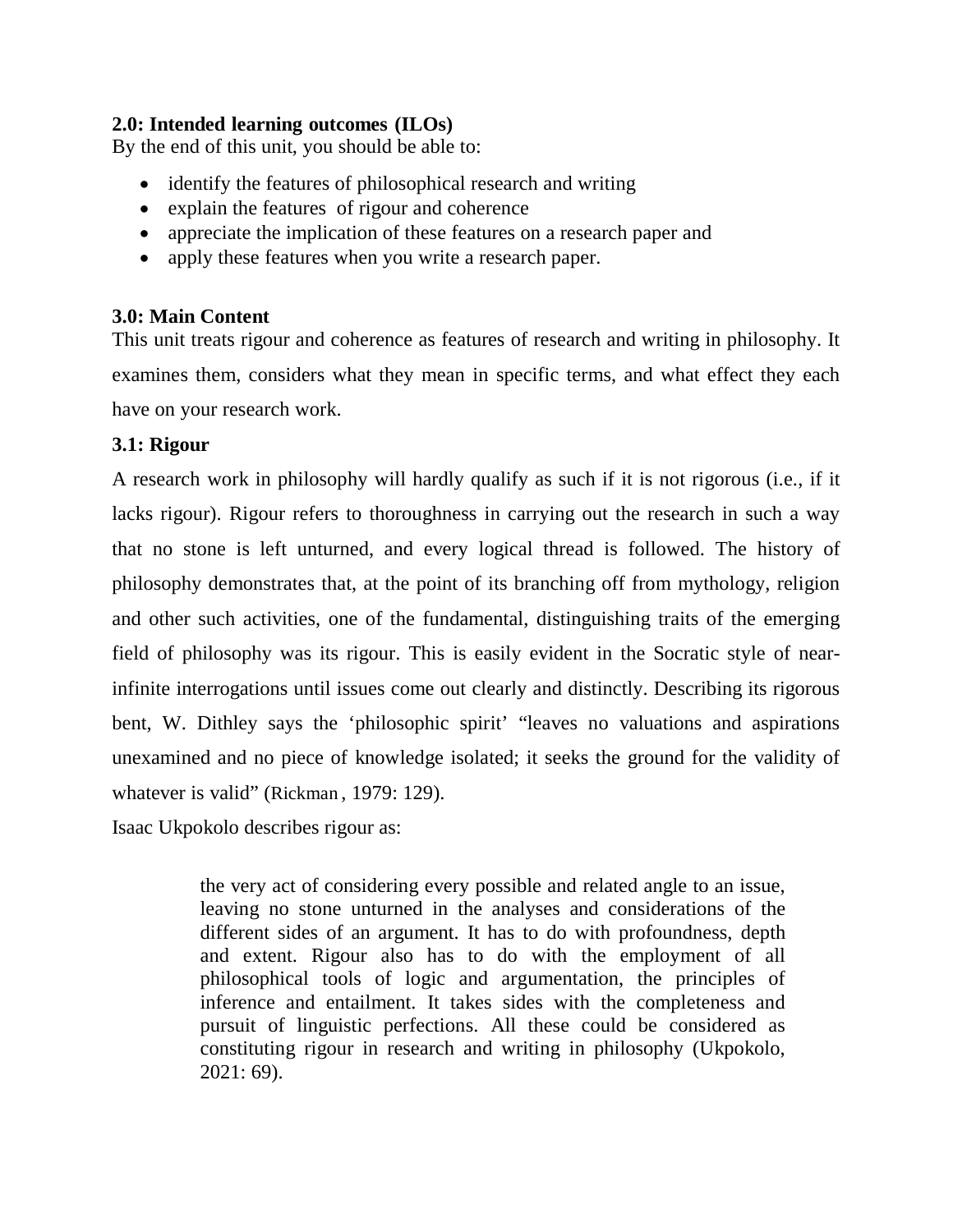For example, in considering an issue, all the angles to it, both obvious and hidden, should be thoroughly examined before taking a position. In other words, if there are positions A, B, C, D, E and F on an issue, rigour would thoroughly examine and clearly demonstrate why Position C, for instance, is correct and why each of the others is incorrect.

Besides the above, rigour would also consider all the possible logical angles to a philosophical issue. Take, for example, St Thomas Aquinas' argument for the existence of God. He claims, among other things, that, in the order of causality, since there cannot be infinite regress, God has to be at the beginning of the causal chain (Aquinas, 1947: 14- 16). But if we explore all the logical angles to this argument, there are a number of questions one could ask. For example, why is infinite regress is impossible? What assures us that it is God (as popularly understood in Judeo-Christian theology) who is at the beginning of the causal chain? Instead of a linear chain, what if the causal process is round (e.g. A causes B; B causes C; C causes D, and D causes A) or a network (e.g. A causes B, C and D; B causes A, C and D, etc.)?

In all, the function and importance of rigour is that no stone is left unturned, and every angle is thoroughly investigated, so that, when finished, the research work is as close to flawless as possible.

#### **3.2: Coherence**

Coherence is the feature of philosophical research and writing by which a body of statements has internal concord or agreement, such that it makes a central point in a strong and mutually-reinforcing manner. Ukpokolo describes coherence in philosophy as "a certain condition of agreement and orderliness of idea, words and statements, arguments and assumptions. The word has been employed in the analysis of truth and meaning in philosophy" (Ukpokolo, 2021: 55)

Consider the following examples:

a. There is a strong likelihood that it will rain today. The sky is overcast and the clouds have gathered over the last couple of hours. The winds have become increasingly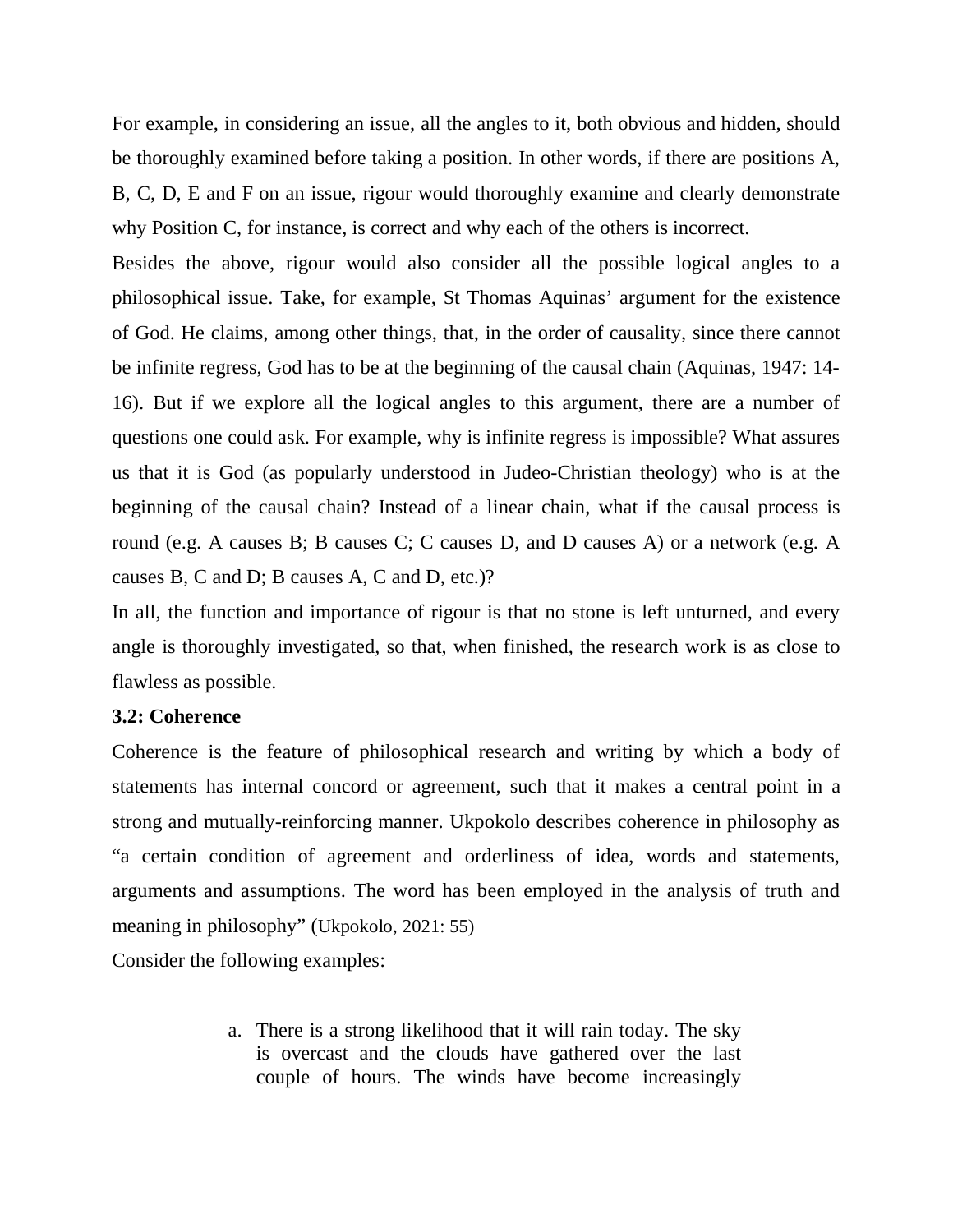strong and cold. Besides, the weather forecast this morning predicted that there will be rainfall today.

b. It is highly doubtful if that student will pass the test. The lecturer's first daughter got married only recently, and there was a lavish party. He has been absent from class, and has not been studying. The school compound is very beautiful, and it is the time of year when many flowers are in blossom. He is very prepared for the test, having assimilated so much of the course content.

In the first example, there is a central point being made in that group of statements, and every sentence serves to reinforce that central point. In the second example, however, it is difficult to identify a central point that is being made because some of the sentences in that group of statements obviously contradict one another while the others have little or no bearing to the rest.

Coherence therefore ensures, among other things, the right and effective flow of the discussion in such a way that the average reader can follow without difficulty. As Ukpokolo says,

> Indeed, a very important component or character of coherence is continuity, that is, the way an essay moves from one part to another towards its goal. An essay that meanders, seemingly not directed to any particular destination, is defective even if each sentence is charged with great rhetorical energy (Ukpokolo: 58).

Concerning logical coherence, Adeshina Afolayan says,

This requires that you examine whether the set of beliefs that make up your worldview hang together or is contradictory. If they fundamentally complement one another, then you have a coherent and logical worldview. If they are contradictory, then either one of the beliefs may be false, or most of them may be false. You therefore have an illogical and incoherent worldview. (Afolayan, 2019: 15).

The *Stanford Encyclopedia of Philosophy* describes coherence as an intellectual virtue. It says,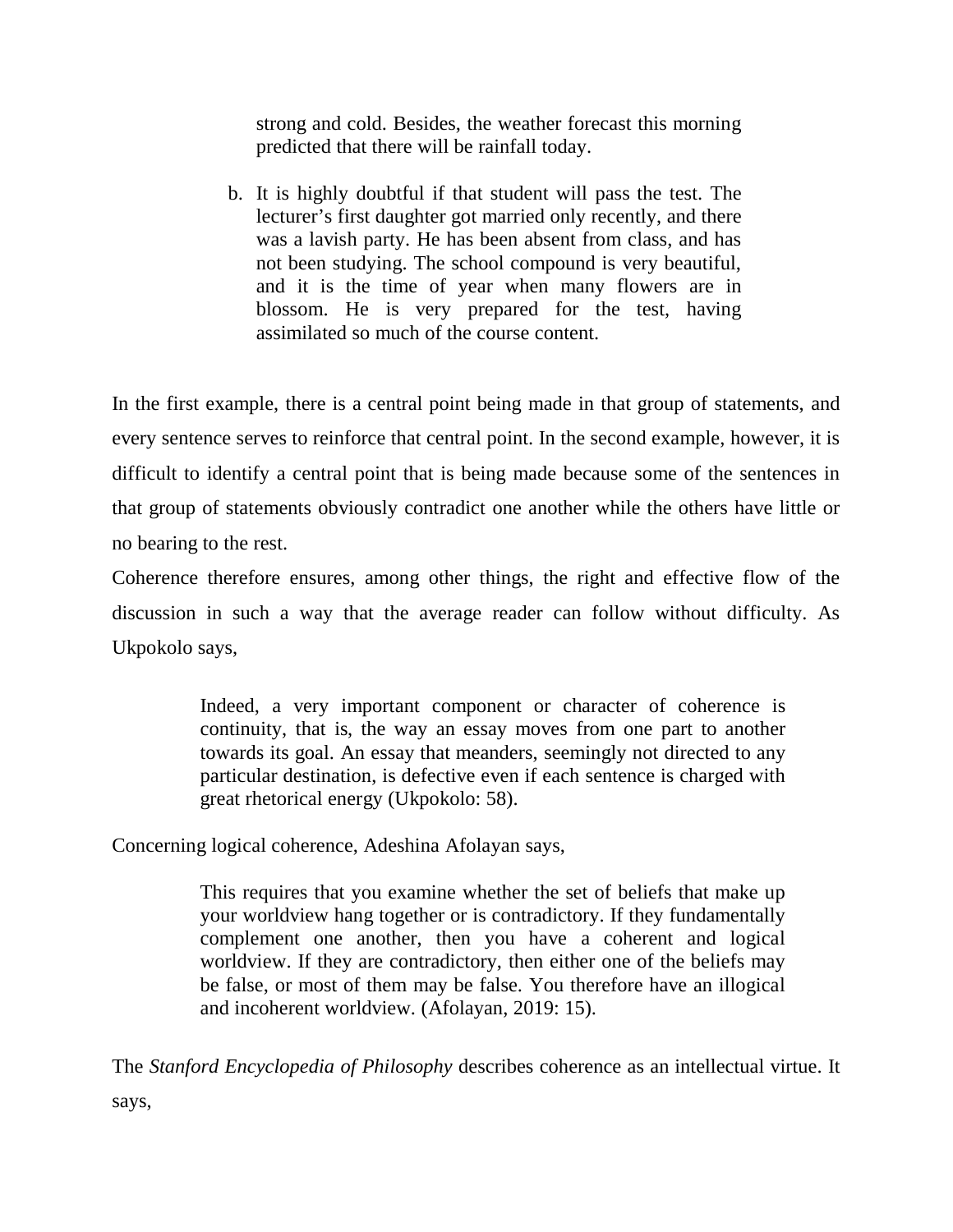coherence gives rise to justified belief and knowledge precisely because it is the manifestation of intellectual virtue. In our world, and for beings like us, coherence increases reliability, and therefore constitutes a kind of intellectual virtue in its own right.

It is great and quite commendable to gather as much material as we can for a research work. However, the materials must be organised in such a way that they hang together and cohere in order to make the points that you want to make.

## **4.0: Conclusion**

This unit has discussed rigour and coherence as features of philosophical research and writing. In other words, we have discussed, in this unit, those features of philosophical research and writing that ensure that your work is thorough, focused and robust. These features are so important that a research work in philosophy is not only incomplete but also lacking in substance without them.

### **5.0: Summary**

For a research work in philosophy to be worth its name, it is important for it to possess certain features. These include Rigour and Coherence, which have been discussed in this unit. The others are Clarity and Concision, which will be discussed in the next unit. Rigour means thoroughness in thinking and research. This requires that every angle to an issue is explored exhaustively (or as near-exhaustively as possible). It also means that the position we adopt has to be well-argued for while we state why the alternatives are untenable. Besides, rigour will also demand that all the logical possibilities to an issue are considered. As for coherence, it means basically that there is a consistence in the body of the work, such that the statements hang together to make a central point and do not meander in such a way that many words are used and they end up making no point.

### **6.0: Self-Assessment Exercise**

- 1. What do you understand by rigour as a feature of philosophical research and writing?
- 2. Explain the feature of coherence in philosophical research and writing
- 3. What implications do these features have for a research work in philosophy?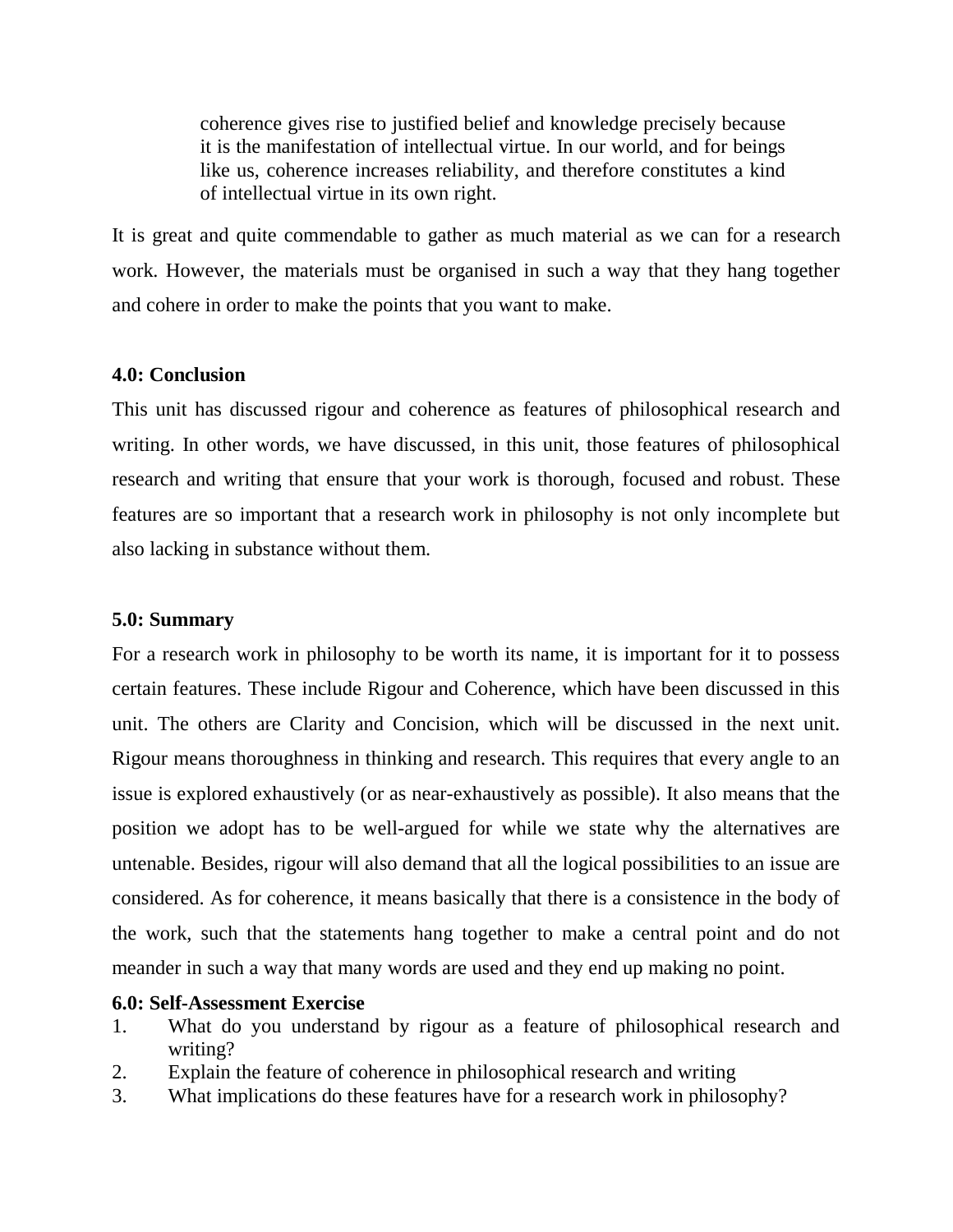4. How can they be applied in your work?

#### **7.0: References/Further Reading**

- Afolayan, A. 2019. "Philosophy and Human Existence." Agulanna, C. O. and Ipadeola, A. P. (eds.). *Philosophy, Logic and Critical Thinking*. Centre for General Studies, University of Ibadan.
- Aquinas, St T. 1947. *Summa Theologiae.* Trans. Fathers of the English Dominican Province. New York: Benzinger Brothers.
- Martinich, A. P. 2005. *Philosophical Writing: An Introduction (Third Edition)*. Malden: Blackwell Publishing.
- Ukpokolo, I. 2021. *Methodology of Research and Writing in Philosophy: A Guide (Second Edition).* Ibadan: Spes House Ltd.
- H. P. Rickman (ed.) *Dithley: Selected Writings*. Cambridge: Cambridge University Press, 1979.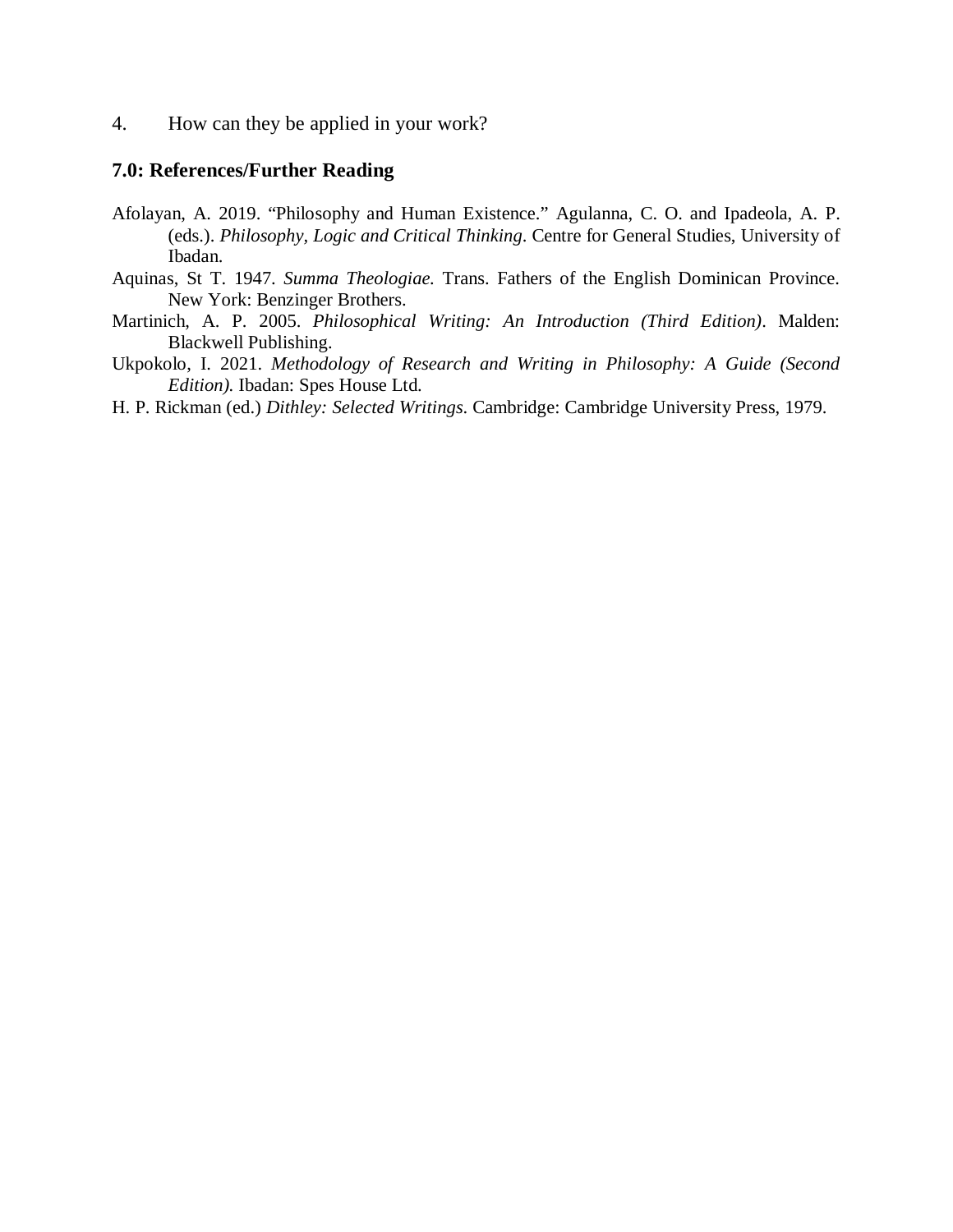# **UNIT 2: Features: Clarity and Concision Contents**

- 1.0: Introduction
- 2.0: Intended Learning Outcomes (ILOs)
- 3.0: Main Content
	- 3.1: Clarity
	- 3.2: Concision
- 4.0: Conclusion
- 5.0: Summary
- 6.0: Self-Assessment Exercise
- 7.0: References/Further Reading

# **1.0: Introduction**

In the last unit, we considered rigour and coherence as features of research and writing in philosophy. Now we proceed to the other features – clarity and concision – which we discuss at some length in this unit, using some examples and illustrations to drive home the point.

**2.0: Intended Learning Outcomes (ILOs)** 

By the end of this unit, you should be able to:

- understand the meaning and implication of clarity
- understand the meaning and implication of concision
- know how to apply both clarity and concision in research works in philosophy;
- recognise cases in which exceptions must be made to the rule of concision.

# **3.0: Main Content**

Having dealt with the features Rigour and Coherence in the previous unit, we now turn our attention to the other two features of research and writing in philosophy, which are Clarity and Concision. In this unit, we want to understand the meaning of each of these features, as well as their distinctive characteristics. We also consider why they are necessary, and how they are applied to philosophical research and writing.

# **3.1: Clarity**

According to John Searle, "If you can't express it clearly, you don't understand it yourself" (Warburton: 59) It is therefore of great importance that what is written by the researcher is clear because, since the researcher's primary obligation is to communicate with his or her audience, he or she cannot afford to give the impression of lack of proper understanding of the subject matter. As Nigel Warburton points out,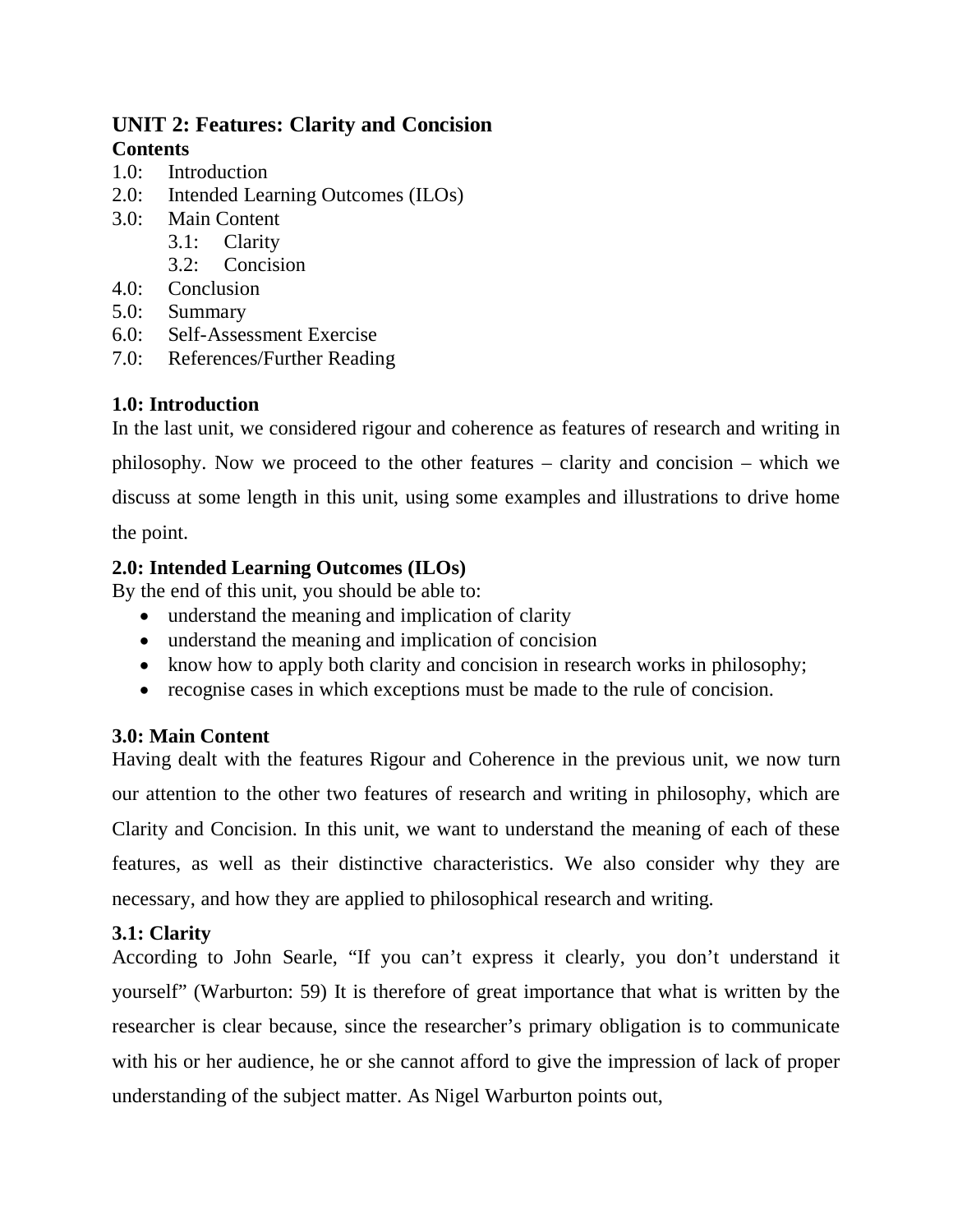One way in which you can demonstrate that you have understood a philosophical idea is to write about it clearly. If your writing is vague and impressionistic, it won't be obvious to your reader that you have a strong grasp of the topic (Martinich, 2005. 59).

Since it is possible for a work to be coherent without being clear (Martinich, 2005. 145), it is essential to strive for clarity in a research work in philosophy. Clarity implies that a statement or group of statements is clear, and not convoluted or mixed up; and that the point being made is easy to recognise.

Clarity is often audience-relative. In other words, what an audience considers clear might be considered unclear by another audience. For the student or researcher in philosophy, the primary audience would be, first, an examiner or instructor (the lecturer in philosophy), then the community of scholars in philosophy. It is therefore assumed that the primary audience already understands philosophy. But this in itself is a double-edged sword because, on the one hand, one may not need to go to great lengths in order to make oneself understood by this audience; but on the other hand, this audience, because of its familiarity with the subject matter, can easily spot errors and problematic presentations. In the final analysis, one must express oneself as clearly as possible without the triple problems of ambiguity, vagueness and indeterminateness (Martinich, 2005. 146).

Orderliness goes a long way to enhance clarity because it makes the researcher's arguments easy to understand and follow. Orderliness means that a work is arranged in such a way that every piece is placed where it properly belongs and one point follows another in an organised manner. Orderliness also implies that facts and points are not flung around in an arbitrary manner as though the reader is expected to find and reconstruct them by herself. The cumulative effect of orderliness is that the entire work flows and holds together as a single whole.

Ludwig Wittgenstein says, "The correct method in philosophy would really be the following: to say nothing except what can be said clearly". This is because it is easy to hide ignorance or lack of comprehension behind a cloud of unclearness. In this regard, Robert Heinlein's words ring true: "Obscurity is the refuge of incompetence." Ukpokolo points out that "philosophers in their writings are, among other things, to challenge and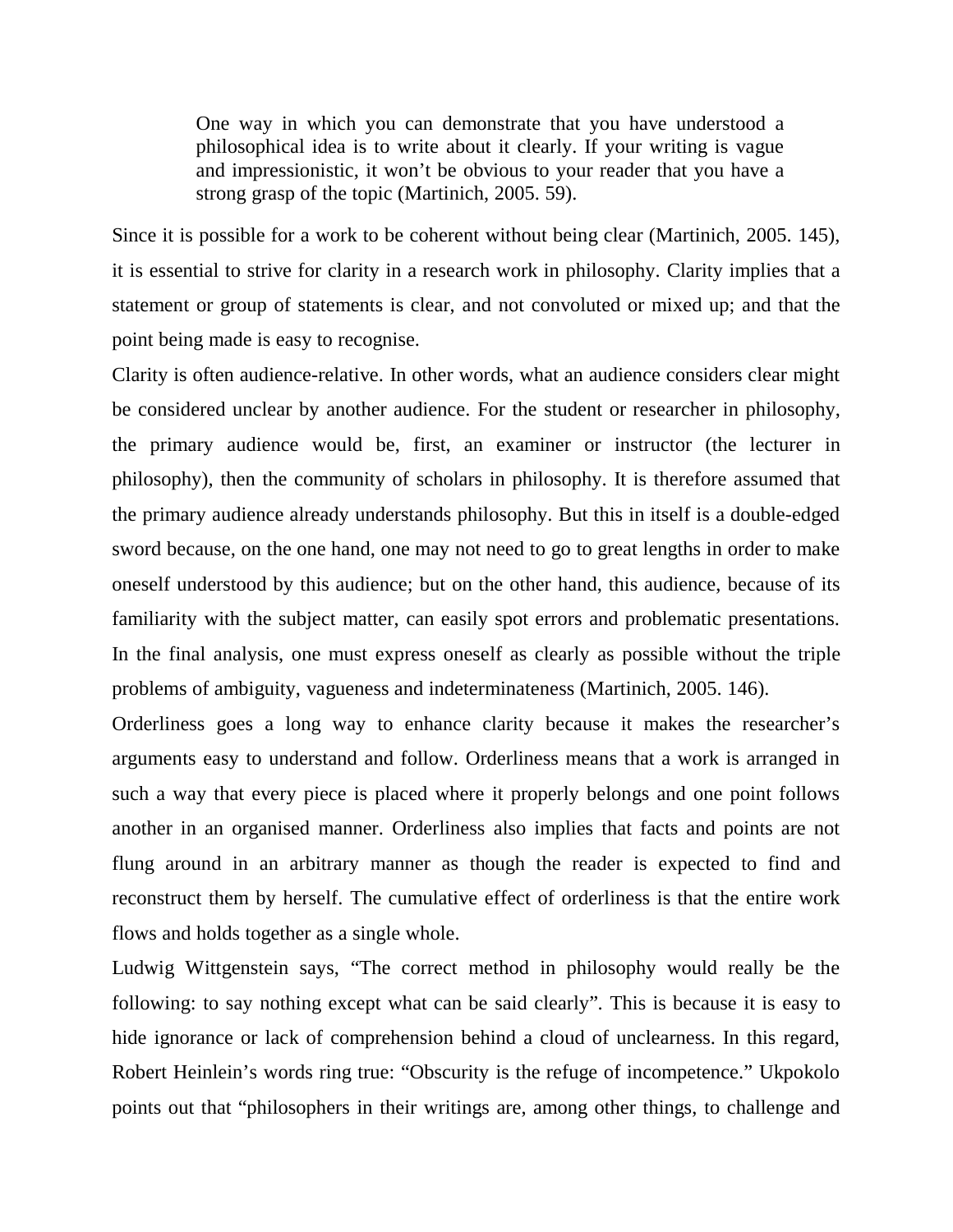clarify constructs that are used to make sense of the world; constructs often taken for granted, rather than explicated and properly understood." Arthur Schopenhauer draws a link between clarity and authentic philosophising. According to him,

> … the genuine philosopher will generally seek lucidity and clarity and will always strive not to be like a turbid, raging, rain-swollen stream, but much more like a Swiss lake, which, in its peacefulness, combines great depth with a great clarity that just reveals its great depth (Schopenhauer, 2015).

Employing philosophical rigour and insisting on clarity of argument can only improve the output of a research work in philosophy. As in all areas of philosophy, there is no guarantee that clear arguments will provide convincing answers to the difficult questions, but it does increase the chances of achieving this (Warburton, 2013: 175).

Warburton mentions some 'guidelines on clear writing' given by George Orwell in his essay, 'Politics and the English Language' (Orwell, 2012.), some of which are relevant to the present discussion:

- Never use a long word where a short one will do.
- If it is possible to cut a word out, always cut it out.
- Never use the passive where you can use the active.
- Never use a foreign phrase, a scientific word or a jargon if you can think of an everyday English equivalent (Warburton, 2004: 60).

# **3.2: Concision**

Concision means that an expression – whether a statement or a set of statements – is concise. This implies, in other words, that the statement says all and only what it sets out to say. The *Cambridge Dictionary* defines the adjective 'concise' as "short and clear, expressing what needs to be said without unnecessary words." Concision, to borrow Martinich's expression, combines brevity and content. Or, as Ukpokolo puts it,

> Concision is brevity of content. Being concise means conveying a considerably large set of information in a brief space. Brevity does not call for much comment. It is desirable because it typically makes fewer demands on the reader's attention and understanding (Ukpokolo, 2021: 60).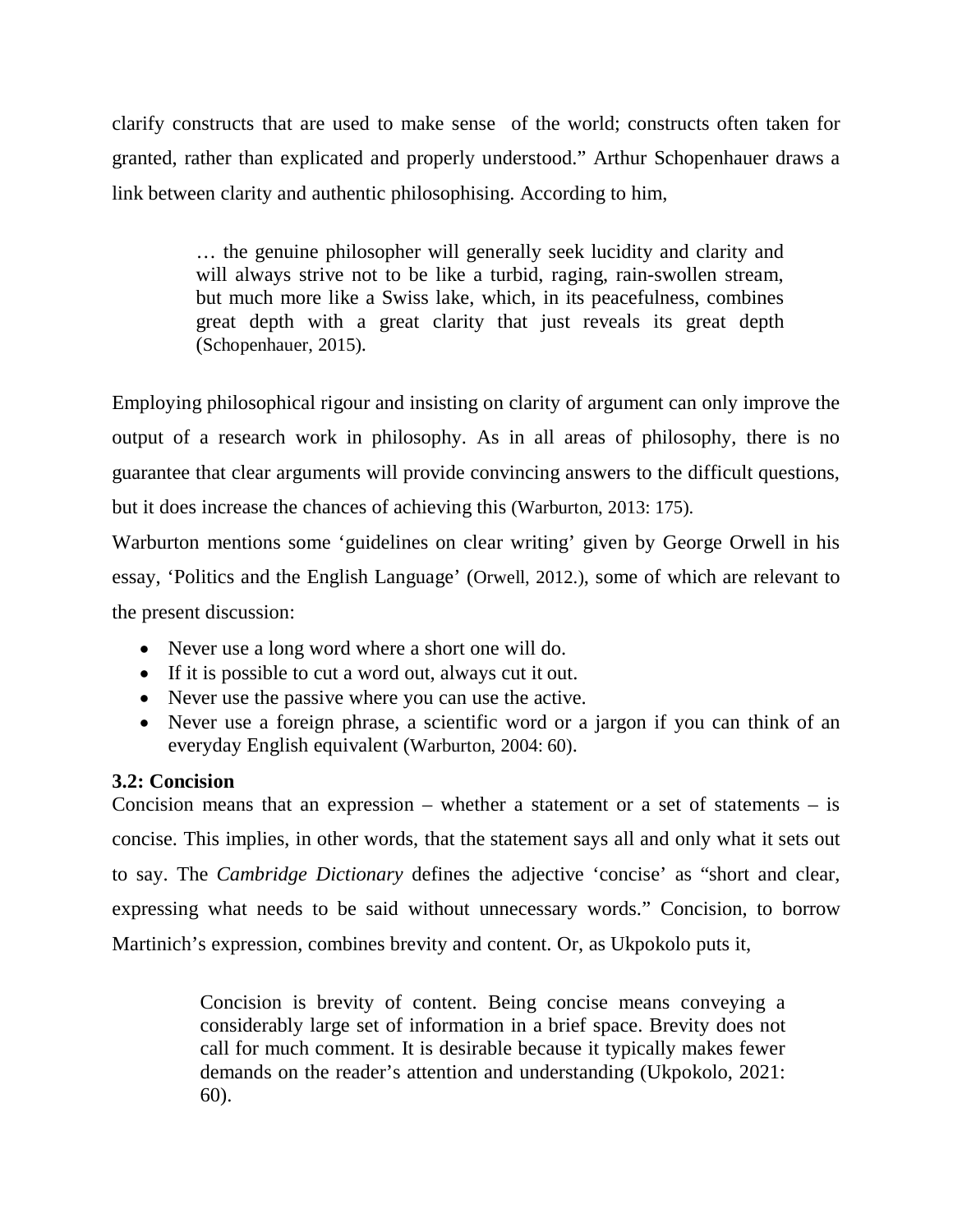A work can say a lot about a little; or it can say a little about a lot. A concise work, on the contrary, does not sacrifice important detail for brevity; neither does it add details that are unnecessary when the point can be adequately made without such details.

Brevity is the hallmark of concision, its most distinctive characteristic. Brevity (to be brief) means that the work should be as short as necessary (though, of course, not shorter than necessary). One way to apply brevity to a piece of research writing is to use a single 'technical' term rather than a descriptive sentence. Some popular examples include using 'bachelor' instead of 'a man who is not married', or 'widow' instead of 'a woman whose husband has died', or 'monotheism' instead of 'the belief that there is only one God'. Sometimes it happens that the word you want to use is not known to your audience. In such a case, you need to define the term at the first instance of use, after which you can proceed to use the term on its own. For example:

> A sizeable fraction of those who identify as believers in the supernatural profess monotheism – the belief that there is only one God. But despite this, their day-to-day actions and outlook on life often reveal something other than monotheism – ranging from belief in no God at all to a belief in many gods.

However, as Martinich points out, brevity sometimes admits of exceptions in certain circumstances. One of these is that, because of their literary status, certain expressions need a wordier sentence in order to guarantee their elegance and rhythm. Another reason for using more words, rather than fewer words, is that some expressions need more words to be fully comprehended; if not, they would be unduly turgid and dense. In his words, "Short sentences, dense in content, are often less intelligible to a specific audience than longer sentences with the same content" (Martinich, 2005: 151)

#### **4.0: Conclusion**

This unit has discussed clarity and concision as features of writing in philosophy. In other words, we have seen why a research work in philosophy must be clear and concise: without ambiguity, indeterminateness and vagueness; and we have also seen why such a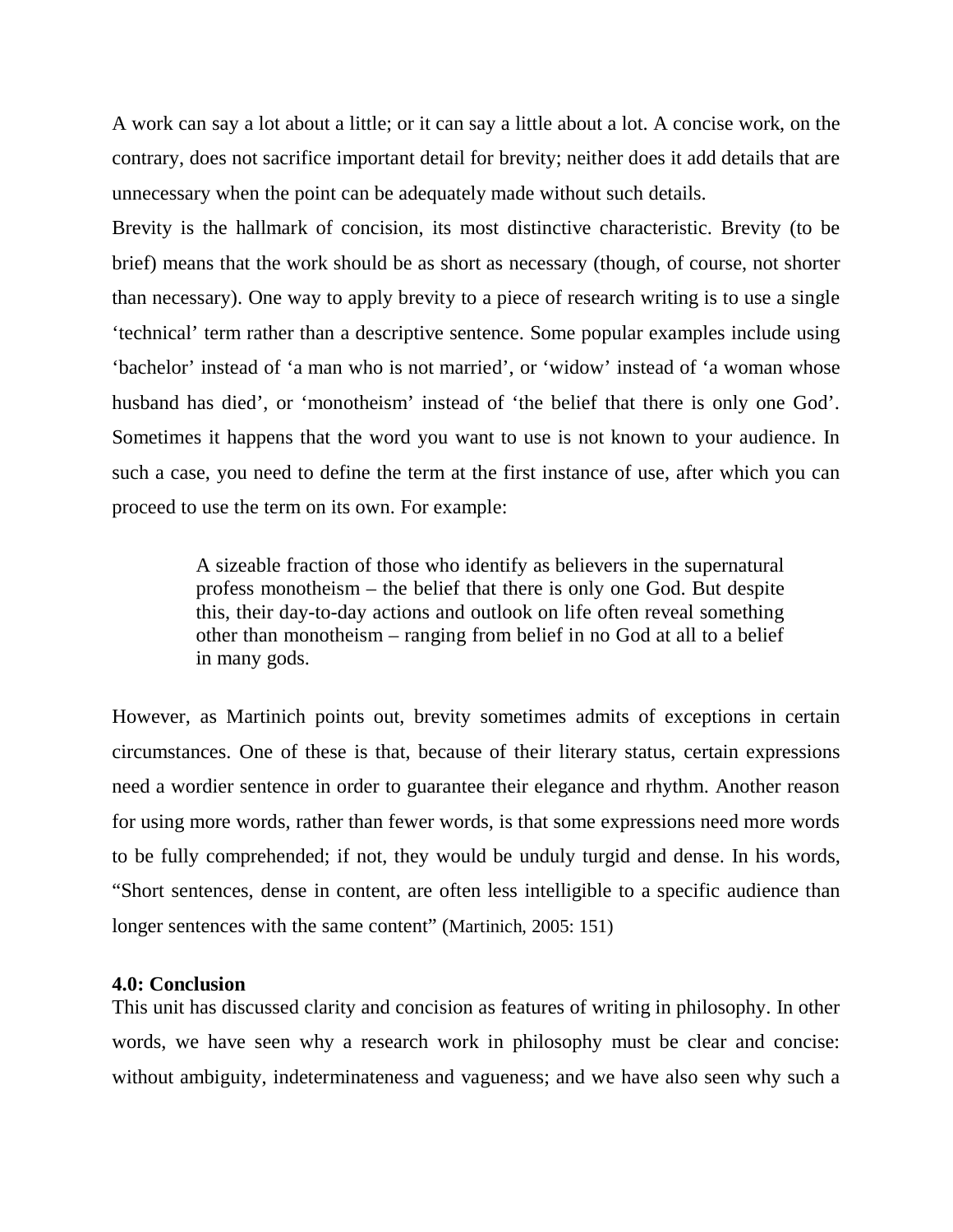work must say all and only what it sets out to say. We might conclude this unit with a quote from Warburton that obviously applies to clarity as well as concision:

> Philosophy can be difficult enough to read without introducing syntactical difficulties. Some students write in very long and convoluted sentences which add to the difficulty of understanding what they are trying to say. The impression such sentences give is of a rambling unfocused mind (Warburton: 61).

## **5.0: Summary**

The last unit discussed the features of Rigour and Coherence in philosophical writing, and this unit has given attention to the other features of Clarity and Concision. So, we have considered, in this unit, the need for a work to be clear and concise in order to, as it were, meet the basic requirements of a research work in philosophy. Clarity implies that the point being made in a work is easy to identify and the arguments are not difficult to follow. In other words, clarity would necessitate that a work is not ambiguous, vague or indeterminate. Concision, for its own part, implies that a research paper says only and all it has to say: no more, and no less. Concision also has the advantage of brevity, which makes it fewer demands on readers' attention and understanding.

### **6.0: Self-Assessment Exercise**

- 1. What is coherence?
- 2. How is coherence practically applied in a research work in philosophy?
- 3. How do you understand concision?
- 4. In what way does concision help in making a research work effective?

## **7.0: References/Further Reading**

Martinich, A. P. 2005. *Philosophical Writing: An Introduction (Third Edition)*. Malden: Blackwell Publishing.

Orwell, G. 2012. "Politics and the English Language." *Essays of George Orwell.*

Schopenhauer, A. 2015. *On the Fourfold Root of the Principle of Sufficient* Reason and *Other Essays.* Cambridge: Cambridge University Press.

*The Cambridge Dictionary of Philosophy*. Available at: https://dictionary.cambridge.org/ dictionary/english/concise.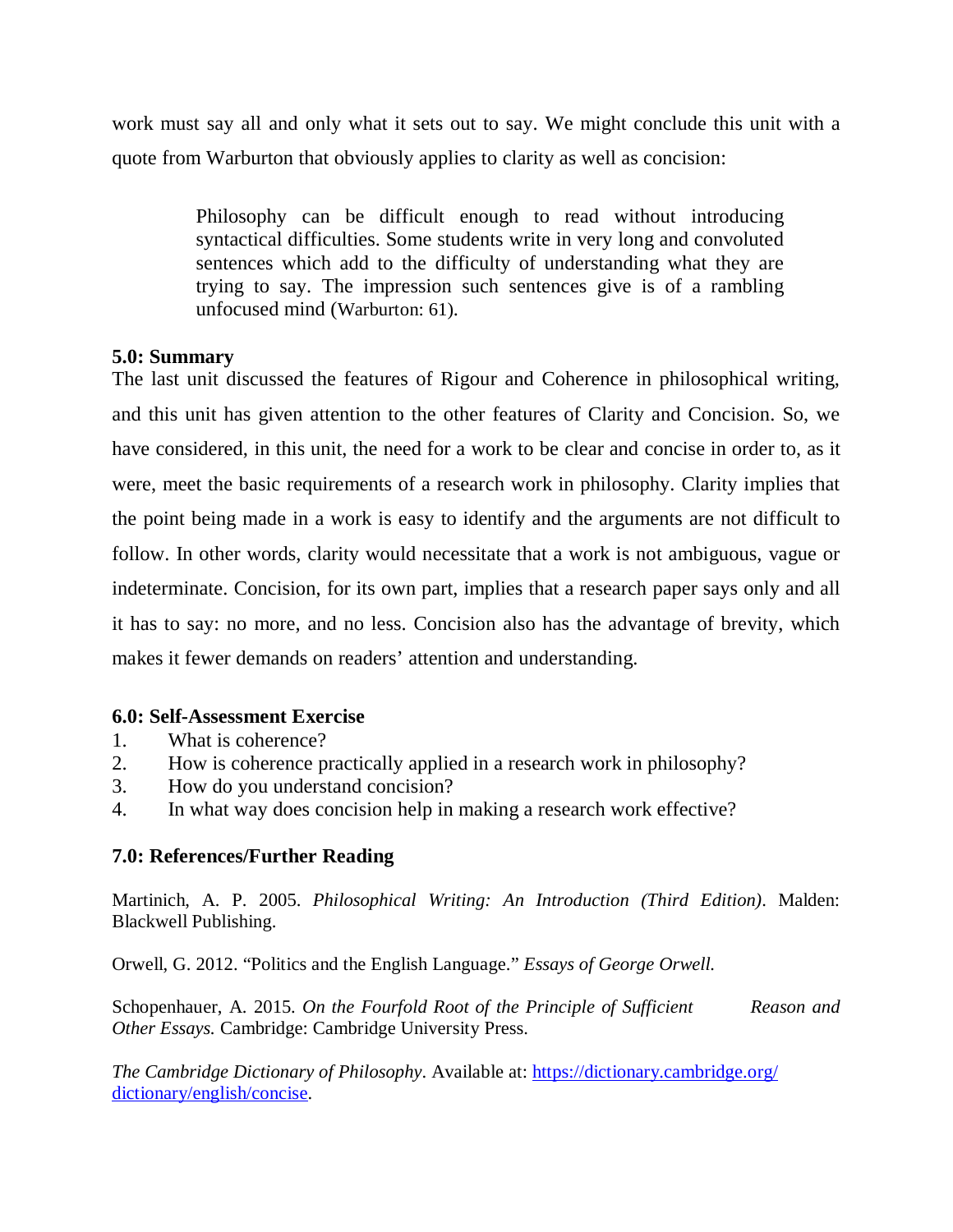Ukpokolo, I. 2021. *Methodology of Research and Writing in Philosophy: A Guide (Second Edition).* Ibadan: Spes House Ltd.

Warburton, N. 2013. *Philosophy: The Basics (Fifth Edition)*. London: Routledge.

Warburton, N. 2004. *Philosophy: The Essential Guide.* London: Routledge.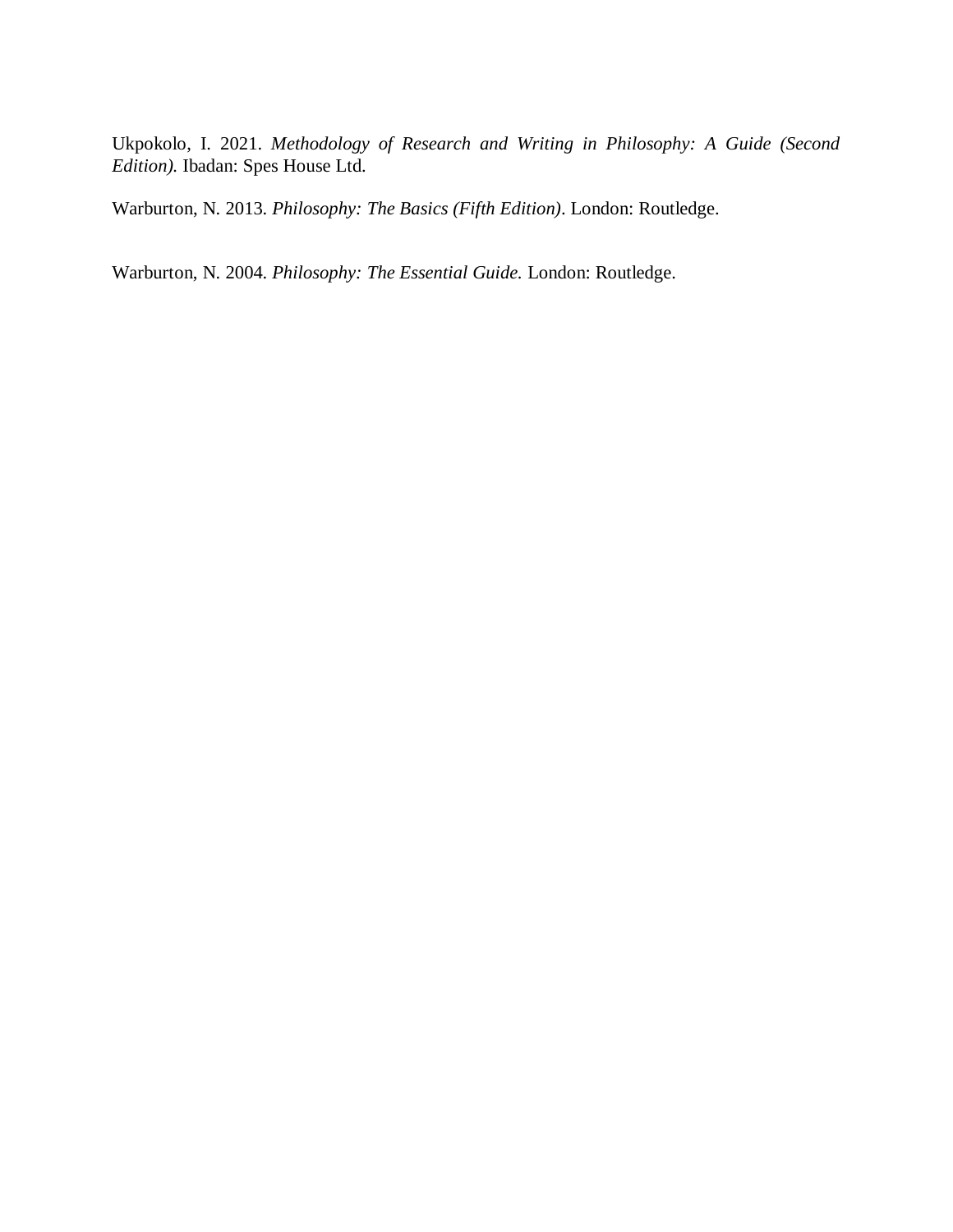# **UNIT 3: TOOLS: Language Contents**

- 1.0: Introduction
- 2.0: Intended Learning Outcomes
- 3.0: Main Content
	- 3.1: Language
	- 3.2: Spelling
	- 3.3 Punctuation
	- 3.4 Precision
	- 3.5 Suitability
- 4.0: Conclusion
- 5.0: Summary
- 6.0: Self-Assessment Exercise
- 7.0: References/Further Reading

## **1.0: Introduction**

Welcome to this unit where we will discuss Language as a major tool of research and writing in philosophy. Though philosophy is not a literary discipline, it is, however, important to give close attention to language and its use in the process of philosophising. In this unit, the meaning, use and relevance of language to philosophy will be discussed. Very often, the difference between a good work of research in philosophy and a bad one lies in the use and mastery of language. Language is really important to the activity of philosophy, and it makes a lot of difference if language is properly and correctly utilised. This unit, therefore, discusses language as a tool of research and writing in philosophy, highlighting some points that are central to our understanding of language and its effective use in philosophy.

### **2.0: Intended Learning Outcomes (ILOs)**

By the end of this unit, you should be able to:

- give a sufficient understanding of what language is.
- explain the relevance of language to a research work and writing in philosophy.
- employ language correctly in philosophical research and writing and
- note some basic points in the use of language.

### **3.0: Main Content**

This section gives attention to language, as well as a number of important points to note about the use of language in philosophical research and writing.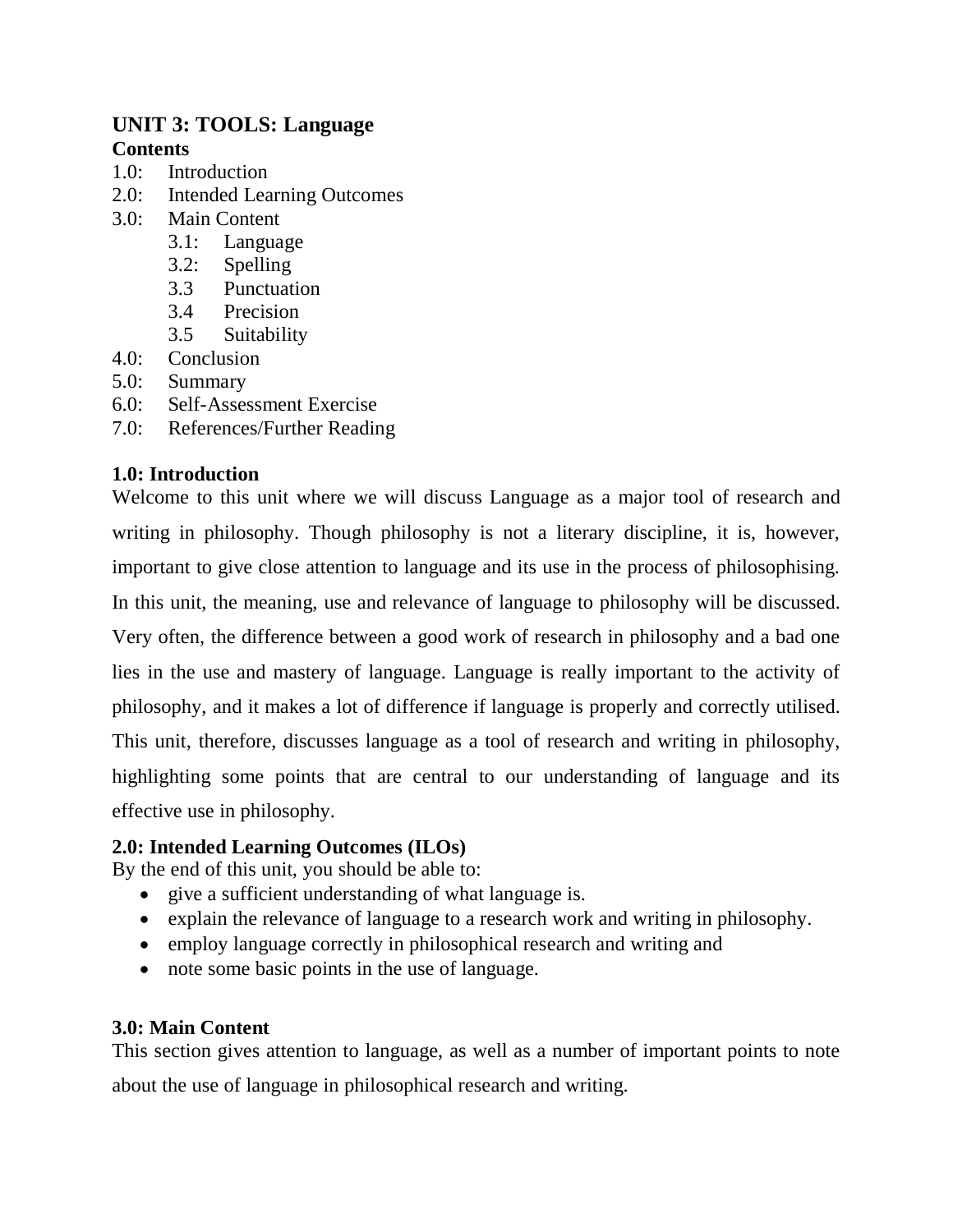### **3.1: Language**

Language, as a core tool of communication, is very paramount to research in philosophy. Of particular import here is how language is used, such that it effectively conveys what the researcher has in mind and wants her audience to receive. According to Adeshina Afolayan, language is "a system of signs and symbols that stand for something external to the signs/symbols and facilitate verbal exchange among humans" (Afolayan, 2019: 165).

Language has to be used in such a way that our words and expressions are not susceptible to easy misinterpretation or confusion. According to W. I. B. Beveridge, "careful and correct language is a powerful aid to straight thinking, for putting into words precisely what we mean necessitates getting our own minds quite clear on what we mean" (Afolayan, 2019: 165). For Irving Copi, there are three basic functions of language: the informative, the expressive and the directive (Copi, 1978).

Language plays an important role in how philosophical concepts and ideas are expressed. According to Oladipo,

> …language matters in philosophy because much of what philosophers do involves conceptual elucidation. But more than this is the fact that philosophers are also involved in the business of using language as a means of achieving what Rita Nolan calls "certain cognitive advantages over members of other species" (Oladipo, 2009. 22).

Ukpokolo corroborates this when he says,

…a mastery of language is of great importance in researching and writing in philosophy. It is required to account for the pursuit of meaning in philosophy which involves the clarification of concepts and terms employed in an essay in philosophy to express our ideas and viewpoints (Ukpokolo, 2021. 63).

The importance of language to a piece of philosophical writing is perhaps most poignantly underscored by A. J. Ayer who says, "A philosopher who had no mastery of language would be as helpless as a mathematician who could not handle numerals" (Ayer, 1969: 404). Being a philosopher or student of philosophy (or any other discipline) is no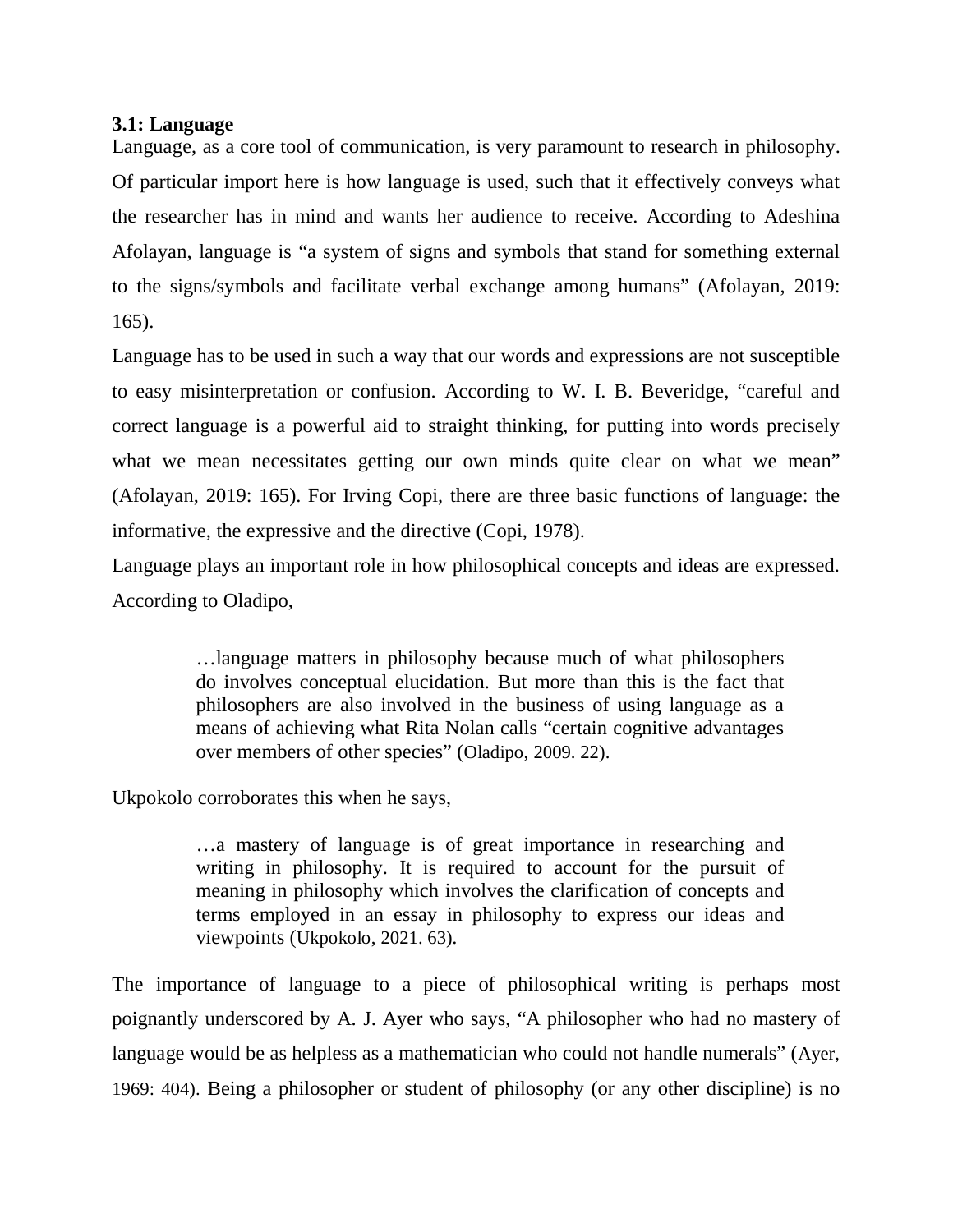excuse to write or express yourself in poor English (or whichever language you are using to convey your thoughts). Let us now examine some other components that are central to our understanding of language and its effective use in philosophy

# **3.2: Spelling**

It is important to spell a word correctly. A misspelt word could easily give the impression that you are trying to say something different entirely. For example, if you leave out the letter 't' from 'immortality', you end up spelling 'immorality'. Besides this, there are several words that often get carelessly mixed up in casual usage, mix-ups that a scholar would do well to avoid. Consider there/their; your/you're; I'm/am; and so many others.

## **3.3: Punctuation**

Punctuations include full-stops (periods), commas, spaces, cases (whether Upper, or lower, or BLOCK) etc. It is easy to think that these are matters of language, not philosophy. After all, what has punctuation to do with philosophy? Yet, without the proper use of the language we are using to convey our ideas, our writing can actually end up as quite misleading. And a central aspect of language is punctuation. Punctuations therefore have to be in the right place, serving the right purpose. Consider a popular example of the right and wrong uses of punctuation (or, shall we say, significant differences in the effects of how punctuations are employed):

- 1. A woman: without her, man is useless.
- 2. A woman: without her man, is useless.

Consider also the example of a word like 'therapist'. With the wrong punctuation, one might be saying something completely different: the rapist. Now, imagine a victim of rape who has an appointment with a therapist; and, on getting to the entrance of his office, sees written on his door: THE RAPIST!

This last example illustrates the amount of damage that can be done if a writer does not get her punctuations right.

## **3.4: Precision**

Precision ensures that your words express exactly what you want to express, and the possibility of being misunderstood is thus reduced. Among a group of synonyms, for example, it is better to use the word which is less likely to have other meanings within the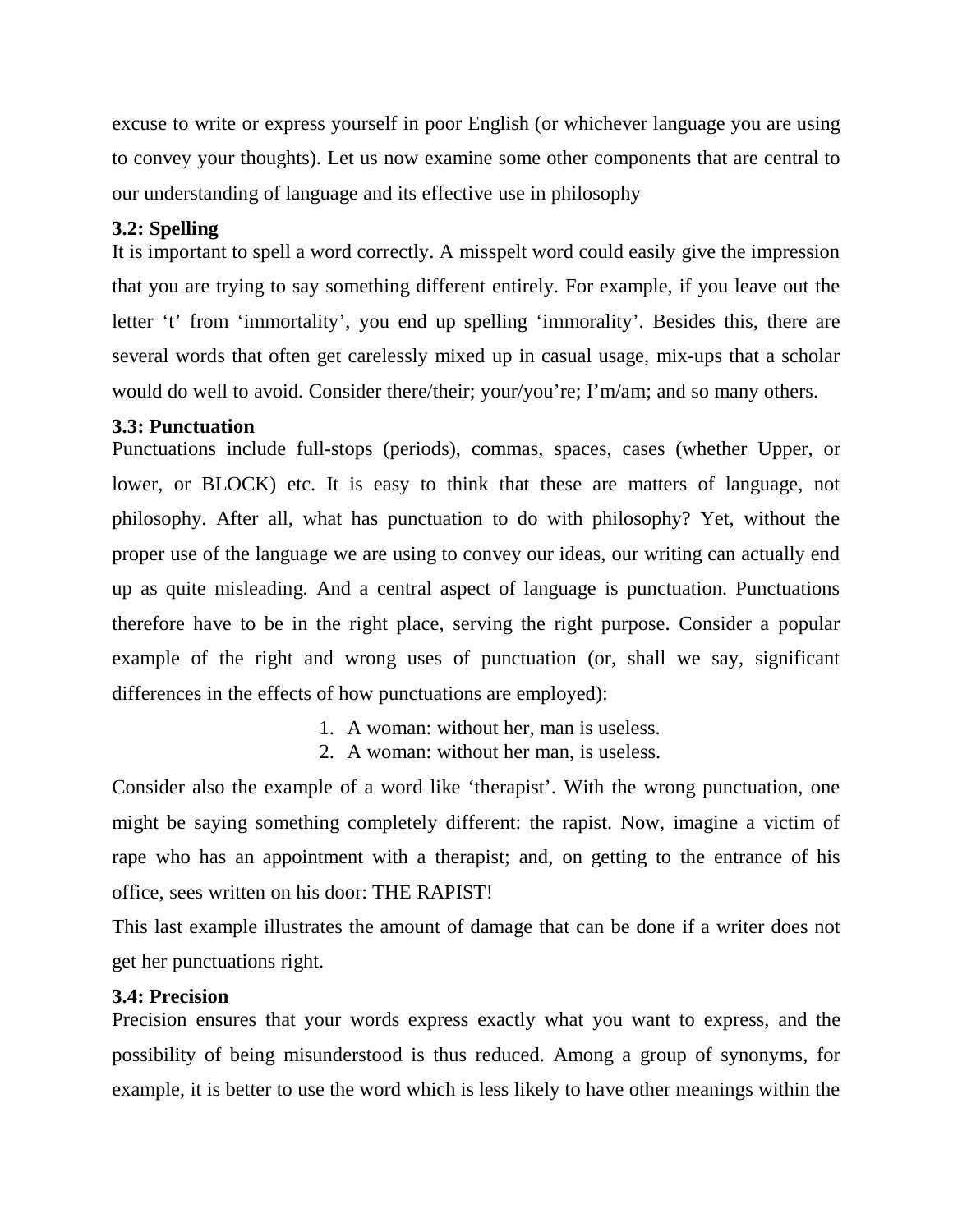context of what you are trying to express. Consider the English synonyms 'path', 'way', 'road' and 'trajectory' for example. If you are trying to say something about arguments or discussions, it might be a bit inaccurate to use a word like 'road' to describe how the discussion proceeds. Consider the following:

- 1. The **road** of the arguments is difficult to follow.
- 2. The **trajectory** of the arguments is difficult to follow.

The first sentence is more likely to be misleading than the second. In other words, in the second sentence, language is used in a way that gives more clarity and precision.

Precision will also demand that an expression that is susceptible to multiple interpretations is used in such a way that the particular meaning we have in mind is made obvious. A phrase like 'Greek tragedy' could refer to a literary genre; yet it could be a regular phrase that means something else. Let us look at the following example:

- 1. Greek tragedy no doubt constitutes a high point in the appreciation of Western literature.
- 2. It remains to be seen how the European Union deals with the Greek tragedy.

The first example obviously refers to literature while the second refers to a real-life situation. In the second example, however, we might need further clarifications. By 'Greek tragedy', do we mean a particular tragic event that occurred in Greece, or tragic incidents generally in Greece, or the 'tragedy' that the Greek state has become, or something different? These examples demonstrate the need to be precise in our use of language.

#### **3.5: Suitability**

The researcher also has to ensure that her language is suitable for its set purpose. Language, by its very nature, varies with setting, circumstances, purpose of its use, as well as the audience. The language used in casual conversations is different from that used in religious gatherings. The language of the military is different from that of the marketplace. In the same way, there is a choice of words – or a kind of expression – that is suitable for research. You need to set a suitable tone for your writing from its beginning, and this tone must be maintained throughout the work. The use of colloquial language in a research work is not only unsuitable; it is completely unacceptable. And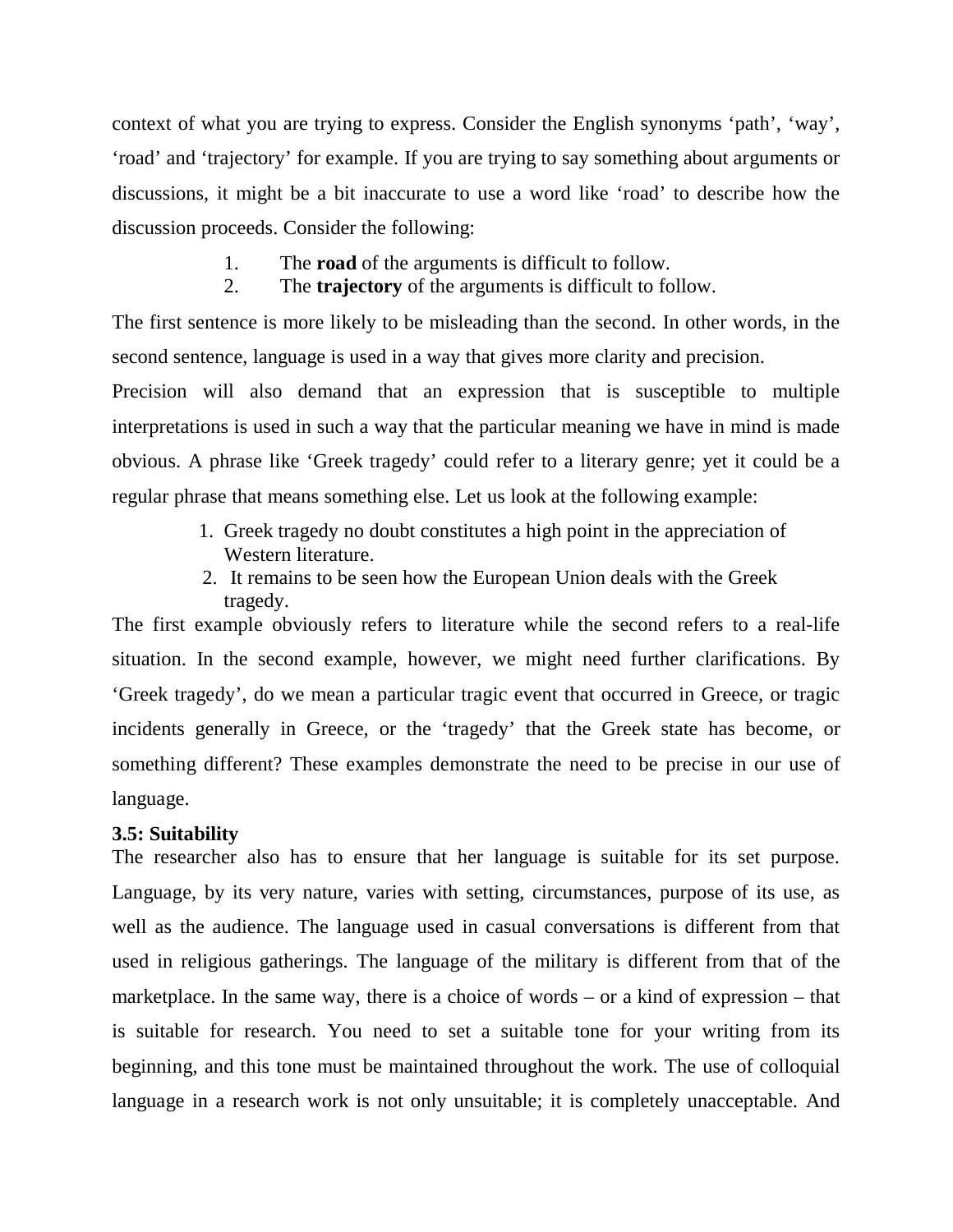your audience – whether a professor or any other scholar within the philosophical community – is quite likely to be put off by your use of a colloquial tone. As Warburton observes, "One of the surest ways of irritating your reader is to use colloquial language or a conversational style in an academic essay. The tone or register of what you write can be as important as its content" (Warburton, 2006: 65)

There is a language, as well as a tone, that can be regarded as properly philosophical. While avoiding the use of casual language, you must also, as much as possible, resist the urge to employ religious, cultural or other non-philosophical choice of words in your research work.

Whichever language one is using, a mastery of it is important. Thus the researcher must be very familiar with the rules of grammar, syntax, vocabulary and other particulars of the language in question.

## **4.0: Conclusion**

It is important to understand the value and significance of language in research and writing in philosophy (or, we should say, any other intellectual endeavour that involves expression). And it is in this regard that a researcher needs to pay close attention to the correct use of language, such that what is being expressed is not lost in the woods of poor writing on account of an inadequate or wrong use of language.

## **5.0: Summary**

This unit has dealt with language as a tool of research and writing in philosophy. It has paid attention to what language is, how it functions in a research work in philosophy, as well as its importance. It has also given some attention to certain points that must be noted in order to use language profitably, such as spelling, punctuation and precision. The unit concluded on the note that the correct use of language is necessary in order to forestall the poor presentation of a researcher's ideas and thoughts.

## **6.0: Self-Assessment Exercise**

- 1. What is your understanding of language?
- 2. How is a proper, effective use of language related to research and writing in philosophy?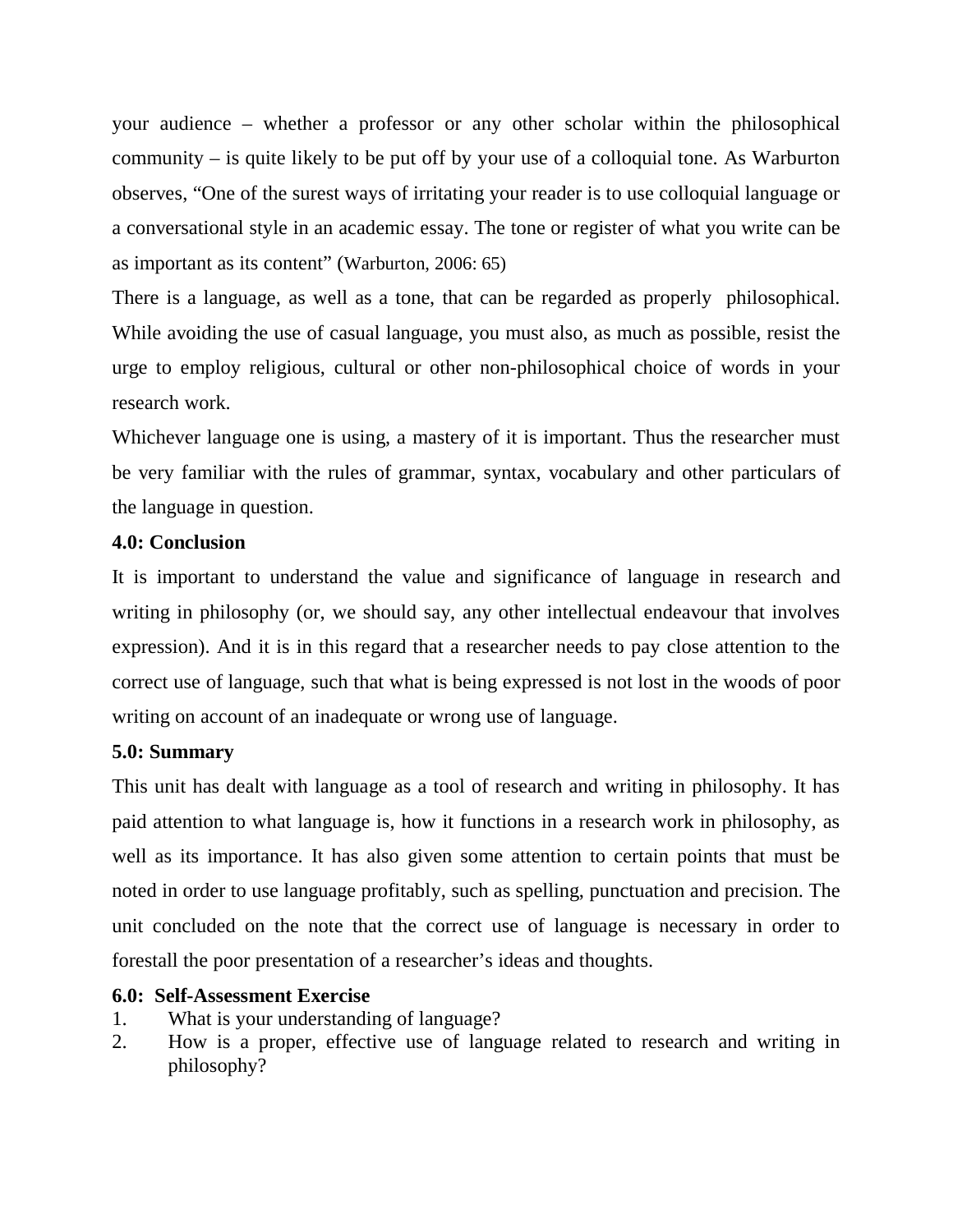3. What specific points should be noted about the use of language in philosophical research and writing?

### **7.0: References/Further Reading**

Afolayan, A. 2019. Philosophy and human existence. In Christopher O. Agulanna and Abosede P. Ipadeola (eds.), *Philosophy, Logic and Critical Thinking,* Ibadan: Ibadan University Press.

Ayer, A. J. 1969. "Philosophy and Language" in H. D. Lewis (ed.) *Clarity is not Enough*. London: George Allen and Unwin.

Copi, I. M. 1978. *Introduction to Philosophy 5th Edition. New York: Macmillan.* 

Oladipo, O. 2009. *Thinking about Philosophy: A General Guide*. Ibadan: Hope Publications.

Ukpokolo, I. E. 2021. *Methodology of Research and Writing in Philosophy: A Guide (Second Edition).* Ibadan: Spes House Ltd.

Warburton, N. 2006. *The Basics of Essay Writing*. London: Routledge.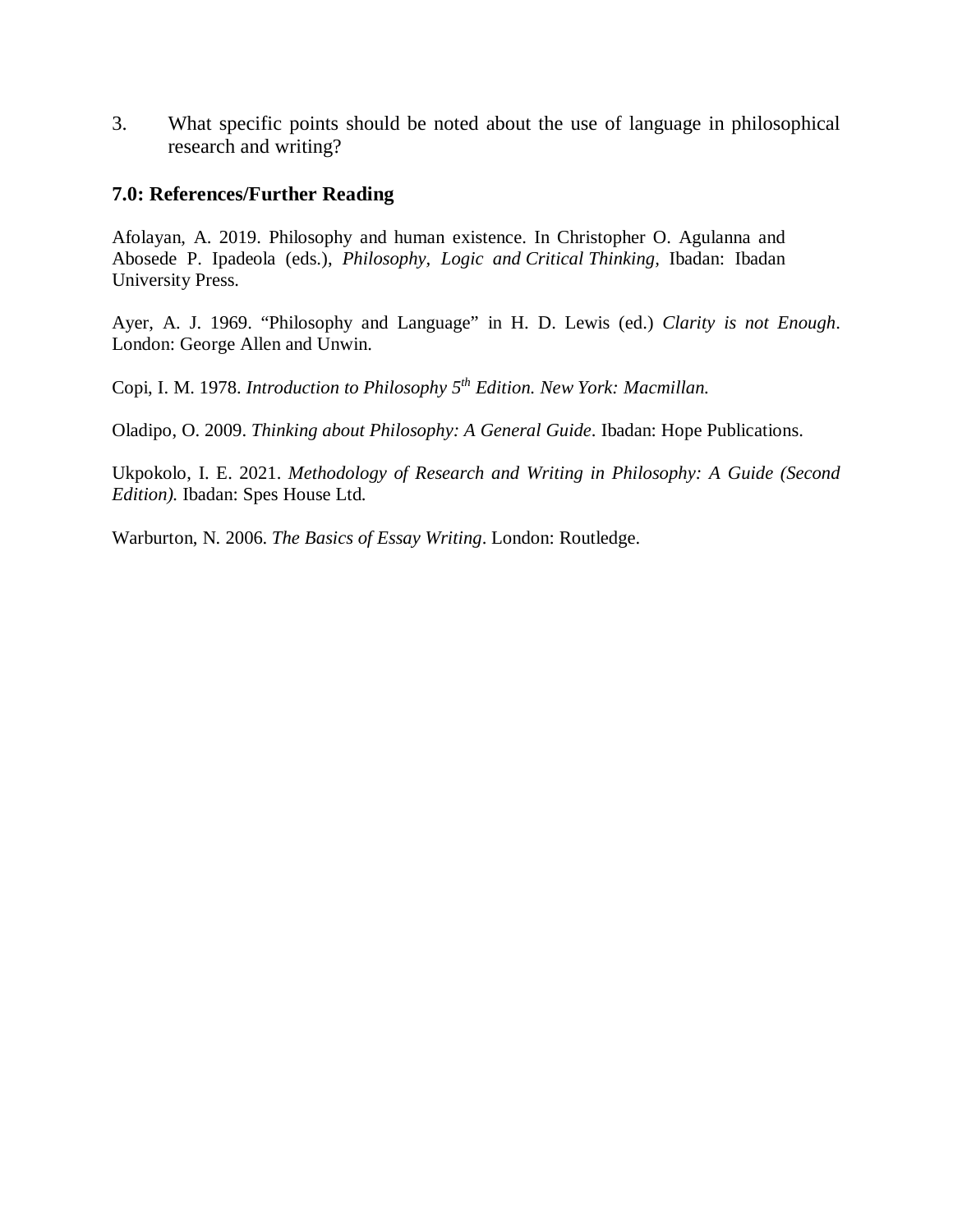# **UNIT 4: TOOLS: Logic Contents**

- 1.0: Introduction
- 2.0: Intended Learning Outcomes
- 3.0: Main Content
	- 3.1: What is Logic?
	- 3.2 Laws of Thought
	- 3.3 Formal and Informal Logic
	- 3.4 premises and conclusions
- 4.0: Conclusion
- 5.0: Summary
- 6.0: Self-Assessment Exercise
- 7.0: References/Further Reading

## **1.0: Introduction**

Welcome to the last unit in this module where we discuss Logic as a major tool in philosophical research and writing. The core of a philosophical essay, according to Martinich, is argument (Martinich, 2005: 19). This is obvious since the major aim of a research work in philosophy is to make a point and give solid, convincing reason(s) for it. And nothing emphasises this more than logic which is, at the same time, the principal tool of argument. Logic is of core importance to a research work in philosophy, or any other field for that matter, for without logic, it is difficult to make sense or be understood by our audience. It is with logic that the different sentences we make are coordinated together in order to make a point.

## **2.0: Intended Learning Outcomes (ILOs)**

By the end of this unit, you should be able to:

- give a sufficient understanding of what logic is and how it is related to argument.
- appreciate the importance of logic in a philosophical writing.
- know how to apply logic in philosophical writing and research.

## **3.0: Main Content**

We shall now proceed to discuss what logic is, as well as its usefulness or relevance to research in philosophy.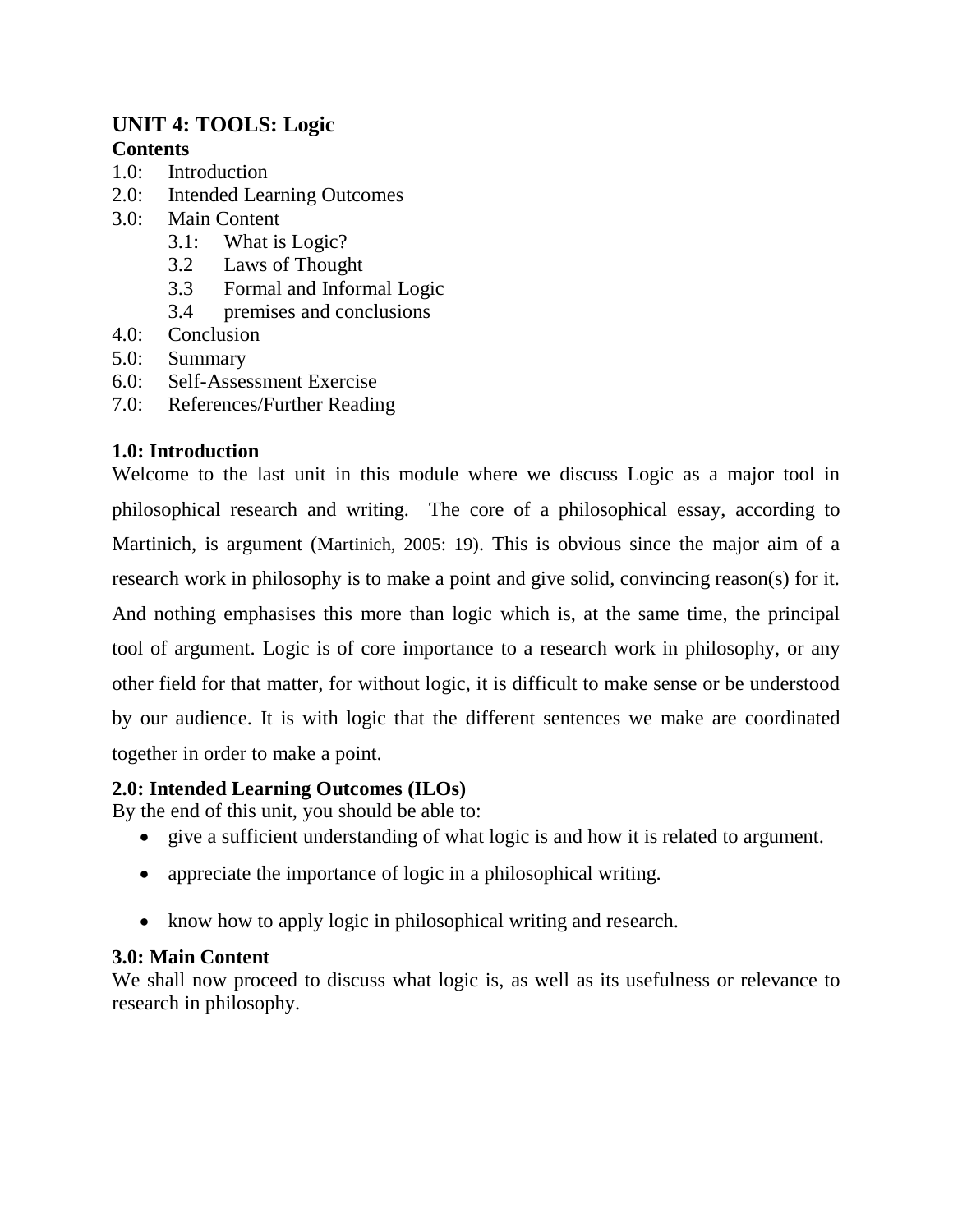## **3.1: What is Logic?**

Logic, according to Adebola Ekanola, is the study of the laws of reasoning (Ekanola, 2019: 141). Ekanola goes on to define reasoning as a type of thought characterised by the making of inferences, which involves reaching some conclusions based on some premises. In the words of Irving Copi , "Logic is the study of the methods and principles used to distinguish correct from incorrect reasoning" (Copi, 2014: 2).

The word 'logic' is the English translation of the Greek word '*organon'* as used by Aristotle, the father of logic. In the Greek language, *organon* means 'instrument'. And it is in this sense that we understand and recognise logic for what it really is: the instrument for ensuring and judging sound and good reasoning.

Ukpokolo describes the function of logic thus:

...logic and argument have to do with those conditions under which evidence can be rightly said to justify, entail or imply, support or corroborate, confirm or falsify a claim. Thus, as a science of reasoning, logic is involved in the business of evaluating arguments by sorting out good ones from bad ones, using known principles or techniques of good reasoning (Ukpokolo, 2021. 63).

Our interest in this particular module is how logic assists in expressing the ideas we are trying to express in a clear and convincing manner, such that our thoughts proceed from one point to the next in a logically sequential way. Thus logic comes in here to assist us to ensure that our thinking process is thorough and our reasoning is valid. To this effect, we must pay some attention to the laws of thought.

## **3.2: Laws of Thought**

Even though this is not a work is logic as a branch of philosophy, we shall consider some basic laws of logic in order to underscore the need for logic in a research work in philosophy. Thus we consider here the laws of thought:

1. Law of identity: This law simply implies that a thing is itself, and not something else; and when a word or term is used to designate a particular object, fact or reality, it means just that object, fact or reality and nothing else. In this regard, if a statement is true, then it is true (it cannot be anything other than true).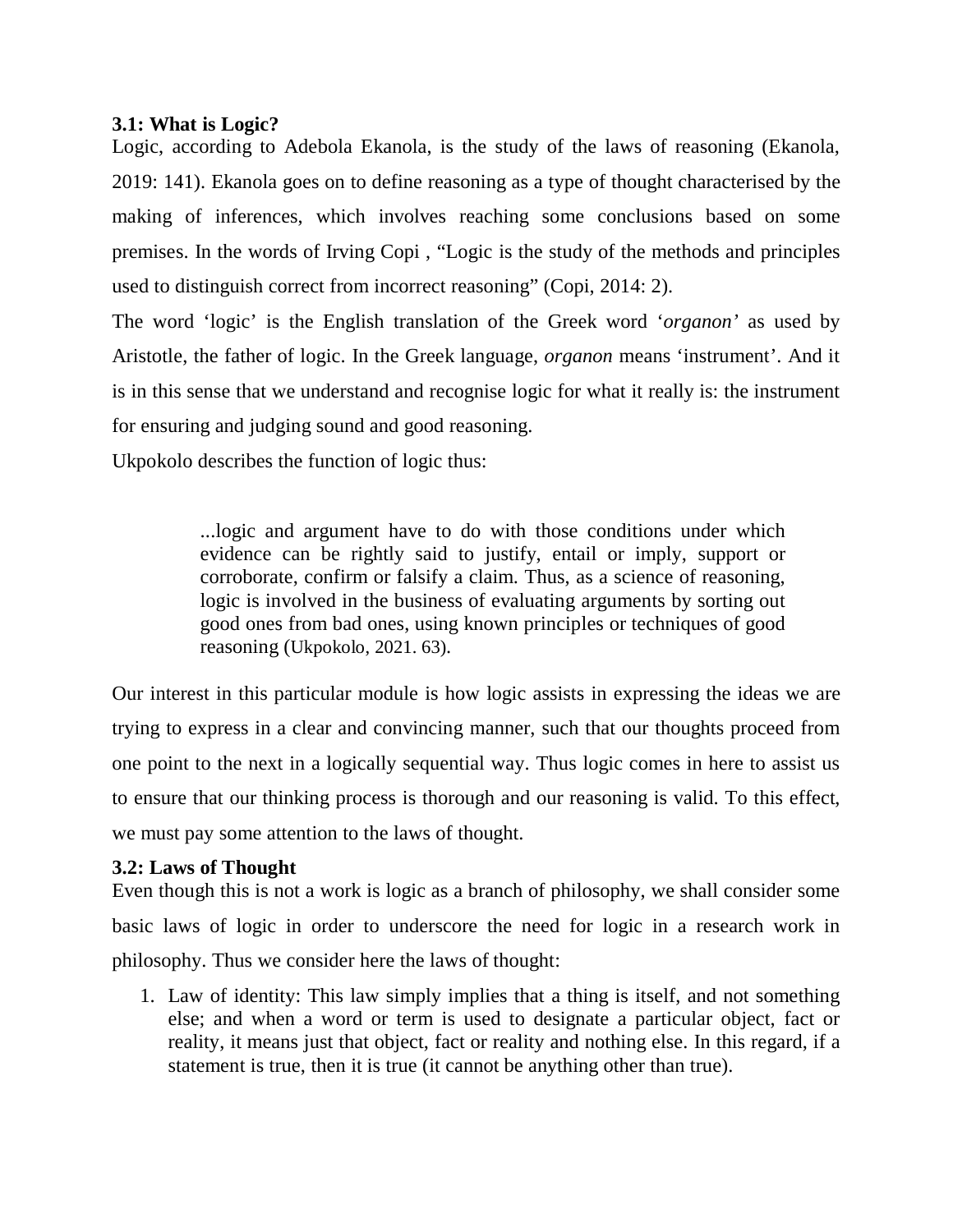- 2. Law of contradiction (or non-contradiction): This implies that one cannot say that a thing *is* and *is not*, at the same time. A statement cannot be both true and false at the same time. The law also implies that a statement and its contradiction cannot both be true or both be false at the same time.
- 3. Law of the excluded middle: This law implies that a thing either is or is not. There is no middle point at which it is neither true nor false. Every statement is either true or false (Copi, 2014: 351-352).

These laws need some clarification, especially as regards our use of the word 'statement'. A statement can ask a question (for example, "Where is the nearest library around?"). It can make an exclamation (for example, "What a day!"). It can also give a command (for example, "Come over here at once."). None of the foregoing is relevant to our discourse here. A statement that has actual logical value (that can be adjudged true or false) is a *propositional statement*, because it says something that can be true or false. As Copi correctly points out,

> A *proposition* asserts that something is the case or it asserts that something is not. We may affirm a proposition, or deny it—but every proposition either asserts what really is the case, or it asserts something that is not. Therefore every proposition is either true or false (Copi, 2014: 2).

In practical terms, the first law of thought  $-$  the law of identity  $-$  means that, the terms you use have to be consistent in terms of what they mean. In a discourse, for example, you cannot use the term 'bank' to mean both a financial institution and the edge of a river. Consider the following example:

> I went to withdraw some money from the bank. And while sitting at the bank, I dove into the water for a swim.

Of course it is possible that the financial institution (bank) is located at the edge of a body of water (bank). But we do not want to confuse terms in such a way that they are ambivalent in meaning.

The second law of thought – the law of contradiction/non-contradiction – implies that your research work will be lacking in logic (or, at least, logically-impaired) if you say (or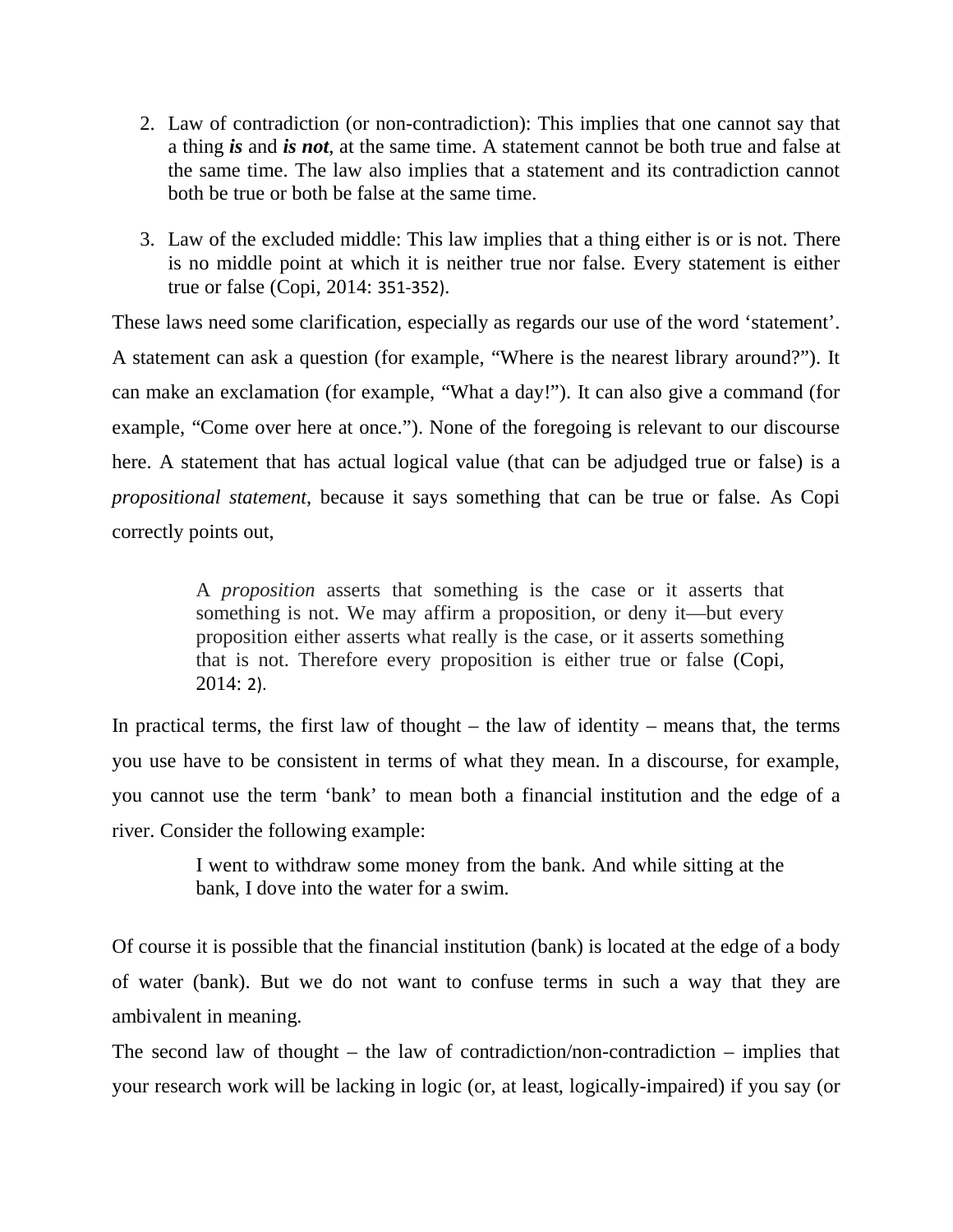give the impression that) something is, and is not, at the same time; or that a position is true, and also false, in the same work. For example, it will be contradictory (and, therefore, logically weak) if you imply (even if inadvertently) that ideas have independent, objective existence; and somewhere else in the work, you imply that ideas are merely thoughts in the subject's mind.

As for the third law of thought – the law of excluded middle – it would mean, in practical terms, that you cannot make a statement that is neither true nor false. Using the example of God's existence, one cannot say (or imply) that the statement 'God exists' is neither true nor false, in the same way you cannot say that the statement 'There is no God' is not true and is not false. Every propositional statement in logic is either true of false, there is no middle ground!

There are, of course, circumstances in everyday life in which we say things like, "It is both true and not true," or, "It is so, and it is not so." But when we examine these statements further, we usually discover that the senses in which we use these words are different. For research purposes, however, it is better to avoid unnecessary ambiguities, most especially with statements whose definite truth-values cannot be ascertained.

### **3.3: Formal and informal logic**

Logic can be formal or informal. Informal logic is one which deals with our everyday attempts at making and justifying claims, whether the statements are put in obvious logical patterns or not. The primary objective of informal logic is "to enhance the habit of straight, clear and correct reasoning." Formal logic, on the other hand,

deals primarily with the logical or formals structures of statements and arguments. It focuses on the deductive or formal connections between statements without considering their actual contents or the substance of the claims made in such statements (Ekanola, 2019: 148).

Unless the contrary is obviously the case, the focus of your research work is informal logic because most (if not all) of the materials you will have to deal with use informal logic for their expressions. Sometimes, the argument is organised in an obviously logical arrangement. Consider the following example: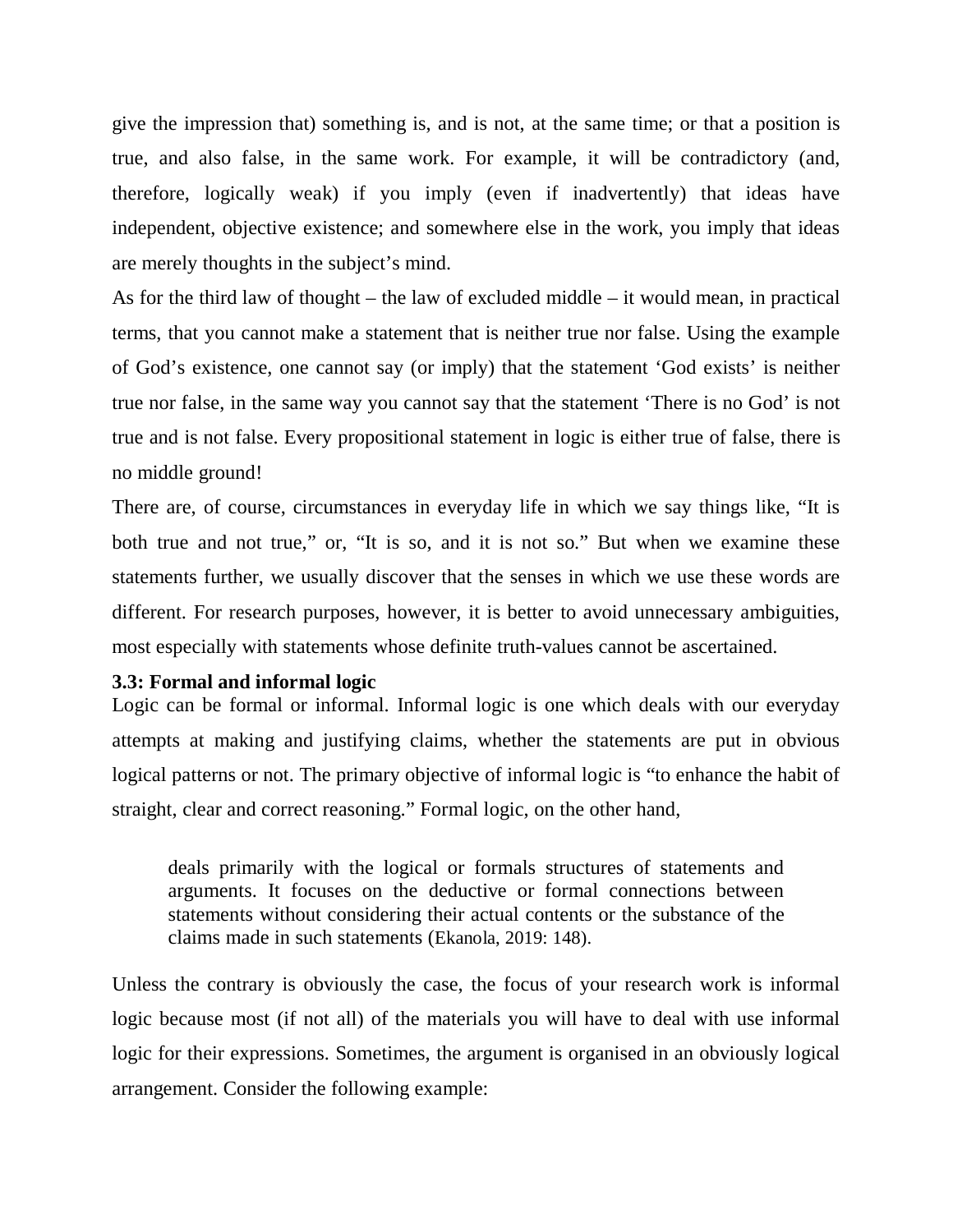Either Femi is at home, or he is at the cinema. Femi is not at home. Therefore, Femi is at the cinema.

The first statement constitutes the major premise, the second the minor premise, and the third is the conclusion. But sometimes, it is expressed in casual, ordinary language. The syllogism presented above could be presented, in ordinary language, as follows:

Femi must be at the cinema. You see, he's not at home.

Left unsaid here is the assumption that, if Femi is not at home, he would be at the cinema. Let us admit that this casual kind of expression, though not often seen in scholarly works, does slip in every once in a while.

Let us consider, for a concrete, relevant example of informal logic, the position by John S. Mbiti that "Africans are notoriously religious." This statement does not necessarily mean that 'ALL Africans are notoriously religious', or that 'EVERY African is notoriously religious'. If Mbiti himself is pressed, he might say that, by this statement, he meant that most Africans are religious, and not that it is impossible for an African to be irreligious, or that there are, in fact, Africans who practise no religion. This is an example of a proposition in which not all the premises are laid out in a systematic manner, which a researcher will encounter in her evaluation of materials.

## **3.4 Premises and Conclusions**

In an argument, there are premises (or, sometimes, a premise), and a conclusion. A premise is the reason given for the conclusion; while the conclusion (the main point of the argument) is the consequence of the premise(s). Ordinarily, premises precede the conclusion. For example,

> When the sun is in the east, it is morning. The sun is in the east. Therefore, it is morning.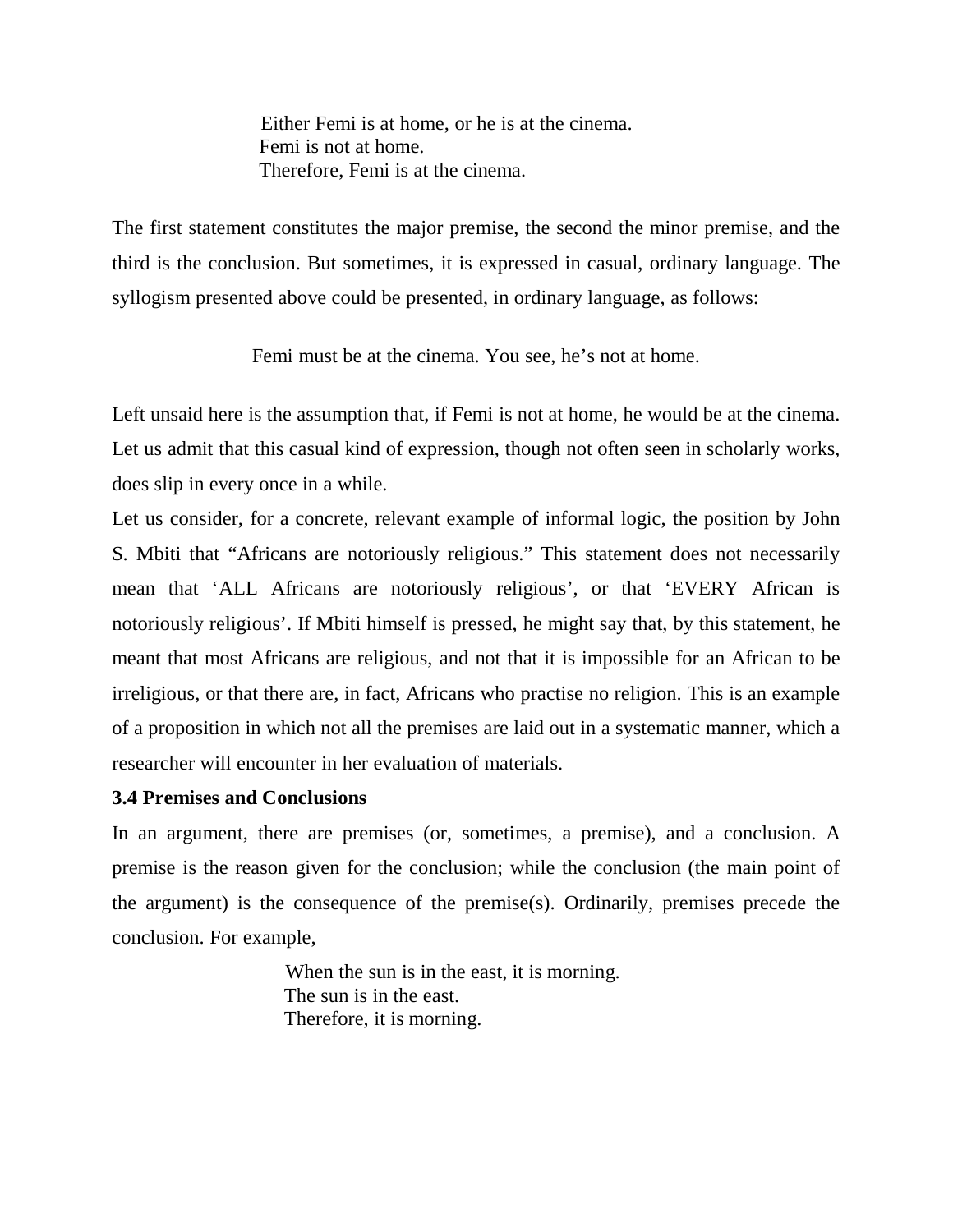The first two statements are the premises (the major premise and the minor premise respectively), and the last is the conclusion. But quite often, the syllogism is arranged differently. Consider the following:

> It is morning, because the sun is in the east; and that happens only when it is morning.

Or this:

Segun steals. Everybody is a thief. Karim steals. Emeka is a thief; and so is Ene.

In both cases, the arguments are not arranged in a sequential, formal manner. And, although one expects something more organised in a scholarly material, the researcher should not be deterred or dismissive on account of an argument that seems to lack order. Moreover, in the examples used, our interest is not in the truth or falsity of the claims made, but in recognising the arguments embedded therein. In all, a researcher should look out for the reason(s) advanced for the claims made in the materials that she is using. More importantly the researcher must present her points in a logical manner, such that a compelling reason is given for every assertion made.

### **3.5: Inductive and Deductive Reasoning**

There are two kinds of reasoning in logic – inductive and deductive reasoning – responsible for the two different kinds of arguments – inductive and deductive arguments. Some Inductive reasoning proceeds from the particular premises to general conclusion, that is, from particular cases to a general assumption or conclusion. For example, consider the following statements:

> Bala is a man, and he is tall. Kachi is a man, and he is tall. Tunde is a man, and he is tall. Osaretin is a man, and he is tall. Tofa is a man, and he is tall. Therefore, all men are tall.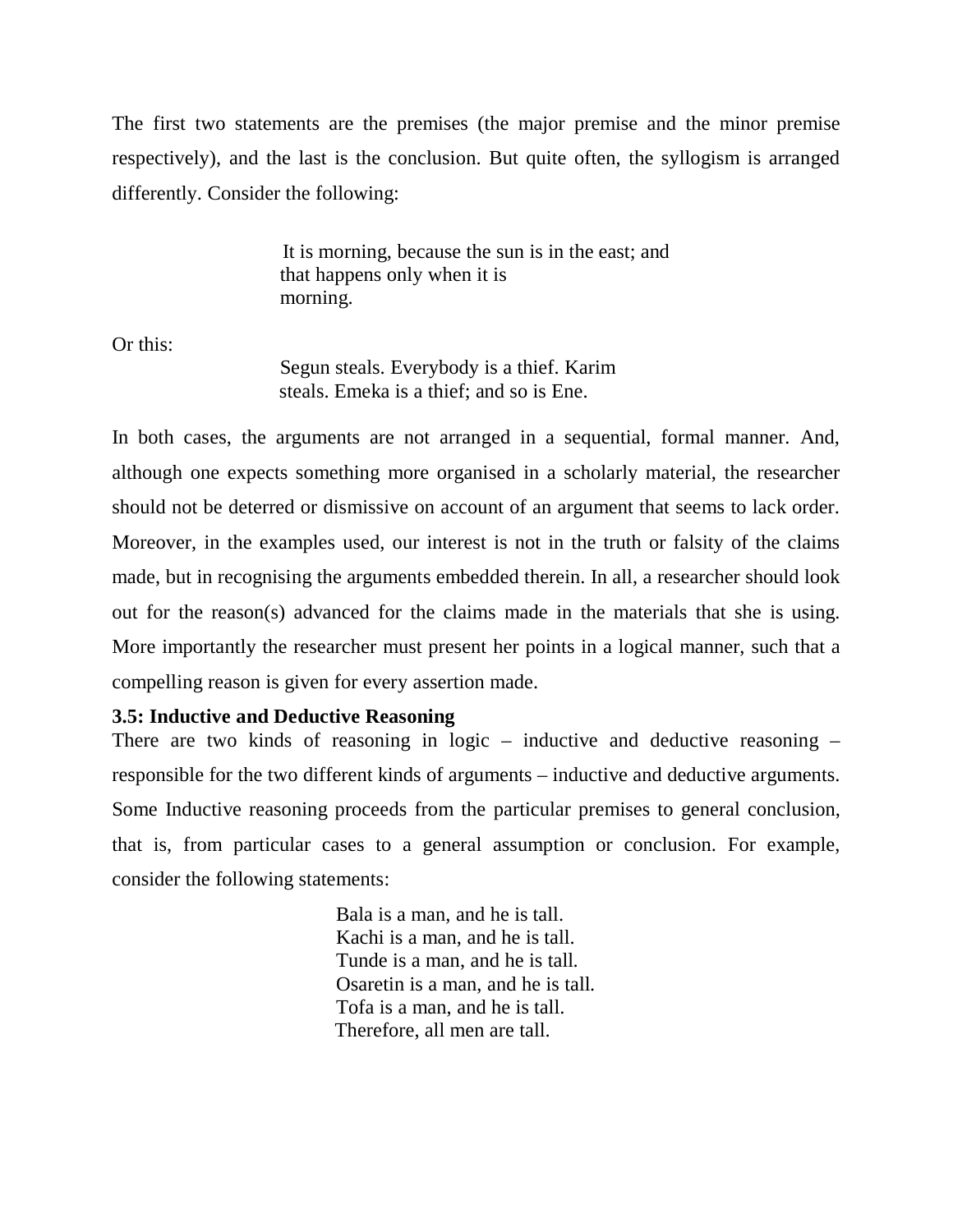What we see from the set of statements presented above is that we come to a conclusion about men being tall from a number of individual cases of tall men. However, this definition of Induction does not fully capture all instances of arguments that are inductive, as it is possible for an argument to move even from universal premises to a universal conclusion and still be inductive. Consider the following argument:

> All Africans are blacks All Nigerians are Africans Therefore, All Polish are whites

What is fundamental to both arguments is that their premises do not provide adequate justification for their conclusions. This is what marks out Inductive reasoning from Deductive ones. Inductive reasoning is, essentially, a matter of probability: the premises give grounds for the likelihood of the conclusion. The following is example of an inductive argument:

> Most African women are beautiful. Nkem is an African woman. Therefore, Nkem is probably beautiful.

In some deductive reasoning also, we proceed from the general premises to particular conclusion, that is, from a general principle or assumption to a particular conclusion. For example:

> All black men are strong. Akin is a black man. Therefore, Akin is strong.

But like we said earlier concerning Inductive argument, this definition is not exhaustive of all cases of Deductive arguments, and so cannot be said to be an adequate definition of Deductive reasoning. This is because there are instances of arguments which would move from particular premises to particular conclusion and still be deductive. Consider the following:

> If Peter is an African then he is black Peter is an African Therefore, Peter is black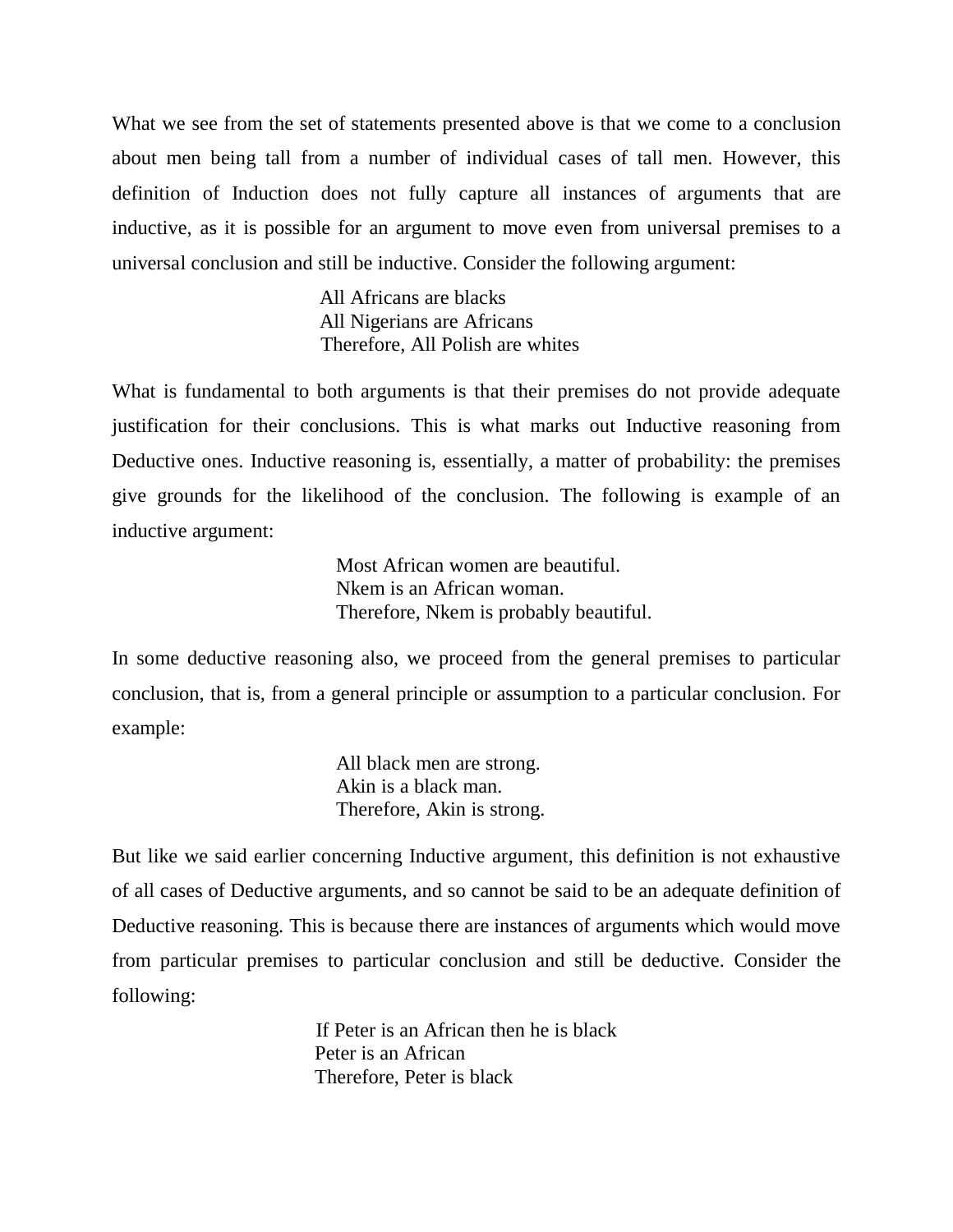The hallmark of deductive reasoning is that the conclusion necessarily or logically follows from the premises. In other words, the premises provide support for the acceptance of the conclusion. Also note that it is only deductive arguments that can be considered valid or invalid. An argument is valid if it is not possible to accept the premises as true and then reject the conclusion as false. Invalid arguments are not considered as logical as valid ones and therefore, are of no use to your research. However, while a deductive argument is valid or invalid, an inductive argument gives probabilistic or insufficient support to the conclusion. An important point to note here is that, although inductive reasoning might be considered weaker on account of its probabilistic conclusion, much of ordinary day-to-day life and observation-based conclusions rely (sadly) on induction.

### **3.6: Usefulness of Logic**

In all, a research work in philosophy needs to employ logic effectively in order to make its point in a lucid and compelling manner. Oladipo says,

> …if language matters in philosophy as a means of sorting out human experience and deepening our understanding of that experience, the importance of logic as a tool of philosophy cannot be overemphasised. The primary concern here is not with the capacity to manipulate symbols as a means of proving an argument valid or invalid, although this is not out of place in the philosophical scheme of things. Rather, in focus is the application of certain general principles and techniques of good reasoning to the communication and articulation of ideas. In this regard, logic matters in the enterprise of philosophy, first, because much of philosophy has to do with providing good reasons for our views or positions. But, it is also important because philosophers are generally concerned with the "logical assessment of arguments" (Oladipo, 2009: 23).

Commenting on the value of logic, Francis Offor says,

Logic as an act, induces in us certain abilities that enhance our capacity for the development and construction of good arguments. A person who has some training in logic will therefore be in a better position to analyse issues, with a view to differentiating the essentials from the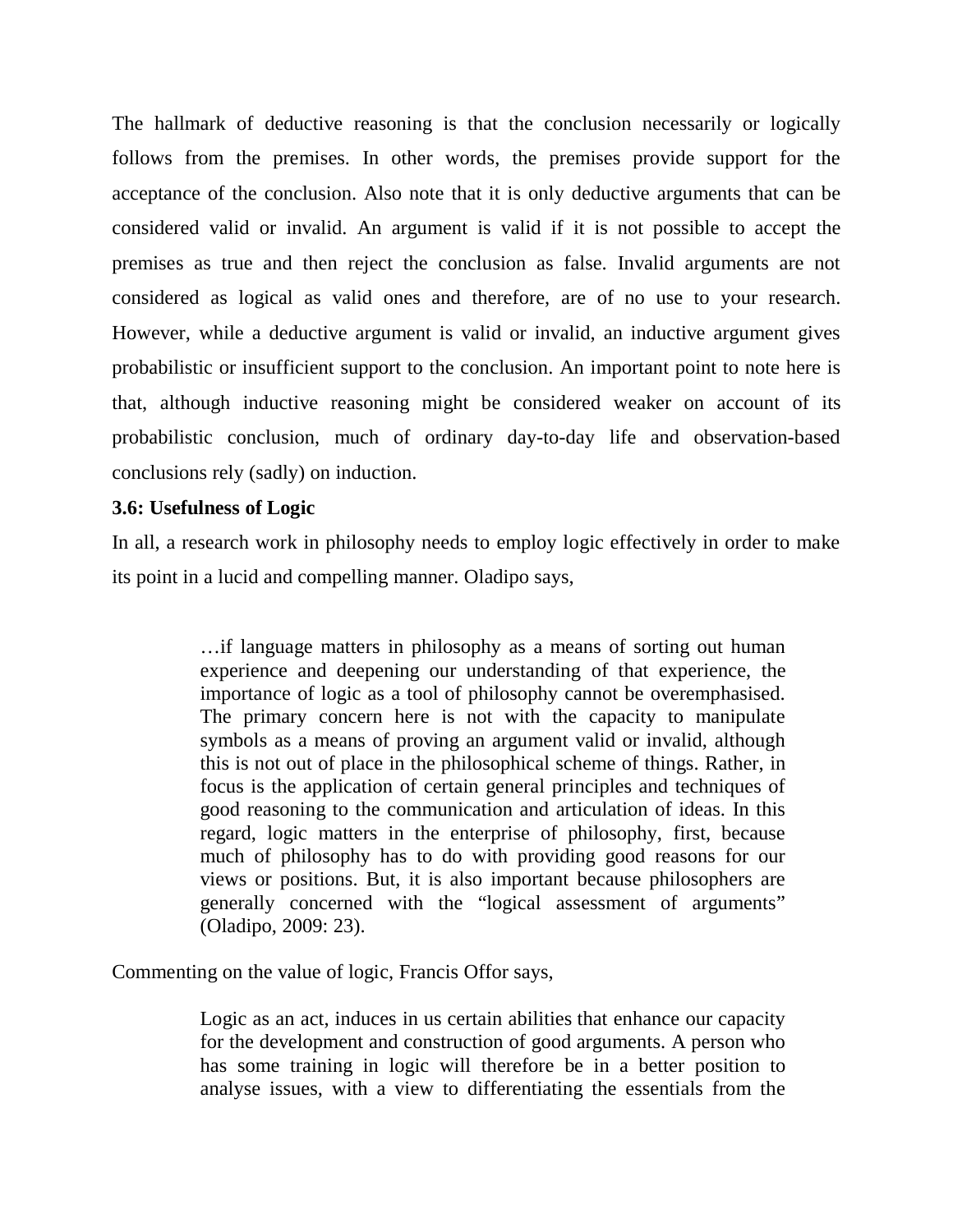inessentials, than a person without any training in logic. In fact, a critical analysis and examination of whatever we read in books, watch on television or even discuss in our everyday conversation, will be of great help in the development of human knowledge (Offor, 1012: 5-6).

Note that it is not in every statement that the logical content will be immediately obvious. Thus, if a statement is not put in the style of formal logic, it does not follow that it is of no logical value.

In your research work, the use of logic consists not only in making your arguments or points, but also in assessing the validity of the claims that you encounter in the materials that you use. Oladipo avers that the evaluation of arguments follows certain steps. The first is to identify and fully state the premises and conclusion of an argument. The second is to determine whether the argument is inductive or deductive, as this is likely to ease the process of evaluation. And the third is to assess the kind of justification provided for the conclusion by the premises (Oladipo, 2009: 51).

## **4.0: Conclusion**

The importance and value of logic to a work of research and writing in philosophy cannot be overemphasised. In fact, the merit and worth of your research work are, to a considerable extent, a function of the logic of its content.

# **5.0: Summary**

This unit has dealt with logic as a tool of research and writing in philosophy. It has examined what logic is, its relevance to a research work in philosophy, while not dealing with it as a branch of philosophy. To this effect, it has looked at the laws of thought, the distinction between formal and informal logic, and between deductive and inductive arguments. It has also given hints on recognising premises and conclusions, considered the usefulness of logic to research and life generally. It is therefore sacrosanct that the researcher gives a lot of attention to the logical underpinning of the entire work.

## **6.0: Self-Assessment Exercise**

- 1. What is logic?
- 2. What is the relevance of logic to a research work in philosophy?
- 3. What is argument and what kinds of arguments are there in logic?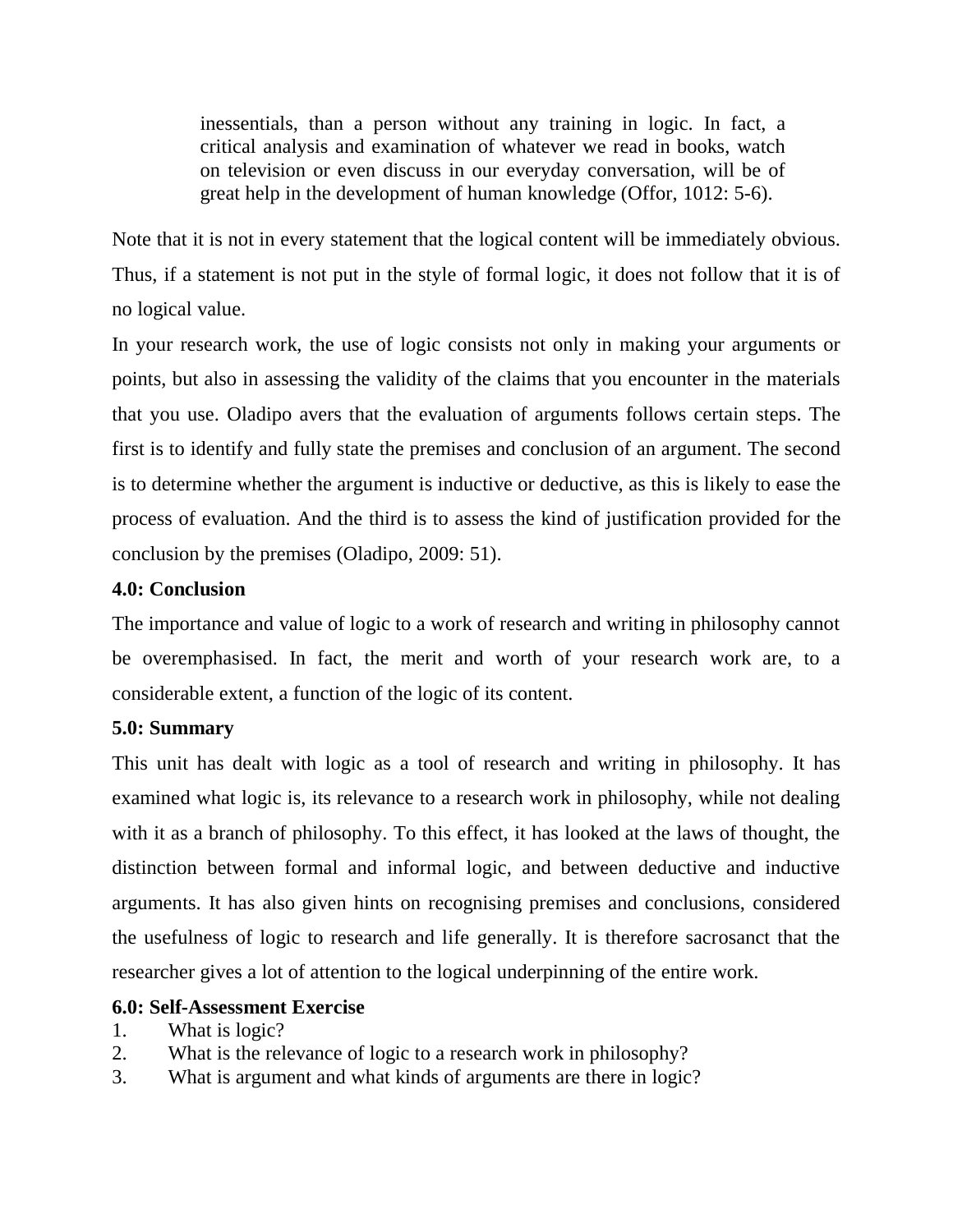4. What would you consider to be the usefulness of logic to research and life generally?

### **7.0: References/Further Reading**

Afolayan, A. 2019. Philosophy and human existence. In Christopher O. Agulanna and Abosede P. Ipadeola (eds.), *Philosophy, logic and critical thinking,* Ibadan: Ibadan University Press.

Ayer, A. J. 1969. Philosophy and language. In H. D. Lewis (ed.) *Clarity is not enough*. London: George Allen and Unwin.

Copi, I., Cohen, C., McMahon, K. 2014. *Introduction to logic* (Fourteenth Edition)*.* Essex: Pearson Education Limited.

Ekanola, A. 2019. Nature and scope of logic. In Christopher O. Agulanna and Abosede P. Ipadeola (eds.), *Philosophy, logic and critical thinking* Ibadan: Ibadan University Press.

Martinich, A. P. 2005. *Philosophical writing: an introduction* (Third Edition). Malden: Blackwell Publishing.

Offor, F. 2017. *Essentials of logic* (revised edition). Ibadan: Book Wright Publishers.

Oladipo, O. 2009. *Thinking about philosophy: a guide.* Ibadan: Hope Publications.

Ukpokolo, I. 2021. *Methodology of research and writing in philosophy: a guide (Second Edition).* Ibadan: Spes House Ltd.

*Stanford encyclopaedia of philosophy.* 2021. Stanford University: Center for the Study of Language and Information (CSLI). Available at https://plato.stanford.edu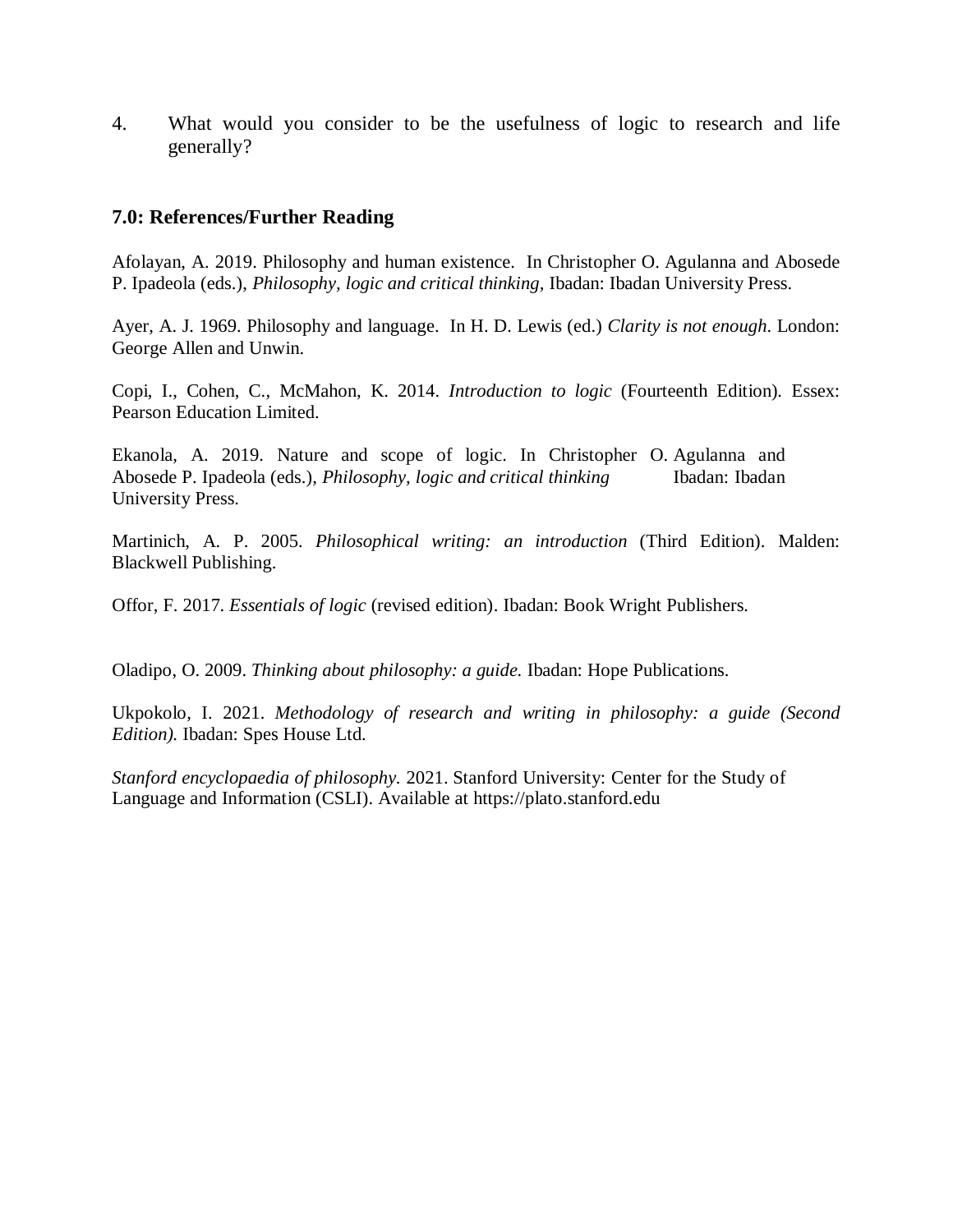# **MODULE 4: FORMS, APPROACHES AND STEPS OF RESEARCH AND WRITING IN PHILOSOPHY**

- Unit 1: Forms of research
- Unit 2: Approaches to research and writing in philosophy
- Unit 3: Steps in research and writing in philosophy

# **Unit 1: Forms of Research**

# **Contents**

- 1.0: Introduction
- 2.0: Intended Learning Outcomes (ILOs)
- 3.0: Main Content
	- 3.1: Research paper
	- 3.2: Summary paper
	- 3.3: Review essay
- 4.0: Conclusion
- 5.0: Summary
- 6.0: Self-Assessment Exercise
- 7.0: References/Further Reading

# **1.0: Introduction**

Welcome to this unit where we discuss forms of research in philosophy. With our knowledge of the features and tools of research and writing in philosophy as discussed in module 3, it is now time to look not only at the forms, but also the approaches and steps to be followed when researching and writing in philosophy. However, this present unit will discuss the forms of research in philosophy while units 2and 3 will be devoted to discussing the various approaches and steps in philosophical research and writing.

# **2.0: Intended Learning Outcomes (ILOs)**

By the end of this unit, you would be able to:

- know and be familiar with the different forms of research in philosophy;
- explain the difference between a research paper, a summary paper and a review essay
- know the requirements and conditions for each form of research;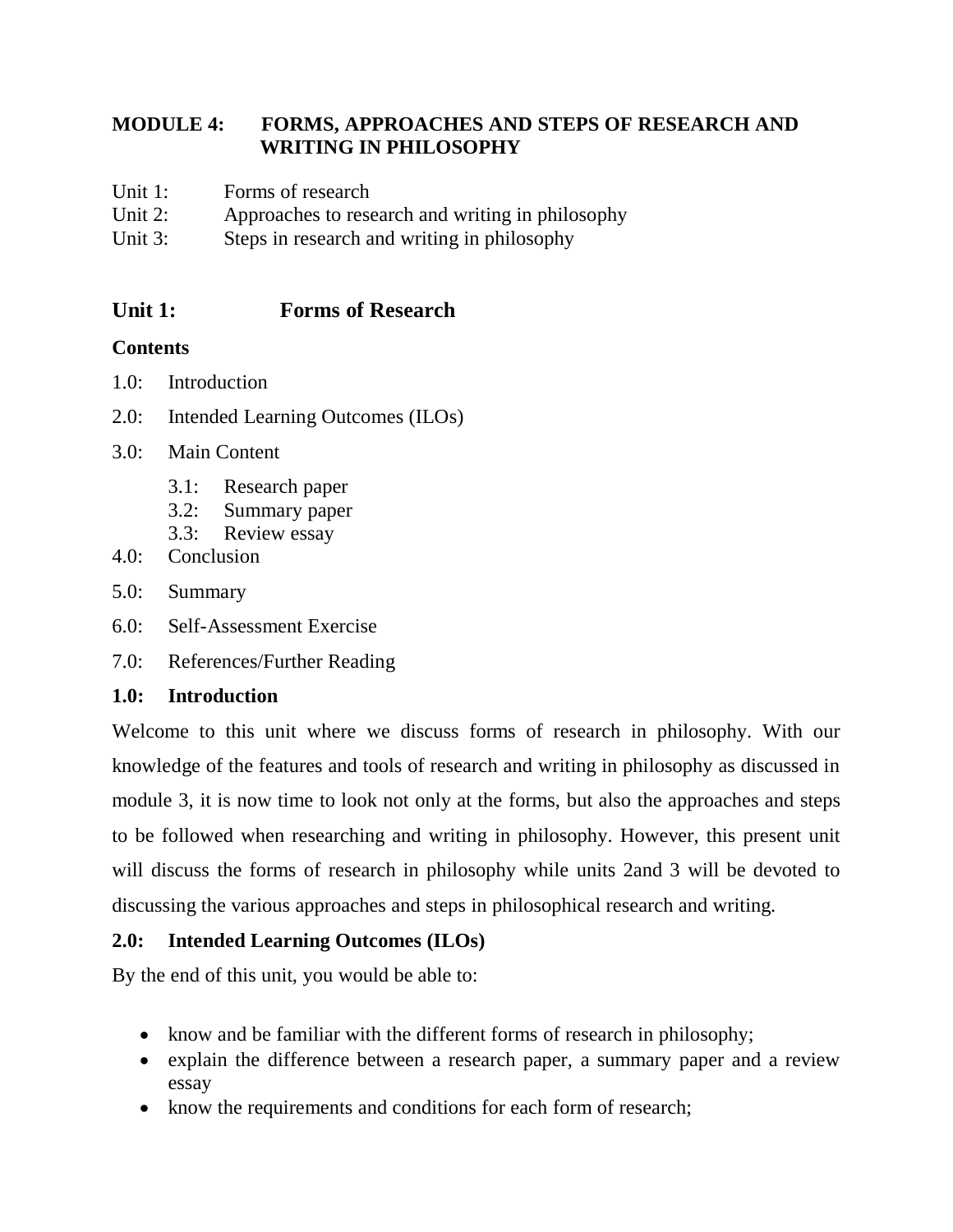carry out each of these different forms of research as the need dictates.

#### **3.0: Main Contents**

In the discussion that follows, we examine the basic structure, pattern or characteristics of a research paper, a summary paper and a review essay, as forms of writing in philosophy.

#### **3.1: Research Paper**

A research paper is meant to survey important views that have been published on a certain topic. It is often the most extensive and important project in a philosophy course.

According to Ukpokolo, research in its general understanding is an activity consisting in some creative work carried out on a systematic and coherent ground, with the aim of improving the stock of human knowledge and understanding (2021: 72). Research involves the use and effective synthesis of many of the skills discussed earlier in module 3 of this volume. A research paper typically requires that you locate and examine information relevant to the subject matter of research from many sources, made up of primary and secondary sources. Typically, a writing of this kind requires that you find a research problem and proffer a research thesis. This may require giving and analysing arguments, explanations as well as providing criteria for evaluating the adequacy of competing positions. The research paper usually has a final page or set of pages titled 'Works Cited' or 'References.' This section of the research paper displays information such as author, publisher, and date of publication for each source to which you referred in your paper. It. is to be noted, however, that this section may be titled 'Bibliography', when you intend to include works that you found helpful in putting together the ideas in your research paper, but which were not actually referred in your work. Examples of research paper include Term paper, Seminar paper, Long Essay, Project, Dissertation, Thesis, Conference and Workshop papers. A research paper can be an examination of a concept or idea in philosophy, by a particular philosopher, or of interest to philosophy (even if it lies outside the regular boundaries of philosophy). Whichever trajectory one decides to pursue, however, it is important that the philosophical component of the research work be clear; otherwise, the work's philosophical status might be in doubt.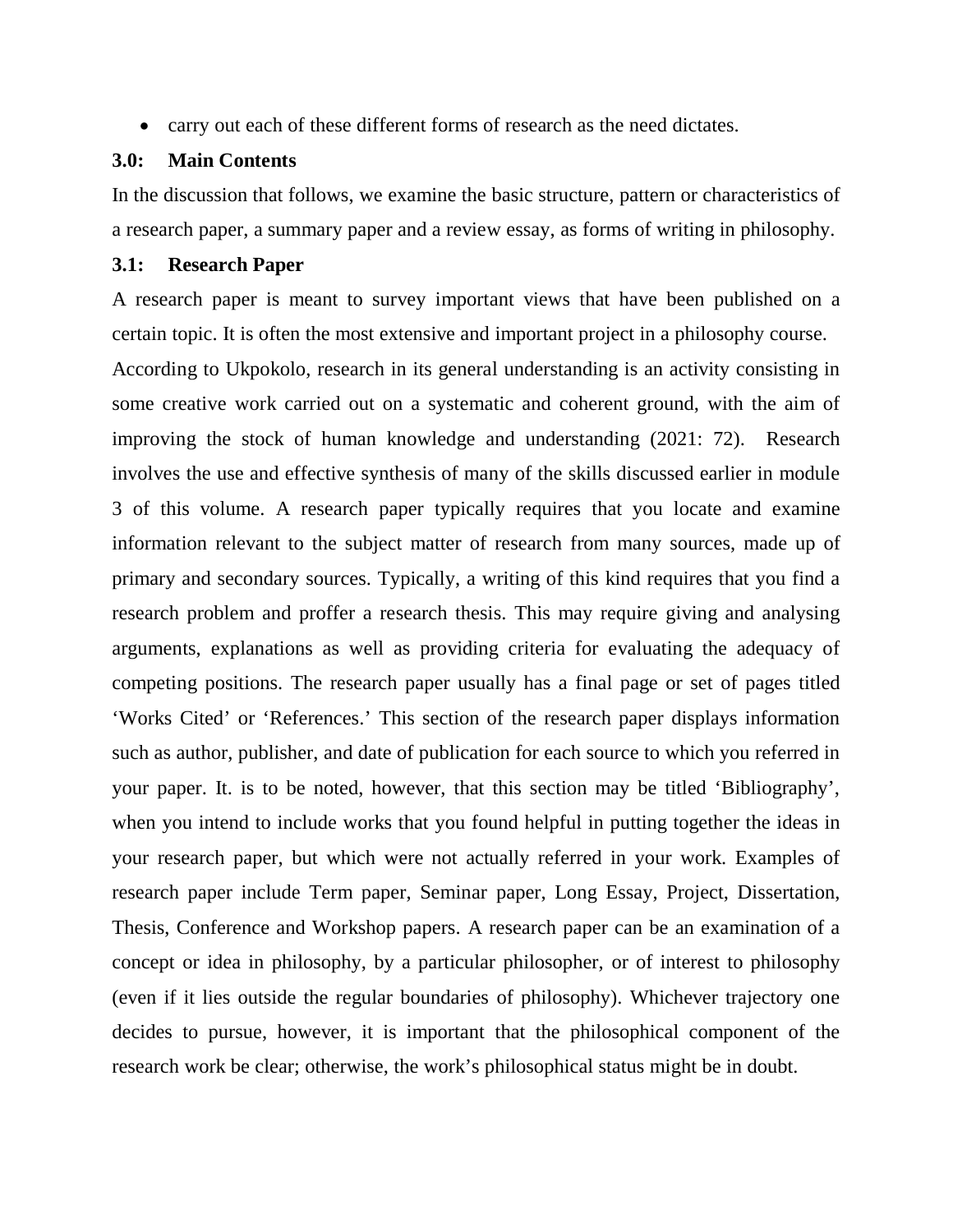#### **3.2: Summary Paper**

A Summary Paper is an attempt to *summarise* works written by others. In other words, a summary paper attempts to put succinctly the works of others which have been expressed in a longer form. It does this by identifying the central points made in these works, and the main lines of argument advanced in support of these points. Ukpokolo describes a summary as

> a short piece of writing which condenses a long piece into a concise summation and statement of the main points, leaving out extraneous materials that do not advance the argument(s) of the original work. As such, a summary is meant to organise the information present in the original work for clarity, paraphrasing the language used by the author (Ukpokolo, 2021: 53)

The purpose of a summary paper is to restate someone else's views in your own words, usually in a more precise form. Where the original work may have been wandering, thick, or abstruse, the summary is concise and direct to the point. It reports, with or without critical assessment, the claim(s) advanced in the original work and the reasons in support of such claim(s). A summary must therefore accurately represent the original work, clearly state the essential contents of the argument(s), make the form of the argument(s) clear, and omit all extraneous materials. One major purpose of a summary paper is to evaluate a student's understanding of a philosopher's position and the arguments offered in support of the position (Seech, 2009: 22)

It is important to state here that you could sometimes be required to write a critical summary paper. In the critical summary paper, you are required (in addition to presenting the structure of the arguments of the work to be summarised) to make a critical assessment of the arguments summarised. In other words, you are to put forward your criticism(s), whether such criticism(s) is (or are) positive or negative, as well as the reasons for holding such criticism(s). It is, however, notable that some of the best critical assessments are those that take a humble approach to the text, stating not that the philosopher is 'obviously wrong' in the position held, but beginning with the possibility that maybe the philosopher just missed a point that is worth mentioning. It is important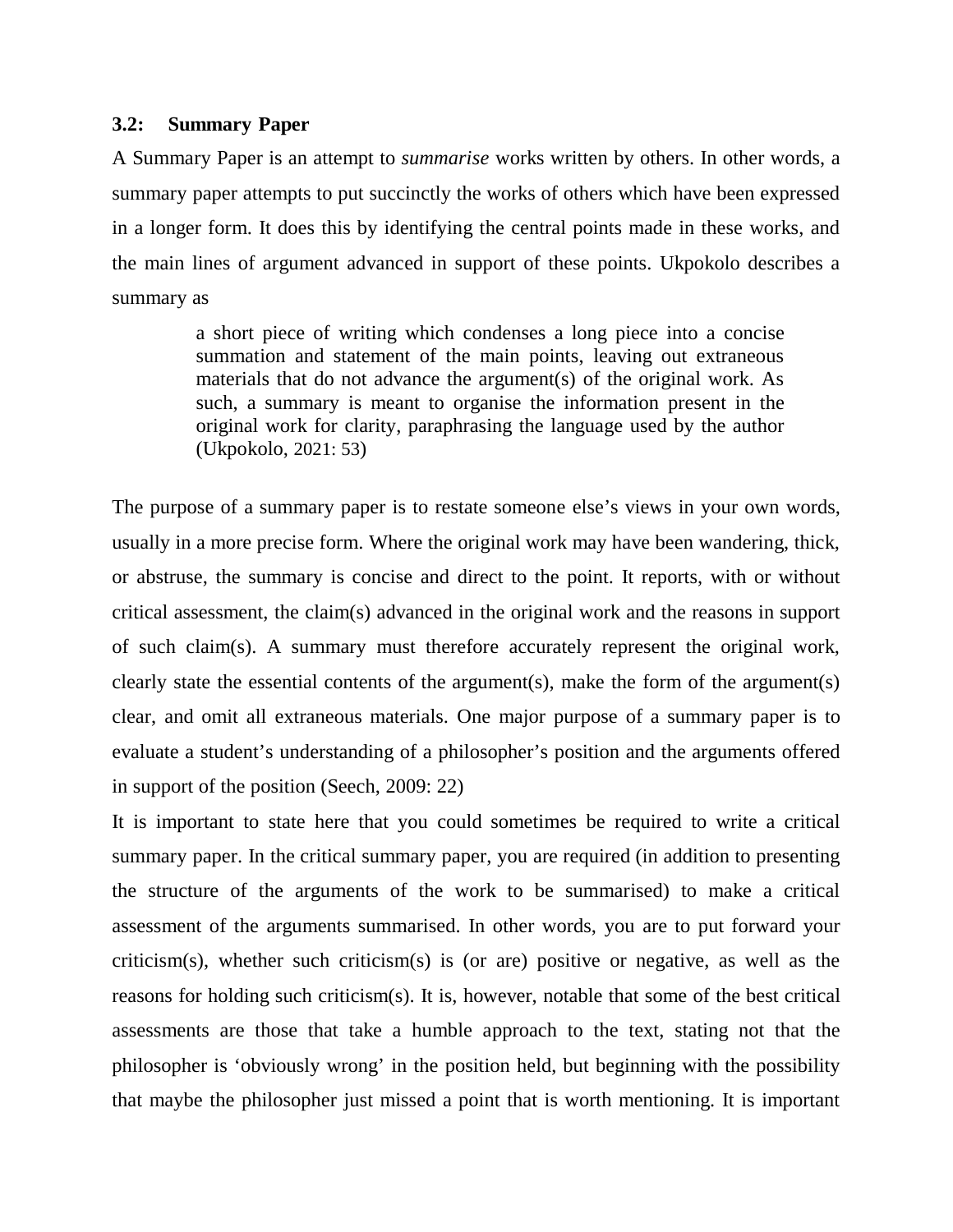not to begin to write the summary of a text until one is done reading the entire text to be summarised. The reasons for this are many; but primarily, one has to understand what point the author is trying to make, and how she achieves that, before one can justifiably summarise the text. As pointed out by Seech,

> A summary is not intended to be a sentence-by-sentence rewriting of the original. It is not intended even to have the same number of paragraphs as the original. Often, the opening paragraphs do not get to the heart of the matter. They may be introductory and even incidental to the main argument. You need to know where the author is going, what the thesis and main lines of reasoning are (Seech, 2009: 23).

A summary paper is not meant to be a reproduction of the writing style or idiosyncrasies of the author. Rather, it should re-present the core points and arguments of the author in a way that draws attention to the ideas rather than the person in question. A question needs to be asked here: if one should not write the summary until one is done with the reading, how does one manage to keep the points one has already read, at the risk of forgetting some salient details? The answer is really simple: make notes as you read; but do not write the paper until you are done with reading, so that you can consider the work as a single whole rather than a patchwork of individual details.

### **3.3: Review Essay**

The notion of 'review' implies taking a second look at a work that is already made available for public view. This 'second look' is necessitated by the need to appraise and, as it were, pass a judgment on the soundness or merits of a work. A review essay not only restates a philosophical work – an article, a book, or any other scholarly paper – usually in a shorter form, but also critically examines and appraises it. It therefore attempts to highlight the strengths and weaknesses of a work, its points and arguments, while also stating how the work could be better. As Ukpokolo points out, "A review essay requires that you sum up a discussion or a work and make a response" (Ukpokolo, 2021: 54). The term 'review', therefore, means 'viewing again', 'a looking back', 'a reconsideration' or 'a critical examination'. A review essay requires that you sum up a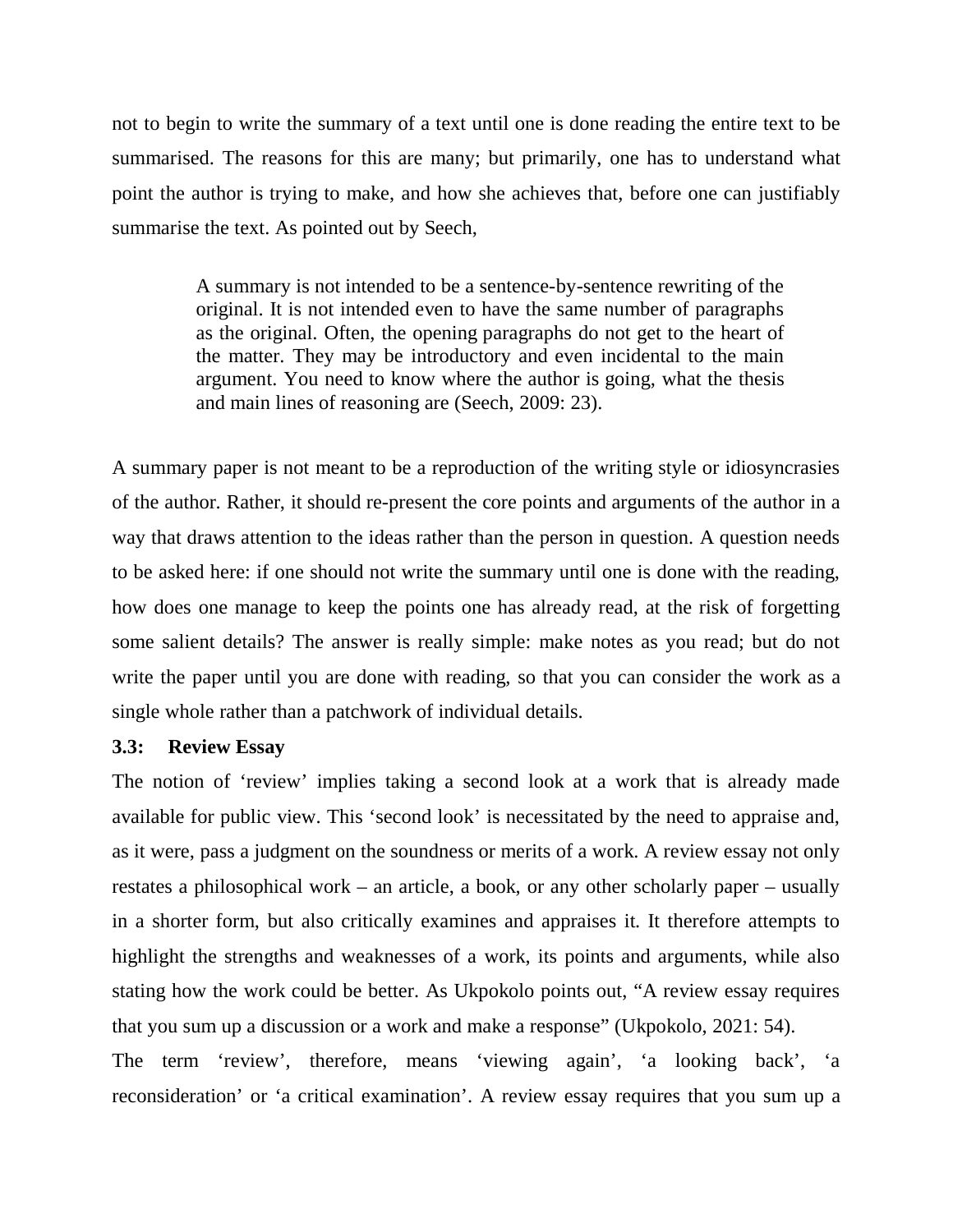discussion or a work and make a response. Ukpokolo identifies the following steps as useful in writing a review essay:

- Step 1: Attempting a clear and honest representation of a position contained in a work. This is done with the avoidance of building a 'straw man', which is wrongly presenting a position so as to find an in-road for criticisms.
- Step 2: Presenting the merits or strengths of the position just x-rayed.
- Step 3: Presenting the possible challenges or difficulties with regards to the position under review.
- Step 4: Attempting a remedy or rescue or explanations in excuse of the shortcomings of the position under examination.
- Step 5: Where applicable, stating the fact that the position is not remediable.
- Step 6: Attempting to find alternative points of view to what has been identified as untenable.

Generally speaking, a review paper has the approach of an exposition combined with appraisal, employing the tool of analysis.

#### **4.0: Conclusion**

Research papers, summary papers and review essays are form of researches in philosophy. Examples of research paper include Term paper, Seminar paper, Conference paper, Workshop paper, Long Essay, Project, Dissertation and Thesis. However, each of these items could be the subject-matter for summary paper and review essay.

#### **5.0: Summary**

Whereas a research paper is meant to survey important views that have been published on a certain topic by way of locating and examining information relevant to the subject matter of research from both the primary and secondary sources, the purpose of a summary paper is to restate someone else's views in your own words, usually in a more precise form. A summary is a short piece of writing which condenses a long piece into a concise summation and statement of the main points, leaving out extraneous materials that do not advance the argument(s) of the original work. A review essay requires that you sum up a discussion or a work and make a response.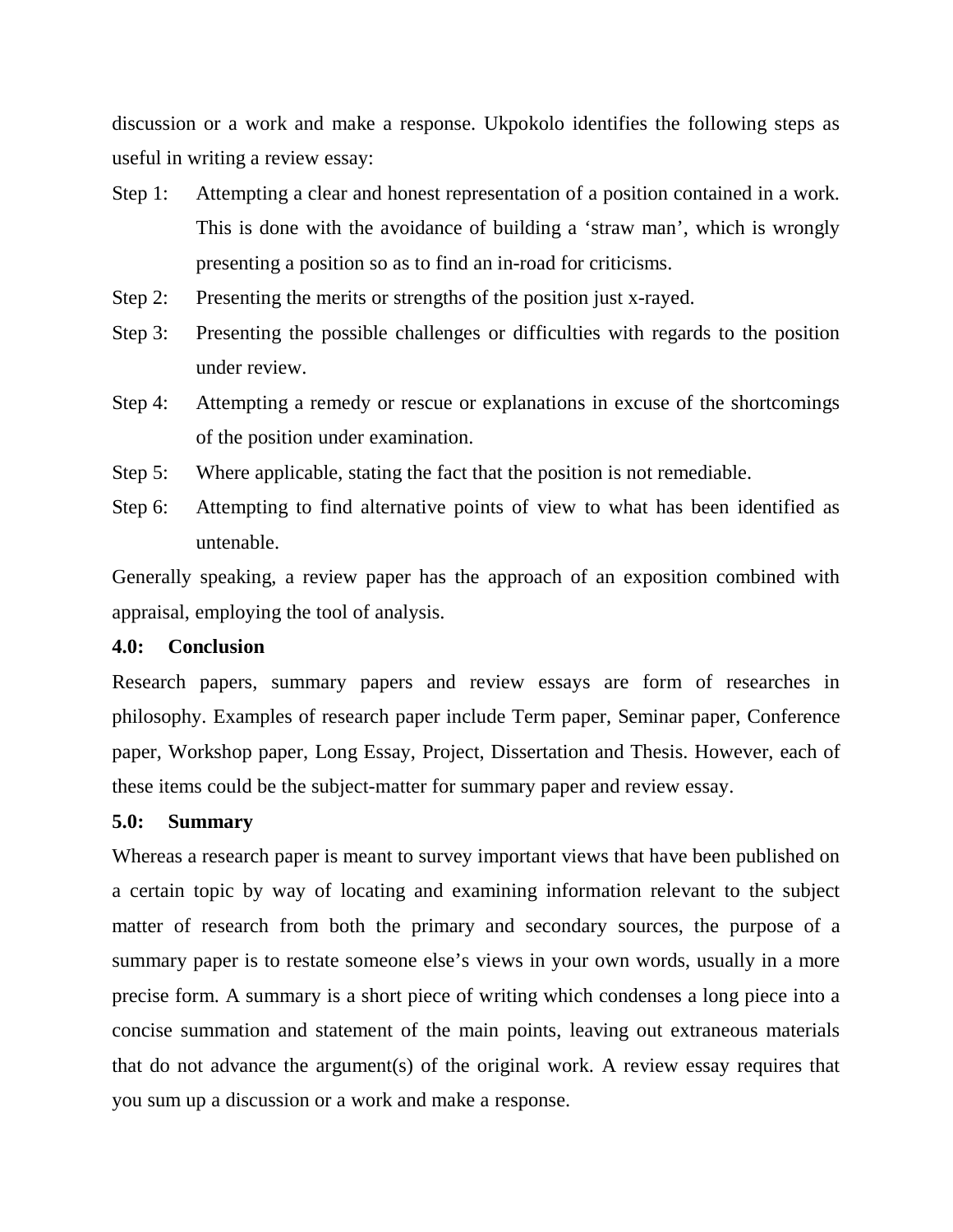### **6.0: Self-Assessment Exercise**

- 1. What is a research paper and how is it different from a summary paper and review essay?
- 2. In what sense can research papers also become the subject-matter for summary paper and review essay?
- 3. Identify 5 steps that might be useful in writing a review essay.

### **7.0: References/Further Reading**

Martinich, A. P. Ed. 2005. *Philosophical writing: an introduction, 3rd edition.* Malden, MA: Blackwell Publishing.

Massecar, A. 2010. *How to write a philosophy paper.* The Learning: Commons.

Seech, Z. 2009. *Writing philosophy papers.* Belmont, CA: Wadsworth Centage Learning.

Sheffield, E. 2004. Beyond abstraction: philosophy as a practical qualitative research method. *The Qualitative Report* 9.4.

Ukpokolo, I. E. 2021. *Methodology of research and writing in philosophy: a guide.* Ibadan: Spes House Limited.

Ukpokolo, I. E., Offor F and Udefi C. A. 2019. Methodology of Research in Philosophy. In A. B. Ekanola, A. Raji-Oyelade and R. O. Olaniyi (Eds.) *Theories and Methodologies in the Humanities,* Ibadan: University of Ibadan Press, pp.237-260.

Wagaman, J. 2014. How to write a critical review essay. Retrieved Mar. 10, 2014, from www.classroorn.synonym.com.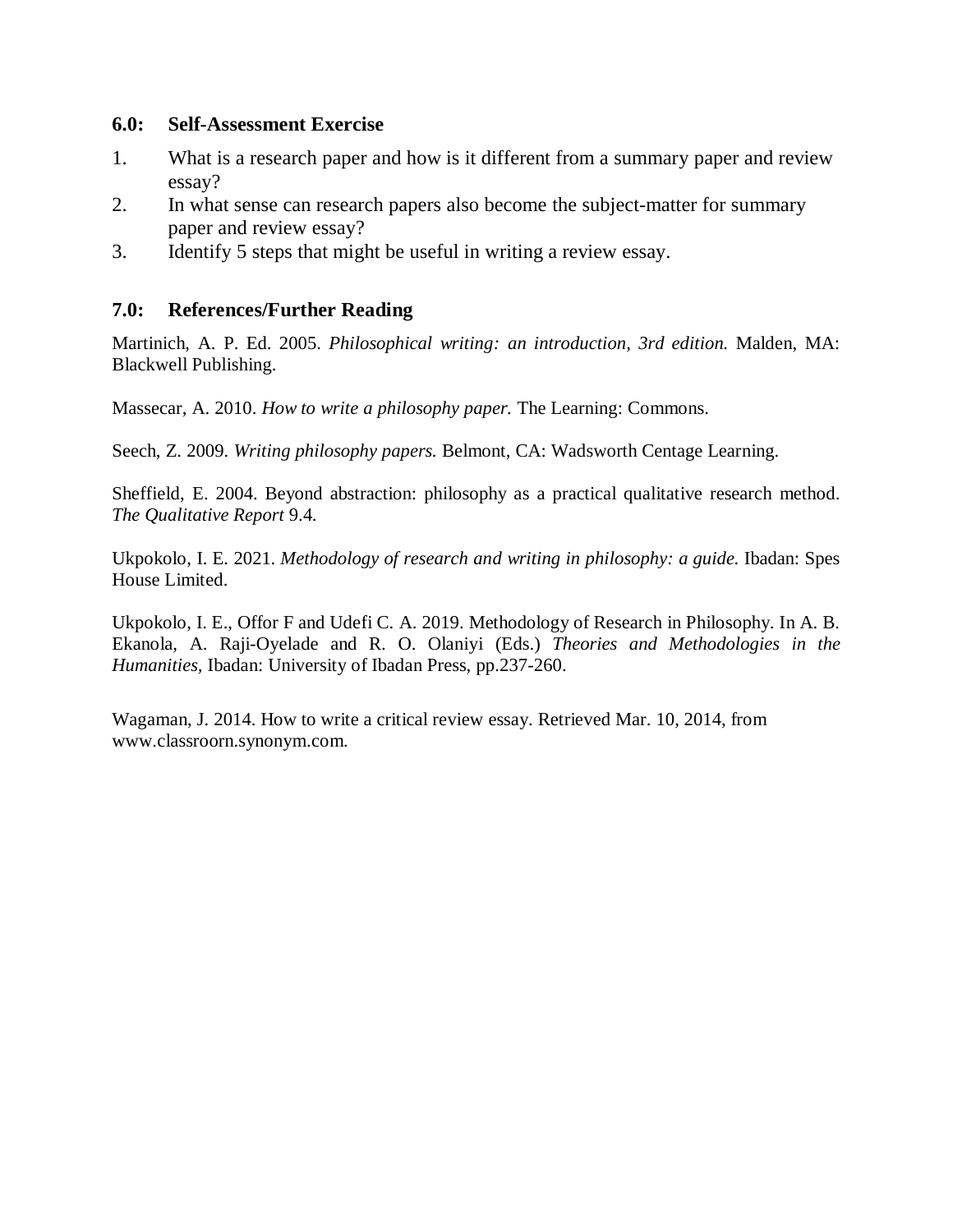# **Unit 2: Approaches to Research and Writing in Philosophy**

### **Contents**

- 1.0: Introduction
- 2.0: Intended Learning Outcomes (ILOs)
- 3.0: Main Content
	- 3.1: Comparative and Contrastive Approaches
	- 3.2: Appraissive and Expository Approaches
	- 3.3: Reconstructive Approach
- 4.0: Conclusion
- 5.0: Summary
- 6.0: Self-Assessment Exercise
- 7.0: References/Further Reading

### **1.0: Introduction**

It is important to be familiar with the different forms of research and writing in philosophy; but it is equally of essence to know the approaches to research and writing in philosophy, as well as how to apply them. It is good to note, *ab initio*, that a single paper in philosophy can have a combination of different approaches, depending on what one is attempting to do at any point in the writing. In this unit, we will be discussing approaches to research and writing in philosophy. Though, it would be pretty difficult to exhaust what may be referred to as approaches to research and writing in philosophy, this unit identifies certain broad categorisation which stand out as very general approaches to writing in philosophy. These are the 'comparative and contrastive', the 'appraissive' and 'expository' and the reconstructive approaches.

## **2.0: Intended Learning Outcomes (ILOs)**

By the end of this unit, you would be able to:

 state the difference between the 'comparative and contrastive' approaches to philosophical writing.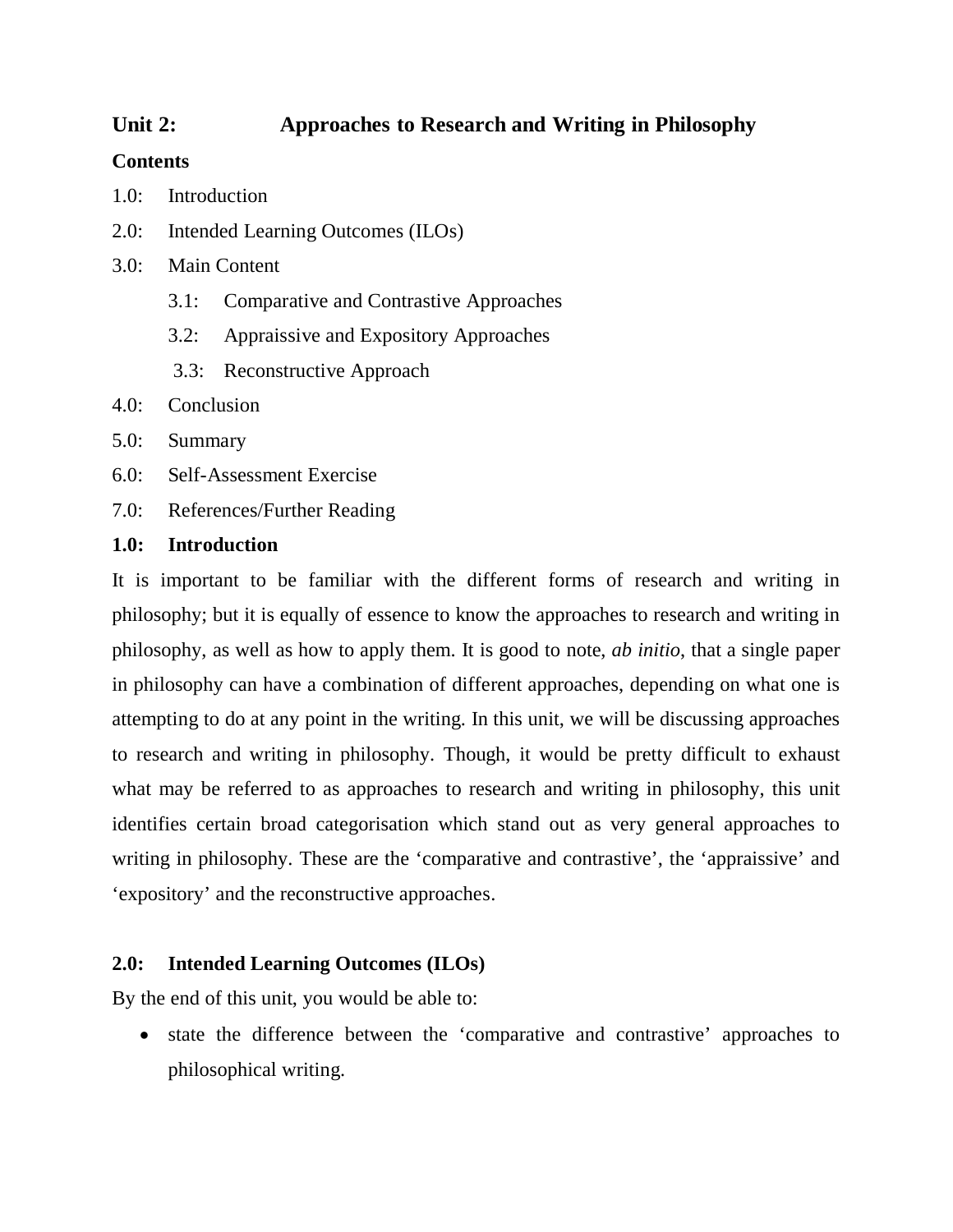- explain how the 'appraissive' approach is different from the 'expository' approach.
- Explain the reconstructive approach to philosophical writing and research

### **3.0: Main Contents**

In the sections that follow, we explain some of the very general approaches to research and writing in philosophy, and how they can be employed in writing a good research paper or essay. Though our discussion of approaches here is not exhaustive, yet, these categorisations represent the very popular approaches used in philosophy.

### **3.1: Comparative and Contrastive Approach**

The purpose of 'comparing and contrasting' as an approach to writing is to show how two views or philosophies are alike and how they differ. In other words, the aim is to bring two or more ideas or positions together in order to highlight or discuss what they have in common as well as what they do not have in common (including where they actually disagree or contradict one another). It should be noted that sometimes the verb describing the task of comparing and contrasting may not be explicitly stated. One is, therefore, expected or required to develop the ability to denote the required task from the question. This is over and above the fact that an assignment may sometimes include more than one of the stated expressions defining the task to be done. In such cases, one should be careful to read closely and distinguish the expressions from one another, and then perform all the tasks that have been assigned, whether explicitly or implicitly.

Furthermore, in the 'compare and contrast' approach to writing in philosophy, you could be asked to compare and contrast, for instance, the ideas of a given philosopher or the ideas of some philosophers on the same subject. For example, one may be asked to compare and contrast Plato and Aristotle's views on the nature and ontological status of ideas. The assignment could also be a comparison between two philosophical movements or schools of thought or to compare and contrast two or more positions or worldviews on a particular question, such as comparing the different positions on the mind-body problem. One may also be required to compare and contrast the ways that a given concept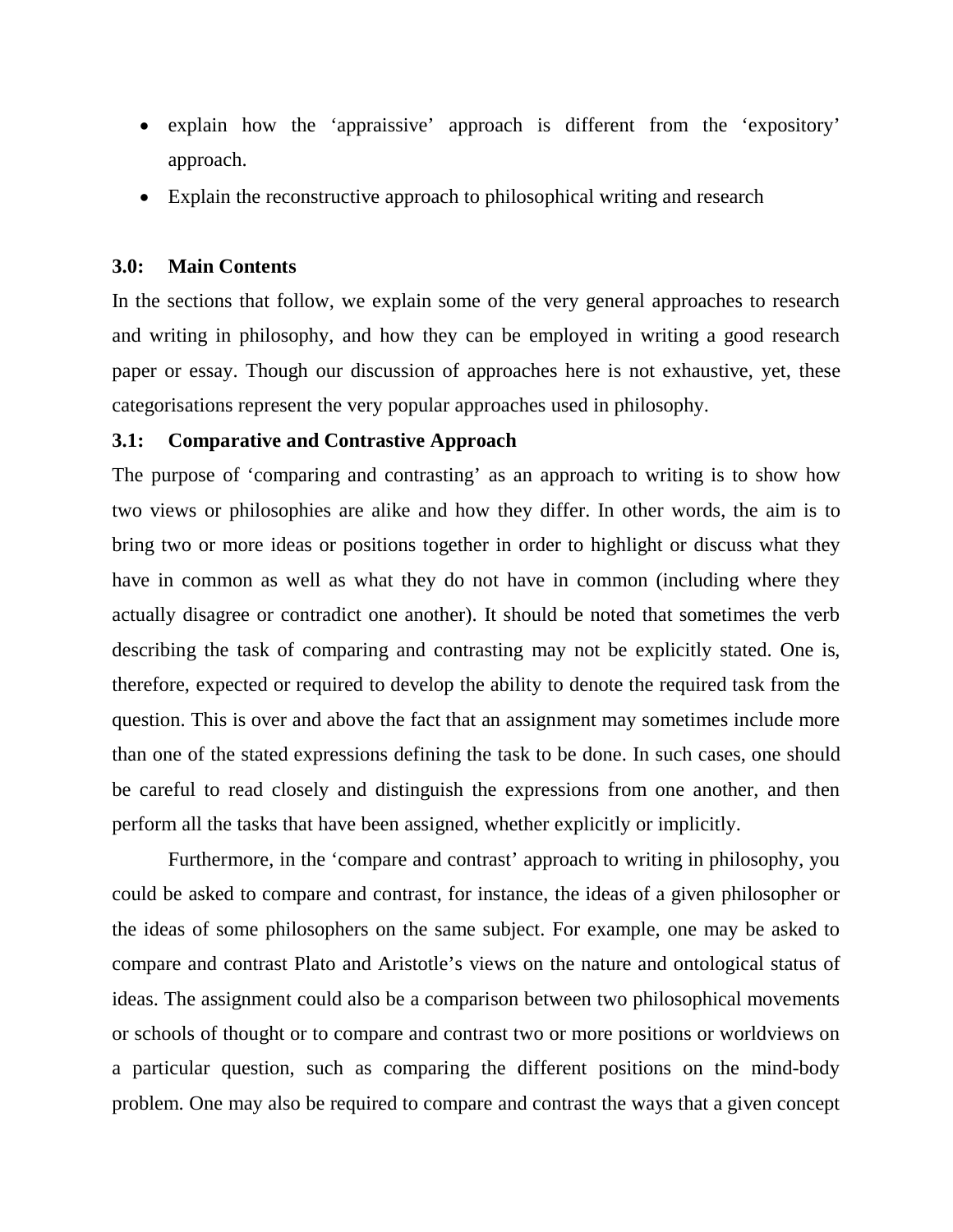is developed at different times by different thinkers or groups of thinkers. The ultimate aim of the 'comparing-and-contrasting' approach is to highlight the similarities and differences between various positions in order to enlighten or inform the reader about the common grounds of these positions as well as to demonstrate the student's familiarity with these positions.

### **3.2: Appraissive and Expository Approaches**

One of the very common approaches employed in essays in philosophy is that of appraisal. To appraise is to estimate the worth of a position, a viewpoint, a submission or a proposal. In other words, when you appraise, you attempt to assess or set a price on a given claim. In doing this, you say how much the idea is worth: you give an official opinion; you evaluate the significance or status of the' idea or give an expert judgement of the merit of the idea. All these are found to be very common in philosophy papers and writings. An appraisal, therefore, is meant to critically examine a piece of writing, in order to judge its worth as a scholarly work. Little wonder Ukpokolo describes appraisal as an approach "wherein the researcher attempts a critique of a work, position or a discourse" (Ukpokolo, 2021: 6). In essence, appraisal as an approach to research and writing in philosophy performs the function of trying to assess the soundness or lack thereof, strength or weakness, depth and thoroughness of a position as well as the arguments and facts associated with it. In short, appraisal is meant to assess the merit, or lack of merit, of a work in philosophy. There are a number of legitimate steps to be taken in appraising a position or viewpoint:

- 1. The first is to render the position or state it as correctly as possible. This calls for fairness and sincerity, avoiding any form of what is referred to as "the fallacy of Straw man", wherein a position is deliberately misrepresented by creating errors so as to find in-roads for criticisms and discredits.
- 2. The second step is to identify and bring to the fore, the strength of the position, making clear its merits and positive aspects.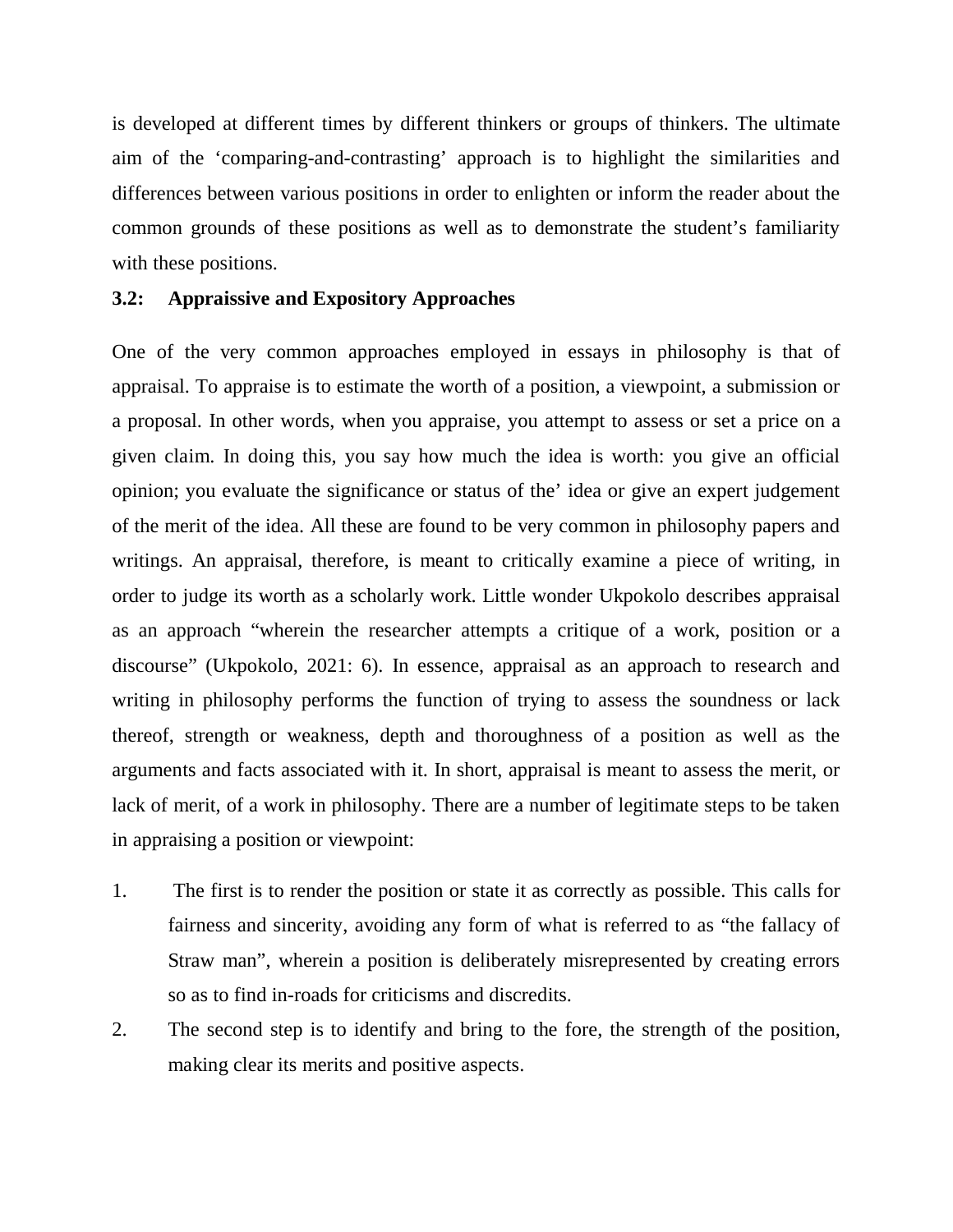- 3. The third step in the process of appraising is to expose the weaknesses, demerits or errors in the position. These are to be stated as modestly as possible, avoiding outright sarcasms.
- 4. The fourth step is to attempt to rescue the position, giving reasons to excuse the faults therein.
- 5. The fifth and final step is to show, as the case may be, that the position is justified or that in spite of all the efforts to excuse and rescue the position, it is simply irremediable.

It is important, while appraising a work, to be as fair and clear as possible. To this end, a work should not be mischaracterised in order to be able to critique it more easily. This would amount to what is called in logic "the fallacy of the straw man." Besides presenting the content of the work as precisely as possible, criticism should not be unduly harsh or uncharitable. It is also necessary to avoid being romantic about any idea expressed in the work just because they happen to square with the researcher's opinions. As Seech (2009: 13) counsels, "Your paper is weakened if it sounds as if you are wearing blinders. Philosophers, as much as thinkers in any other academic discipline, pride themselves on fairness in appraising even unpopular points of view." In all, sentiments – whether about persons or ideas – should be reduced to the minimum when appraising a work.

The expository approach on the other hand has to do with setting out to public view; or the act of expounding, explaining, commenting or the enunciation of ideas, themes, positions, theories and beliefs. An exposition may not necessarily require any value judgement or comment of merit or demerit. Rather, it is essentially a straightforward analysis, bringing to the fore and representing the origin, content, nature and character of a particular belief, viewpoint or position, though it could sometimes be critical. To this extent, a philosophical paper that demands an exposition would include the statement of the position, the reason for the position (that is, the point or need for holding the position), what the position entails as well as the implications thereof. In exposition, the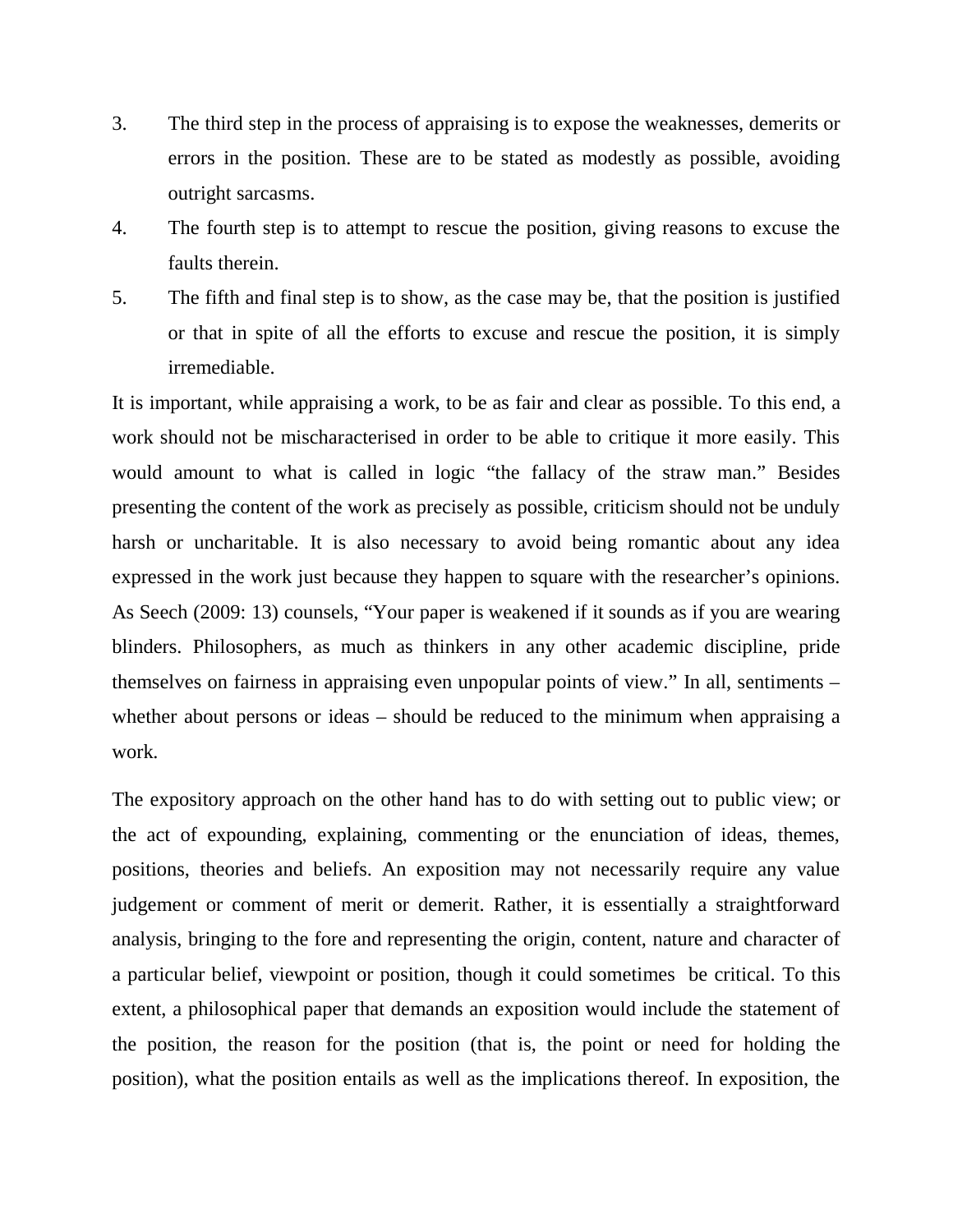researcher attempts to present facts that her audience may not have known up to that point (or, if it is a student writing an assignment), to demonstrate to the lecturer her familiarity with these facts. Exposition as an approach to research and writing in philosophy presents facts, positions and arguments without necessarily having to prove whether the position has merit (or where there are many positions), which of them has greater merit (Martinich, 2005: 227). By this understanding, in the expository approach, it is usually the requirement that one goes beyond a summary of the work explained or the ideas, to illuminating the views and reasoning of an author by the addition of points that have been adduced to make clear the author's position.

#### **3.3: Reconstructive Approach**

The comparative, contrastive, appraissive and expository approaches will lose their ultimate value if the researches they are applied to cannot be used to generate visions that would serve as guides to life, or used to make sense of fragmentary human experience. Put differently, researches will only be worth the while if they can be used to promote a better understanding of the human condition and to enhance the human capacity to cope with the challenges of life. This is where the reconstructive approach comes in. This approach can be used in either of two ways. First, reconstruction is employed by the researcher who attempts to assist an otherwise-sound position by making up for its weakness(es). This is done by 'reconstructing' the work in such a way that its strengths are emphasised and its weaknesses are mitigated. Reconstruction here does not entail 'rewriting' a work, rather, it is an approach to research and writing in philosophy that merely reviews a work in such a way that its merits are not allowed to be drowned by its weaknesses. Second, reconstruction is used through some form of reconstructive thinking, where the principles, ideas and ideals generated in a research are applied to existential human conditions. As Oladipo (2008) rightly notes:

The philosophical mansion is not simply a house of words which guarantees its occupants an opportunity for a permanent possibility of conversation. Rather, it is a theoretical observatory, which provides a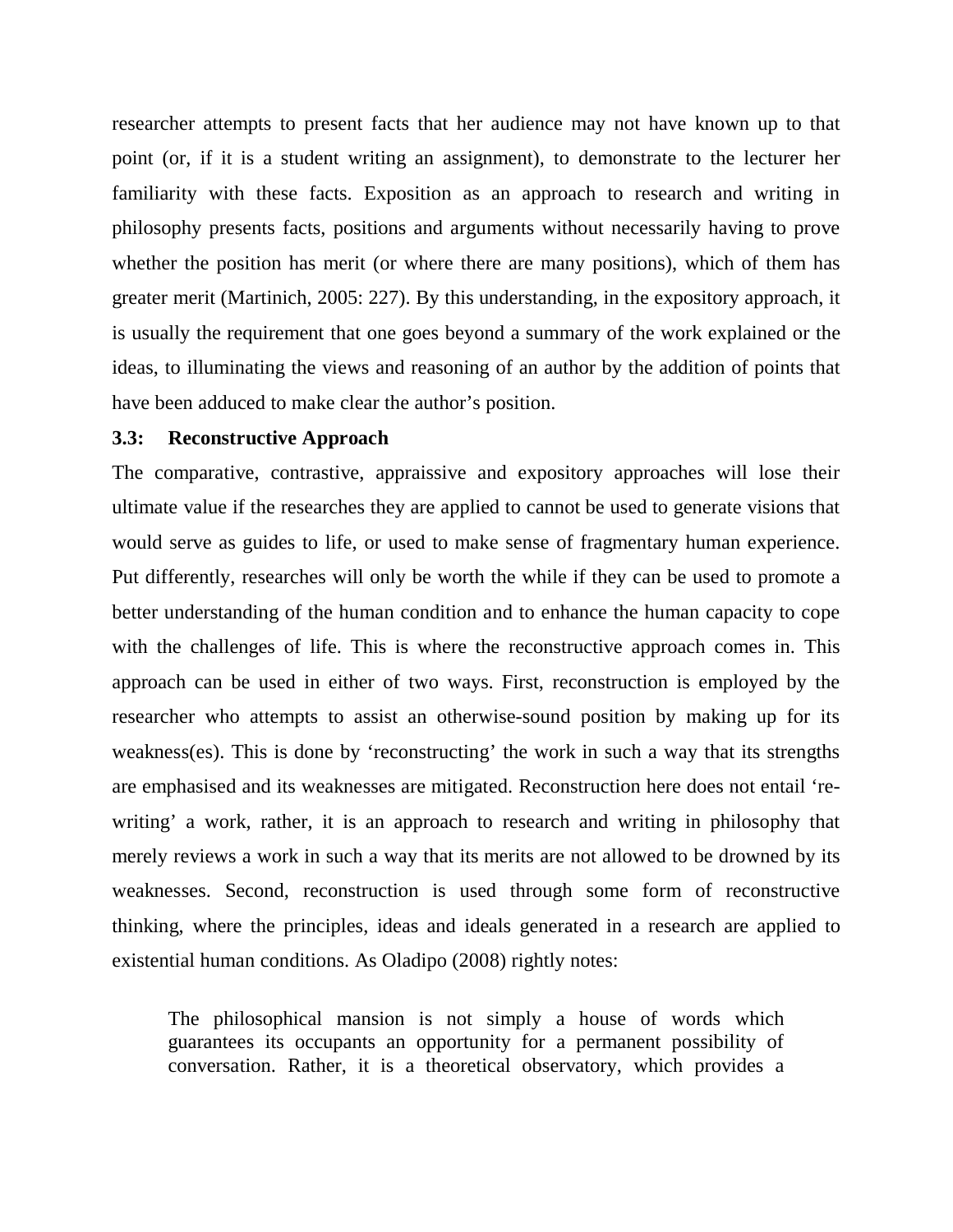vantage position from which to have a clearer, even deeper view of the human condition.

This vantage position is achieved through the reconstruction of ideas, positions and viewpoints and their subsequent application to existential human challenges.

## **4.0: Conclusion**

The comparative, contrastive, appraissive, expository and reconstructive approaches can be employed in philosophical research and writing. While some of these approaches like the appraissive, the expository and the reconstructive can be employed singly, a few others like the comparative and the contrastive approaches may be combined in philosophical research and writing. However, the reconstructive approach draws insights from all other approaches in evolving a model that can be applied to resolving existential human problems.

# **5.0: Summary**

This unit has discussed some of the popular approaches to research and writing in philosophy, such as the comparative, the contrastive, the appraissive, the expository and the reconstructive approaches. Though, the approaches discussed here are not exhaustive of all the approaches used in philosophical research and writing, yet they represent the very general popular approaches employed in philosophical research and writing.

## **6.0: Self-Assessment Exercise**

- 1. Name any five approaches to research and writing in philosophy that you now.
- 2. How is the appraissive approach different from the expository approach?
- 3. List some of the legitimate steps to be taken in employing the appraissive approach.
- 4. What would you consider to be the advantage(s) of the reconstructive approach over other approaches to philosophical research and writing?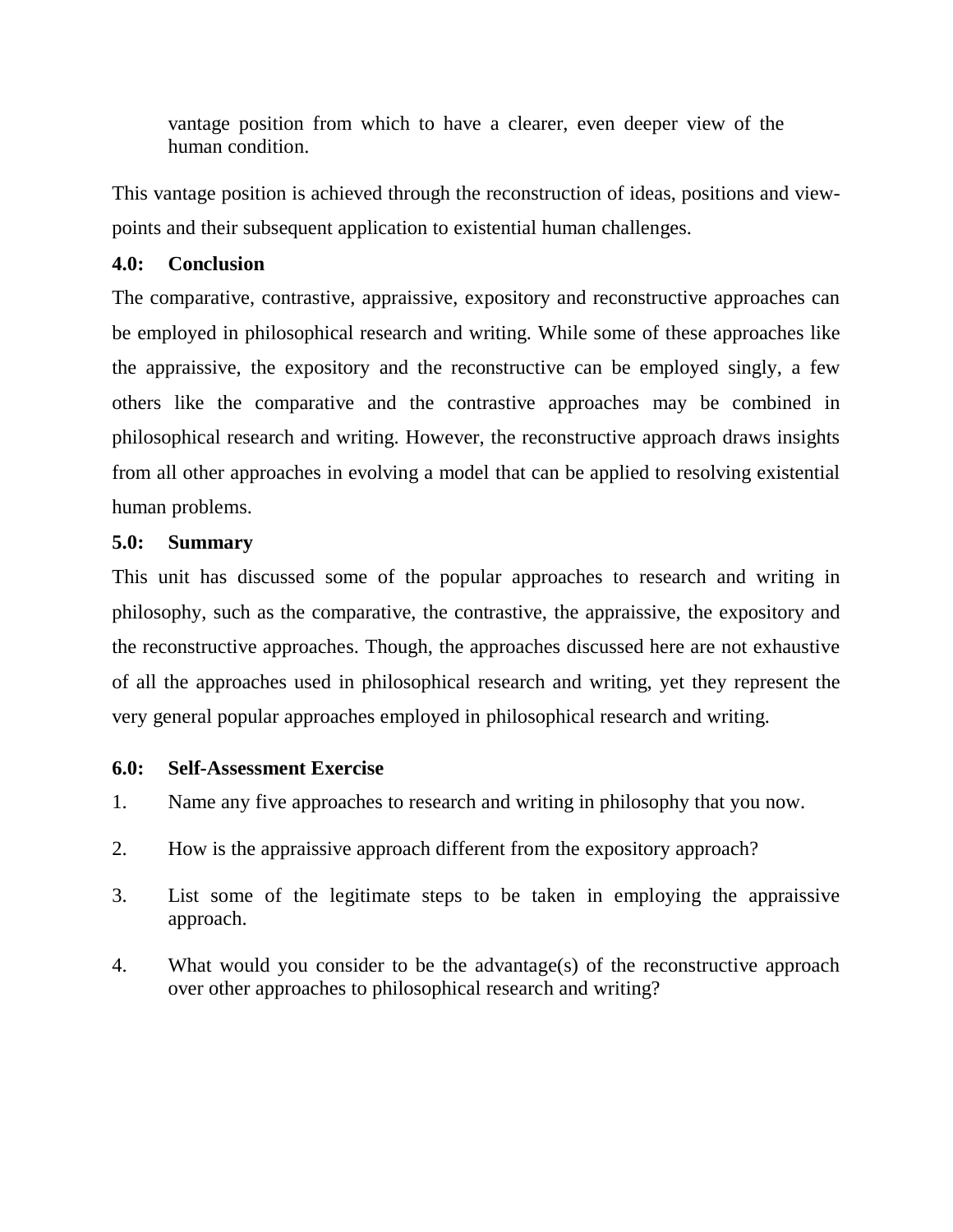### **7.0: References/Further Reading**

Claudiu Mesaros, 2013. The history of philosophy as reconstruction. *Prodedia, Social and Behavioral Sciences*, 7: 6-13. Available at www.sciencedirect.com.

Martinich, A. P. (ed.) 2005. *Philosophical writing: an introduction, 3rd edition.* Malden, MA: Blackwell Publishing.

Seech, Z. 2009. *Writing philosophy papers.* Belmont, CA: Wadsworth Centage Learning.

Ukpokolo, I. E. 2015. *Methodology of research and writing in philosophy: A guide.* Southern Carolina: Create Space Publishing.

Ukpokolo, I. E., Offor F and Udefi C. A. 2019. Methodology of research in philosophy. In A. B. Ekanola, A. Raji-Oyelade and R. O. Olaniyi (eds.) *Theories and methodologies in the humanities,* Ibadan: University of Ibadan Press, pp.237-260.

Wagaman, J. 2014. How to write a critical review essay. Retrieved Mar. 10, 2014, from www.classroorn.synonym.com.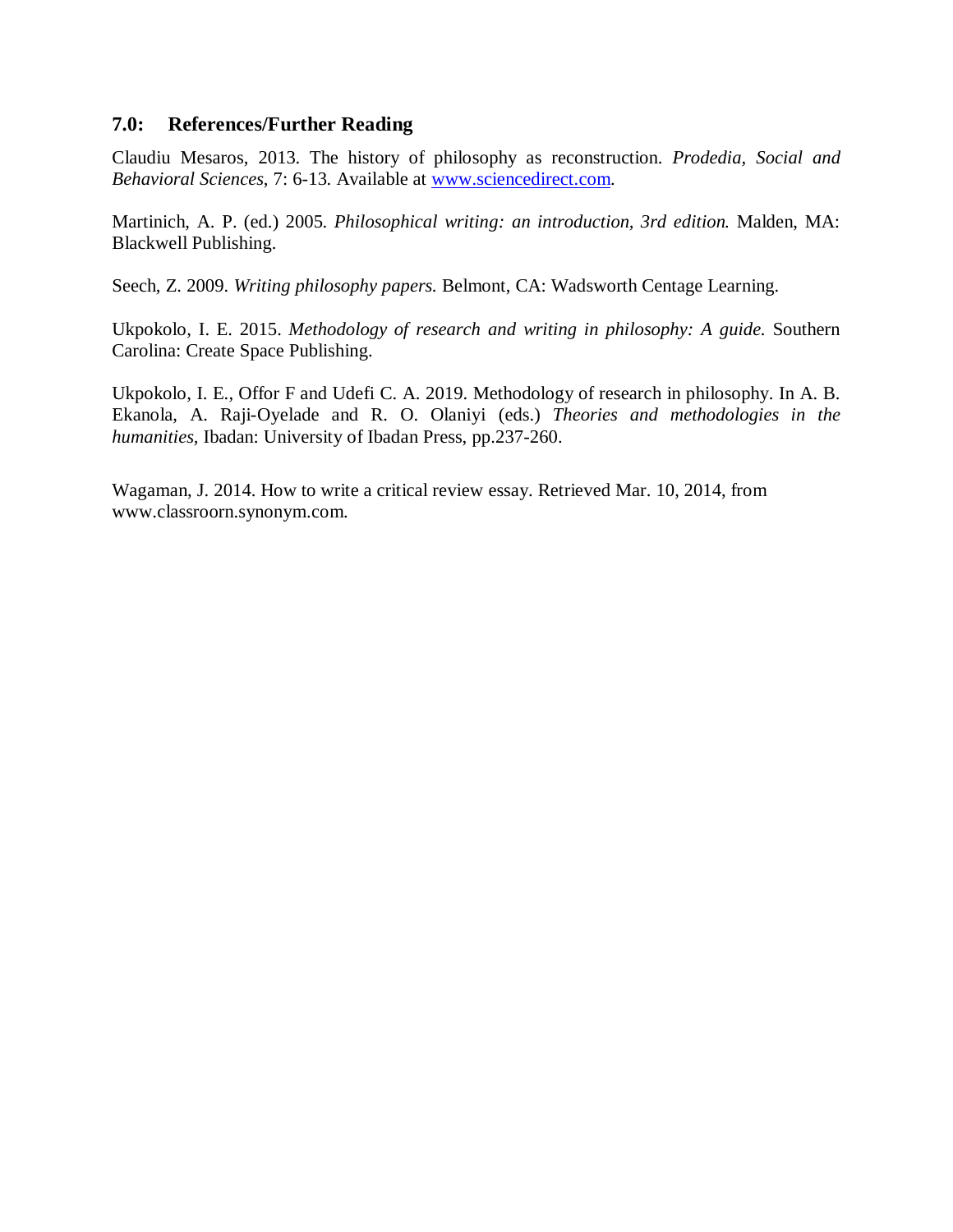# **Unit 3: Steps in Research and Writing in Philosophy**

## **Contents**

- 1.0: Introduction
- 2.0: Intended Learning Outcomes (ILOs)
- 3.0: Main Content
	- 3.1: Sourcing materials
	- 3.2: Identifying an area of research interest
	- 3.3: Identifying a research problem
	- 3.4: Identifying a research thesis
- 4.0: Conclusion
- 5.0: Summary
- 6.0: Self-Assessment Exercise
- 7.0: References/Further Reading

## **1.0: Introduction**

Welcome to this discussion on steps in research and writing in philosophy. A research in philosophy is often times more than mere accumulation of information about what others have said. Rather, a researcher in philosophy is expected, in addition to knowing what others have said, to also develop his/her own ideas which will constitute his/her own distinct contribution to scholarship. In other to avoid falling into the dilemma of the proverbial 'blind man in a dark room looking for a black piece of rag', the researcher would need to be guided through certain steps consistent with effective research and writing in philosophy. These include: sourcing materials, identifying an area of research interest, identifying a research problem and identifying a research thesis

## **2.0: Intended Learning Outcomes (ILOs)**

By the end of this unit, you would be able to:

- identify the various steps in philosophical research and writing.
- distinguish between a practical problem and a research problem.
- identify a research problem and a research thesis in an essay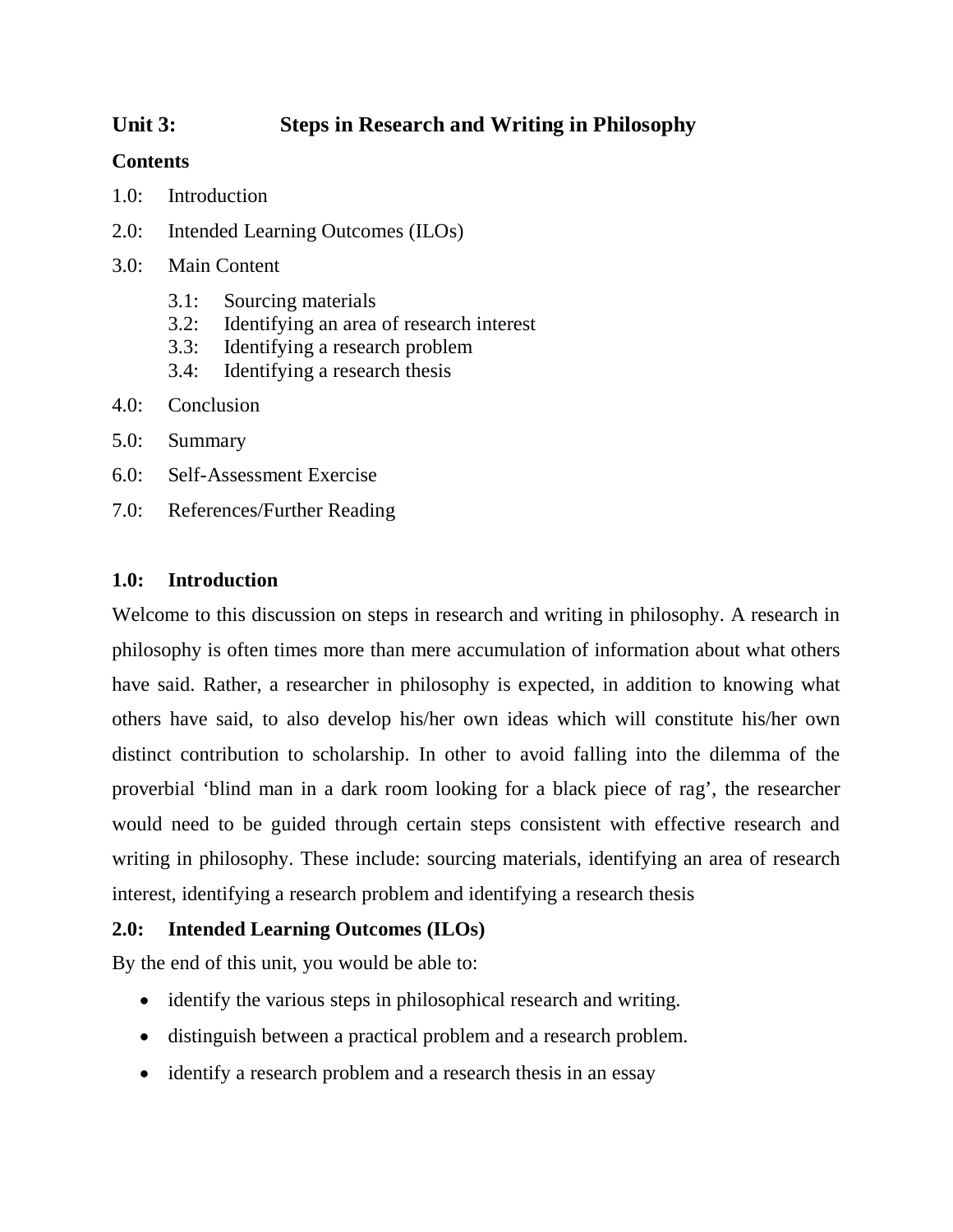#### **3.0: Main Content**

In the sections that follow, we examine four major steps that should guide philosophical research and writing. A research should start with sourcing materials, after which you identify an area of research interest. This is followed by identifying a research problem after which a research thesis is established.

#### **3.1: Sourcing Materials**

Gathering materials that are related to one's quest, and familiarising oneself with such materials is the first most essential step of any research programme. As a matter of fact, it forms the basis for the ideas formulated and the arguments presented in any research undertaking. Of course, one cannot in the attempt to source materials, read every book or article written in the discipline of philosophy. Thus a good place to start is to have an area in philosophy that one would like to research. For example, the student might be interested not just in ethics but, more precisely, in bioethics. And so, the relevant materials that the student should seek to gather would be in the area of bioethics (and maybe other materials that have some bearing on bioethics). These materials can be books, articles or other scholarly materials and might be in hard copies or soft copies. Gathering materials has to do with identifying relevant materials which would actually give credence to the research work. Perhaps an attempt to answer the following question might constitute a useful starting point for sourcing materials for any research work: What are the criteria for considering a material essential or relevant for a research work? In other words, how do we select materials for an essay in philosophy, for instance? In writing or researching in philosophy, one's focus can be guided by either 'subject consideration' or 'theme consideration'. By 'subject consideration' is understood choosing a figure in philosophy and discussing his/her views on a particular issue. The thematic approach has to do with choosing a matter or issue and examining the issue in the light of contributions from figures in philosophy. In other words, one could chose the philosopher, Immanuel Kant and discuss his idea on knowledge, noting his central contributions in the discourse. This is the subject approach, as Immanuel Kant is a subject or figure in philosophy. Furthermore, one could choose the idea of knowledge as a theme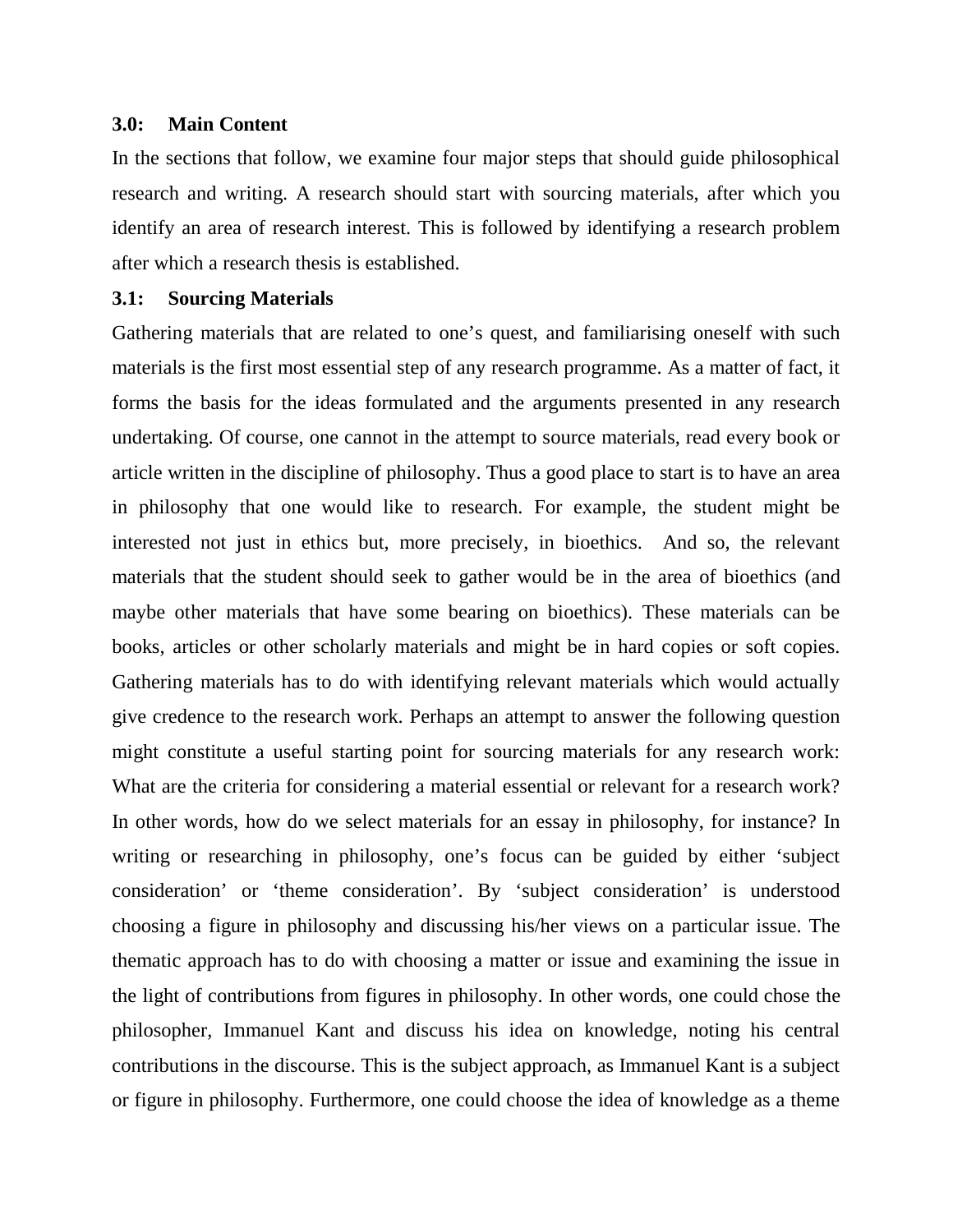in philosophy and discuss this from the point of view of more than one philosopher. In either case, the researcher makes use of primary and secondary sources that are relevant for the research. Primary materials refer to the original writings of the philosopher, while secondary materials refer to reactions by other philosophers in terms of interpretations, reviews and criticisms. Consulting primary materials is most important in research before one is free to carry out one's own interpretation and analysis of the work, and to own up whatever comes as a result of the interpretation. This is better than relying on other persons' views and building a position on likely erroneous base of others.

Closely related to the foregoing is the use of the internet and online resources. Some of these materials (primary and secondary) can be sourced from the internet (that is, online). In doing this, we may have no problem with primary sources. Yet, we could be heavily restricted by the shortcomings of secondary materials that are not properly sourced. The propriety of our resource here would have to do with the competence or professionalism of the writer of the material to be consulted, as well as the range of acceptance of the work, usually determined by whether or not such works are peerreviewed. These, among other notes of caution, would help a contemporary researcher to avoid the pitfalls that have dotted the entirety of online research. This is due to the fact that it has become clear that the contemporary man can do very little or nothing without help from the cyberspace.

#### **3.2: Identifying an Area of Research Interest**

In its general understanding, research is an activity consisting in some creative work carried out on a systematic and coherent basis, with the aim of improving the stock of human knowledge and understanding. In the activity of research, attention can be focused on the following areas:

- (i) area of interest
- (ii) area of competence and
- (iii) area of specialisation.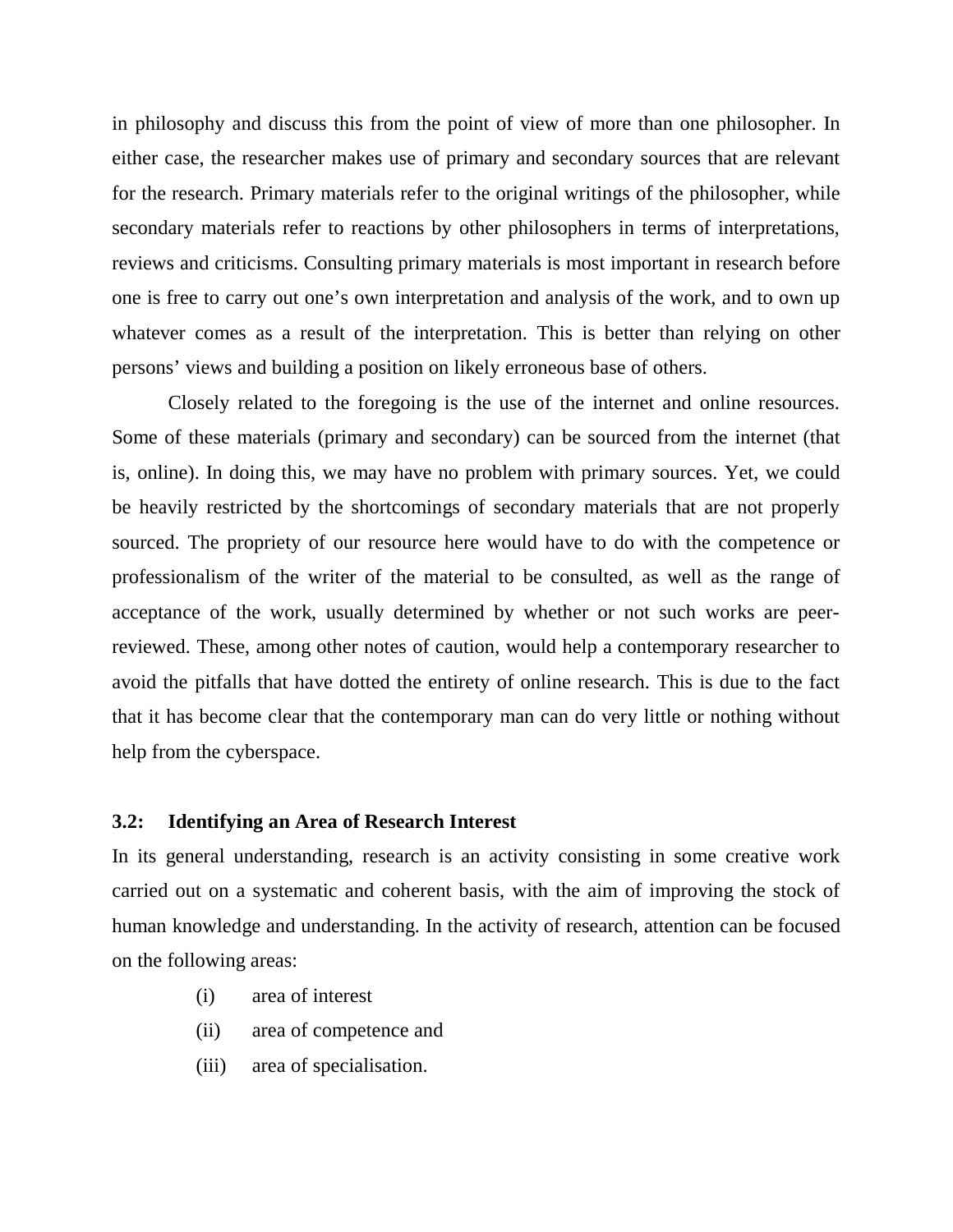Every researcher, however, begins his activity by identifying his area of interest. By area of research interest is understood that broad area of study or inquiry a researcher chooses to identify with and pursue. It is an area or aspect to which a student or emerging researcher has developed a liking for, usually due to proper instructions or personal studies. And so, such a student or emerging researcher is said to have considerable understanding of the discussion, debates and issues of such an area.

In philosophy as a discipline, areas of research interest could be located in any of the core or applied areas of philosophy. For instance, epistemology can be an area of research interest, but could yet be restricted to naturalised epistemology, social epistemology, virtue epistemology, humanised epistemology or formal epistemology. Other areas of research interest could be metaphysics, ethics, logic, aesthetics, political philosophy or African philosophy, among others. It is, however, instructive to note that an area of interest can become an area of competence when adequate attention is put in to improve one's knowledge of relevant literature. From a given area of competence, one can identify an area of specialisation.

#### **3.3: Identifying a Research Problem**

Having thoroughly investigated the interventions of different scholars on the particular topic that the researcher is looking into, he is likely to identify certain challenges, difficulties or problematics, which would have caught his attention. This challenge or problematic constitutes what Ukpokolo calls "a gap, a lacuna – that is, an important but ignored point in the debate concerning the phenomenon" (Ukpokolo, 201: 73-74). This informs the formulation of what is usually referred to as the research problem. The research problem is the problem that the researcher identifies in the process of carrying out the research which bears on the core issue being researched but constitutes an unaddressed point or matter. In other words, the research problem is the gap in literature concerning what is being studied. As a matter of fact, the notion of 'problem' conveys various understandings in the world of research. In our everyday experience, a problem is something we try to avoid, whereas in research, a problem is something we discover.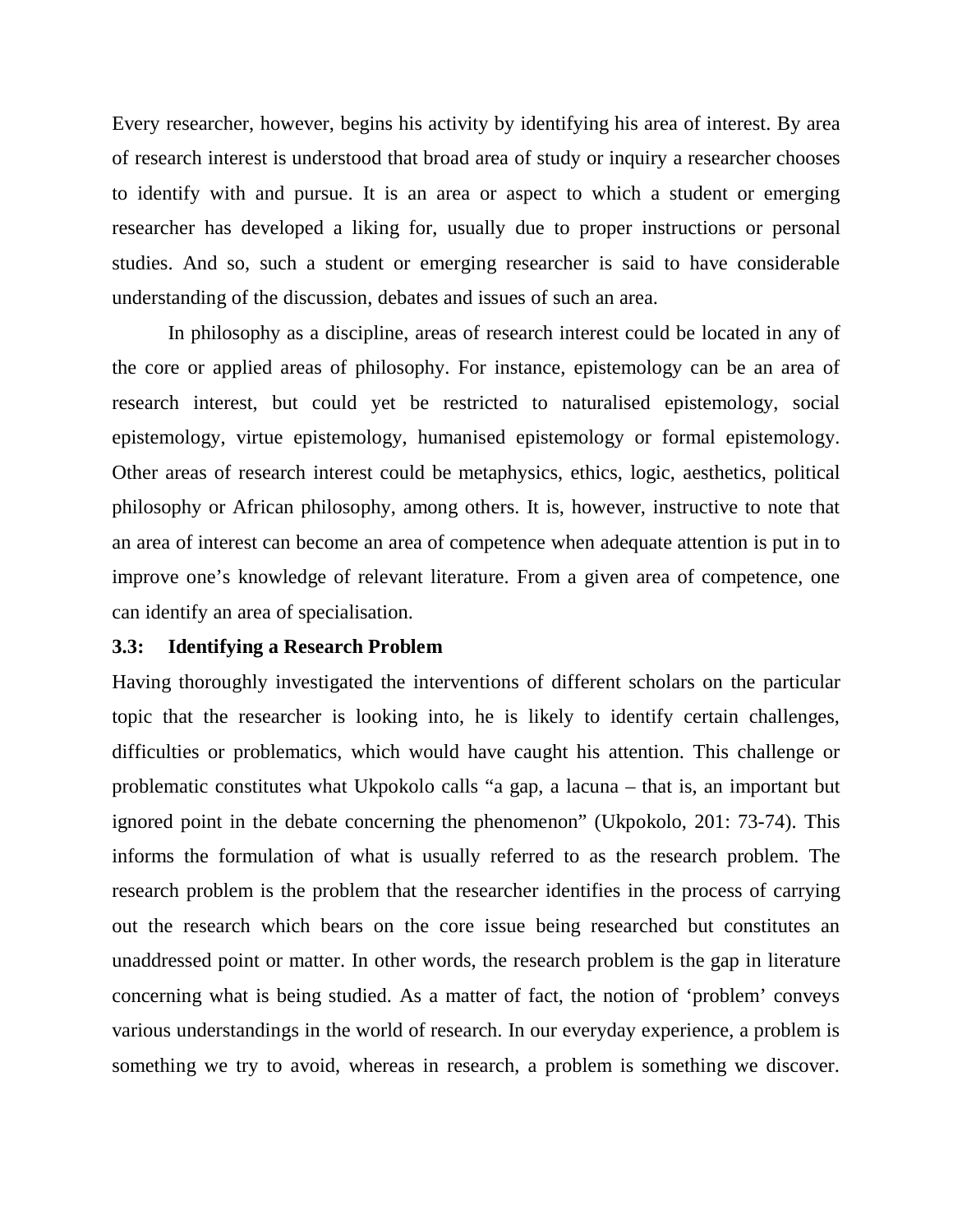Indeed, a researcher without a research problem to work on faces an uphill task; for, without a research problem, research is empty.

One way to understand the meaning and nature of research problem is, perhaps, to also have a good knowledge of what may be referred to as practical problem - an existential challenging condition or state of affairs which, if unattended to or ignored, portends some real danger. Attending to such an existential state of affairs requires that we locate and propose a solution to the research problem - problem defined by what has not been clearly stated or understood about the practical problem. By this understanding, research problems derive from practical problems. For example, the phenomenon of the collapse of traditional values in contemporary African culture has been investigated by various scholars, who have come up with different explanations with regard to the cause of the said collapse of these values. One such explanation is the interaction with Western civilisation, ignoring the place of ideology in pre-colonial African culture, and its overthrow by the Western alternative which was easily preferable. In attending to this problem, there is the need to study and investigate the cause (immediate and remote), the scope of activities and other operational manifestations as represented in existing literature (a sort of literature review or history of the discourse concerning the phenomenon in question). In the light of this review, a gap or lacuna, that is, an important but ignored omission in the debate concerning the phenomenon, is brought to the fore. This in itself constitutes a research problem!

Generally understood therefore, a practical problem is as a result of some condition in the world that could make us unhappy, and in resolving a practical problem, we do something either to eliminate the cause of the problem or to ameliorate its effect. What this means is that, in resolving a practical problem, we must first attempt to resolve a research problem.

A perhaps more common conception of research problem is to consider various literature available to a debate, an issue or problematic. Such a problem could be conceptual, theoretical or hermeneutical. It could also be socio-economic, political or cultural. The researcher, in examining available literature with respect to a particular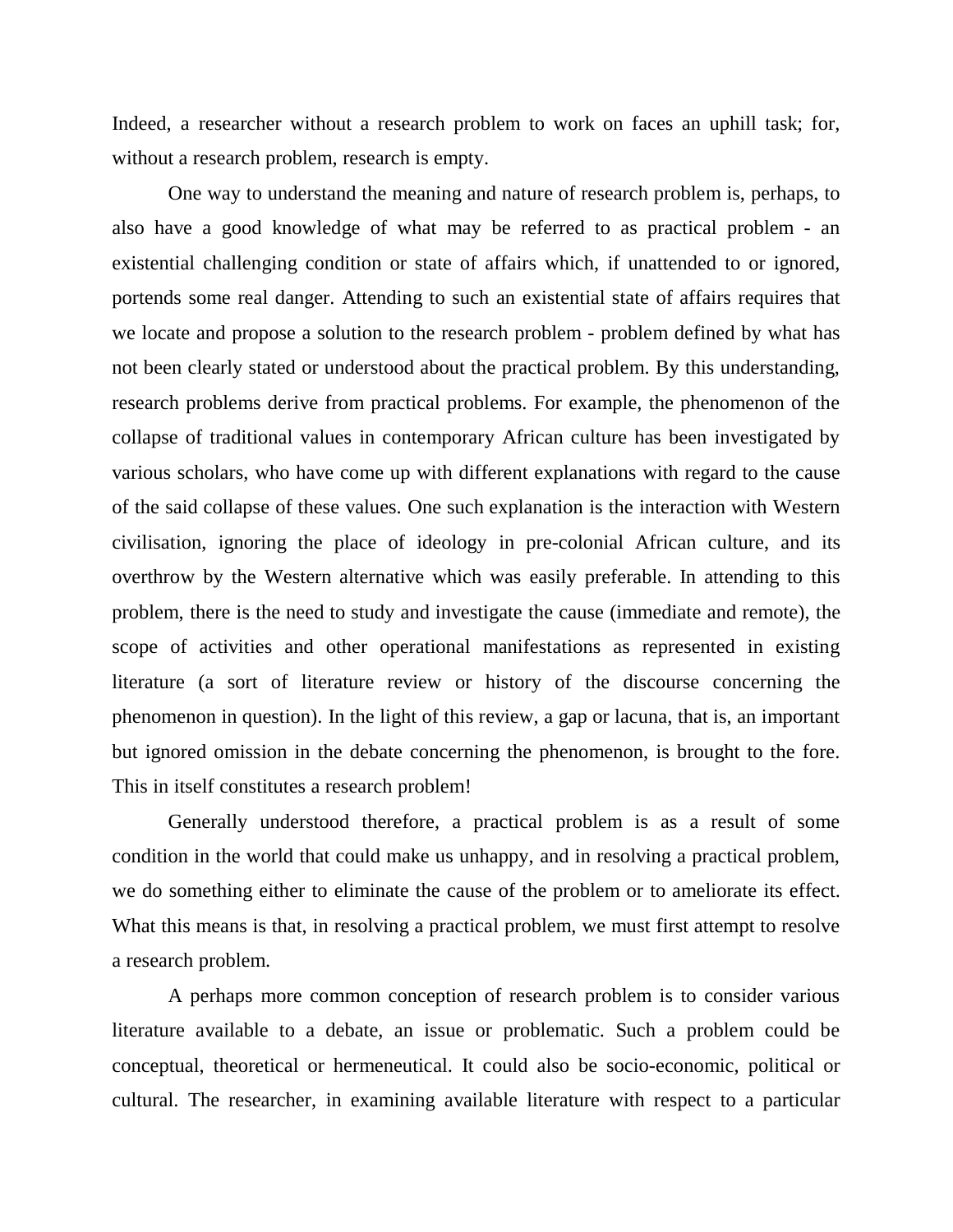issue, identifies a gap or a lacuna or a break that needs to be filled. This gap in literature is usually referred to as a research problem. An important component of research procedure in philosophy therefore, is literature review or history of the discourse, where the researcher presents a general overview of the debate, showing the place(s) of contributing 'voices' and revealing the lacuna or what is left out, or the missing link in the conversation. The literature review could be incorporated into the introduction or made a separate section in the writing. Taking our earlier case as an example, a researcher examines and considers available literature directed at dealing with the collapse of traditional values in contemporary African culture, and identifies a missing link in the materials. This missing link represents a research problem, and what is discovered to fill the missing link represents the research thesis.

### **3.4: Identifying a Research Thesis**

Etymologically, the term "thesis" derives from a Greek word meaning "something put forth", referring to an intellectual proposition. A research work in philosophy is incomplete – in fact, it would not qualify as a research work at all – if there is no research thesis. Same would go for a situation in which the writer actually has the idea of a research thesis in her head but does not express it in any identifiable way in the written work. What, then, is a research thesis? A research thesis, simply put, is the central point that the work is trying to make. But, unlike, say, a newspaper article, it identifies a solution to a problem that has already been highlighted and discussed in the research work. Concerning the research thesis, Oladipo says,

> An essay in philosophy is much more than a mere accumulation of information on what others have said. The writer is not only expected to know what others have said about his/her subject, he/she is also expected to develop his/her own ideas. Indeed, it is these ideas which constitute his/her own contribution to knowledge (Oladipo, 2008: 95).

Standardly, one must have carried out some preliminary research before creating a thesis, which may be reviewed during the research and writing process. And so, a research thesis is represented in a set of statements; short .and precise, stating the position of the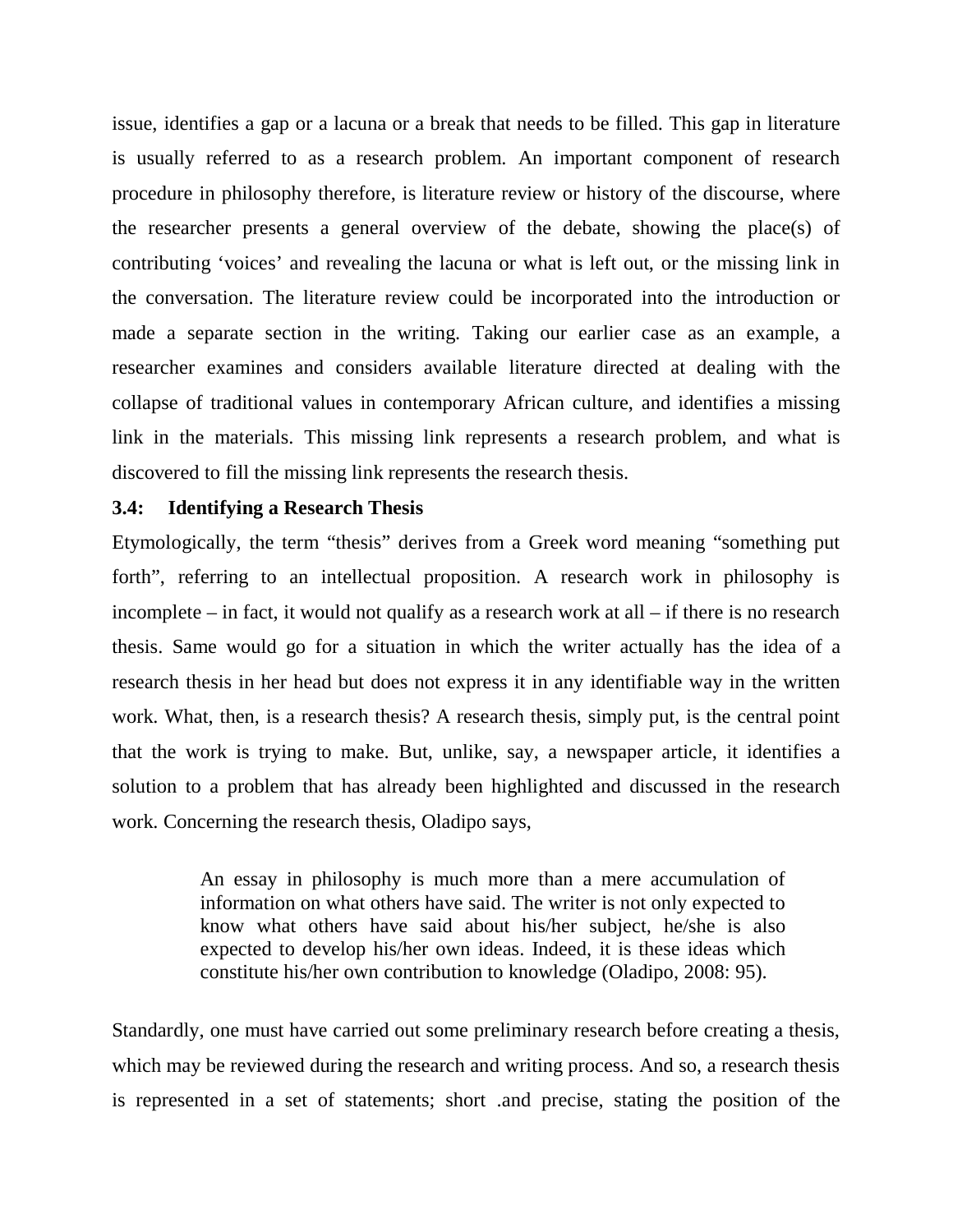researcher that fills the missing link in literature. Thus, the research thesis presents a research solution to the research problem, and it is to the research thesis that the various sections of the work are connected.

The major challenge faced by students and researchers in philosophy is the belief that philosophical problems are merely everyday practical problems, such as the problem of infrastructural development, the problem of good governance, and the problem of insecurity. To be sure, philosophical problems arise from practical issues of everyday life. But if philosophers engage these problems merely as they are, they do nothing different from what natural or social scientists do. But philosophical problems are more theoretical than practical. They are meant to identify issues with theories postulated for practical everyday problems, or theories that interpret other theories of everyday practical problems. Concerning the issue of good governance, for instance, there are theories of justice and fairness postulated to resolve such problem. A philosopher engages a particular theory or set of theories of justice, identifies a problem, and defends a thesis. The problem could be that the main arguments in support of a theory are not coherent or consistent; or that a theory does not fit with everyday experience; or that the criticism already leveled against a theory does not hold in the light of' new evidences; or that a theory has become anachronistic or out-dated. Thus, a philosophical problem identifies a gap or lacuna that has been left open or unfilled in theories or scholarship. But once a theoretical problem is identified, the writer postulates and defends a thesis that he or she is convinced can fill the obvious vacuum in scholarship.

Besides identifying a philosophical problem, a philosophical paper is a defence of a thesis. In fact, the bulk of an essay in philosophy is dedicated to stating, explaining, analysing, arguing for, and responding to, anticipated objections to a thesis. But what exactly is a thesis and how is it stated in a philosophical essay? As stated, earlier, a thesis is a statement of the position or conclusion of the argument of a writer. It expresses the writer's position on an issue. Thus, a philosophical essay is not complete if the writer simply describes a philosophical position without analysing it in order to identify a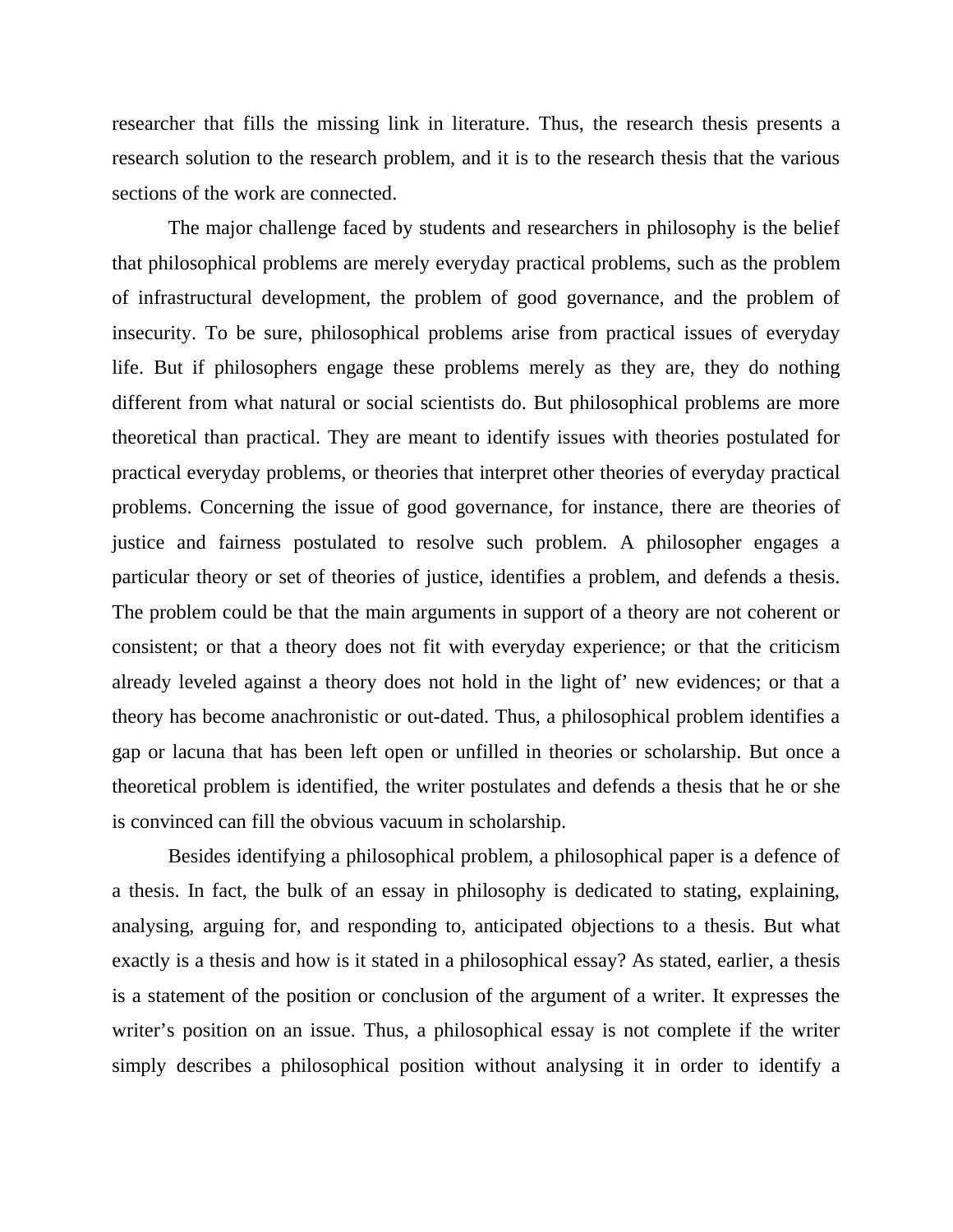philosophical problem and take .a position. A thesis is a statement that makes some clear, definite assertions about the subject under discussion.

A philosophical paper is not a personal report of how one feels or what one believes or a description of what has been said about a topic. It is an argument for a thesis. To avoid mistaking a thesis for a description, personal feeling or belief, a writer must follow some definite steps in developing a thesis. First, the writer must explain what he or she means by his thesis. If the thesis of an essay says that abortion is wrong in any circumstance as against a position which defends the rightness of abortion in a particular, circumstance, the writer must explain what "in any circumstance" means. The next step would be to provide clearly stated arguments for the thesis or position one holds, and show why they are better than, or how they reaffirm, other positions. Very importantly too, the strength of a thesis depends on the extent to which one is able to identify, examine and respond to anticipated or foreseen objections. Once these steps are followed, the writer's thesis will become evident and clear, rather than being difficult to pinpoint.

#### **4.0: Conclusion**

The researcher would need to be guided through certain steps that would enhance effective research. First, the researcher has to identify existing relevant materials that would give credence to a research work. After going through such materials, the researcher would then choose an aspect as his/her area of interest. As the researcher engages the materials in the area of interest, he is likely to identify certain challenges or difficulties which have not been effectively resolved in the literature. This informs the formulation of what is usually referred to as the research problem. He may in the course of his research come up with a position that fills the missing link or gap in literature. This position constitutes the research thesis.

#### **5.0: Summary**

This unit has examined four major steps that should guide philosophical research and writing. A research should start with sourcing materials, after which you identify an area of research interest. This is followed by identifying a gap in literature. This gap or lacuna constitutes the research problem. In the course the research, the researcher may come up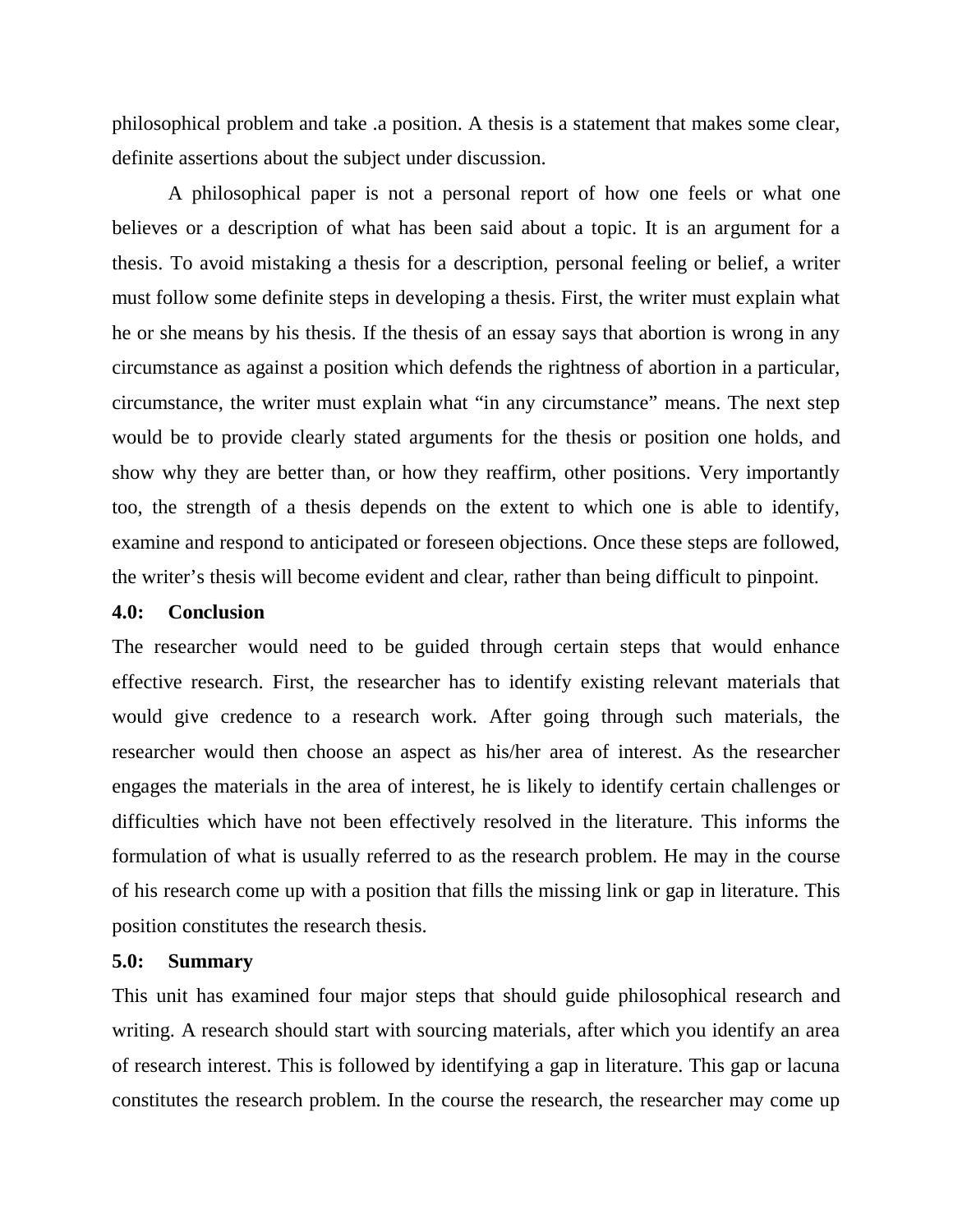with a position that fills the missing link or gap in literature. This position constitutes the research thesis. The research thesis presents a research solution to the research problem, and it is to the research thesis that the various sections of the work are connected.

### **6.0: Self-Assessment Exercise**

- 1. What is the difference between a research problem and a practical problem?
- 2. Distinguish between a research problem and a research thesis.
- 3. Why is a review of existing literature important in philosophical research and writing?

### **7.0: References/Further Reading**

Martinich, A. P. Ed. 2005. *Philosophical writing: an introduction, 3rd edition.* Malden, MA: Blackwell Publishing.

Oladipo, O. 2008. *Thinking about philosophy*. Ibadan: Hope Publications.

Seech, Z. 2009. *Writing philosophy papers.* Belmont, CA: Wadsworth Centage Learning.

Ukpokolo, I. E. 2015. *Methodology of research and writing in philosophy: a guide.* Southern Carolina: Create Space Publishing.

Ukpokolo, I. E., Offor F and Udefi C. A. 2019. Methodology of research in philosophy. In A. B. Ekanola, A. Raji-Oyelade and R. O. Olaniyi (Eds.) *Theories and methodologies in the humanities,* Ibadan: University of Ibadan Press, pp.237-260.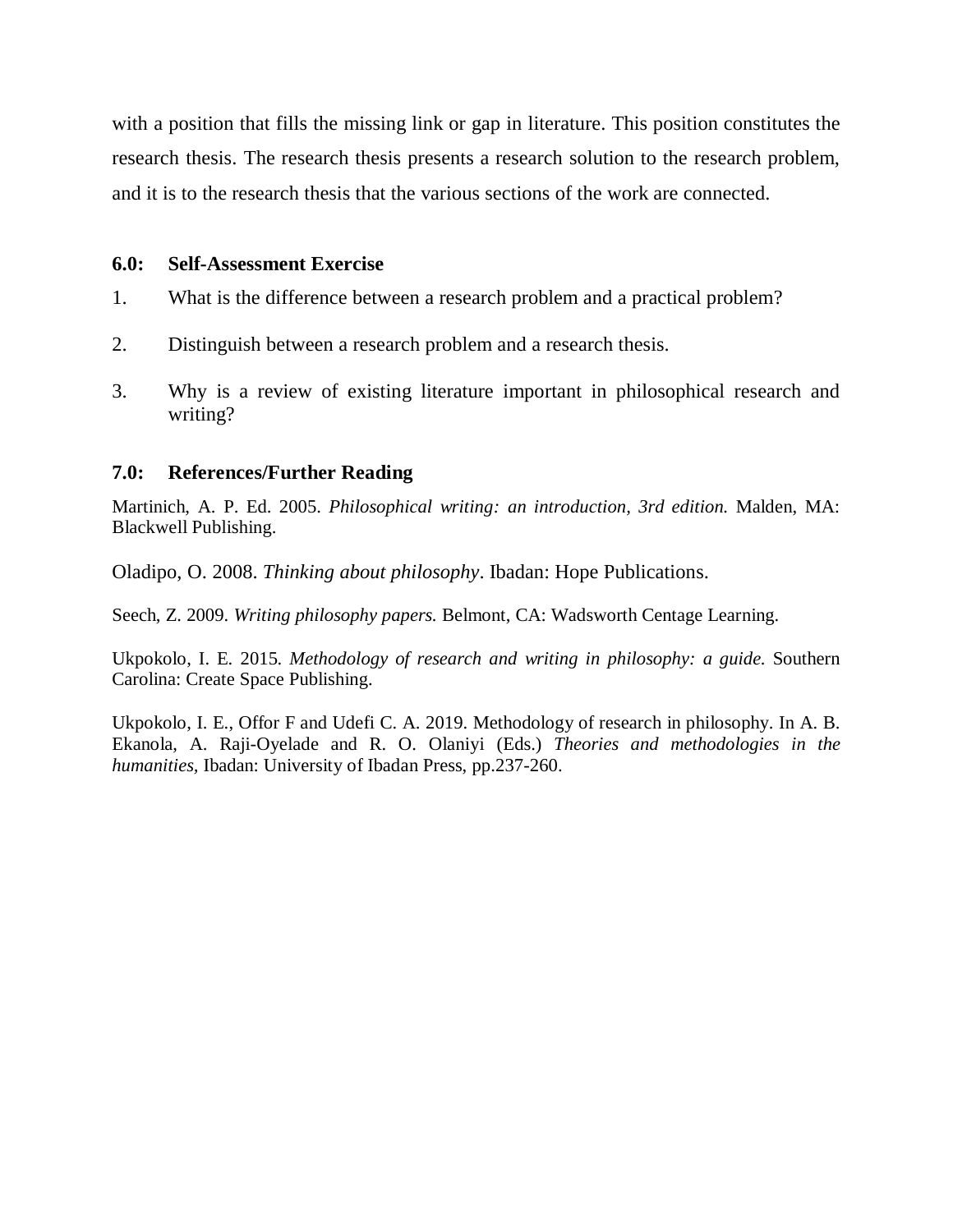## **MODULE 5: STRUCTURE OF RESEARCH AND WRITING IN PHILOSOPHY**

# **Unit: 1 Structure of Summary Paper and Review Essay**

## **Contents**

| 1.0:<br>Introduction |  |
|----------------------|--|
|----------------------|--|

- 2.0: Intended Learning Outcomes (ILOs)
- 3.0: Main Content
	- 3.1: Structure of a Summary Paper
	- 3.2: Some Basic Questions that Aid the writing of a Summary Paper
	- 3.3: The Structure of a Review Essay
	- 3.4: The Areas to Identify in Writing a Review Essay
- 4.0: Conclusion
- 5.0: Summary
- 6.0: Self-Assessment Exercise
- 7.0: References/Further Reading

## **1.0: Introduction**

Welcome to this unit, where we will be discussing the structure of summary paper and review essay. The process of writing a summary or an essay or paper usually begins with the close reading of a text. It involves careful and meticulous interpretation of passages from a primary source in most cases. When you close read, you observe the facts and details that are conveyed by the type of words used. Each word matters, as each plays an important role in conveying the general meaning of the text to the reader. By paying attention to all striking features of the text, including rhetorical devices, structural elements, cultural and historical references, we are able to have a conceptual understanding of the text. When writing a summary paper on the one hand, we take a pause to comprehend the ideas in the paper before commencing our writing. It is expected that when we write, only the very important ideas in the text are diligently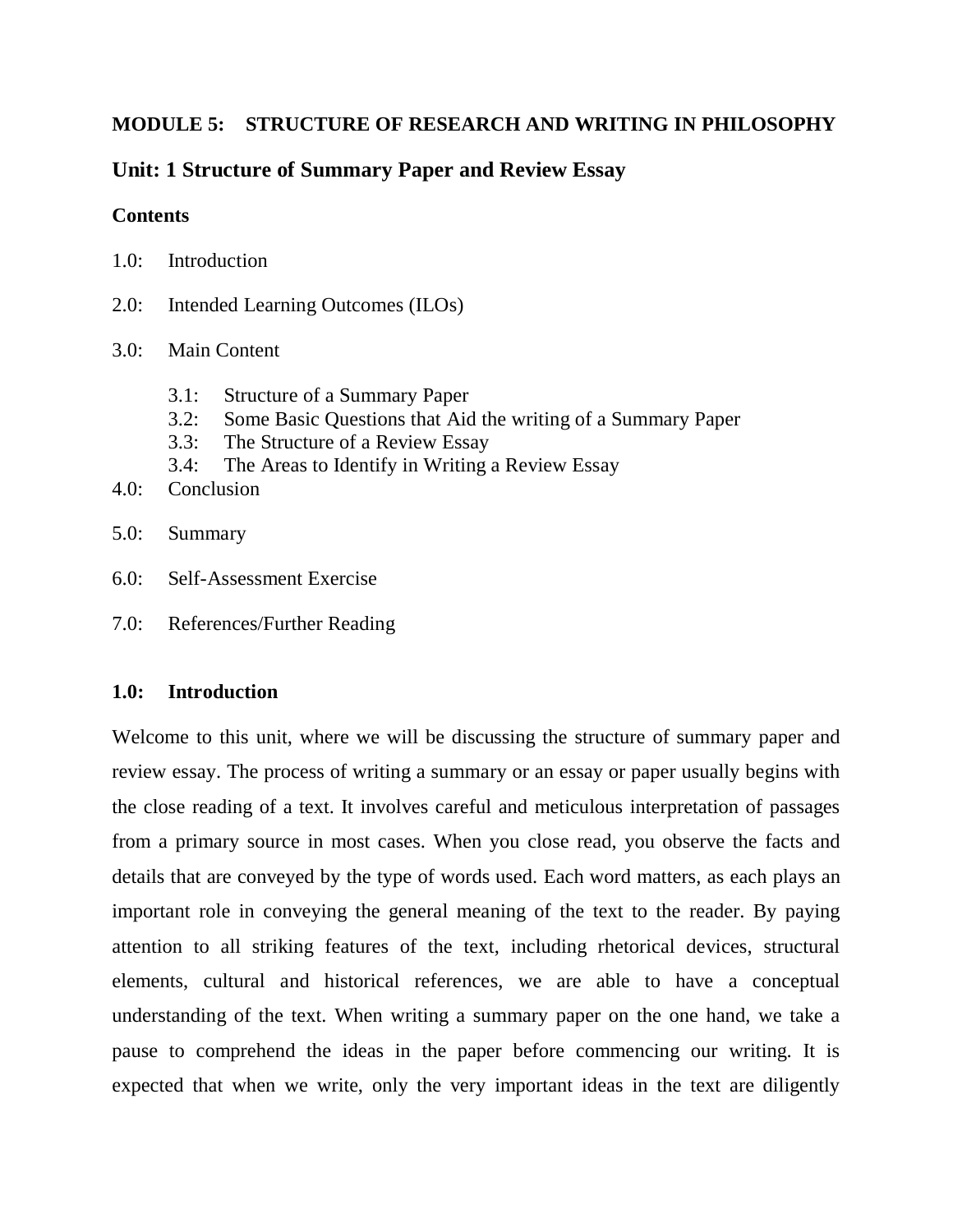represented in our own words. For this reason, it is not expected that all the points in the material to be summarised must be mentioned since it is possible for a ten page paper to be summarised in just two or less pages and a meeting that held for one hour could be summarised in just five or less minutes. All other parts which are left out of the material or activities which took place during the meeting can be described as embellishments. On the other hand, the purpose of a review paper is to succinctly present recent progress in a particular topic. In a review, we are expected to summarise the current state of knowledge of the topic as well as make an easier understanding of the topic for the reader by discussing the findings presented in recent research papers.

### **2.0: Intended Learning Outcomes (ILOs)**

By the end of this unit, you would be able to:

- identify the structure of a summary paper
- mention some basic questions that aid the writing of a summary paper
- identify the structure of a review essay
- mention the areas to identify in writing a review essay

### **3.0: Main Content**

In the sections that follow, the unit discusses the structure of a summary paper and a review essay and then examines some basic questions that would aid the writing of a summary paper. It also suggests areas to identify in writing a review essay.

### **3.1: Structure of a Summary Paper**

A summary is written in paragraph form and it generally does not include subheadings. It is important to begin with an introduction which clearly identifies the general idea of the article including the topic, the question or purpose of the article, and its findings. The body of the paper which is broken down into paragraphs explains how arguments and evidence support the findings or conclusion. Alternatively, the body paragraphs of an empirical article summary may explain the methods and findings, making connections to predictions. The conclusion explains the significance of the argument or implications of the findings **(**Webster. 2017). This structure ensures that the summary paper is focused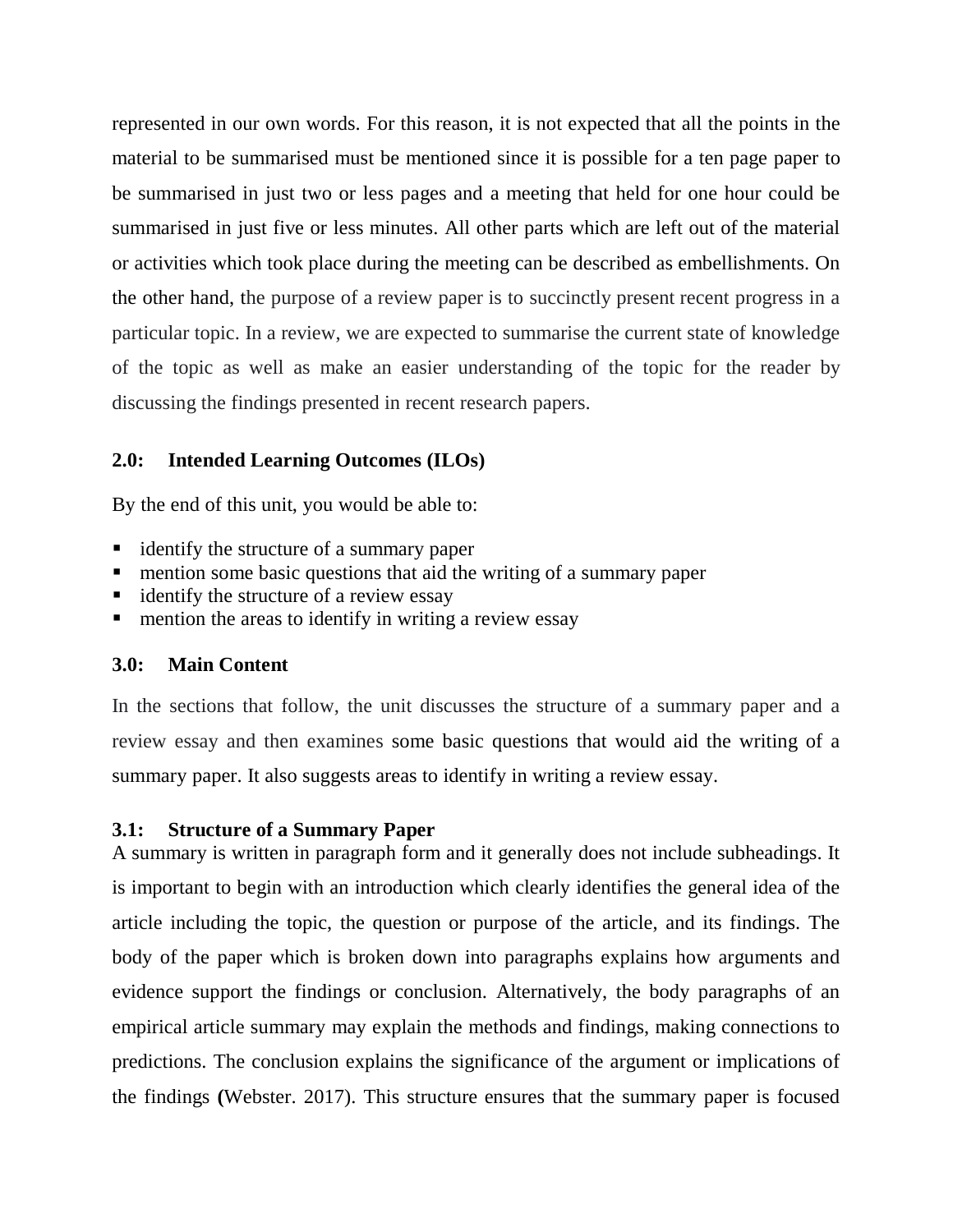and clear. Students must therefore remember the following when writing a summary paper:

- i. It should be in the form of a paragraph.
- ii. It should begin with an introductory sentence that states the text's title, author and main point of the text.
- iii. It should identify the sections the author used to organise the paper.
- iv. It should be written in your own words.
- v. It should contain only the ideas of the original text.
- vi. It should identify the important sub-claims the author uses to defend the main point.

The writer should also:

- i. Make direct quotations of parts of the essay which support or defend the main point of the essay.
- ii. Use source material from the essay to defend claims.
- iii. The last sentence should be written in such a way that it sums up your summary by rephrasing the main point.

# **3.2: Some Basic Questions that Aid the Writing of a Summary Paper**

One of the many challenges that confront writers when summarising a paper is to misunderstand the goal of the paper**.** In an article summary, your job is to write about the article, not about the actual topic of the article. For instance, when summarising Walter Rodney's 'How Europe Underdeveloped Africa', it is your mission to present to us what Rodney said in the book and not whether you disagree with the title or not. An individual's knowledge and understanding of the paper to be suummarised is very important to successfully doing justice to any paper. This is why it is essential to read carefully and closely. Some basic questions that would help in this direction are:

# **For Argumentative Articles**

- 1. What is the topic?
- 2. What is the research question? In other words, what is the author trying to find out about that topic?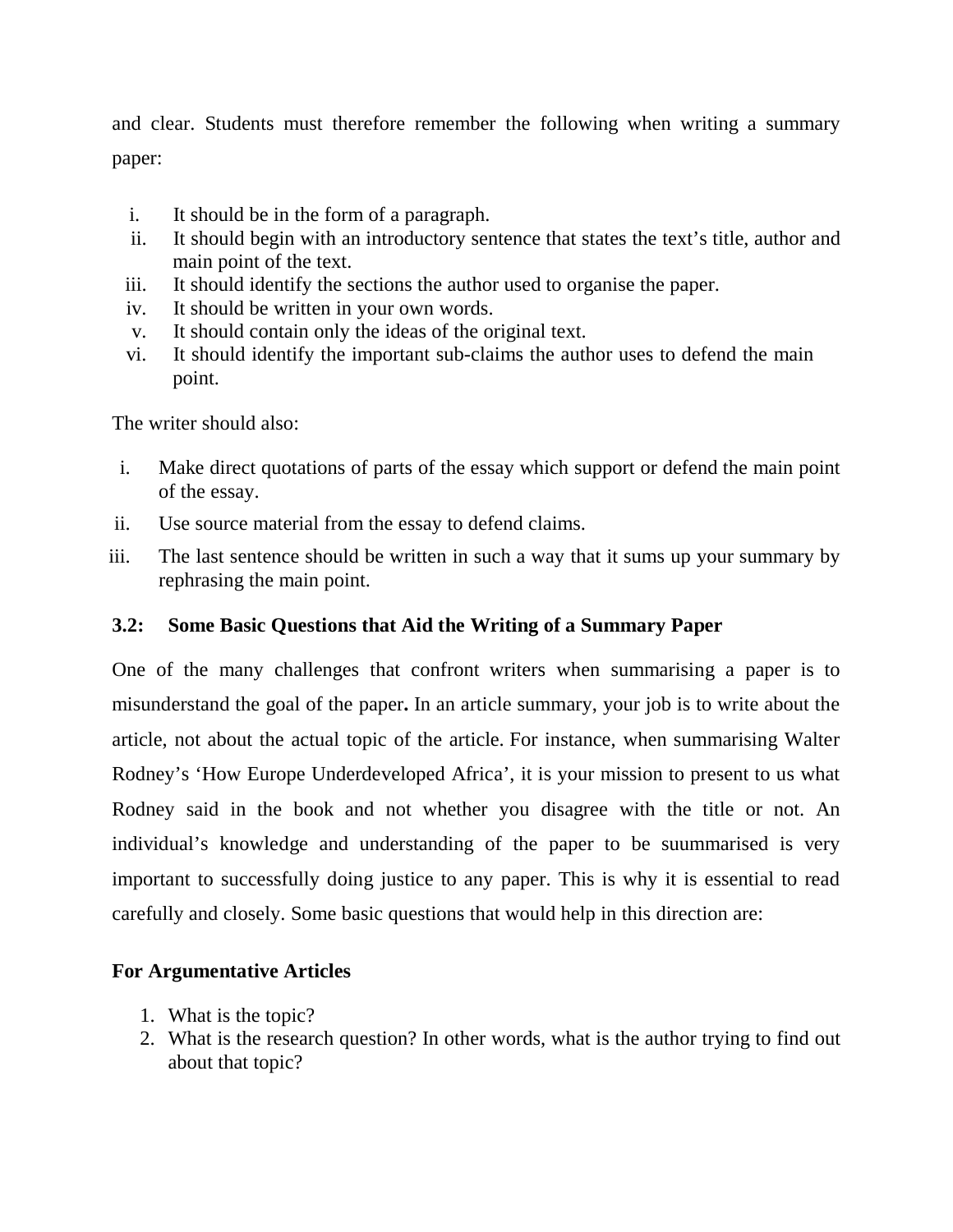- 3. How does the author position his/her article in relation to other studies of the topic?
- 4. What is the position? What are the supporting arguments?
- 5. How are supporting arguments developed? What kind of evidence is used?
- 6. What is the significance of the author's position? What does it help you to understand about the topic?

## **For Empirical Articles**

- 1. What is the topic?
- 2. What is the research question?
- 3. What are the predictions and the rationale for these predictions?
- 4. What methods were used (participants, sampling, materials, procedure)? What were the variables and controls?
- 5. What were the main results?
- 6. Are the findings supported by previous research?
- 7. What are the limitations of the study?
- 8. What are the implications or applications of the findings?

## **3.3: The Structure of a Review Essay**

- i. Introduction and Background: This should be brief, it should be able to catch the reader's attention and at the same time be used to introduce the topic and provide the necessary background information.
- ii. Body of the Paper: Should describe important results from recent primary literature articles and explain how those results shape our current understanding of the topic. It should mention the types of experiments done and their corresponding data, should not repeat the experimental procedure step for step.
- iii. Conclusion: It should clearly summarise the major points, point out the significance of these results, and discuss the questions that remain unanswered in that area.
- iv. Work Cited: All works cited in the reviewed paper must be presented as references or bibliography as required.

# **3.4: The Areas to Identify in Writing a Review Essay**

When asked to review either a book, an article in a journal or a chapter or more in a book, you should pay attention to important areas such as the presentation of the author's argument and your assessment of the writing. The following should be clearly identified: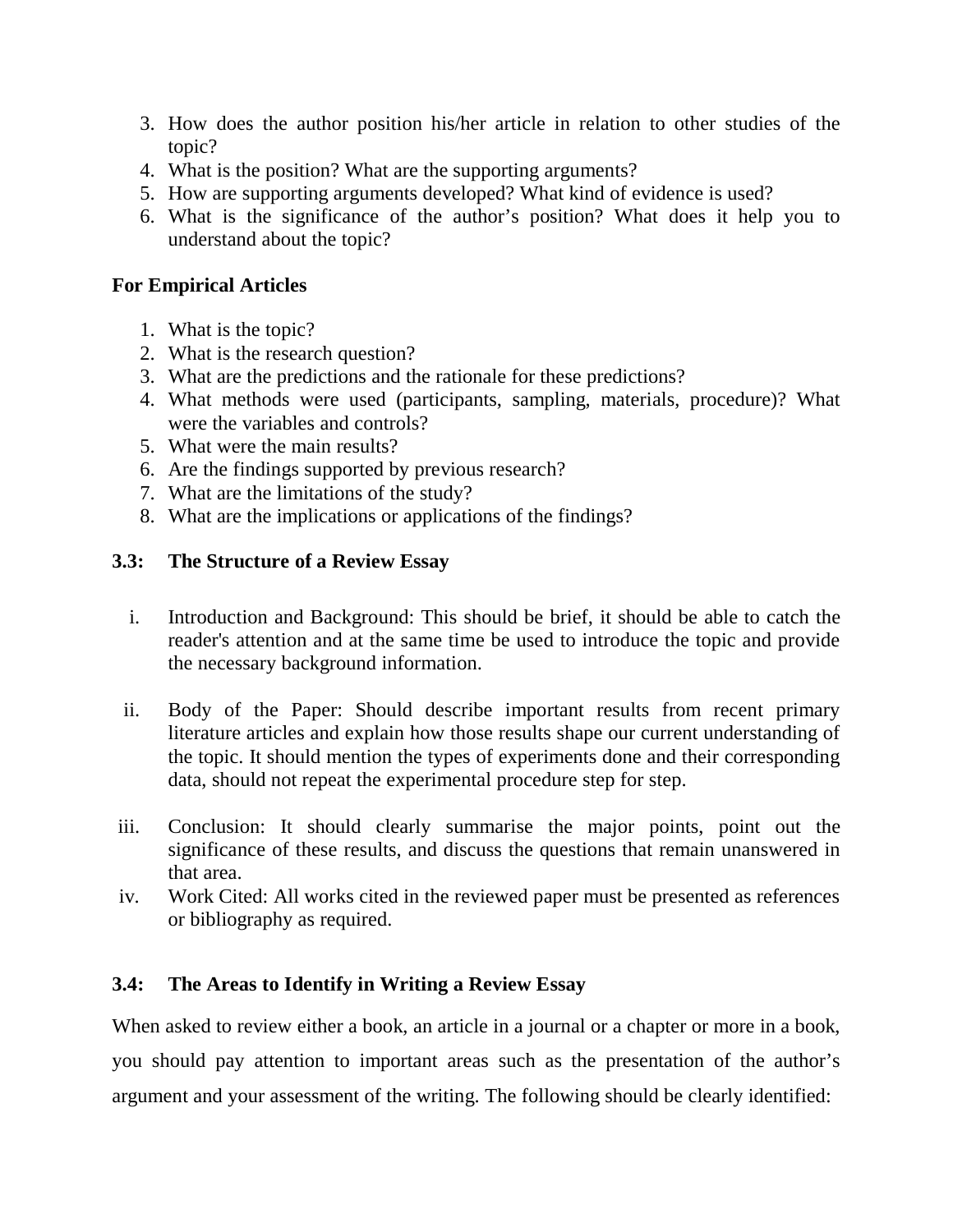- i. The book: This should include the author, title, and year of publication.
- ii. The main issue or problem that the author addresses: You are expected to say what the issue raised in the book or article is, as well as why the author addressed it. This is because sometimes, authors write to refute other writers' opinions, to fill in a gap or to bring in a new perspective.
- iii. The author's thesis, which is the answer given to the problem raised: Here, you need to explain how the author proves or supports the thesis as well as the arguments and evidence used. Attention should also be given to how the author makes his case. This is where the reviewer should begin critiquing the work. As you may have learnt in other modules, to criticise does not have to be negative. It simply means to evaluate objectively and present both the strengths and the weaknesses in the author's argument.
- iv. The overall argument of the work: here, you are required to explain why you believe or do not believe that the reasons given in the argument does or does not support the conclusion. You should also state whether or not the evidences provided are well analysed and integrated in the argument.
- v. Whether or not the author is biased in the way ideas are interpreted with reference to the primary sources.
- vi. Whether or not the argument was persuasive in such a way that you can say that the author dealt in a convincing way with counter-evidence and with counterarguments to the points made.
- vii. Whether or not the work is readable as well as to what audience is it directed.

## **4.0 Conclusion**

Before concluding a summary paper, you should ask yourself some very important questions such as;

- Did I report the author's ideas accurately?
- Did I include all the key points or main ideas?
- Did I acknowledge the importance the author placed on certain ideas?
- Did I write it in an easy-to-understand paragraph form?
- Did I write it in my own words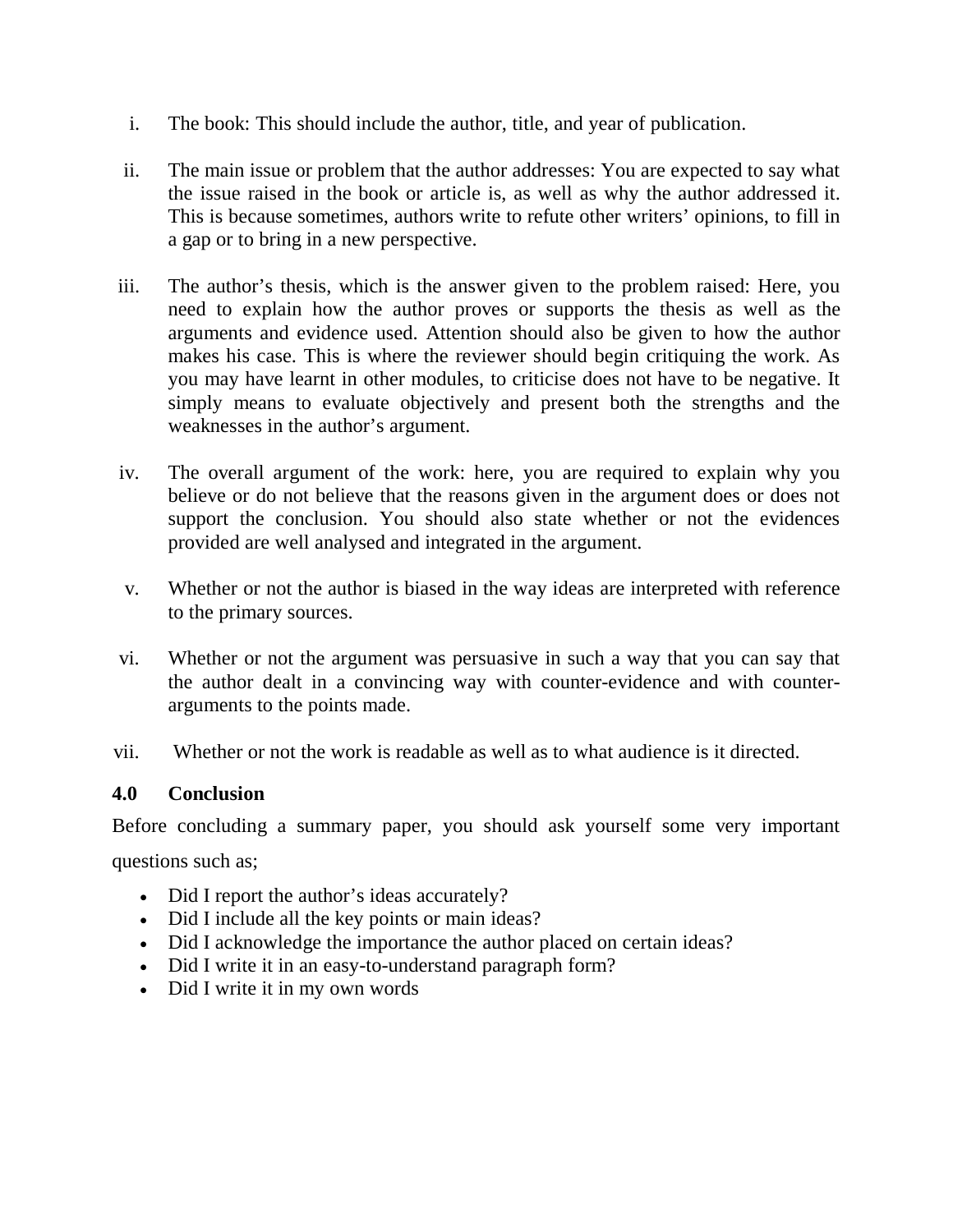#### **5.0 Summary**

Creating a reverse outline is one way to ensure that you fully understand the article. Preread the article (read the abstract, introduction, and/or conclusion). Summarize the main questions and findings. Skim sub-headings and topic sentences to understand the organisation; make notes in the margins about each section. Read each paragraph within a section; make short notes about the main idea or purpose of each paragraph. This strategy will help you to see how parts of the article connect to the main idea or the whole of the article. Also take note of the following: the author, the title, the year of publication. Identify its main focus by reading through the introduction and conclusion. Skim through the text and notice the various chapters, sub-chapters, as well as titles and sub-titles. Read each division carefully with the Who, What, When, Where, Why and How questions in mind and jot down major points for each division and sub-division. Be specific and concise and don't forget to identify the sources used by the author to back up the argument.

#### **6.0: Self-Assessment Exercise**

- 1. Identify the structure of a summary paper
- 2. Mention some basic questions that aid the writing of a summary paper
- 3. Identify the structure of a review essay
- 4. Mention the areas to identify in writing a review essay.

#### **7.0: References/Further Reading**

Megan Webster. 2017. How to Write an Academic Summary. Canada: Thompson Rivers University Press. https://inside.tru.ca/2017/01/18/how-to-write-an-academic-summary/

Paul C. Price, Rajiv Jhangiani, & I-Chant A. Chiang. 2017. Research Methods in Psychology - 2nd Canadian Edition. Creative Commons Attribution-NonCommercialShareAlike3.0License. https://opentextbc.ca/researchmethods/chapter/american-psychological-association-apa-style/

Literature Review Paper. 2001. University of Wisconsin. https://websites.uwlax.edu/biology/ReviewPapers.html#What%20is%20a%20review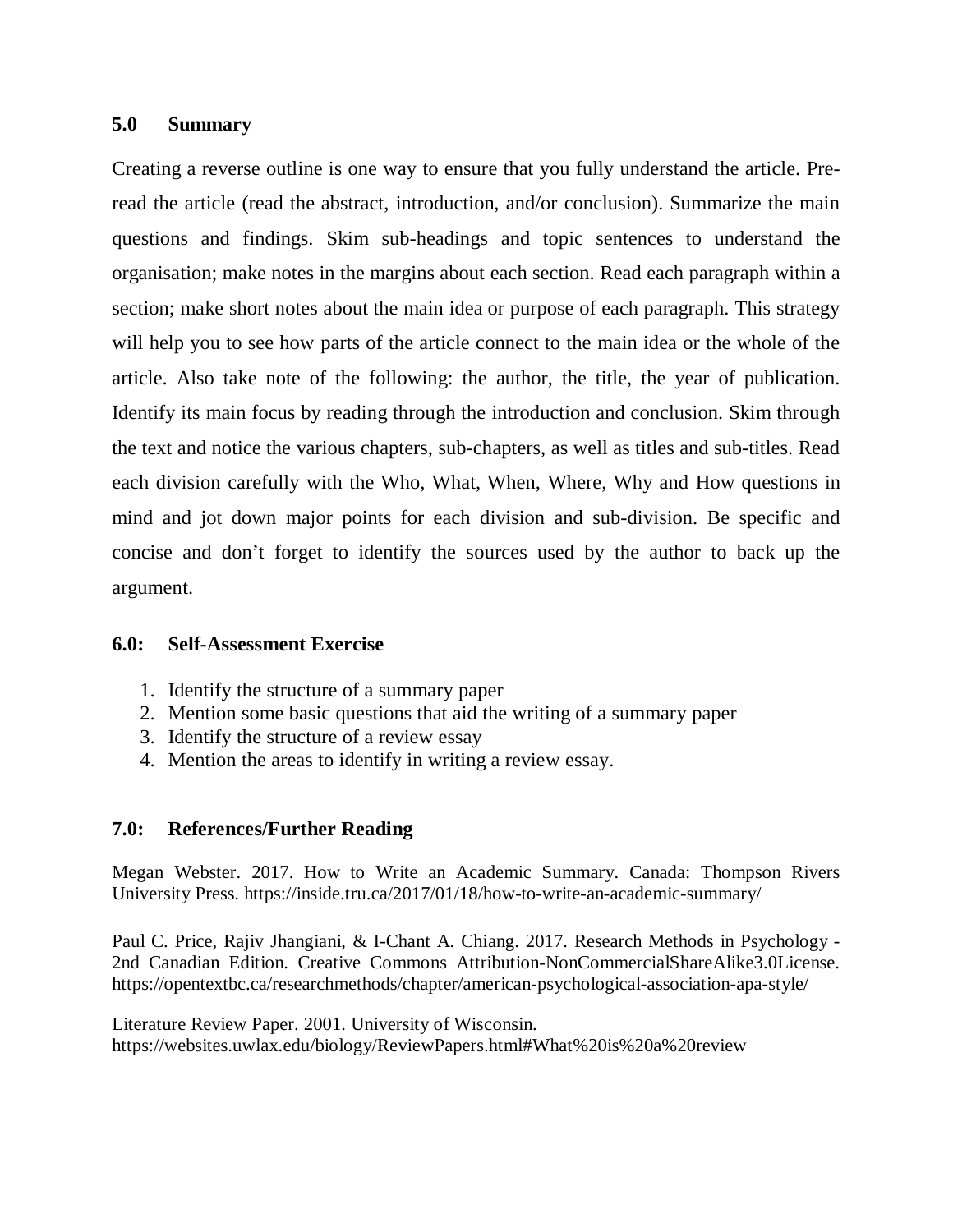# **Unit 2: Structure of Long Essay and Project**

## **Contents**

- 1.0: Introduction
- 2.0: Intended Learning Outcomes (ILOs)
- 3.0: Main Content
	- 3.1: Structure of a Long Essay and Project (Preliminary Pages)
	- 3.2: Structure of a Long Essay and Project (The Body of Essay in Sciences)
	- 3.3: Structure of a Long Essay and Project (The Body of Essay in Arts and Humanities)
- 4.0: Conclusion
- 5.0: Summary
- 6.0 : Self-Assessment Exercise
- 7.0: References/Further Reading

## **1.0: Introduction**

Welcome to this unit where we discuss the structure of Long Essay and Project. The purpose of an essay is to present a systematic and logical argument in response to a specific problem. This is why providing an effective outline or structure helps the argument presented in an essay to unfold clearly to the reader. A Long Essay or Project is an academic research that is undertaken by a student in partial fulfilment of the requirements for the award of a First Degree. It is intended to prepare students in area of problem solving in their expected duties in the society. It is a way of testing their abilities to see if they have been properly groomed to face the challenges of the workplace. As a part of the requirements for graduation as mentioned earlier, students are usually asked to come up with about three topics in their most preferred areas of study for their projects or long essay from where the supervisor would approve just one. However, there are instances where supervisors could assign topics to students. Since the goal of every scholarly production is perfection and perfection does not admit of any flaw, final year students need to know the rudiments of project writing. This is the reason for taking a course in Research Methodology (Boyer. 1987: 142).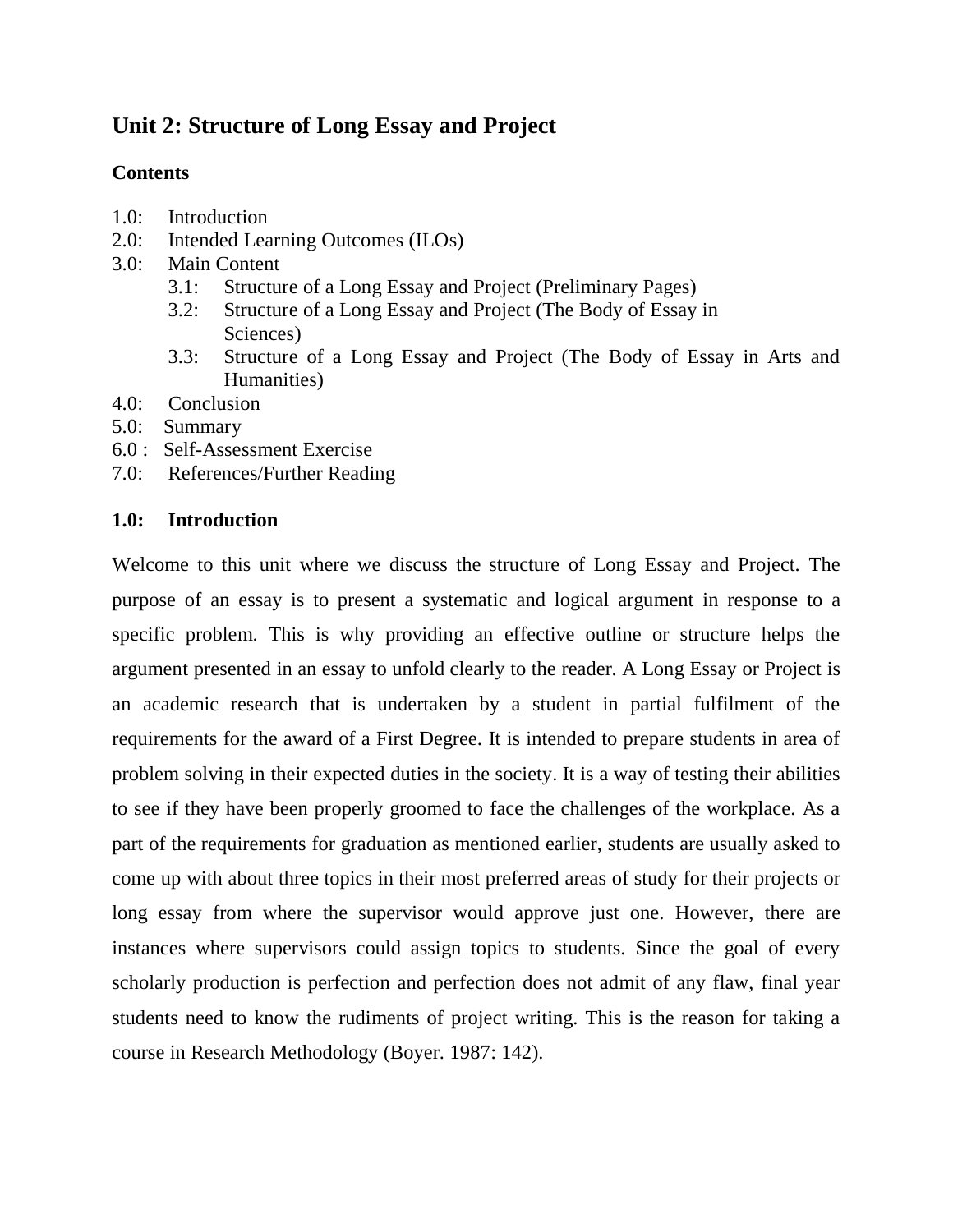## **2.0: Intended Learning Outcomes (ILOs)**

By the end of this unit, you would be able to;

- describe the structure of a Long Essay and Project Paper
- Identify the structure of the body of a Long Essay and Project in the sciences
- Identify the structure of the body of a Long Essay and Project in the Arts and **Humanities**

## **3.0: Main Content**

The sections that follow will examine the structure of Long Essay and Project Paper both in the humanities and the sciences.

## **3.1: Structure of a Long Essay and Project Paper (Preliminary Pages)**

It is useful to know what you want to argue for or against before you begin to write. Your introduction should state your argument while you spend the rest of the essay presenting the reasons and evidence that make it valid. It is also important that you give some thought to the order in which you present your argument for it to be clear and convincing. To achieve this, you should, at the beginning of your essay writing ask yourself some important questions such as; do I understand what my project topic is all about? What is my prima facie response to the question presented by the topic? What do I already know that is of relevance to the question? What other information do I need to find out? What have other researchers written on the topic and do I agree or disagree with them? What is the main point I want to argue or put across in this essay? What reasons do I have to support my main argument or message? To be able to put all ideas together in a coherent manner, there is need to follow a certain structure, thus: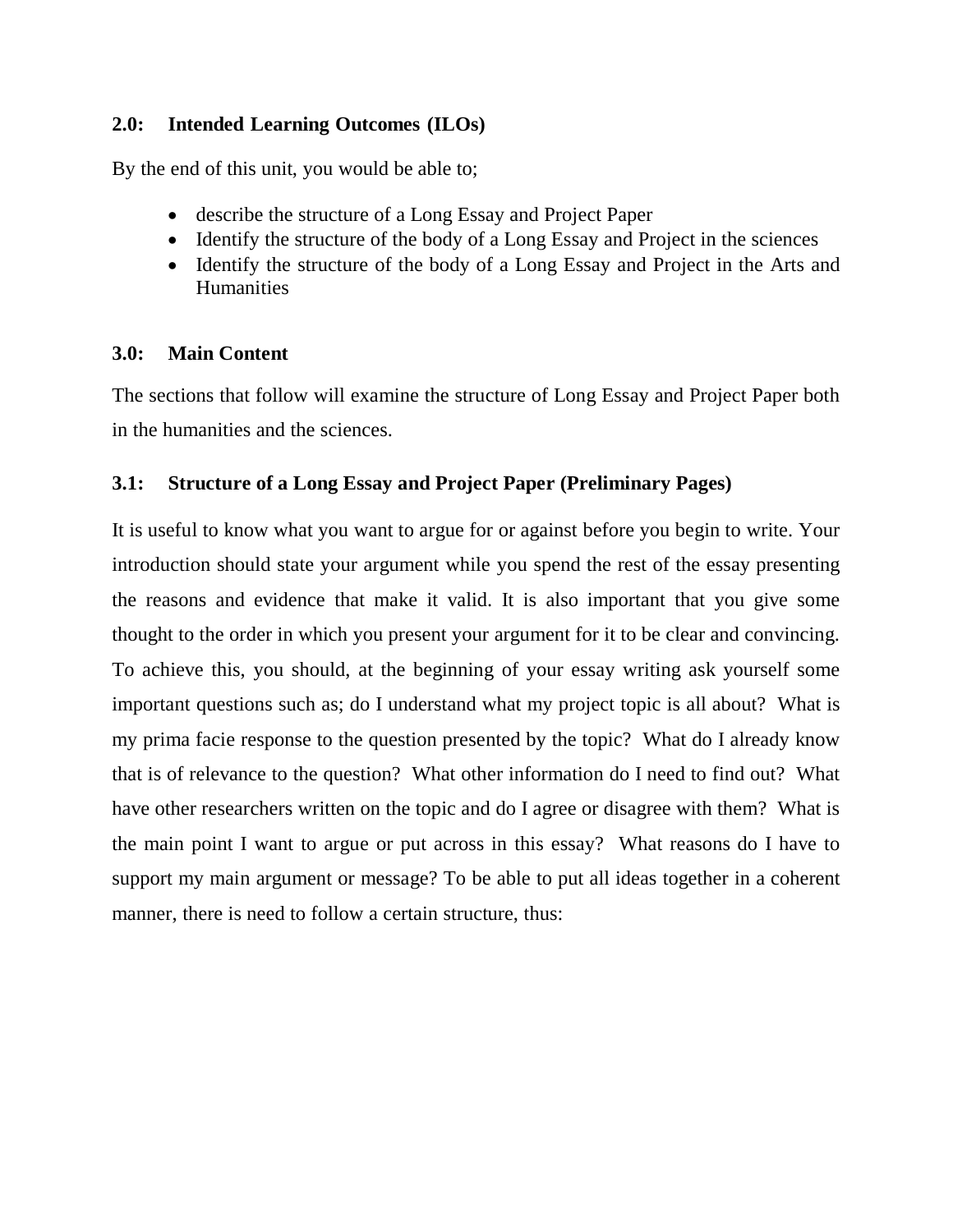#### **Preliminary Pages**

i. **Cover page**: This should contain the title of the essay, the author's full names and Matriculation Number as well as the month and year the essay was completed.

## **AFRICAN PHILOSOPHY AND THE CHALLENGE OF DEVELOPMENT**

## **JOSEPH ITUA TAYO**

## **MATRIC. NO.: ART 23456**

## **AUGUST, 2021**

ii. **Title page**: This should contain the title of the essay, the name and Matriculation Number of the author, as well as the department, faculty and institution to which the essay is to be submitted. It should also indicate the purpose of the essay, for instance ...In partial fulfillment of the requirements for the award of Bachelor of Arts (B.A) degree in Philosophy. Afterwards, the city or location of the institution, month and year of completing the essay will follow.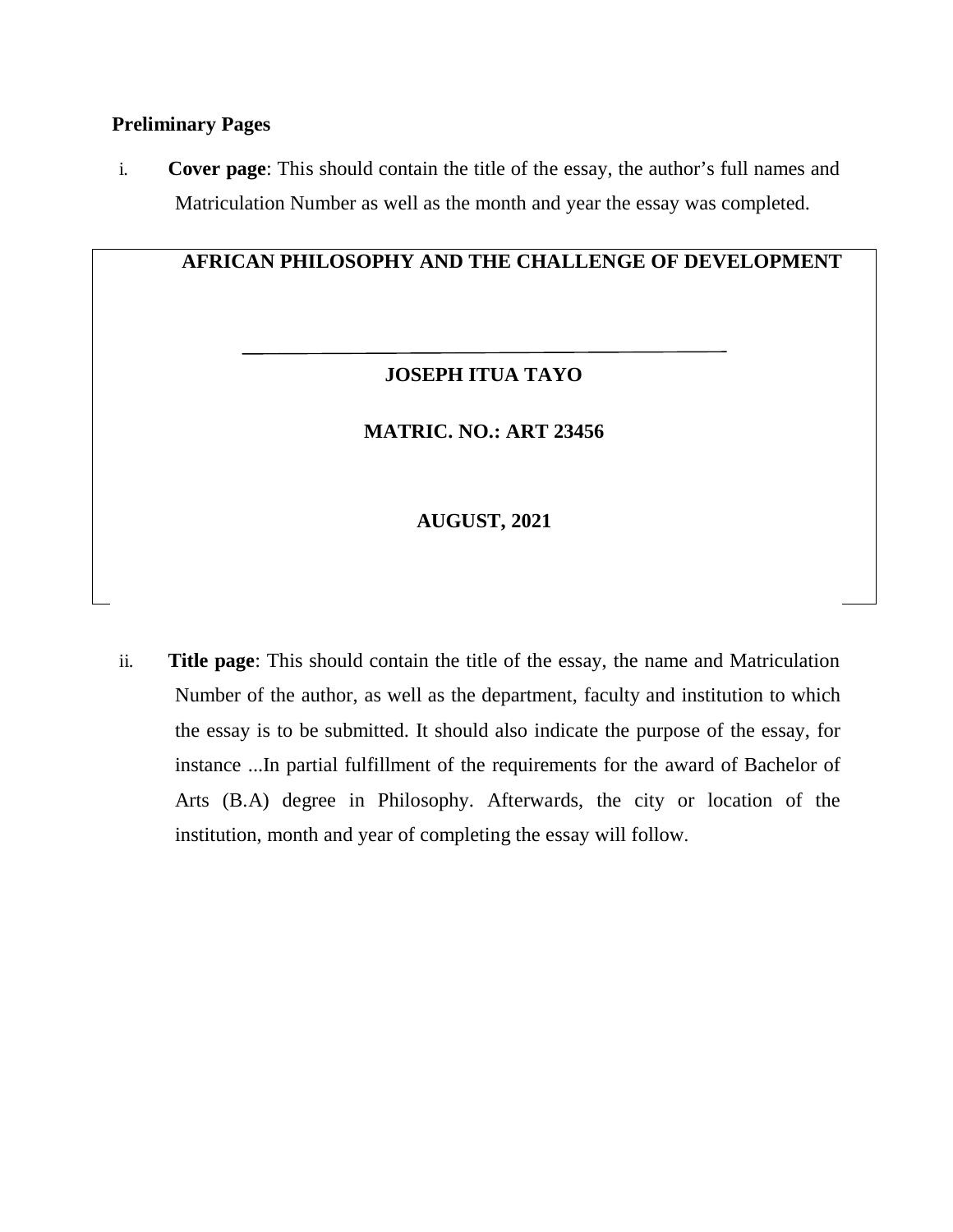## **AFRICAN PHILOSOPHY AND THE CHALLENGE OF DEVELOPMENT**

#### **BY**

#### **JOSEPH ITUA TAYO**

## **(MATRIC NO; ART 23456)**

## **BEING A ESSAY SUBMITTED TO THE DEPARTMENT OF PHILOSOPHY, FACULTY OF ARTS, UNIVERSITY OF IBADAN, IBADAN, IN PARTIAL FULFILMENT OF THE REQUIREMENTS FOR THE AWARD OF BACHELOR OF ARTS (B.A) DEGREE IN PHILOSOPHY**

#### **IBADAN**

#### **AUGUST, 2021.**

iii. **Certification page**: This page contains the author's declaration of title and an honest claim that it is his original work. The page also contains the signature of the author and the supervisor.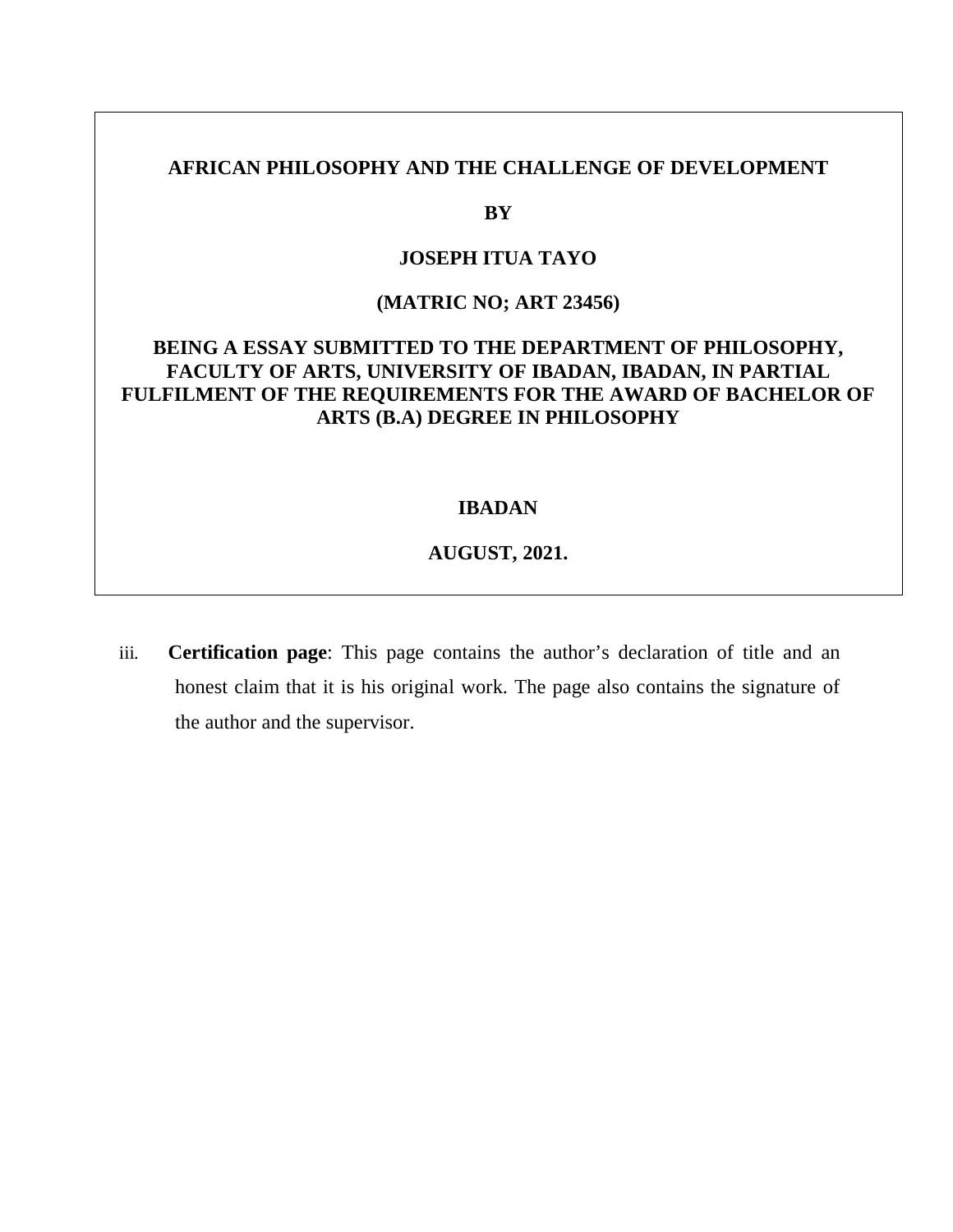## **CERTIFICATION**

This is to certify that this essay titled: **African Philosophy and the Challenge of Development,** submitted to the Department of Philosophy, Faculty of Arts, University of Ibadan, Ibadan, Nigeria, is a record of original research carried out by me: **Joseph Itua TAYO.** 

|             | <b>SIGN</b>      |
|-------------|------------------|
| <b>Date</b> | Joseph Itua TAYO |
|             | <b>SIGN</b>      |
| Date        | Supervisor       |

iv. **Dedication Page**: This is where the author dedicates the essay to whoever he/she wishes.

## **DEDICATION**

To my father

- v. **Abstract**: This is where the author states the limit or scope of the work as it may not be possible to write everything about any topic. An abstract should contain the following:
	- a. An introduction which very briefly summarises the entire work.
	- b. The aim which the essay sets out to achieve in the area of research.
	- c. The scope of the essay which has to do with the boundaries of the essay in the area of the research.
	- d. The methodology and Literature review, where the methodology indicates the way the research will be carried out and literature review is a diligent, honest effort to highlight and acknowledge the efforts made by earlier researchers in a particular area of research. A good literature review enables the researcher to see where there are gaps in the progression and growth of knowledge in that area of research is. It is through such gaps that the researcher can hope to make his own little contribution to knowledge.
	- e. The result (expected).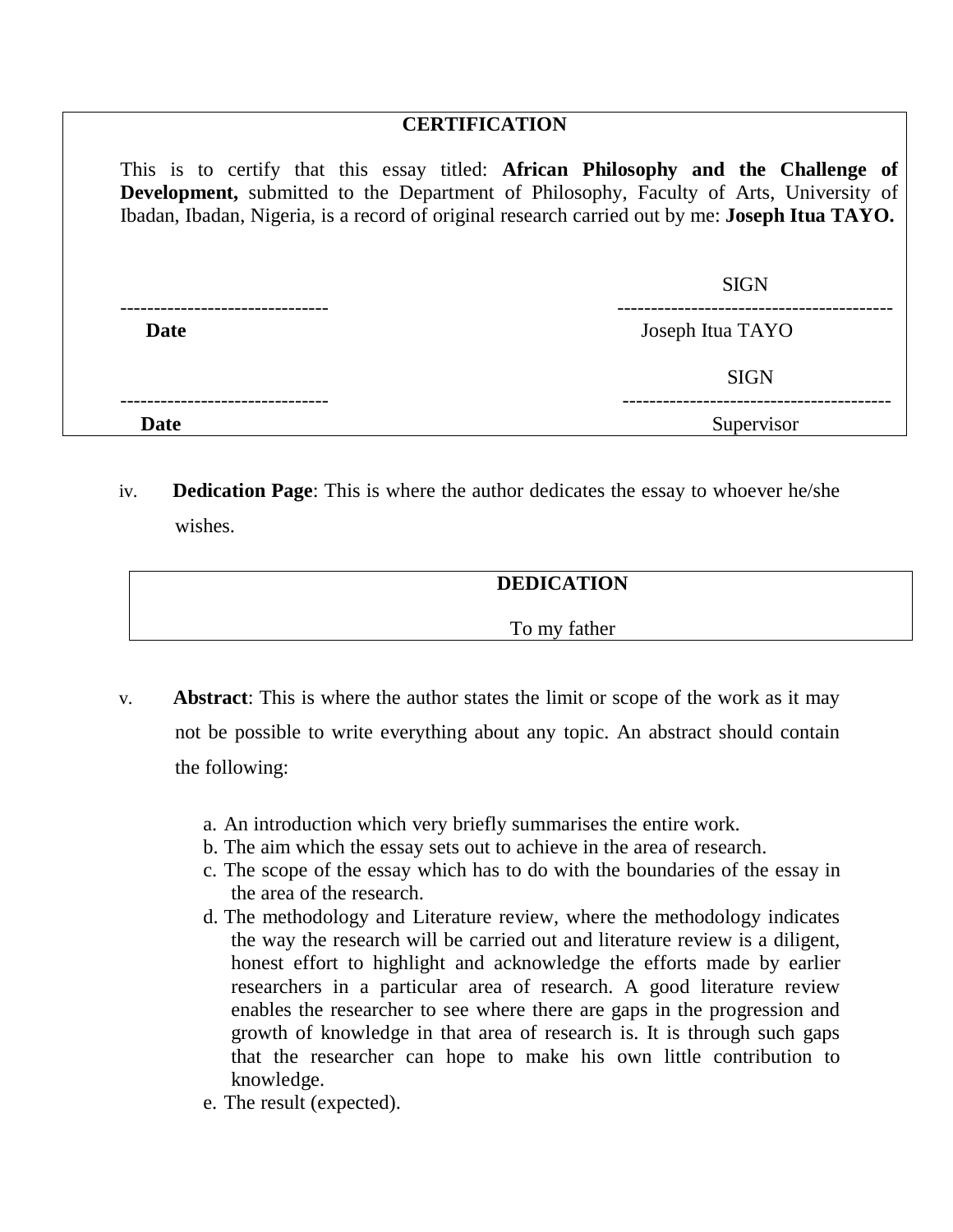- vi. **Acknowledgements**: Here the author pays his respect and offers appreciations to all those who assisted and contributed to the success of the essay and sometimes, those who impacted the author in one way or the other throughout the entire program.
- vii. **Table of Contents**: This is where all contents are stated in order of their page numbers.

## **3.2: Structure of a Long Essay and Project Paper (The Body of Essay in Sciences)**

## **Chapter One**

This is usually consisting of the following sections:

- i. Introduction: Brief introduction of the chapter
- ii. Background of the Study
- iii. Statement of Problem
- iv. Objectives
- v. Scope and Limitation of the Study
- vi. Justification
- vii. Project Risk and Mitigation
- viii. Budget and Resources
- ix. Project Schedule

## **Chapter Two**

Literature Review: Literature review should not be just a compilation or reproduction of the works of others. It requires the author to examine and comment critically on the literature relevant to the student's project area or area of research.

## **Chapter Three**

Methodology: should describe a model or framework under which the system was developed. It should address at least the following areas;

- i. The exact techniques used to collect facts and data
- ii. Tools used to analyse the data and the processes
- iii. Tools to implement and test the system
- iv. Time schedule and project cost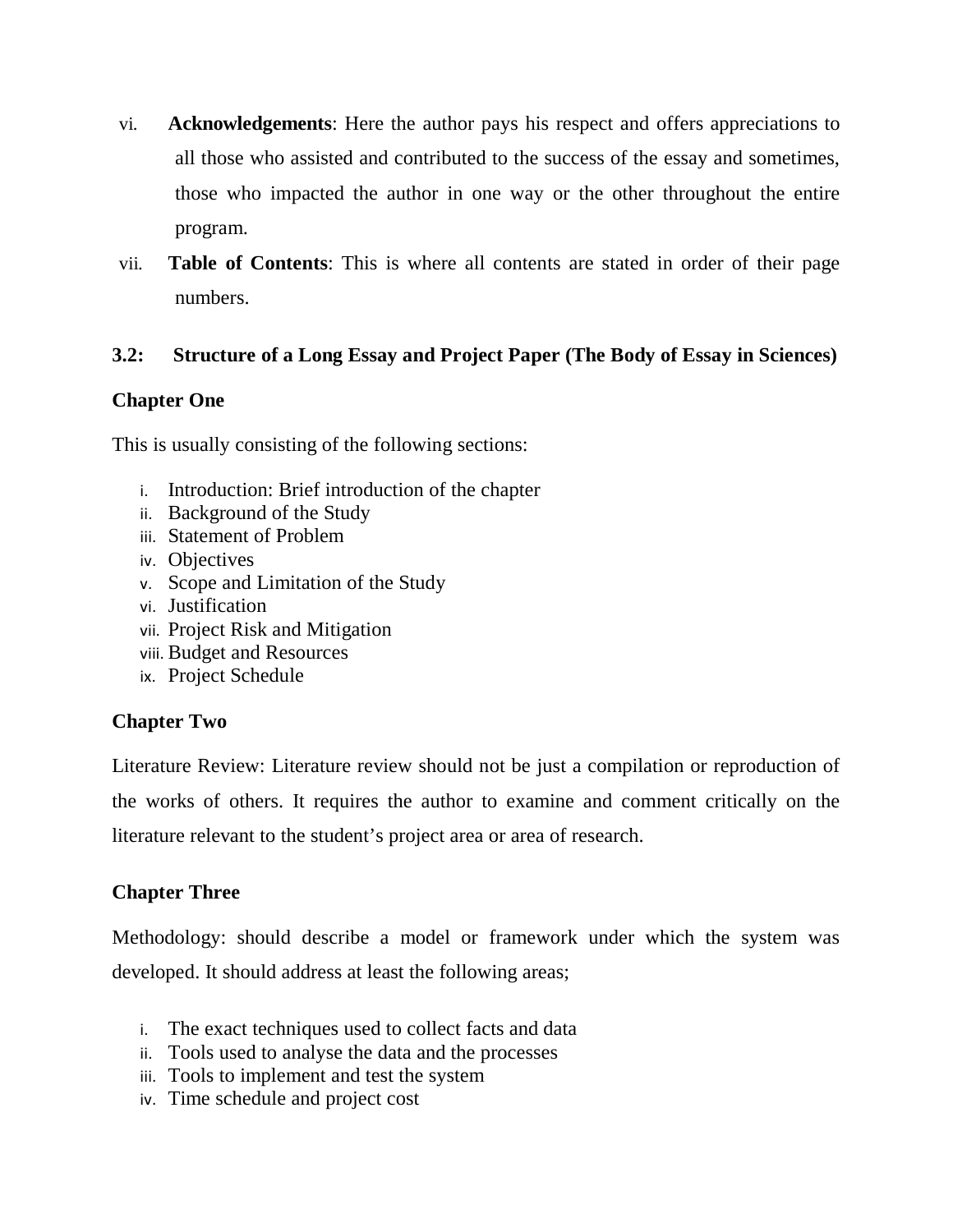## **Chapter Four**

System Analysis: This should address:

- i. How the current system works using system analysis modelling tools such as flow charts, Use cases, etc.
- ii. It should describe the facts and the data gathered including the methods used
- iii. It should focus on description of the system design, database design, conceptual, logical and physical modelling tool

## **Chapter Five**

System Implementation: It addresses the following areas;

- i. Tools used for coding and testing
- ii. System test plan
- iii. Testing: This should be explained in terms of the data used to test and the approach
- iv. Proposed Change-over techniques
- v. A sample of the system code should be included in the appendix.

## **Chapter Six**

Limitations, Conclusions and Recommendations:

- I. Limitations: In this section you need to state some of the problems you encountered in the process of doing your research.
- II. Conclusion: The conclusion ties the results of the study to theory, practice and policy by pulling together the theoretical background, literature review, potential significance for application and results of the study.
- III. Recommendations: The section highlights suggestions and recommendations for further improvements in the system.

## **Reference**

References are the detailed description of resources from which information or ideas were obtained in preparing the essay. The details of every references cited in the text, published or unpublished, must be listed alphabetically in this section.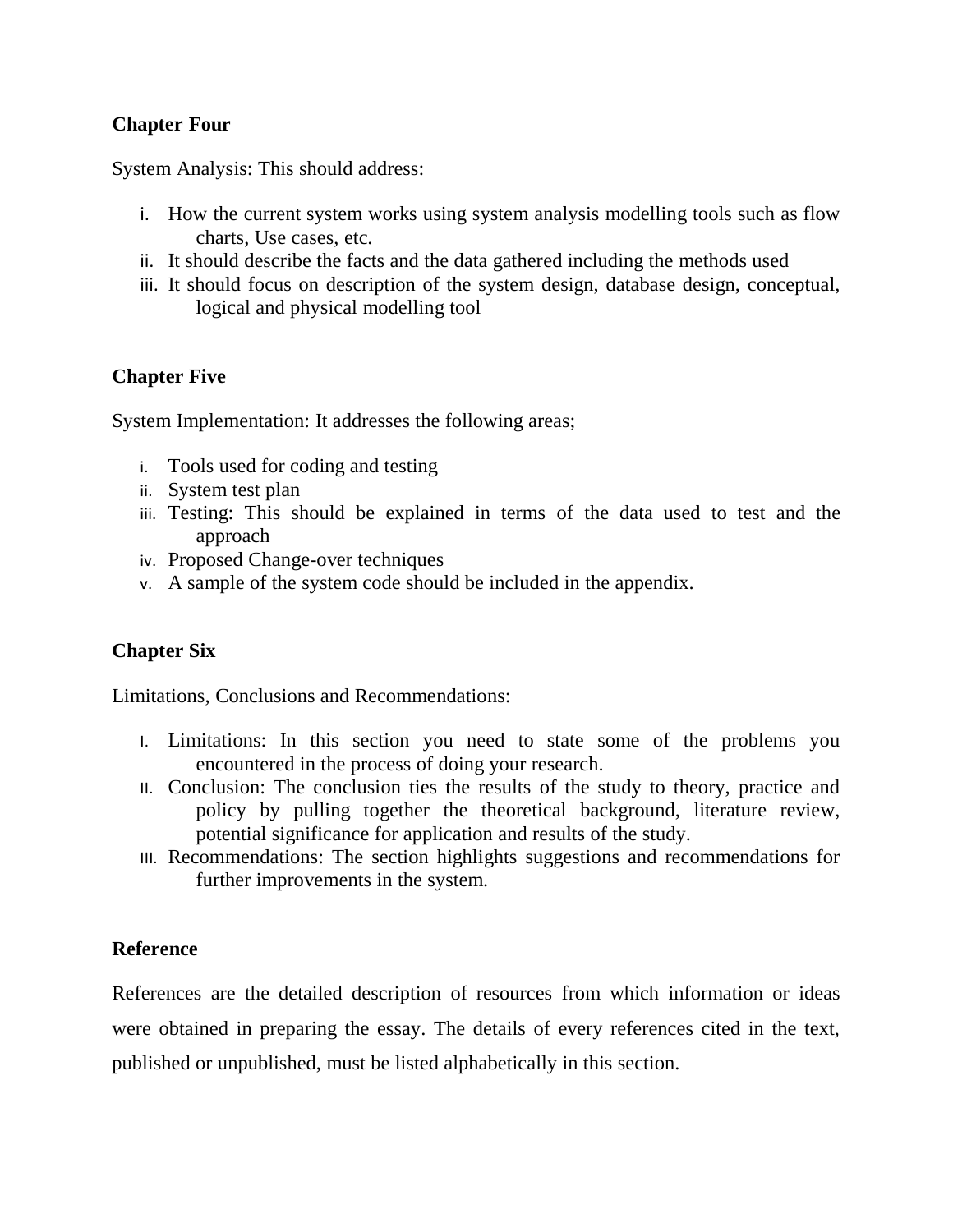## **3.3: Structure of a Long Essay and Project Paper (The Body of Essay in Arts and Humanities)**

**General Introduction:** This includes the following:

- i. Background of the Study
- ii. Statement of Problem
- iii. The Aim and Objectives of the Study
- iv. Scope of the Study
- v. Methodology
- vi. Justification of Study
- vii. Contributions to Knowledge

Each chapter usually begins with an introduction and ends with a conclusion. This is because each chapter is focused on dealing with a particular objective and all the chapters collectively address the aim of the study. In this way, the various conclusions are harmonised in the general conclusion. The chapters are arranged in the following order:

- i. Chapter One
- ii. Chapter Two
- iii. Chapter Three
- iv. Chapter Four
- v. General Conclusion
- vi. References
- vii. Bibliography

## **4.0 Conclusion**

A Long Essay or Project is an academic research that is undertaken by a student in partial fulfilment of the requirements for the award of a first degree. It is intended to prepare students in area of problem solving in their expected duties in the society. This is why it is very important that you give some thought to the order in which you present your argument in clear and convincing manner, as it is in most part, a reflection of how much the institution has impacted the student.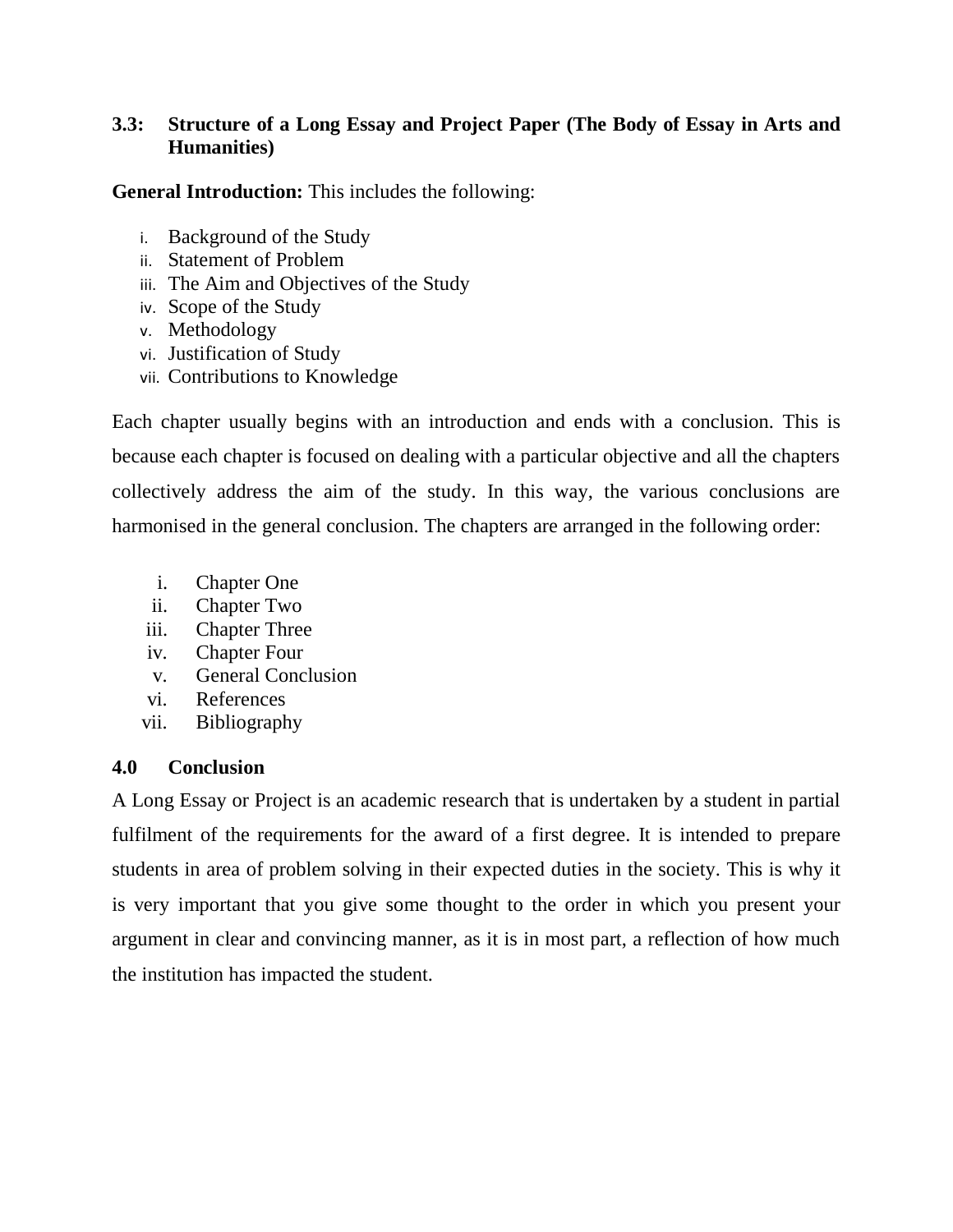#### **5.0 Summary**

A Long Essay or Project is a piece of writing that is written to convince someone of something or to simply inform the reader about a particular topic. In order for the reader to be convinced or adequately informed, the essay must include several important components to make it flow in a logical way. The main parts to an essay are: the introduction, body, conclusion and references.

#### **6.0: Self-Assessment Exercise**

- 1. Describe the structure of a Long Essay and Project Paper
- 2. Identify the structure of the body of a Long Essay in the Sciences
- 3. Identify the structure of the body of a Long Essay in the Arts and **Humanities**

#### **8.0 References/Further Reading**

Ernest L. Boyer. 1987. College: The Undergraduate Experience in America, 83-101, See generally Book Review by J. Peter Bryne, "Neo-Orthodoxy in Academic Freedom", Texas Law Review, Nov. 2009. Vol. 88 No.1, 142

Mount Kenya University. 2012. Department of Information Technology Undergraduate Project Paper Guidelines.

Components of a Good Essay. Retrieved from; https://www.evansville.edu/writingcenter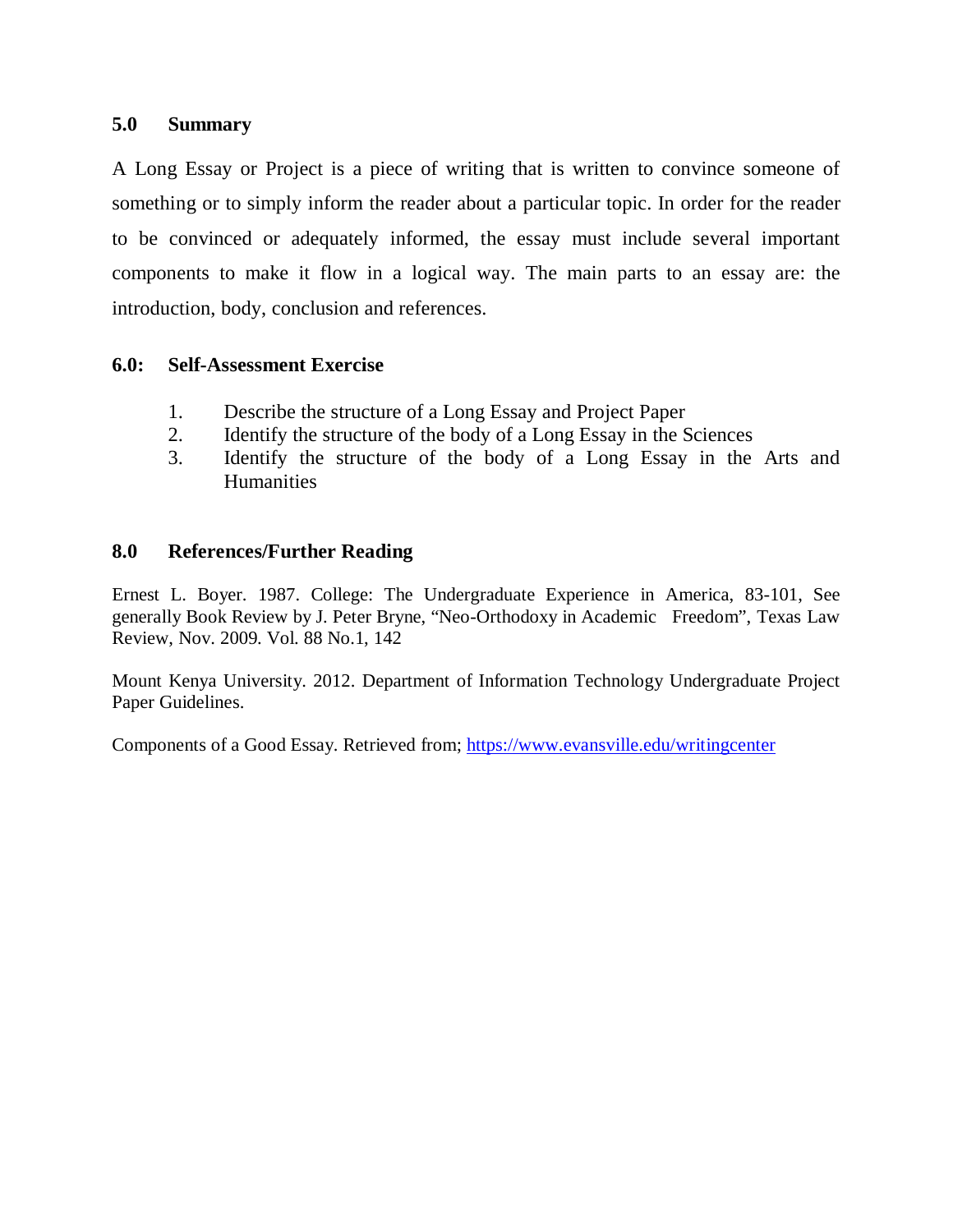# **Unit 3: Structure of Dissertation and Thesis**

## **Contents**

- 1.0: Introduction
- 2.0: Intended Learning Outcomes (ILOs)
- 3.0: Main Content
	- 3.1: Structure of Dissertation and Thesis (Preliminary Pages)
	- 3.2: Structure/Body of Dissertation and Thesis in the Sciences
	- 3.3: Structure/Body of Dissertation and Thesis in Arts and Humanities
- 4.0: Conclusion
- 5.0: Summary
- 6.0: Self-Assessment Exercise
- 7.0: References/Further Reading

## **1.0: Introduction**

Welcome to this unit where we discuss the structure of dissertation and thesis, both in the sciences and in the humanities. Depending on institutional conventions, a dissertation may be an academic research that is undertaken by a student in partial fulfilment of the requirements for the award of a Master's or an M.Phil Degree, while a thesis is undertaken in fulfilment of the requirements for a Doctorate Degree. Dissertations and theses are meant to deal with challenges and problems in a greater degree than a long essay or project would do. This is why they are in fact referred to as higher degrees, although, a doctorate is the highest academic degree that can be acquired. In writing a dissertation or thesis, it is important to be familiar with the structure of both their preliminary pages and their main bodies, most especially as it applies to the humanities.

## **2.0: Intended Learning Outcomes (ILOs)**

By the end of this unit, you would be able to;

- distinguish between a dissertation and a thesis
- identify the structure of dissertation and thesis in the Sciences
- identify the structure of dissertation and thesis in Arts and the Humanities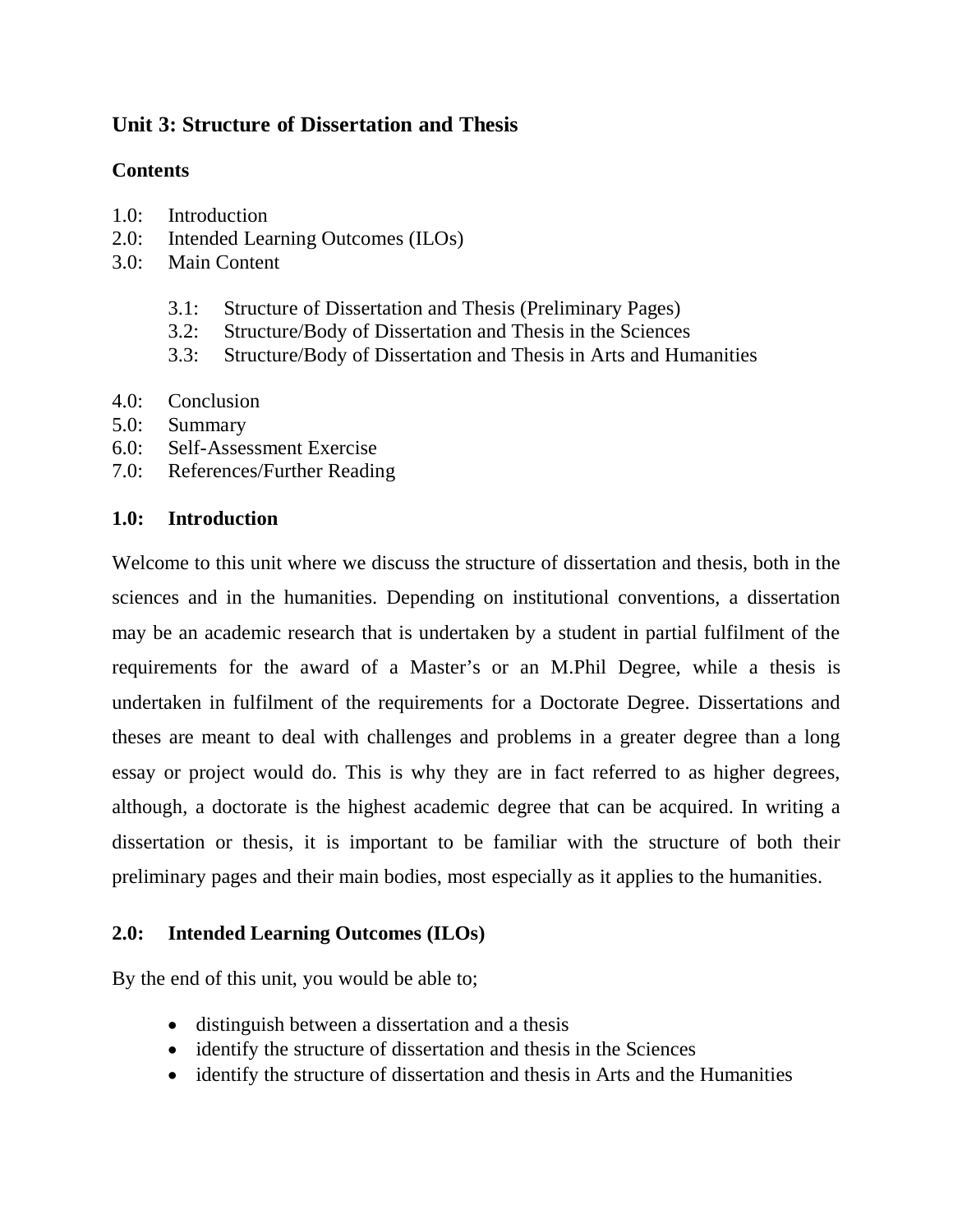#### **3.0: Main Content**

The sections that follow will examine the structure of dissertation and thesis both in the humanities and the sciences.

### **3.1: Structure of Dissertation and Thesis (Preliminary Pages)**

i. **Cover page**: This mainly contains the title of the essay and the author's full names as well as previous degree(s), matriculation number and date.

# **AFRICAN PHILOSOPHY AND THE CHALLENGE OF DEVELOPMENT**

# **JOSEPH ITUA TAYO B.A., Philosophy (Lagos), M.A., Philosophy (Ibadan) (MATRIC NO; ART 23456)**

## **AUGUST 2021**

ii. **Title page**: Just as found in Long Essays and Projects in Unit 2, this should contain the title of the essay, the name and Matriculation Number of the author, as well as the department, faculty and institution to which the essay is to be submitted. It should also indicate the purpose of the essay, for instance ...In partial fulfillment of the requirements for the award of Masters of Arts (M.A) degree in Philosophy or Doctor of Philosophy (Ph.D) in Philosophy as the case may be. Afterwards, the month and year of completing the essay will follow.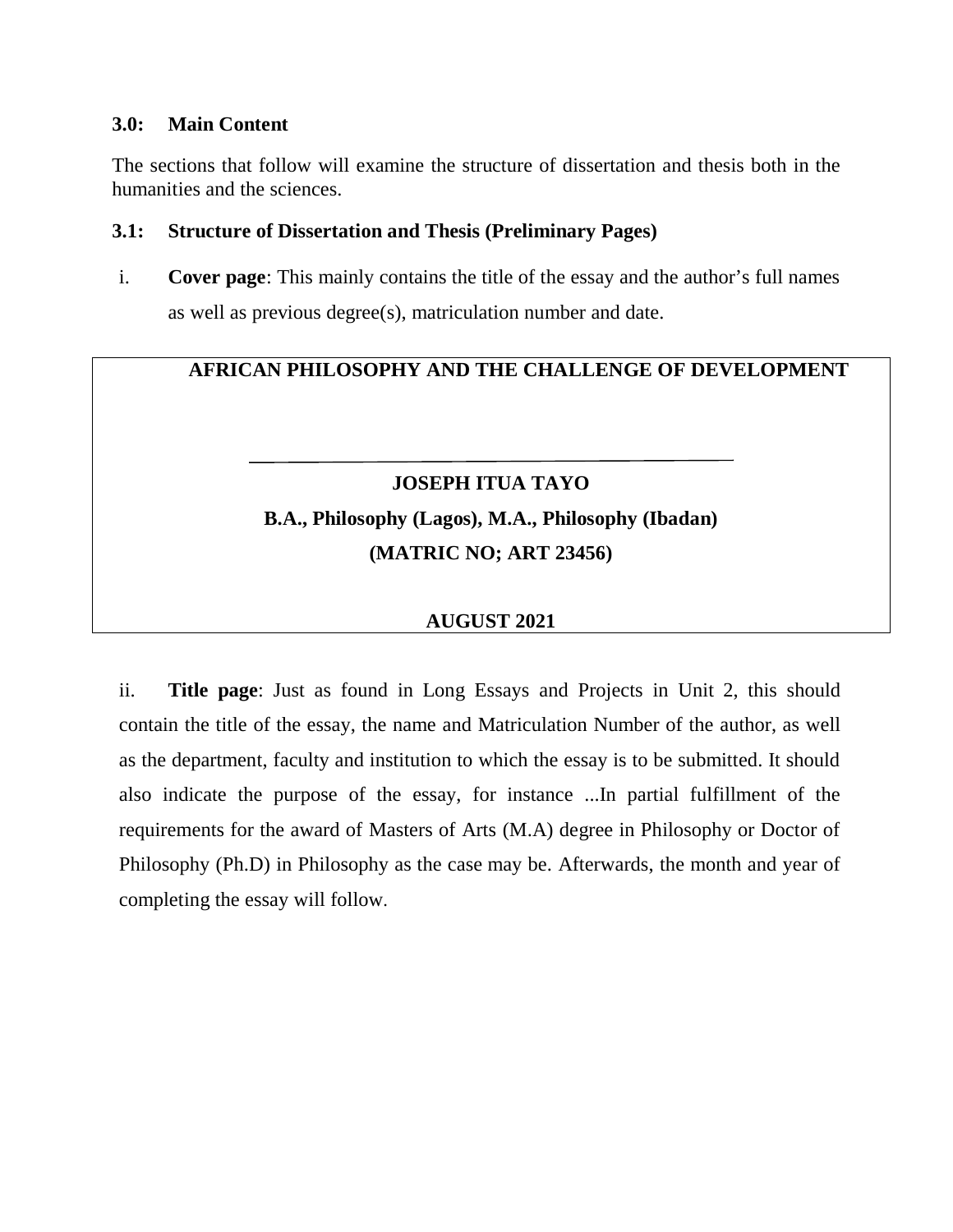## **AFRICAN PHILOSOPHY AND THE CHALLENGE OF DEVELOPMENT**

#### **BY JOSEPH ITUA TAYO (MATRIC NO; ART 23456)**

## **BEING A DISSERTATION SUBMITTED TO THE DEPARTMENT OF PHILOSOPHY, FACULTY OF ARTS, UNIVERSITY OF IBADAN, IBADAN, IN PARTIAL FULFILMENT OF THE REQUIREMENTS FOR THE AWARD OF MASTERS OF ARTS (M.A) DEGREE IN PHILOSOPHY**

## **AUGUST, 2021.**

iii. **Certification page**: This page contains the author's declaration of title and an honest claim that it is his original work. The page also contains the signature of the supervisor and the author (where required).

## **CERTIFICATION**

This is to certify that this work was carried out by Joseph Itua Tayo under my supervision in the Department of Philosophy, Faculty of Arts, University of Ibadan, Ibadan, Nigeria.



-------------------------------

*Date* **Date** 

iv. **Dedication Page**: This is where the author dedicates the essay to whoever he wishes.

#### **DEDICATION**

To God and to my loving mother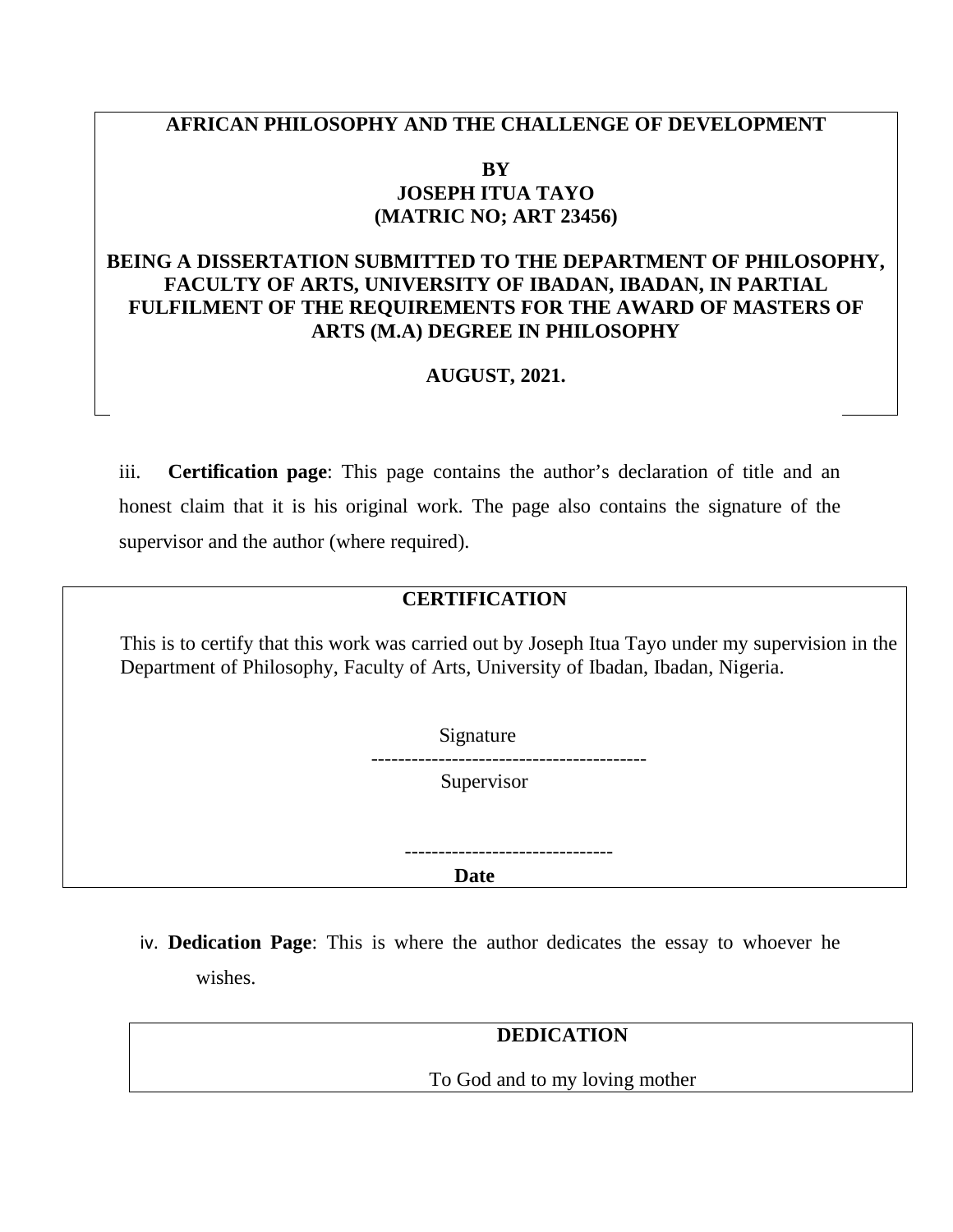- v. **Abstract**: The abstract of a dissertation or thesis is made up of three or four paragraphs of not more than 500 words as well as keywords and word count.
	- 1. The first paragraph is a short introduction or background to the study. It talks about the gap in literature and how the thesis intends to bridge the gap.
	- 2. The second paragraph focuses on the theoretical framework that was adopted as well as the various texts that were examined. The text must be shown to have proper connection with the different objectives of the thesis in relation to the aim of the work. The paragraph also contains the methodology employed in the work.
	- 3. The third paragraph makes an in-depth analysis of findings from the texts consulted and shows the point at which critical intervention was made in a bid to respond to the problem of the study.
	- 4. The fourth paragraph establishes the thesis of study by stating clearly, how the gap in literature was filled.

**Keywords**: Usually, a maximum of five keywords which clearly describes what the entire work is all about are listed.

**Word count**: As said earlier, an abstract should contain a maximum of 5oo words. Here, the author is expected to state the number of words used in the abstract.

- vi. **Acknowledgements**: Here the author pays his respect and offers appreciations to all those who assisted and contributed to the success of the essay and sometimes, those who impacted the author in one way or the other throughout the entire program.
- vii. **Table of Contents**: This is where all contents are stated in order of their page numbers.

#### **3.2: Structure/Body of Dissertation and Thesis in the Sciences**

#### **a. Chapter One**

- i. Background to the Study: This sets the general tone for your study.
- ii. Statement of the Problem: It informs the reader of the specific problem under study and it flows from the existing gap in literature and shows how the present study fills that gap.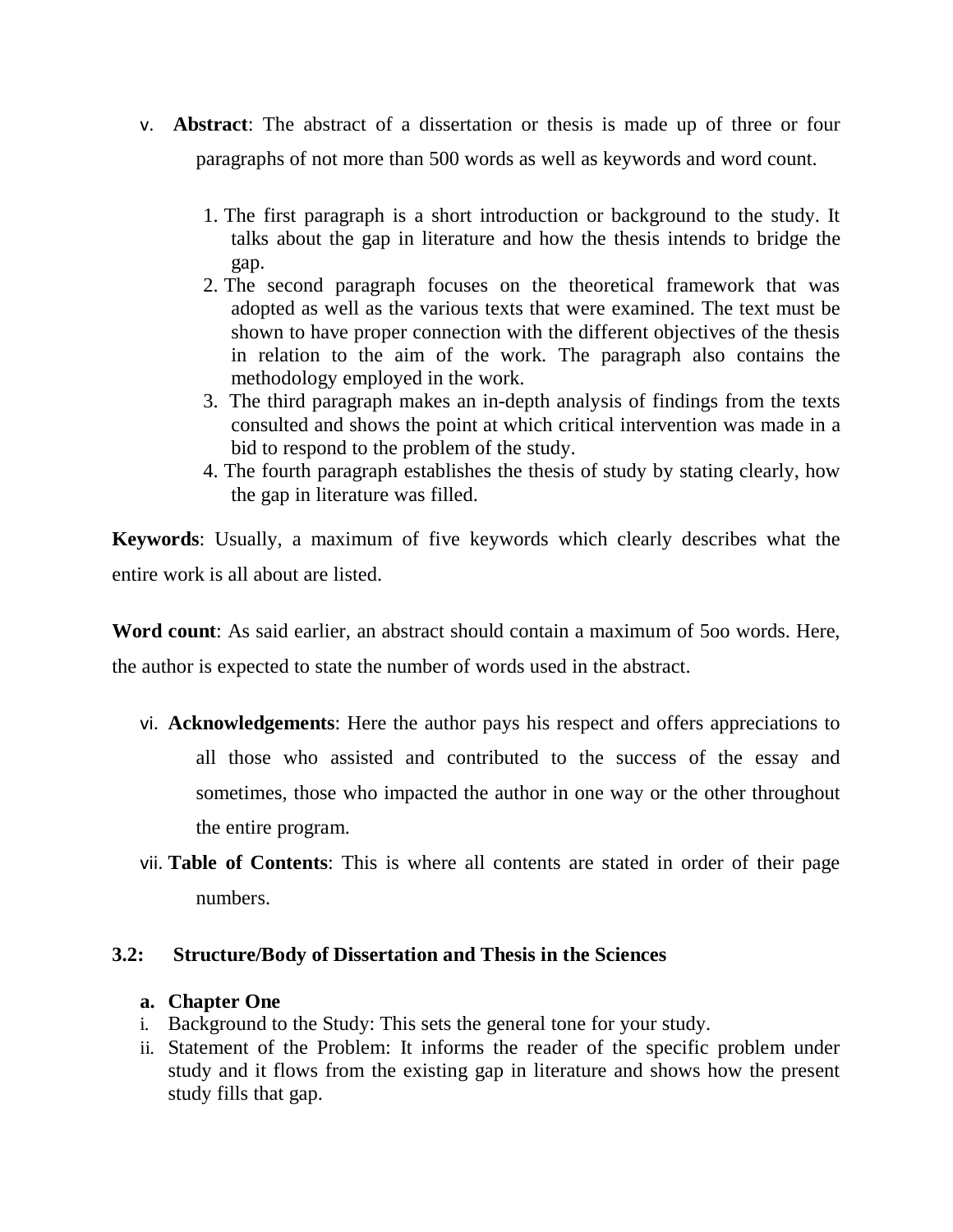- iii. Purpose of the Study usually states the reasons for an interest in attempting to address the problem of study.
- iv. Research Questions and, or Hypotheses: These are questions around which the research is focused
- v. Significance of the Study indicates those that will benefit from findings of the study and how.
- vi. Scope of the Study should cover both the content scope and geographical scope.
- vii. Operational Definition of Terms states clearly the definitions of some variables that might be confusing to the reader.

## **b. Chapter Two**

- i. Conceptual Framework
- ii. Theoretical Framework
- iii. Empirical Analysis
- iv. Appraisal of Reviewed Literature

## **c. Chapter Three**

Methodology: This chapter should describe a model or framework adopted in the

essay and how it was developed. It should also address at least the following areas:

- i. The exact techniques used to collect facts and data
- ii. Tools used to analyse the data and the processes
- iii. Tools to implement and test the system
- iv. Time schedule and project cost

# **d. Chapter Four**

System Analysis: This chapter should:

- i. Address how the current system works using system analysis modelling tools such as flow charts, Use cases, etc.
- ii. Describe the facts and the data gathered including the methods used
- iii. Focus on description of the system design, database design, conceptual, logical and physical modelling tool.

# **e. Chapter Five**

System Implementation: This chapter addresses the following areas:

- i. Tools used for coding and testing
- ii. System test plan
- iii. Testing: This should be explained in terms of the data used to test and the approach
- iv. Proposed Change-over techniques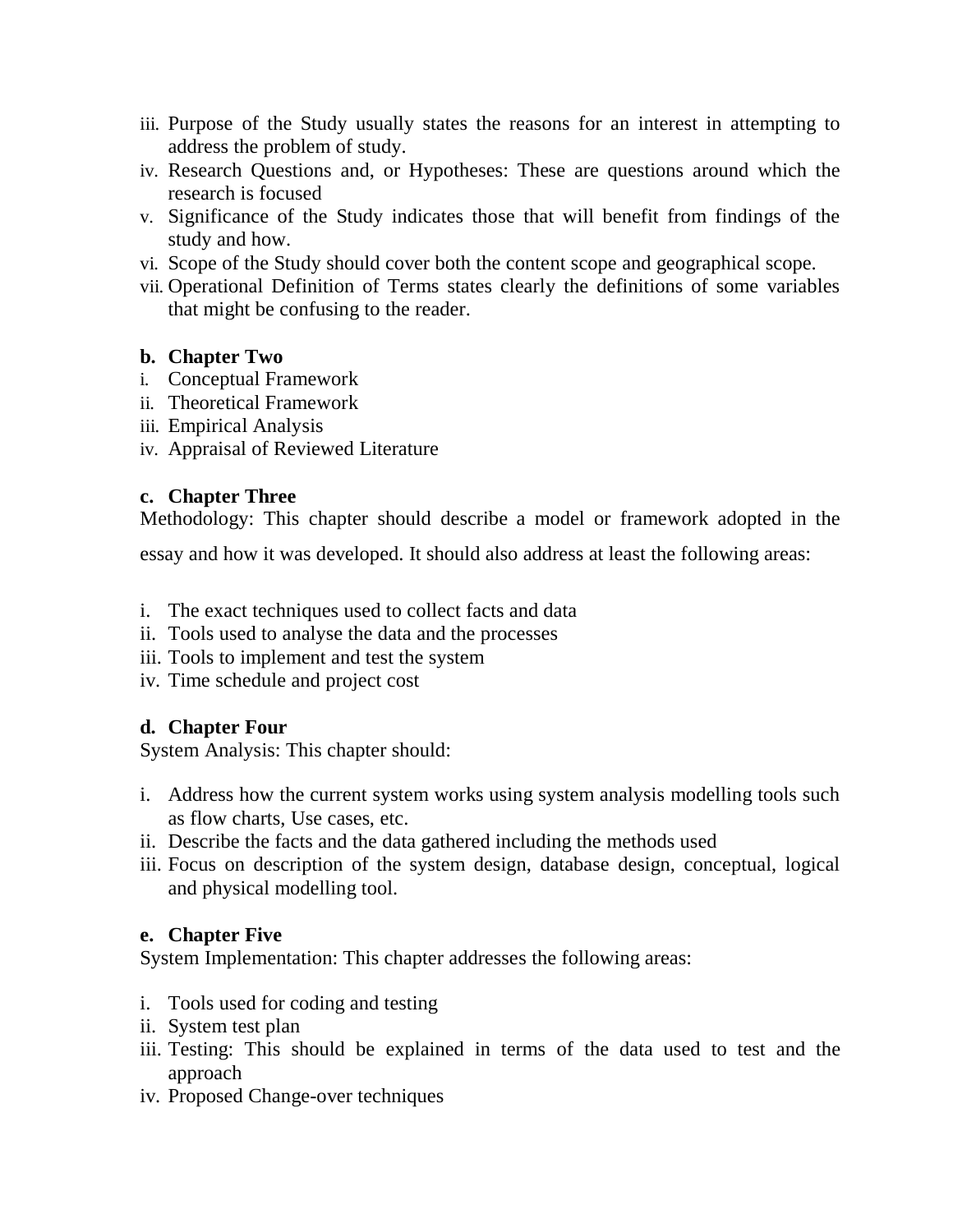v. A sample of the system code should be included in the appendix.

## **f. Chapter Six**

- i. Limitations
- ii. Conclusion
- iii. Recommendations

# g. **Reference**

h. **Bibliography**

# **3.3: Structure/Body of Dissertation and Thesis Arts and Humanities**

**General Introduction:** This includes the following:

- i. **Background of the Study**: This is a brief introduction that lays the foundation for the establishment of the problem of study.
- ii. **Literature Review**: This is an analysis of existing literature which describes what other scholars have done and what they have left undone.
- iii. **Statement of Problem:** This is the gap in literature that is expected to be filled.

iv. **Statement of Thesis:** This is a description of how the researcher intends to respond or 'address' the problem of study.

- v. **The Aim and Objectives of the Study:** There are usually several objectives of study which are arranged in such a way that they each form a chapter, but there can only be a single aim of study. This aim is the general point at which the entire study is directed.
- vi. **Scope of the Study:** This shows the limitation of the study or the extent to which the study covers.
- vii. **Methodology**: This is a description of the research method employed in the research whether qualitative, quantitative or both.
- viii. **Justification of Study:** This is an expression of the fact that there is or there are legitimate grounds for conducting the research.
- ix. **Contributions to Knowledge:** This is an expression of the impact the research makes to existing body of knowledge.
- x. **Chapter Outline:** This is a list of all chapters in the work.

The number of chapters in a dissertation or thesis shows the number of objectives that the essay is set to respond to. Each chapter usually begins with an introduction and ends with a conclusion. This is because each chapter is focused on dealing with a particular objective and all the chapters collectively address the aim of the study. In this way, the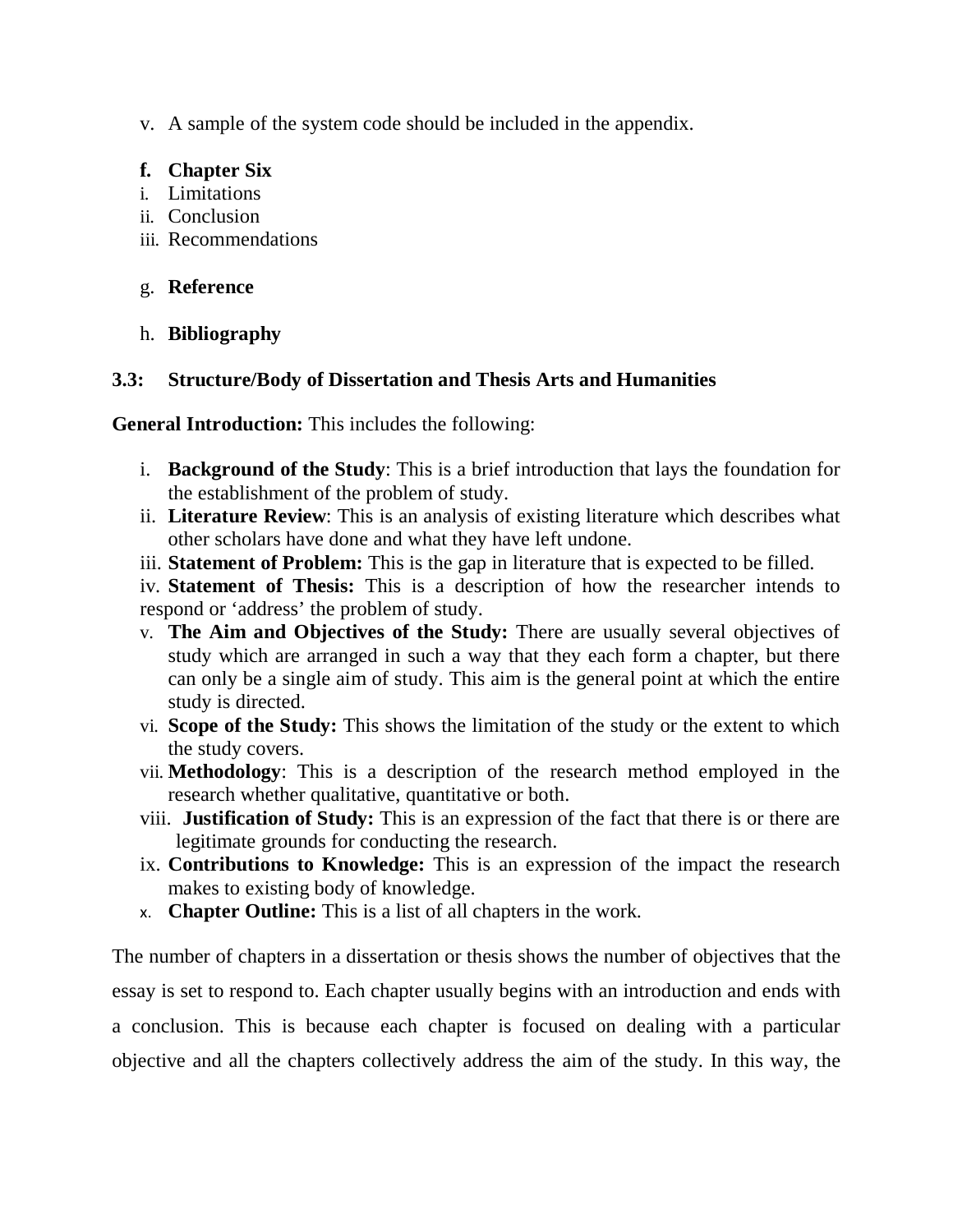various conclusions are harmonised in the general conclusion. The chapters are arranged in the following order;

- viii. Chapter One: The focus is on objective one
- ix. Chapter Two: The focus is on objective two
- x. Chapter Three: The focus is on objective three
- xi. Chapter Four: The focus is on objective four
- xii. Chapter Five: The focus is on objective five
- xiii. General Conclusion: As stated earlier, each chapter begins with an introduction and ends with a conclusion. The general conclusion is a harmony of the conclusions of all the chapters which are directed towards addressing the aim of the problem. The conclusion of a dissertation or thesis should sum up your argument by way of drawing all the threads together. According to Baden, in a real sense, the conclusion is the most important part of your essay, because it is the forum in which your authentic voice is heard. No new information is introduced at this stage; it's just you, summing up your arguments, recapitulating, giving your final response to the thesis statement, and spelling out the implications of this. Although, you are not expected to be repeating the wording from the introduction in the conclusion, however, there should be symmetry between your introduction and conclusion (Eunson. 2012).
- xiv. References: This is a record of all works cited either in the general Introduction, the Chapters or the General conclusion. Shem noted that references are part of the evidence you provide for each of your objective to show that you draw on ideas from a range of sources which include materials from journals, books, reports and other sources, both hard copy materials as well as those available digitally via the internet (Macdonald. 2015).
- xv. Bibliography: This is a list of all works cited in alphabetical order without repetition.

## **4.0: Conclusion**

Dissertations and theses are meant to deal with challenges and problems in a greater degree than a long essay or project would do. Depending on institutional conventions, a dissertation may refer to an academic research undertaken by a student in partial fulfilment of the requirements for the award of a Masters or an M.Phil Degree, while a thesis is an academic research undertaken in fulfilment of the requirements for a Doctorate Degree. In writing a dissertation or thesis, it is important to be familiar with the structure of both their preliminary pages and their main bodies, most especially as it applies to the humanities.